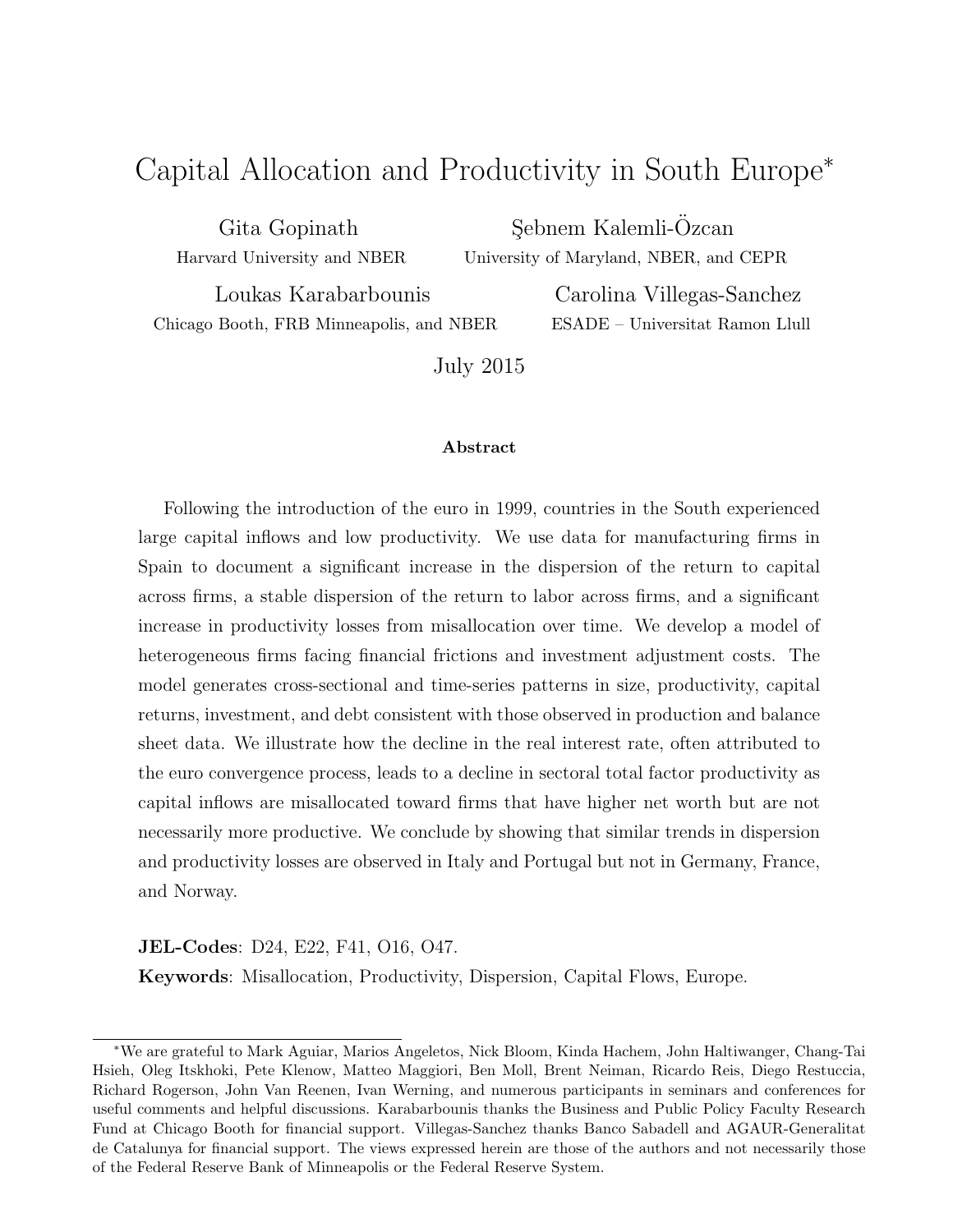# 1 Introduction

Following the introduction of the euro, so-called imbalances emerged across countries in Europe. Countries in the South received large capital inflows. During this period productivity diverged, with countries in the South experiencing slower productivity growth than other European countries. Economists and policymakers often conjecture that the decline in productivity resulted from a misallocation of resources across firms or sectors in the South.

This paper has two goals. First, we bring empirical evidence to bear on the question of how the misallocation of resources across firms evolves over time. Between 1999 and 2012, we document a significant increase in the dispersion of the return to capital and a deterioration in the efficiency of resource allocation across Spanish manufacturing firms. Second, we develop a model with firm heterogeneity, financial frictions, and investment adjustment costs to shed light on these trends. We demonstrate how a decline in the real interest rate increases the dispersion of the return to capital and generates lower total factor productivity (TFP) as capital inflows are directed to less productive firms operating within relatively underdeveloped financial markets.

Our paper contributes to the literatures of misallocation and financial frictions. Pioneered by [Restuccia and Rogerson](#page-62-0) [\(2008\)](#page-62-0) and [Hsieh and Klenow](#page-60-0) [\(2009\)](#page-60-0), the misallocation literature documents large differences in the efficiency of factor allocation across countries and the potential for these differences to explain observed TFP differences. But so far there is little systematic evidence on the dynamics of misallocation within countries. Models with financial frictions, such as [Kiyotaki and Moore](#page-61-0) [\(1997\)](#page-61-0), have natural implications for the dynamics of capital misallocation at the micro level. Despite this, there exists no empirical work that attempts to relate capital misallocation at the micro level to firm-level financial decisions and to the aggregate implications of financial frictions. Our work aims to fill these gaps in the literature.

To answer these questions, we use a firm-level dataset from ORBIS-AMADEUS that covers manufacturing firms in Spain between 1999 and 2012. Our data cover roughly 75 percent of the manufacturing economic activity reported in Eurostat (which, in turn, uses Census sources). Further, the share of economic activity accounted for by small and medium sized firms in our data is representative of that in Eurostat. Unlike datasets from Census sources, our data contain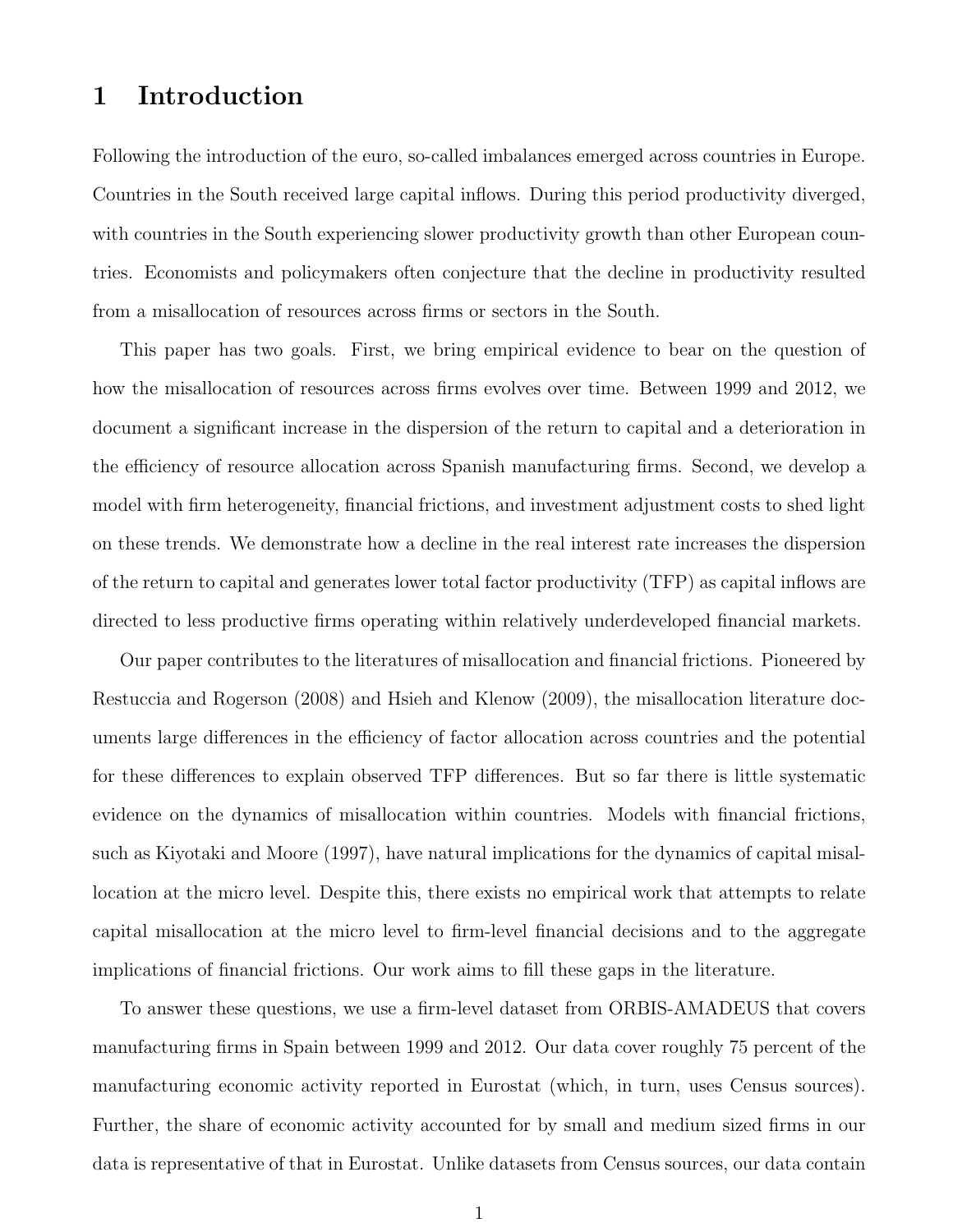information on both production and balance sheet variables. This makes it possible to relate real economic outcomes to financial decisions at the firm level in a large and representative sample of firms.

We begin our analysis by documenting the evolution of misallocation measures within fourdigit level manufacturing industries. First, we report trends in the dispersion of the return to capital, as measured by the log marginal revenue product of capital (MRPK), and the return to labor, as measured by the log marginal revenue product of labor (MRPL). As emphasized by [Hsieh and Klenow](#page-60-0) [\(2009\)](#page-60-0), an increase in the dispersion of a factor's return across firms could reflect increasing barriers to the efficient allocation of resources and be associated with a loss in TFP at the aggregate level. We document an increase in the dispersion of the MRPK in Spain in the pre-crisis period between 1999 and 2007 that further accelerated in the post-crisis period between 2008 and 2012. By contrast, the dispersion of the MRPL does not show any significant trend throughout this period. Second, we document a significant increase in the loss in TFP due to misallocation. Third, we show that the cross-sectional correlation between capital and firm productivity decreased over time. This suggests that capital inflows were increasingly directed toward less productive firms over time.

To interpret these facts and evaluate the potential link to financial variables and the implications for sectoral TFP, we develop a parsimonious small open economy model with heterogeneous firms, financial frictions, and investment adjustment costs. Firms compete in a monopolistically competitive environment and employ capital and labor to produce manufacturing varieties. They are heterogeneous in terms of their permanent productivity and also face transitory idiosyncratic productivity shocks. Firms save in a risk-free bond to smooth consumption over time and invest to accumulate physical capital. Financial frictions take the form of borrowing constraints that depend on firm size. Smaller firms do not have access to credit, whereas larger firms are able to borrow in order to finance investment and consumption. The three model elements that generate dispersion of the MRPK across firms are borrowing constraints, a risky time-to-build technology of capital accumulation, and investment adjustment costs.

Given a stochastic process for firm productivity estimated directly from the data, we param-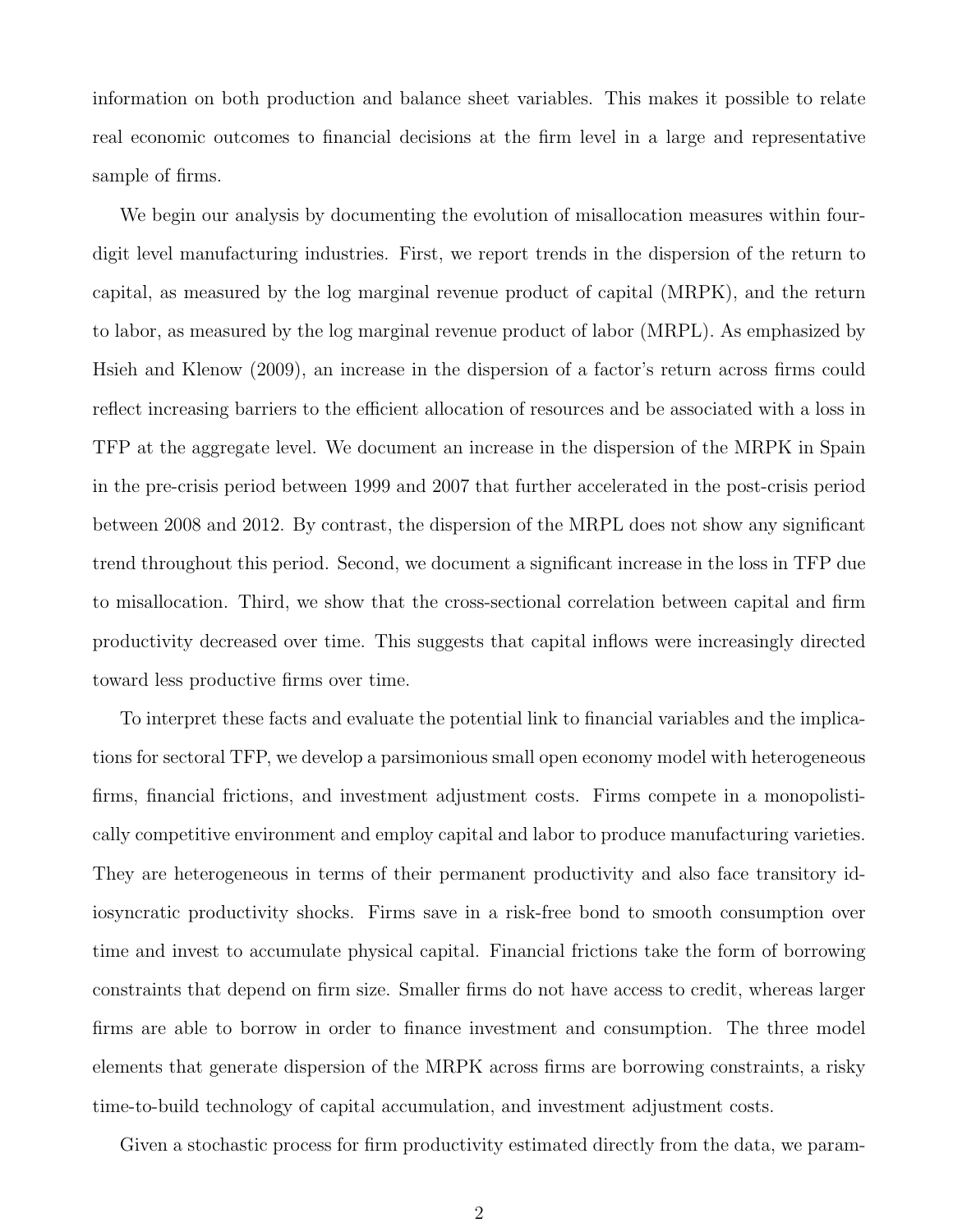eterize the financial friction and the adjustment cost technology such that the model matches the empirically observed positive relationship between firm capital growth and either productivity or net worth using within-firm variation. After parameterizing the model using only these two moments, we compare the model to the data using a series of additional moments that are not targeted during the parameterization. We show that the model generates within-firm and cross-sectional patterns that match patterns observed in the microdata in terms of variables such as firm size, productivity, MRPK, capital, net worth, and leverage. These patterns allow us to establish the link between capital misallocation at the micro level and firm-level production and financial decisions.

Similar to the experience in Spain following the transition to and adoption of the euro, we illustrate how a decline in the real interest rate generates transitional dynamics characterized by an inflow of capital, an increase in MRPK dispersion across firms, and a decline in sectoral TFP. In our model firms with higher net worth are willing to pay the adjustment cost and increase their investment in response to the decline in the cost of capital. For these unconstrained firms, the real interest rate drop generates a decline in their MRPK. On the other hand, firms that happen to have lower net worth despite being potentially more productive delay their adjustment until they can internally accumulate sufficient funds. These firms do not experience a commensurate decline in their MRPK. Therefore, the dispersion of the MRPK between financially unconstrained and constrained firms increases. Capital flows into the sector, but not necessarily to the most productive firms, which generates a decline in sectoral TFP.

To corroborate the mechanism generated by the model, we present direct evidence showing that firms with higher initial net worth accumulated more capital and debt during the pre-crisis period conditional on their initial idiosyncratic productivity. Further, we demonstrate that industries relying more heavily on external finance, as measured by [Rajan and Zingales](#page-62-1) [\(1998\)](#page-62-1), experienced larger increases in their MRPK dispersion and larger TFP losses from misallocation before the crisis. We illustrate the robustness of our conclusions to extensions of the model that consider endogenous entry and exit, heterogeneity in labor distortions across firms, and overhead labor. We also illustrate that alternative narratives of the pre-crisis period, such as a relaxation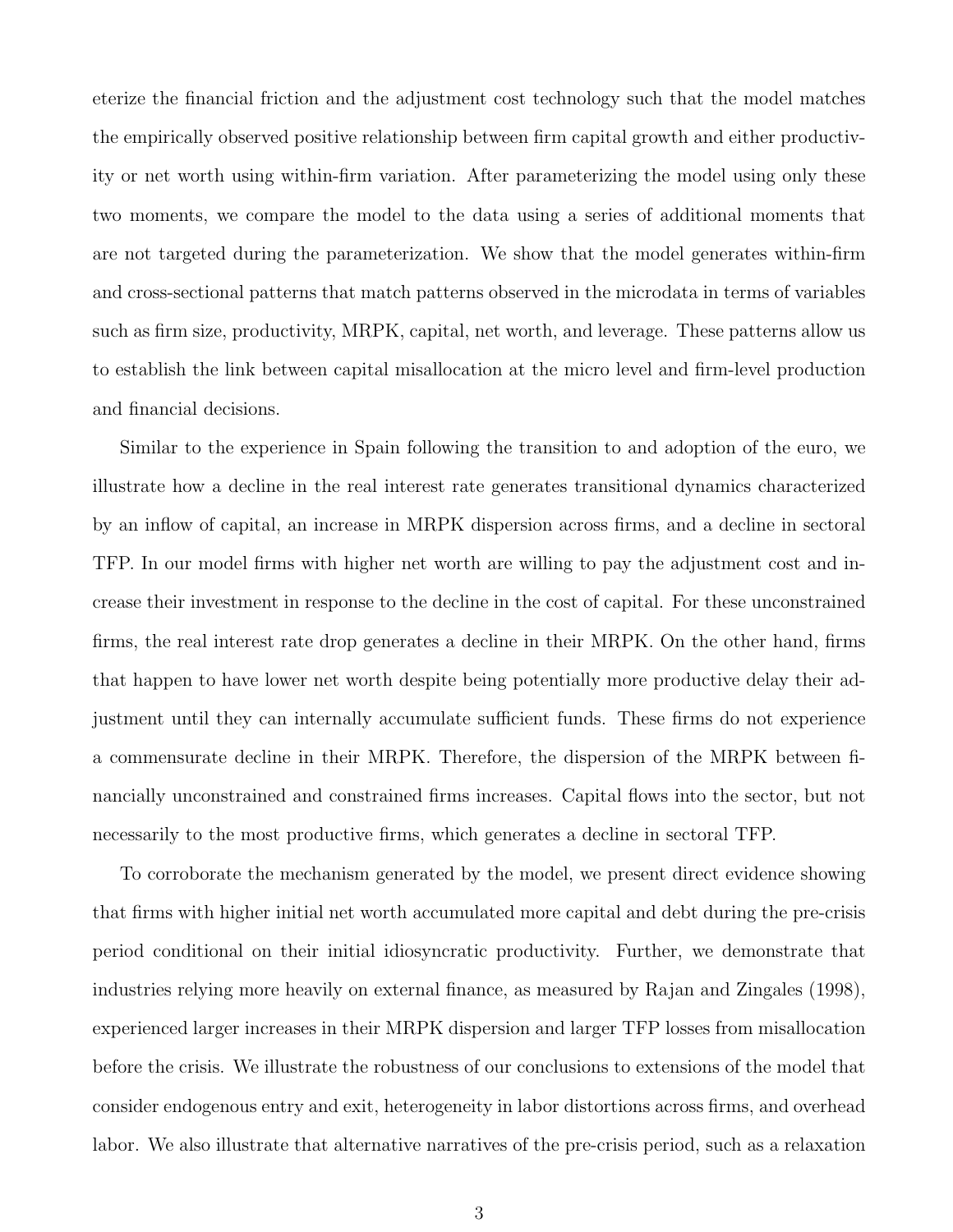of borrowing constraints or transitional dynamics that arise purely from investment adjustment costs, do not generate the patterns observed in the aggregate data. Additionally, we show that the increase in the dispersion of the MRPK in the pre-crisis period cannot be explained by changes in the stochastic process governing firm productivity. During this period, we actually document a decline in the dispersion of productivity shocks across firms.

The post-crisis dynamics are characterized by even larger increases in the dispersion of the MRPK, declines in TFP, and capital flow reversals. It is often argued that a financial shock, expressed as a tightening of the borrowing constraint, plays an important role in explaining the post-crisis dynamics in the South. In the model, a financial shock that forces firms to deleverage is consistent with declining TFP and capital. However, the large increase in the dispersion of the MRPK in the data suggests an additional role for uncertainty shocks at the micro level. Indeed, we document that idiosyncratic shocks become significantly more dispersed across firms during the post-crisis period.

In the final part of the paper, we extend our empirical analysis to Italy (1999-2012), Portugal (2006-2012), Germany (2006-2012), France (2000-2012), and Norway (2004-2012). With the exception of Germany, our coverage in all countries is high and averages from roughly 60 to more than 90 percent of the coverage observed in Eurostat. For all countries, the sample appears to be representative in terms of the contribution of small and medium sized firms to manufacturing economic activity.

We find interesting parallels between Spain, Italy, and Portugal. As in Spain, there is a trend increase in MRPK dispersion in Italy before the crisis and a significant acceleration of this trend in the post-crisis period. Portugal also experiences an increase in MRPK dispersion during its sample period that spans mainly the post-crisis years. By contrast, MRPK dispersion is relatively stable in Germany, France, and Norway throughout their samples. Further, we show that the dispersion of the MRPL does not exhibit significant trends in any country in the sample. Finally, we find significant trends in the loss in TFP due to misallocation in some samples in Italy and Portugal, but do not find such trends in Germany, France, and Norway.

Related Literature. Our paper contributes to a recent body of work that studies the dynamics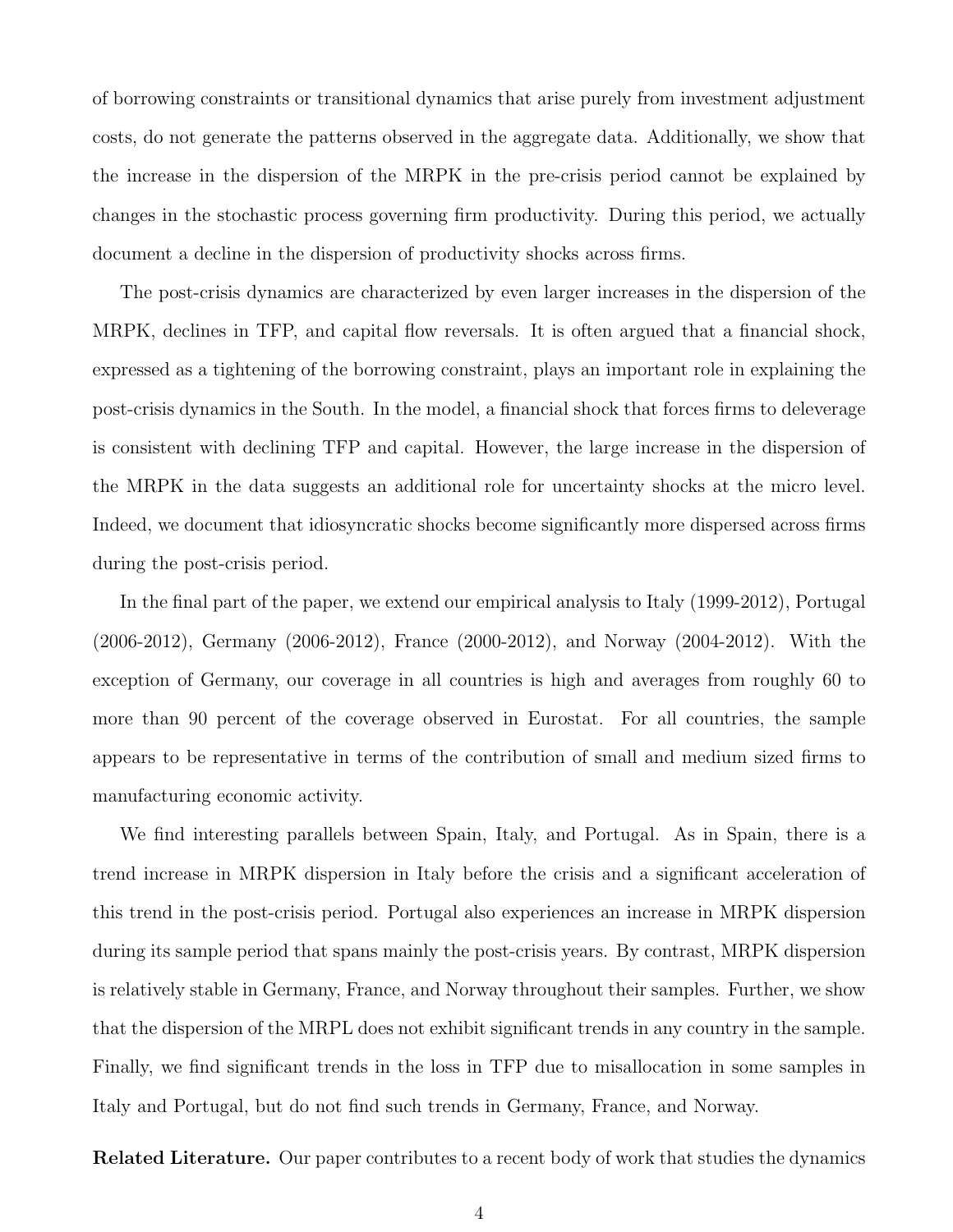of dispersion and misallocation. [Oberfield](#page-61-1) [\(2013\)](#page-61-1) and [Sandleris and Wright](#page-62-2) [\(2014\)](#page-62-2) document the evolution of misallocation during crises periods in Chile and Argentina respectively. [Larrain and](#page-61-2) [Stumpner](#page-61-2) [\(2013\)](#page-61-2) document changes in resource allocation in several Eastern European countries during financial market liberalization episodes. [Bartelsman, Haltiwanger, and Scarpetta](#page-59-0) [\(2013\)](#page-59-0) examine the cross-country and time-series variation of the covariance between productivity and size as a measure of resource allocation. [Kehrig](#page-61-3) [\(2015\)](#page-61-3) presents evidence for a countercyclical dispersion of (revenue) productivity in U.S. manufacturing.

[Asker, Collard-Wexler, and De Loecker](#page-59-1) [\(2014\)](#page-59-1) show how risky time-to-build technologies and investment adjustment costs can rationalize dispersion of firm-level revenue productivity. Following their observation, our model allows for the possibility that increases in the dispersion of firm-level outcomes are driven by changes in second moments of the stochastic process governing idiosyncratic productivity. [Bloom, Floetotto, Jaimovich, Saporta-Eksten, and Terry](#page-60-1) [\(2012\)](#page-60-1) demonstrate that increases in the dispersion of plant-level productivity shocks is an important feature of recessions in the United States.

[Banerjee and Duflo](#page-59-2) [\(2005\)](#page-59-2) discuss how capital misallocation can arise from credit constraints. An earlier attempt to link productivity and financial frictions to capital flows in an open economy is [Mendoza](#page-61-4) [\(2010\)](#page-61-4). Recently, several papers have endogenized TFP as a function of financial frictions in dynamic models [\(Midrigan and Xu,](#page-61-5) [2014;](#page-61-5) [Moll,](#page-61-6) [2014;](#page-61-6) [Buera and Moll,](#page-60-2) [2015\)](#page-60-2). A typical prediction of these models is that a financial liberalization episode is associated with capital inflows, a better allocation of resources across firms, and an increase in TFP (see, for instance, [Buera, Kaboski, and Shin,](#page-60-3) [2011;](#page-60-3) [Midrigan and Xu,](#page-61-5) [2014\)](#page-61-5). This shock, however, does not match the experience of countries in South Europe where TFP declined.

One important difference between our paper and these papers is that we focus on transitional dynamics generated by a decline in the real interest rate. Contrary to a financial liberalization shock, the decline in the real interest rate generates an inflow of capital and a decline in TFP in the short run of our model. Misallocation increases along the transitional dynamics, as financial frictions and adjustment costs prevent some productive firms from increasing their capital.<sup>[1](#page-5-0)</sup>

<span id="page-5-0"></span><sup>&</sup>lt;sup>1</sup>[Buera and Shin](#page-60-4) [\(2011\)](#page-60-4) study episodes of capital outflows and higher TFP in the open economy. They attribute capital outflows from higher TFP countries to economic reforms that remove idiosyncratic distortions.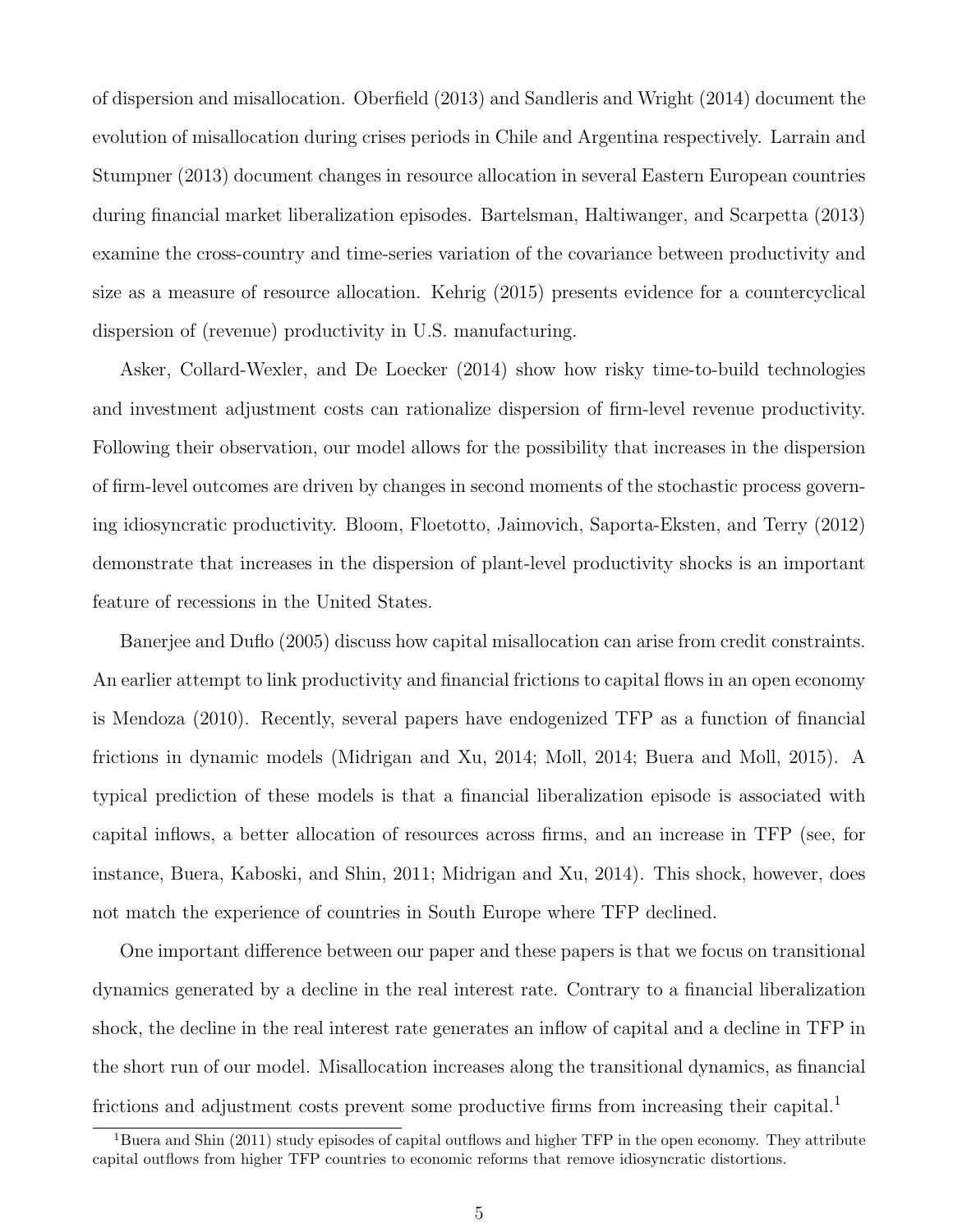The problems associated with large current account deficits and declining productivity in the euro area were flagged early on by [Blanchard](#page-60-5) [\(2007\)](#page-60-5) for the case of Portugal. [Reis](#page-62-3) [\(2013\)](#page-62-3) argues that large capital inflows were allocated to new and inefficient firms, worsening the allocation of capital in Portugal in the 2000s. [Benigno and Fornaro](#page-60-6) [\(2014\)](#page-60-6) alternatively suggest that the decline in aggregate productivity resulted from a shift in resources from the traded sector, which is the source of endogenous productivity growth, to the non-traded sector following the consumption boom that accompanied the increase in capital inflows. In contemporaneous work, [Dias, Marques, and Richmond](#page-60-7) [\(2014\)](#page-60-7) and [Garcia-Santana, Moral-Benito, Pijoan-Mas,](#page-60-8) [and Ramos](#page-60-8) [\(2015\)](#page-60-8) present descriptive statistics on trends in resource allocation within sectors, including construction and services, for Portugal (1996-2011) and Spain (1995-2007) respectively.

# 2 Description of the Data

Our data come from the ORBIS database. The database is compiled by the Bureau van Dijk Electronic Publishing (BvD). ORBIS is an umbrella product that provides firm-level data for many countries worldwide. Administrative data at the firm level are initially collected by local Chambers of Commerce and, in turn, relayed to BvD through roughly 40 different information providers including official business registers. Given our paper's focus, we also use the AMADEUS dataset which is the European subset of ORBIS. One advantage of focusing on European countries is that company reporting is regulatory.

The dataset has financial accounting information from detailed harmonized balance sheets, income statements, and profit or loss accounts of firms. Roughly 99 percent of companies in the dataset are private. This crucially differentiates our data from other datasets commonly used in the literature such as Compustat for the United States, Compustat Global, and Worldscope that mainly contain information on large listed companies.

Our analysis focuses on the manufacturing sector for which challenges related to the estimation of the production function are less severe than in other sectors. In the countries that we examine, the manufacturing sector accounts for roughly 20 to 30 percent of aggregate employment and value added. The ORBIS database allows us to classify industries in the manufacturing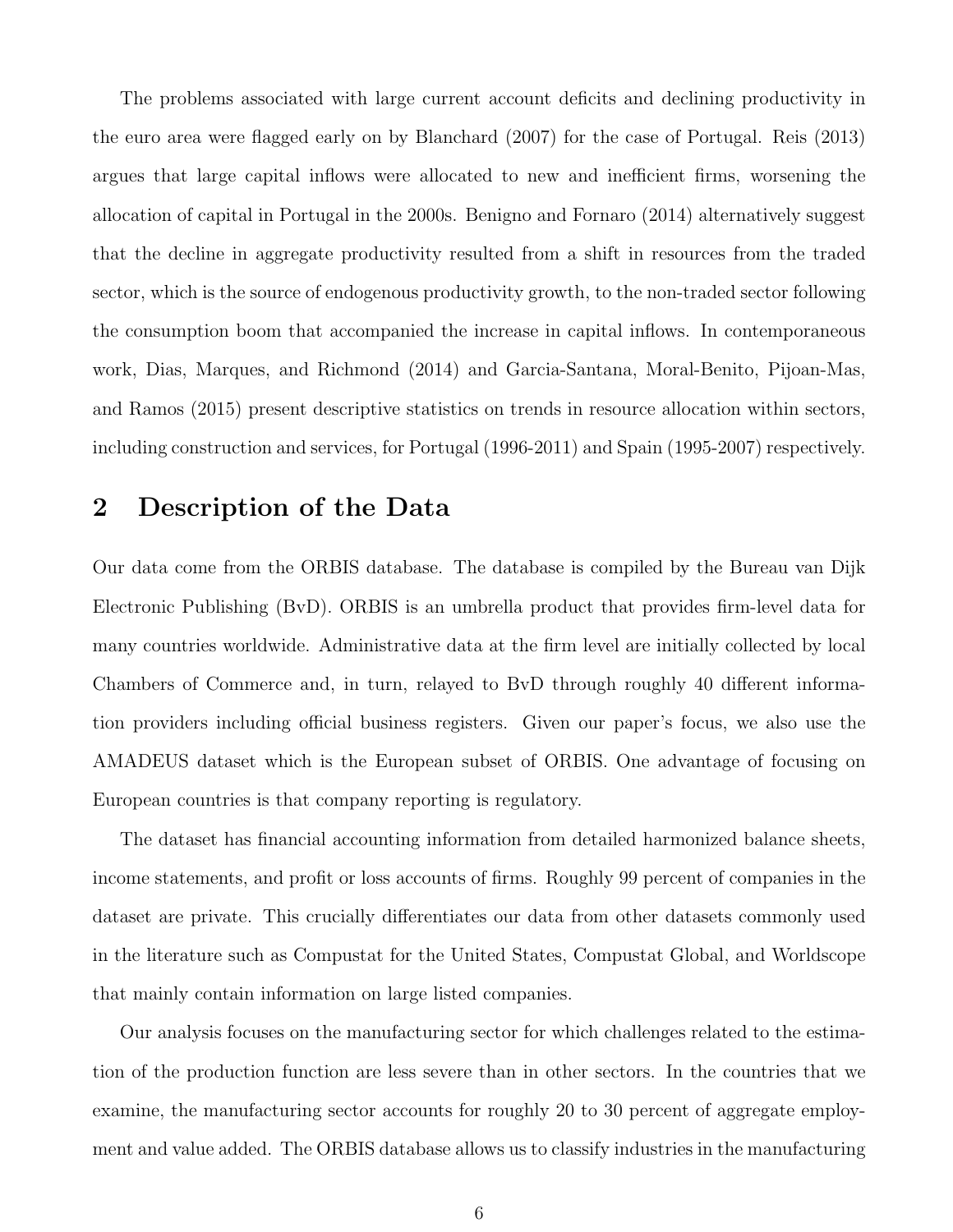sector according to their four-digit NACE [2](#page-7-0) industry classification.<sup>2</sup>

A well-known problem in ORBIS-AMADEUS is that, while the number of unique firm identifiers matches the number in official data sources, key variables, such as employment and materials, are missing once the data are downloaded. There are several reasons for this. Private firms are not required to report materials. Additionally, employment is not reported as a balance sheet item but in memo lines. Less often, there can be other missing variables such as capital or assets. Variables are not always reported consistently throughout time in a particular disk or in a web download, either from the BvD or the Wharton Research Data Services (WRDS) website. BvD has a policy by which firms that do not report during a certain period are automatically deleted from their later vintage products creating an artificial survival bias in the sample. An additional issue that researchers face is that any online download (BvD or WRDS) will cap the amount of firms that can be downloaded in a given period of time. This cap translates into missing observations in the actual download job instead of termination of the download job.

We follow a comprehensive data collection process to try and address these problems and maximize the coverage of firms and variables for our six countries over time.<sup>[3](#page-7-1)</sup> Broadly, our strategy is to merge data available in historical disks instead of downloading historical data at once from the WRDS website. We rely on two BvD products, ORBIS and AMADEUS. These products have been developed independently and, therefore, they follow different rules regarding the companies and years that should be included. AMADEUS provides data for at most 10 recent years for the same company while ORBIS only reports data for up to 5 recent years. In addition, AMADEUS drops firms from the database if they did not report any information

<span id="page-7-0"></span><sup>&</sup>lt;sup>2</sup>Industry classifications changed from the NACE 1.1 revision to the NACE 2 revision in 2008. To match industry classifications, we start from the official Eurostat correspondence table that maps NACE 1.1 codes to NACE 2 codes. Often there is no one-to-one match between industries in the official correspondence table. When multiple NACE 2 codes are matched to a given NACE 1.1 code, we map the NACE 1.1 code to the first NACE 2 code provided in the official table. In many cases the first code is the most closely related industry to the one in NACE 1.1 classification. As an example, consider the NACE 1.1 code "10.20: Mining and agglomeration of lignite." This code is matched to three NACE 2 codes: "5.2: Mining of lignite," "9.90: Support activities for other mining and quarrying," and "19.20: Manufacture of refined petroleum products." We match "10.20: Mining and agglomeration of lignite" to "5.20: Mining of lignite." Finally, when industries are completely missing from the official correspondence tables, we manually match codes by reading the descriptions of the codes.

<span id="page-7-1"></span><sup>3</sup>See also [Kalemli-Ozcan, Sorensen, Villegas-Sanchez, Volosovych, and Yesiltas](#page-61-7) [\(2015\)](#page-61-7) for a description of how to use ORBIS to construct representative firm-level datasets for various countries.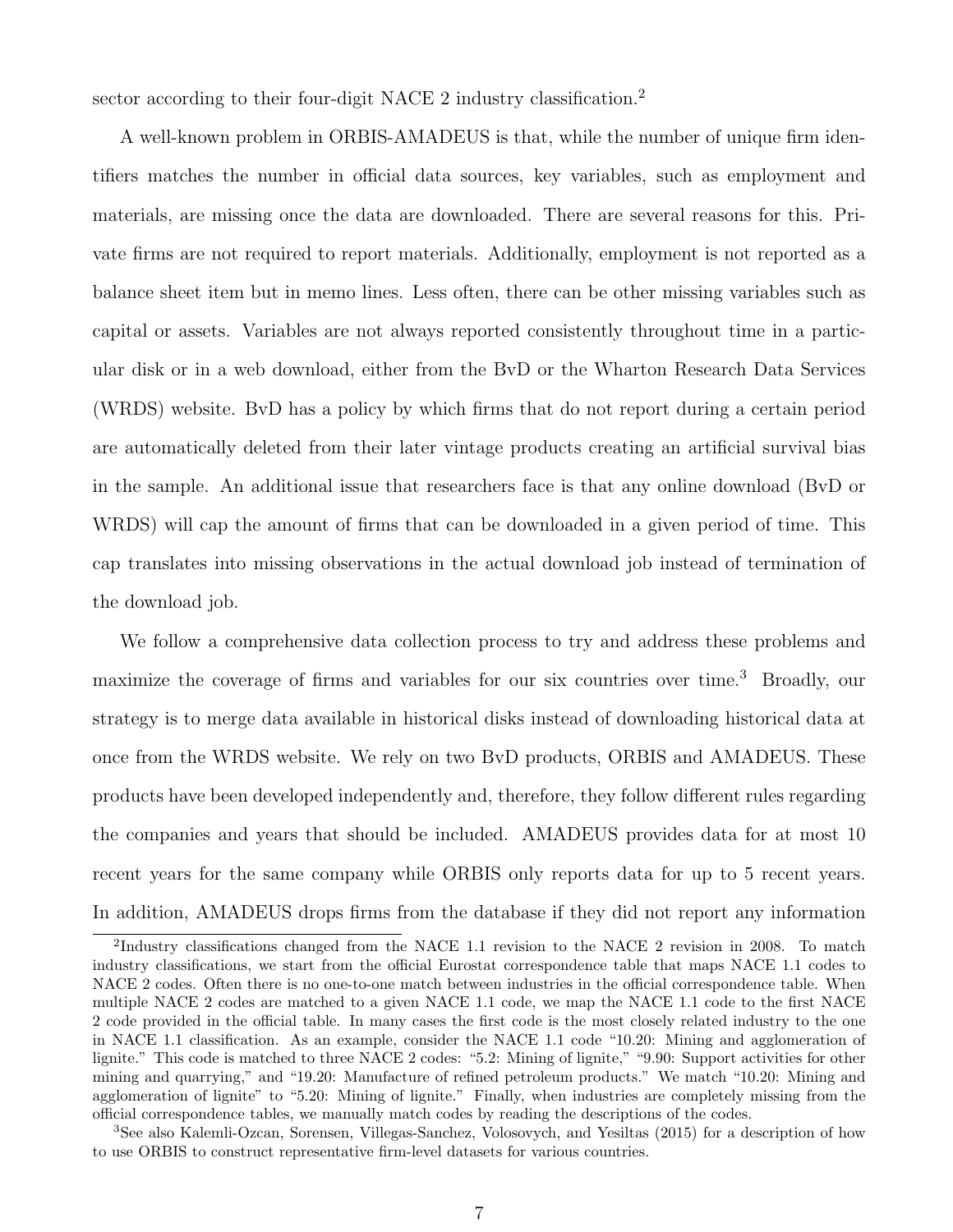|      | Employment | Wage Bill | Gross Output |
|------|------------|-----------|--------------|
|      |            |           |              |
| 1999 | 0.56       | 0.69      | 0.75         |
| 2000 | 0.58       | 0.71      | 0.76         |
| 2001 | 0.61       | 0.73      | 0.77         |
| 2002 | 0.65       | 0.75      | 0.79         |
| 2003 | 0.65       | 0.74      | 0.78         |
| 2004 | 0.66       | 0.75      | 0.78         |
| 2005 | 0.66       | 0.74      | 0.77         |
| 2006 | 0.67       | 0.74      | 0.77         |
| 2007 | 0.67       | 0.74      | 0.77         |
| 2008 | 0.65       | 0.72      | 0.72         |
| 2009 | 0.71       | 0.72      | 0.75         |
| 2010 | 0.68       | 0.73      | 0.74         |
| 2011 | 0.69       | 0.74      | 0.75         |
| 2012 | 0.65       | 0.71      | 0.72         |
|      |            |           |              |

<span id="page-8-1"></span>Table 1: Coverage in ORBIS-AMADEUS Relative to Eurostat (SBS): Spain Manufacturing

during the last 5 years while ORBIS keeps the information for these companies as long as they are active. We merge data across several vintages of these two products (ORBIS disk 2005, ORBIS disk 2009, ORBIS disk 2013, AMADEUS online 2010 from WRDS, and AMADEUS disk  $2014$  $2014$ .<sup>4</sup>

Finally, it is sometimes the case that information is updated over time and the value of variables that was not available in early disks is made available in later vintages. Additionally, because of reporting lags the coverage in the latest years of a certain disk can be poor. To maximize the number of firms in the sample and the coverage of variables we merge across all products using a unique firm identifier and we update information missing in early vintages by the value provided in later vintages. An issue when merging data across disks is that there can be changes in firm identifiers over time. We use a table with official identifiers changes provided by BvD to address this issue.

<span id="page-8-0"></span><sup>4</sup>For example, consider a company that files information with BvD for the last time in year 2007. However, suppose that BvD has information from the Business Registry that this company is still active. In AMADEUS disk 2013 this company will not be included in the database. However, information for the period 2002-2007 for this company will still be available in ORBIS disk 2013.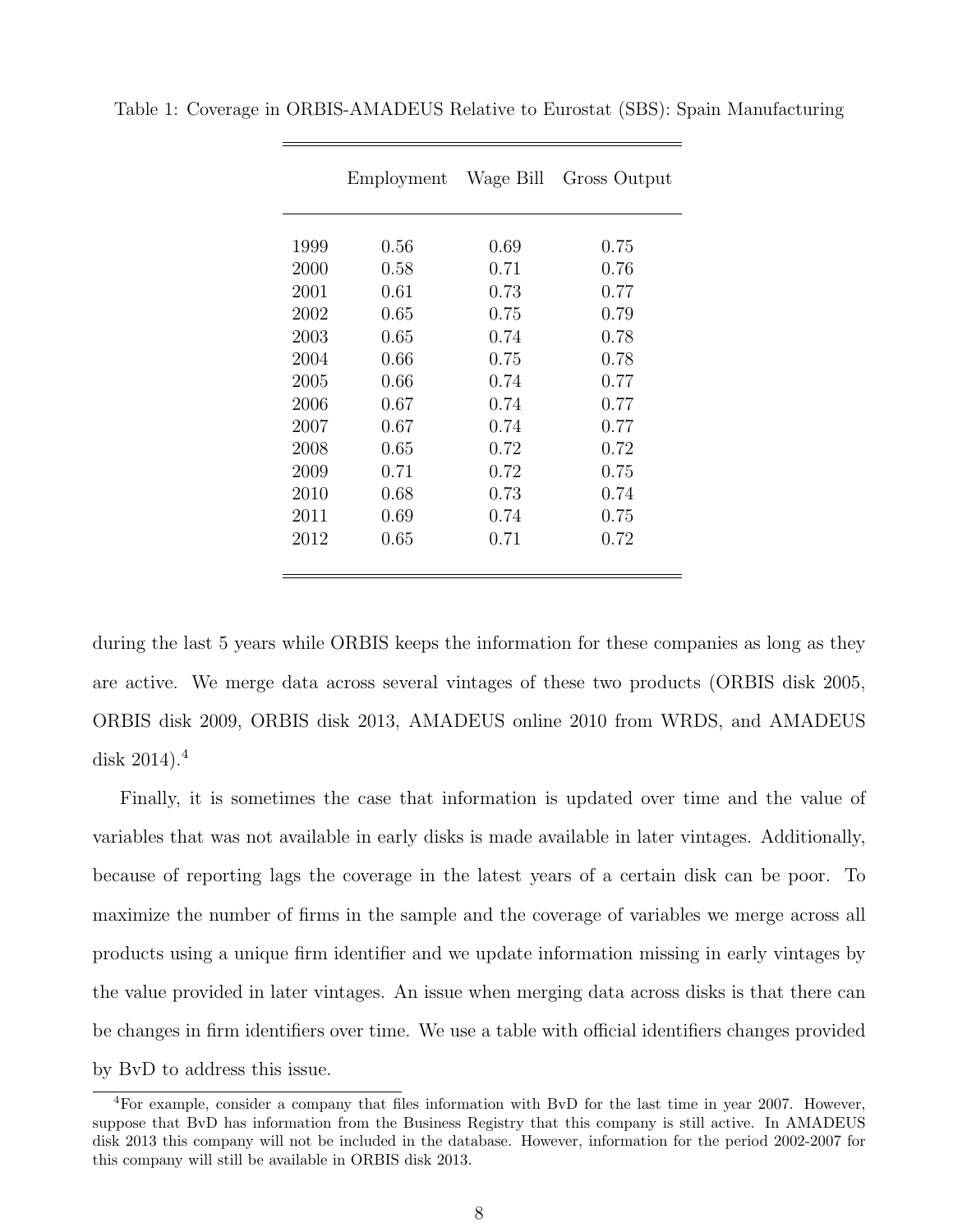

Figure 1: Aggregates in ORBIS-AMADEUS and Eurostat (SBS)

<span id="page-9-2"></span>Table [1](#page-8-1) summarizes the coverage in our data for Spain. In Section [7](#page-53-0) we additionally present the coverage for Italy, Portugal, Germany, France, and Norway. The columns in the table represent the ratio of aggregate employment, wage bill, and gross output recorded in our sample relative to the same object in Eurostat as reported by its Structural Business Statistics (SBS). The data in Eurostat are from Census sources and so they represent the universe of firms. The coverage statistics we report are conservative because we drop observations with missing, zero, or negative values for gross output, wage bill, capital stock, and materials, that is the variables necessary for computing productivity at the firm level.<sup>[5](#page-9-0)</sup> As Table [1](#page-8-1) shows the coverage in our sample is consistently high and averages roughly 75 percent for the wage bill and gross output and typically more than [6](#page-9-1)5 percent for employment.<sup>6</sup>

Figure [1](#page-9-2) plots the aggregate real wage bill and the aggregate real gross output in our ORBIS-AMADEUS dataset. It compares these aggregates to the same aggregates as recorded by Eurostat. Except for the wage bill in the first two years of the sample, these series track each other closely.

<span id="page-9-0"></span><sup>&</sup>lt;sup>5</sup>[A](#page-63-0)ppendix A provides a detailed description of the process we follow to clean the data and presents summary statistics of the main variables used in our analysis.

<span id="page-9-1"></span><sup>6</sup>A difference between our sample and Eurostat is that we do not have data on the self-employed. While this has little impact on our coverage of the wage bill and gross output relative to Eurostat, it matters more for employment for which the coverage is somewhat lower.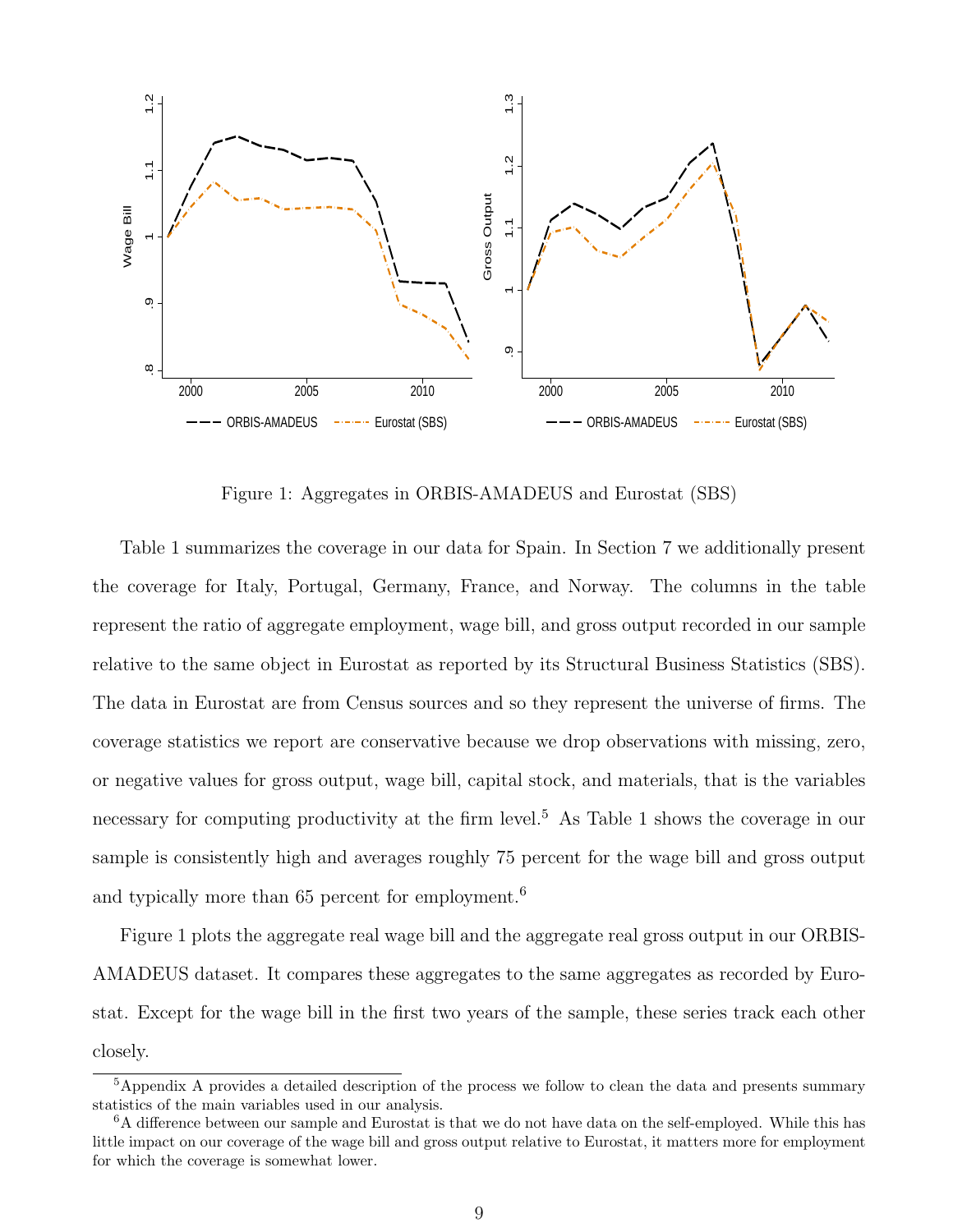|                      |                    | Employment | Wage Bill | Gross Output |
|----------------------|--------------------|------------|-----------|--------------|
|                      |                    |            |           |              |
| <b>ORBIS-AMADEUS</b> | 1-19 employees     | 0.24       | 0.19      | 0.14         |
|                      | $20-249$ employees | 0.50       | 0.47      | 0.42         |
|                      | $250 +$ employees  | 0.26       | 0.34      | 0.45         |
| Eurostat (SBS)       | $0-19$ employees   | 0.31       | 0.20      | 0.14         |
|                      | $20-249$ employees | 0.43       | 0.43      | 0.38         |
|                      | $250 +$ employees  | 0.26       | 0.37      | 0.49         |
|                      |                    |            |           |              |

<span id="page-10-0"></span>Table 2: Share of Total Manufacturing Economic Activity By Size Class in Spain (2006)

Table [2](#page-10-0) presents the share of economic activity accounted for by firms belonging in three size categories in 2006.<sup>[7](#page-10-1)</sup> Each column presents a different measure of economic activity, namely employment, wage bill, and gross output. The first three rows report statistics from ORBIS-AMADEUS and the next three from Eurostat. The entries in the table denote the fraction of total economic activity accounted for by firms belonging to each size class. For example, in our data from ORBIS-AMADEUS, firms with 1-19 employees account for 19 percent of the total wage bill, firms with 20-249 employees account for 47 percent of the total wage bill, and firms with 250 or more employees account for 34 percent of the total wage bill. The corresponding numbers provided by Eurostat's SBS are 20, 43, and 37 percent.

Our sample is mainly composed of small and medium sized firms that account for a significant fraction of economic activity in Europe and the majority of economic activity in the South. Table [2](#page-10-0) illustrates that our sample is broadly representative in terms of contributions of small and medium sized firms to manufacturing employment, wage bill, and gross output. This feature is an important difference of our paper relative to the literature that works with both financial and real variables at the firm level. Most of this literature focuses on listed firms that account

<span id="page-10-1"></span><sup>7</sup>The share of economic activity by size category in our sample relative to Eurostat is relatively stable over time. We show year [2](#page-10-0)006 in Table 2 for comparability with our analyses of other countries below that also start in 2006. The sum of entries across rows within each panel and source may not add up to one because of rounding.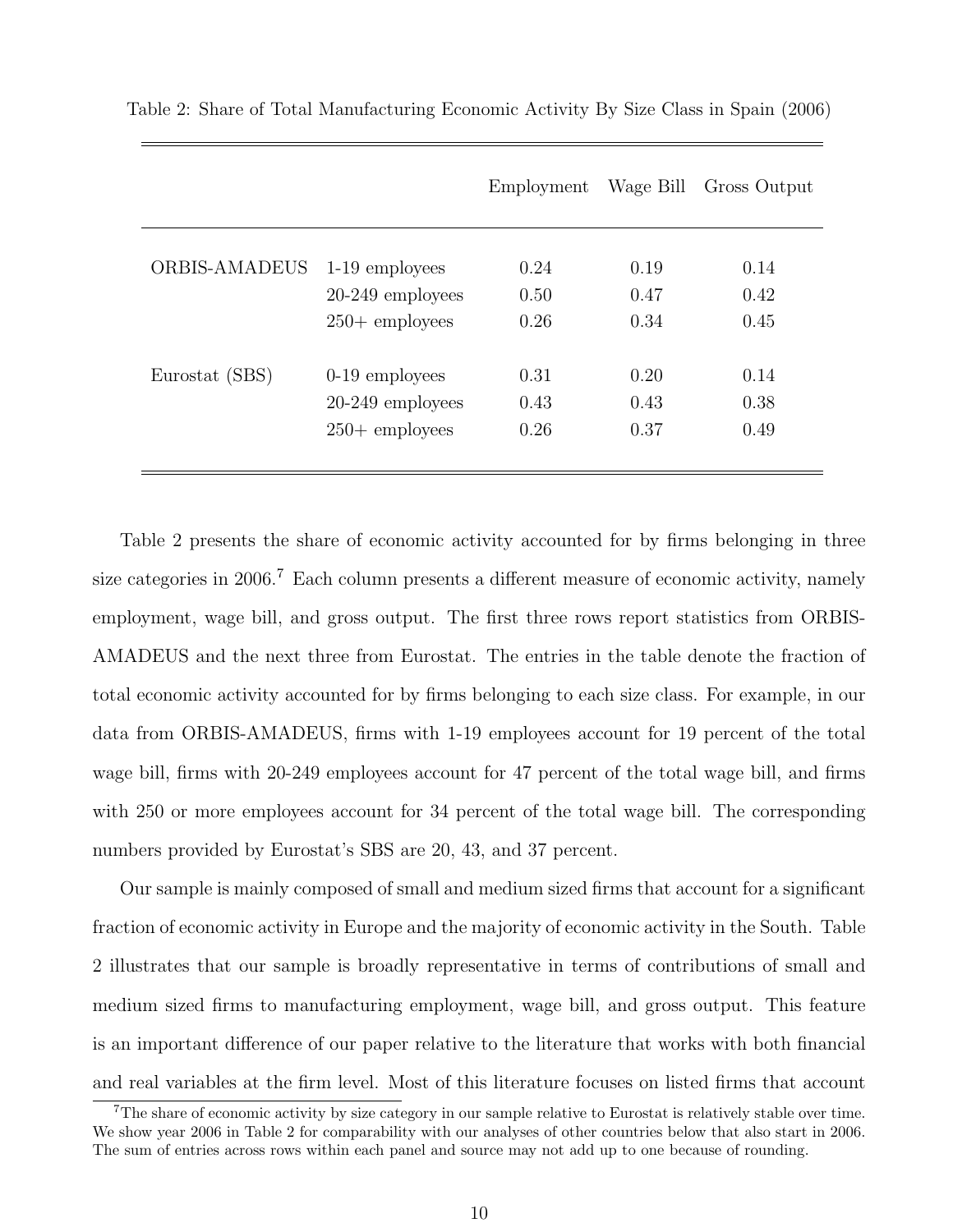for less than 1 percent of the observations in our sample.

# <span id="page-11-0"></span>3 Dispersion and Misallocation Facts

In this section we document the evolution of measures of dispersion and misallocation for the manufacturing sector in Spain. We build our measurements on the framework developed by [Hsieh and Klenow](#page-60-0) [\(2009\)](#page-60-0). We consider an industry s at time t populated by a large number  $N_{st}$  of monopolistically competitive firms. We define industries in the data by their four-digit industry classification.

Total industry output is given by a CES production function:

$$
Y_{st} = \left[\sum_{i=1}^{N_{st}} D_{ist} \left(y_{ist}\right)^{\frac{\varepsilon-1}{\varepsilon}}\right]^{\frac{\varepsilon}{\varepsilon-1}},\tag{1}
$$

where  $y_{ist}$  denotes firm i's real output,  $D_{ist}$  denotes demand for firm i's variety, and  $\varepsilon$  denotes the elasticity of substitution between varieties. We denote by  $p_{ist}$  the price of variety i and by  $P_{st}$  the price of industry output  $Y_{st}$ . Firms face an isoelastic demand for their output given by  $y_{ist} = (p_{ist}/P_{st})^{-\varepsilon} (D_{ist})^{\varepsilon} Y_{st}.$ 

Firms' output is given by a Cobb-Douglas production function:

$$
y_{ist} = A_{ist} k_{ist}^{\alpha} \ell_{ist}^{1-\alpha},\tag{2}
$$

where  $k_{ist}$  is capital,  $\ell_{ist}$  is labor,  $A_{ist}$  is physical productivity, and  $\alpha$  is the elasticity of output with respect to capital. Throughout our analysis we set  $\alpha = 0.35$ . Our dispersion measures are not affected by the assumption that  $\alpha$  is homogeneous across industries because these measures use within-industry variation of firm outcomes.

We measure firm nominal value added,  $p_{ist}y_{ist}$ , as the difference between gross output (operating revenue) and materials. We measure real output,  $y_{ist}$ , as nominal value added divided by an output price deflator. Given that we do not observe prices at the firm level, we use gross output price deflators from Eurostat at the two-digit industry level. We measure the labor input,  $\ell_{ist}$ , with a firm's wage bill deflated by the same industry price deflator. We use the wage bill instead of employment as our measure of  $\ell_{ist}$  to control for differences in the quality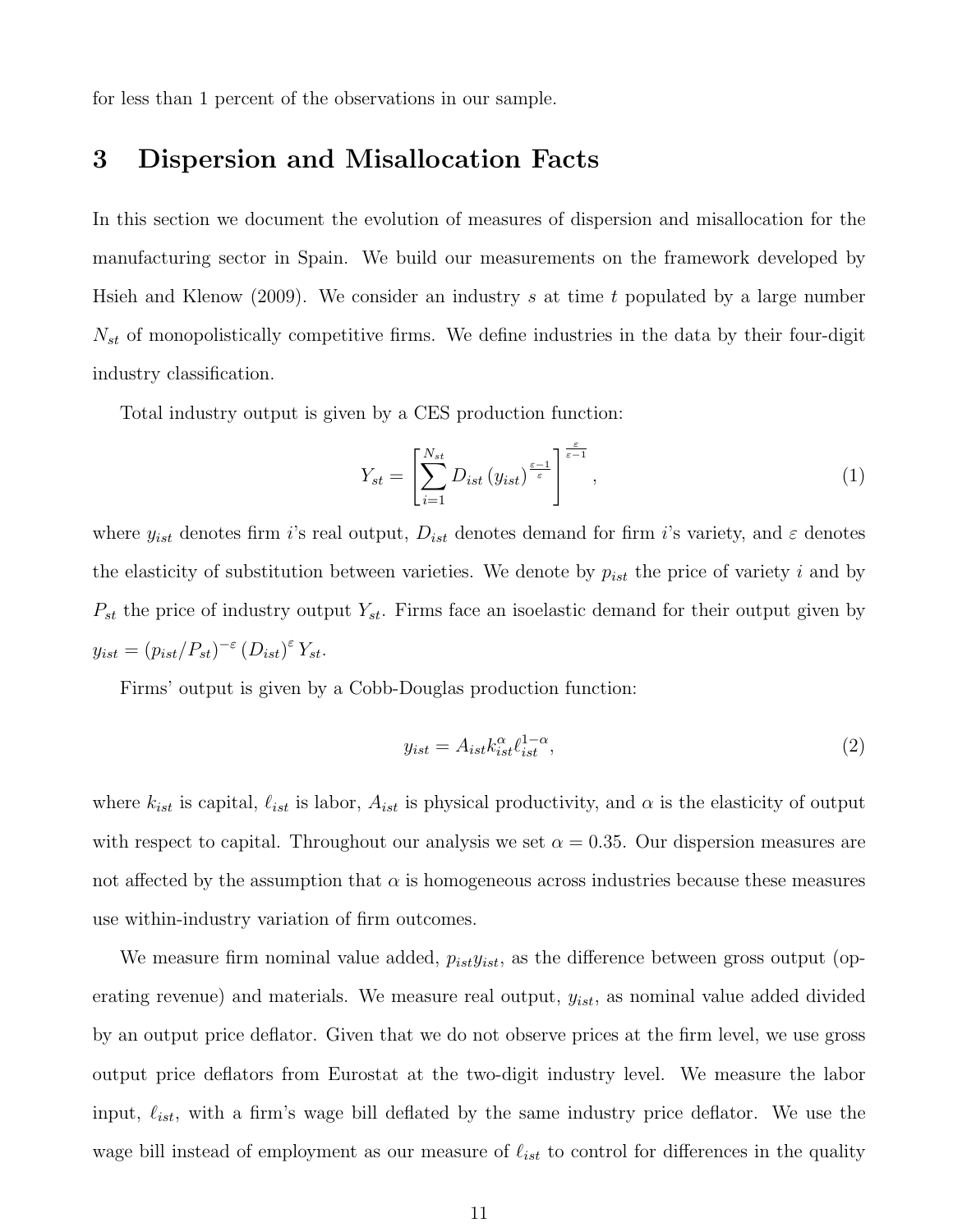of the workforce across firms. We measure the capital stock,  $k_{ist}$ , with the book value of fixed assets and deflate this value with the price of investment goods.[8](#page-12-0) In fixed assets we include both tangible and intangible fixed assets.[9](#page-12-1)

Denoting the inverse demand function by  $p(y_{ist})$ , firms choose their price, capital, and labor to maximize their profits:

$$
\max_{p_{ist}, k_{ist}, \ell_{ist}} \Pi_{ist} = (1 - \tau_{ist}^y) p(y_{ist}) y_{ist} - (1 + \tau_{ist}^k) (r_t + \delta_{st}) k_{ist} - w_{st} \ell_{ist},
$$
\n(3)

where  $w_{st}$  denotes the wage,  $r_t$  denotes the real interest rate,  $\delta_{st}$  denotes the depreciation rate,  $\tau_{ist}^y$  denotes a firm-specific wedge that distorts output decisions, and  $\tau_{ist}^k$  denotes a firm-specific wedge that distorts capital relative to labor decisions. For now we treat wedges as exogenous and endogenize them later in the model of Section [4.](#page-19-0)

The first-order conditions with respect to labor and capital are given by:

<span id="page-12-2"></span>
$$
\text{MRPL}_{ist} := \left(\frac{1-\alpha}{\mu}\right) \left(\frac{p_{ist}y_{ist}}{\ell_{ist}}\right) = \left(\frac{1}{1-\tau_{ist}^y}\right) w_{st},\tag{4}
$$

<span id="page-12-3"></span>
$$
\text{MRPK}_{ist} := \left(\frac{\alpha}{\mu}\right) \left(\frac{p_{ist}y_{ist}}{k_{ist}}\right) = \left(\frac{1 + \tau_{ist}^k}{1 - \tau_{ist}^y}\right) \left(r_t + \delta_{st}\right),\tag{5}
$$

where  $\mu = \varepsilon/(\varepsilon - 1)$  denotes the constant markup of price over marginal cost. Equation [\(4\)](#page-12-2) states that firms set the marginal revenue product of labor (MRPL) equal to the wage times the wedge  $1/(1 - \tau_{ist}^y)$ . Similarly, in equation [\(5\)](#page-12-3) firms equate the marginal revenue product of capital (MRPK) to the cost of capital times the wedge  $(1 + \tau_{ist}^k) / (1 - \tau_{ist}^y)$ . With Cobb-Douglas production function, the marginal revenue product of each factor is proportional to the factor's revenue-based productivity.

Following the terminology used in [Foster, Haltiwanger, and Syverson](#page-60-9) [\(2008\)](#page-60-9) and [Hsieh and](#page-60-0) [Klenow](#page-60-0) [\(2009\)](#page-60-0), we define the revenue-based total factor productivity (TFPR) at the firm level

<span id="page-12-0"></span><sup>8</sup>Deflating fixed assets matters for our results only through our measures of capital and TFP at the aggregate level. We choose to deflate the book value of fixed assets because in this paper we are interested in measuring changes (rather than levels) of capital and TFP. Changes in book values across two years reflect to a large extent purchases of investment goods valued at current prices. We use country-specific prices of investment from the World Development Indicators to deflate the book value of fixed assets, as we do not have industry-specific price of investment goods for the whole sample period.

<span id="page-12-1"></span><sup>&</sup>lt;sup>9</sup>Our results do not change in any meaningful way if we measure  $k_{ist}$  with the book value of tangible fixed assets with one exception. In 2007 there was a change in the accounting system in Spain and leasing items that until 2007 had been part of intangible fixed assets were from 2008 included under tangible fixed assets. If we measure  $k_{ist}$  with tangible fixed assets, we observe an important discontinuity in some of our dispersion measures in Spain between 2007 and 2008 that is entirely driven by this accounting convention.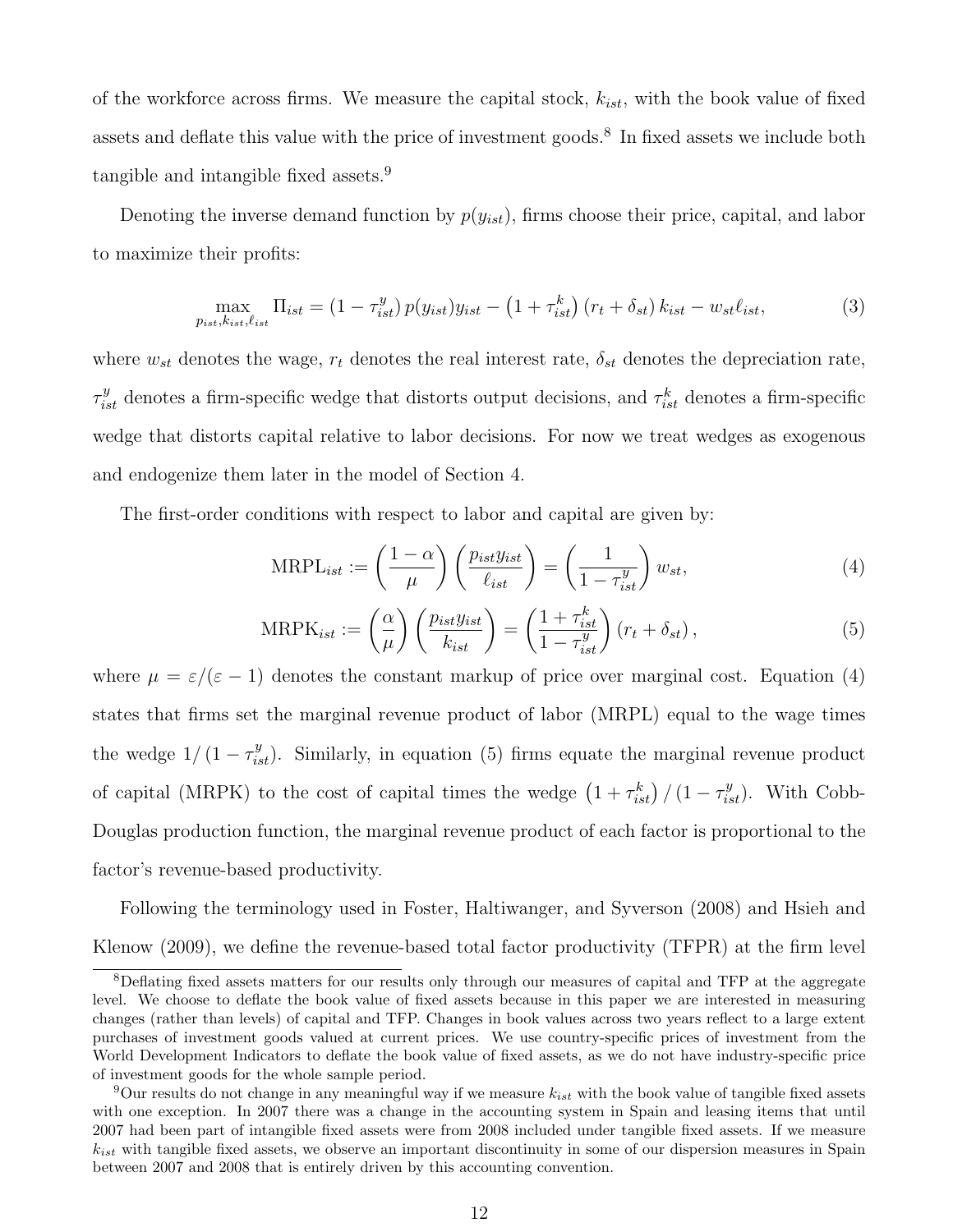

Figure 2: Evolution of MRPK and MRPL Dispersion

<span id="page-13-2"></span>as the product of price  $p_{ist}$  times physical productivity  $A_{ist}$ :

<span id="page-13-0"></span>
$$
\text{TFPR}_{ist} := p_{ist} A_{ist} = \frac{p_{ist} y_{ist}}{k_{ist}^{\alpha} \ell_{ist}^{1-\alpha}} = \mu \left(\frac{\text{MRPK}_{ist}}{\alpha}\right)^{\alpha} \left(\frac{\text{MRPL}_{ist}}{1-\alpha}\right)^{1-\alpha}.
$$
 (6)

Firms with higher output distortions  $\tau_{ist}^y$  or higher capital distortions  $\tau_{ist}^k$  have higher marginal revenue products and, as equation [\(6\)](#page-13-0) shows, a higher  $TFPR_{ist}$ .

In this economy, resources are allocated optimally when all firms face the same (or no) distortions in output  $(\tau_{ist}^y = \tau_{st}^y)$  and capital markets  $(\tau_{ist}^k = \tau_{st}^k)$ . In that case, more factors are allocated to firms with higher productivity  $A_{ist}$  or higher demand  $D_{ist}$ , but there is no dispersion of the returns to factors, that is the MRPL and the MRPK are equalized across firms.<sup>[10](#page-13-1)</sup> On the other hand, the existence of idiosyncratic distortions,  $\tau_{ist}^y$  and  $\tau_{ist}^k$ , leads to a dispersion of marginal revenue products and a lower sectoral TFP.

In Figure [2](#page-13-2) we present the evolution of the dispersion of the log (MRPK) and log (MRPL) in Spain. To better visualize the relative changes over time, we normalize these measures to 1 in the first sample year. The left panel is based on the subset of firms that are continuously present in our data. We call this subset of firms the "permanent sample." The right panel is

<span id="page-13-1"></span><sup>&</sup>lt;sup>10</sup>Without idiosyncratic distortions, TFPR<sub>ist</sub> =  $p_{ist}A_{ist}$  is equalized across firms since  $p_{ist}$  is inversely proportional to physical productivity  $A_{ist}$  and does not depend on demand  $D_{ist}$ . This also implies that capital-labor ratios are equalized across firms.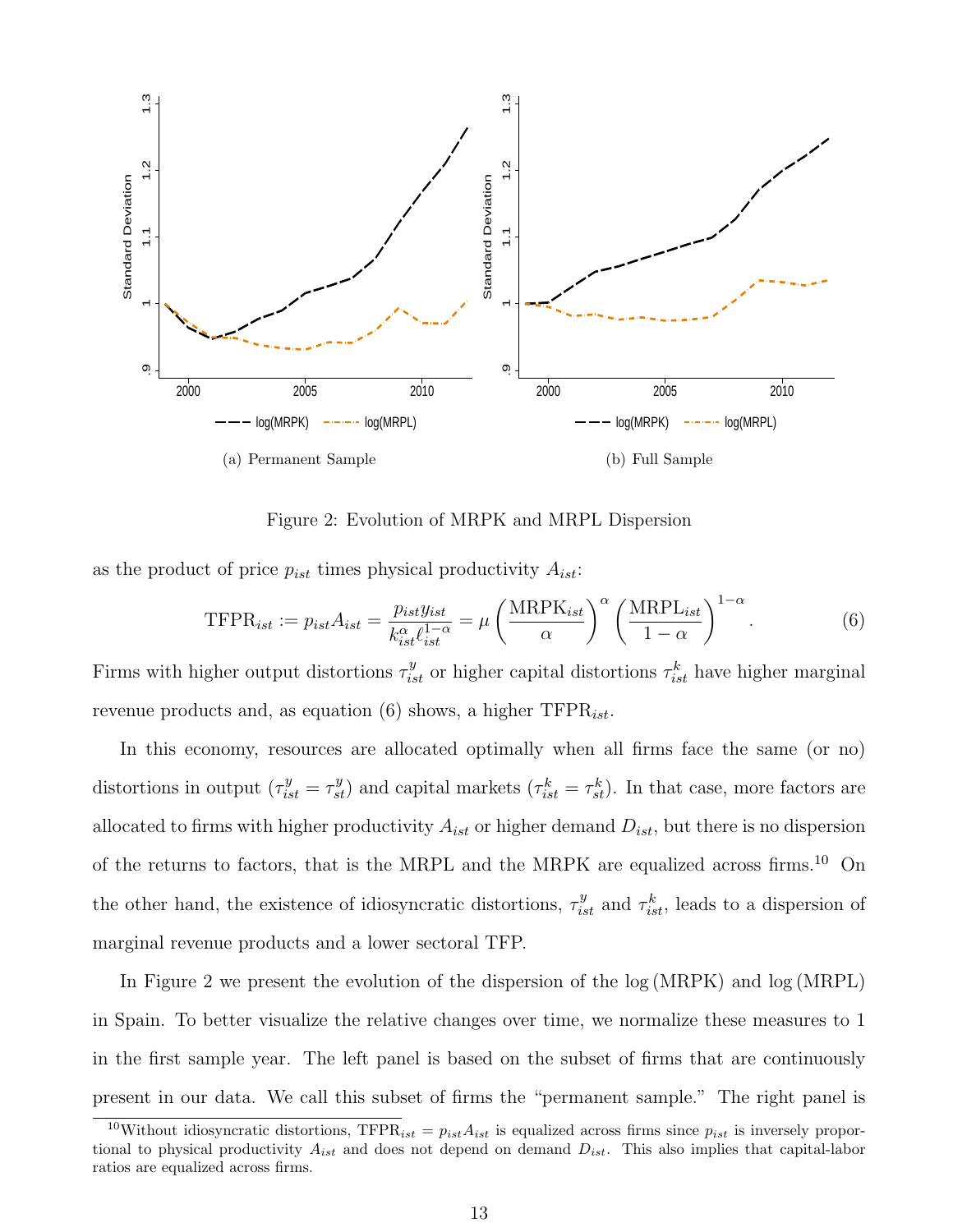based on the "full sample" of firms. The full sample includes firms that enter or exit from the sample in various years and, therefore, comes closer to matching the coverage of firms observed in Eurostat.<sup>[11](#page-14-0)</sup>

The time series of the dispersion measures are computed in two steps. First, we calculate a given dispersion measure across firms  $i$  in a given industry  $s$  and year  $t$ . Second, for each year we calculate dispersion for the manufacturing sector as the weighted average of dispersions across industries s. Each industry is given a time-invariant weight equal to its average share in manufacturing value added. We always use the same weights when aggregating across industries. Therefore, all of our estimates reflect purely variation within four-digit industries over time.

Figure [2](#page-13-2) shows a large increase in the standard deviation of log (MRPK) over time. With the exception of the first two years in the permanent sample, we always observe increases in the dispersion of the log (MRPK). The increase in the dispersion of the log (MRPK) accelerates during the post-crisis period between 2008 and 2012. We emphasize that we do not observe similar trends in the standard deviation of log (MRPL). The striking difference between the evolution of the two dispersion measures argues against the importance of changing distortions that affect both capital and labor at the same time. For example, this finding is not consistent with heterogeneity in price markups driving trends in dispersion because such an explanation would cause similar changes to the dispersion of both the  $log(MRPK)$  and the  $log(MRPL)$ .<sup>[12](#page-14-1)</sup> Finally, we note that while we use standard deviations of logs to represent dispersion, all of our results are similar when we measure dispersion with either the 90-10 or the 75-25 ratio.

Under a Cobb-Douglas production function, an increasing dispersion of the log (MRPK) together with stable dispersion of the log (MRPL) implies that the covariance between log (TFPR) and  $\log(k/\ell)$  across firms is decreasing over time. To see this point, write:

$$
\text{Var (mrpk)} = \text{Var (tfpr)} + (1 - \alpha)^2 \text{Var}\left(\log\left(\frac{k}{\ell}\right)\right) - 2(1 - \alpha)\text{Cov}\left(\text{tfpr}, \log\left(\frac{k}{\ell}\right)\right),\tag{7}
$$

<span id="page-14-0"></span><sup>&</sup>lt;sup>11</sup> From Eurostat, we calculate that in 2000 the entry rate among firms with at least one employee is 6.5 percent. The entry rate declines over time and stabilizes at around 2 to 3 percent after 2010. Our permanent sample of firms differs from the full sample both because of real entry and exit and because firms with missing reporting in at least one year are excluded from the permanent sample but are included in the full sample during years with non-missing reporting. See Appendix [A](#page-63-0) for more details on the construction of the two samples.

<span id="page-14-1"></span><sup>&</sup>lt;sup>12</sup>The relationship between markups and misallocation has been recently the focus of papers such as [Fernald and](#page-60-10) [Neiman](#page-60-10) [\(2011\)](#page-60-10) and [Peters](#page-62-4) [\(2013\)](#page-62-4).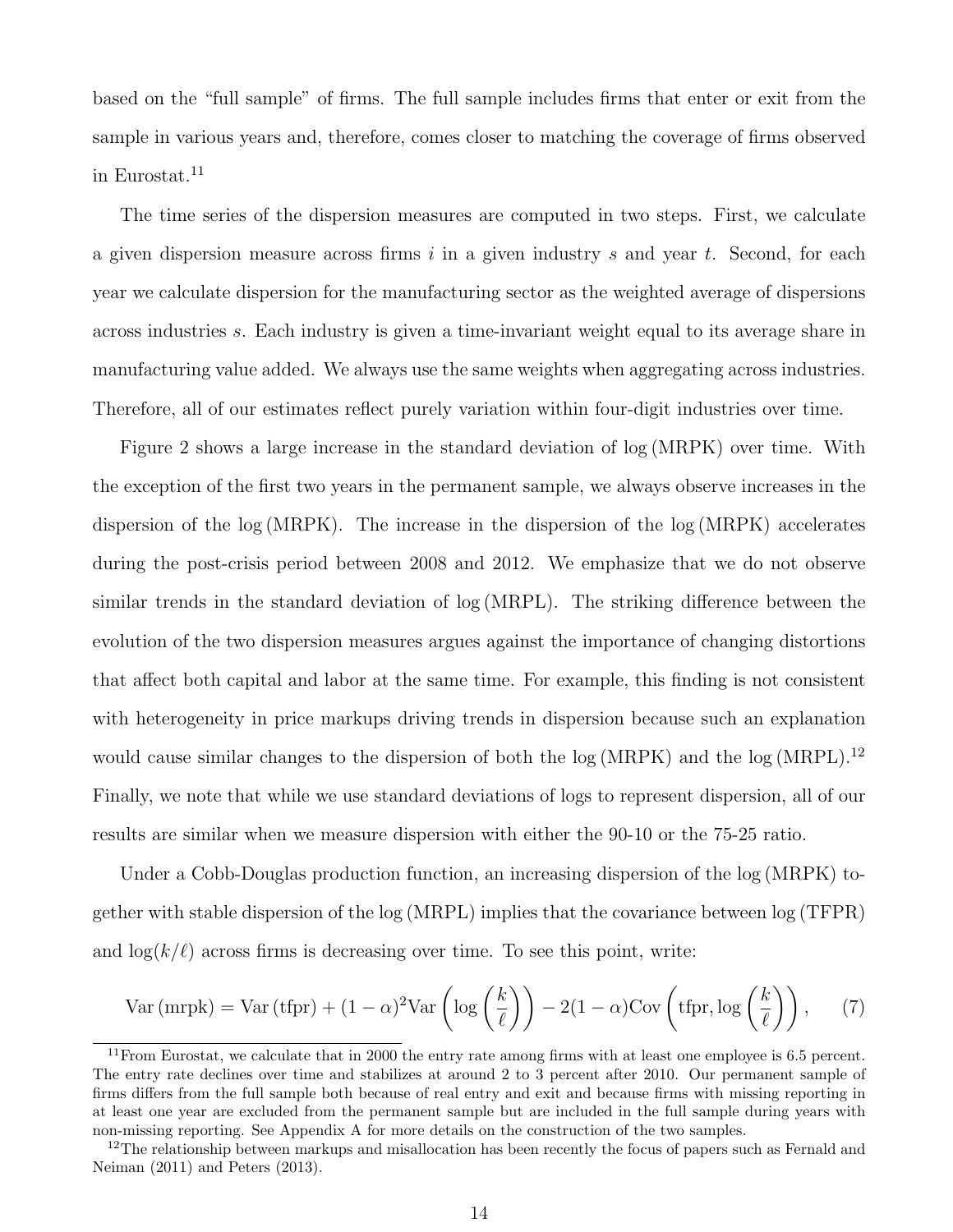

Figure 3: TFPR Moments

<span id="page-15-0"></span>
$$
\text{Var (mrpl)} = \text{Var (tfpr)} + \alpha^2 \text{Var}\left(\log\left(\frac{k}{\ell}\right)\right) + 2\alpha \text{Cov}\left(\text{tfpr}, \log\left(\frac{k}{\ell}\right)\right),\tag{8}
$$

where we define mrpk =  $log(MRPK)$ , mrpl =  $log(MRPL)$ , and tfpr =  $log(TFPR)$ . Figure [3](#page-15-0) confirms that the dispersion of tfpr is increasing over time and that the covariance between tfpr and  $\log(k/\ell)$  is decreasing over time. The variance of the log capital-labor ratio (the second term) is also increasing over time.

We now discuss measures of productivity and misallocation. Total factor productivity at the industry level is defined as the wedge between industry output and an aggregator of industry inputs, TFP<sub>st</sub> :=  $Y_{st}/(K_{st}^{\alpha}L_{st}^{1-\alpha})$ , where  $K_{st} = \sum_{i} k_{ist}$  is industry capital and  $L_{st} = \sum_{i} \ell_{ist}$  is industry labor. We can write TFP as:<sup>[13](#page-15-1)</sup>

<span id="page-15-2"></span>
$$
\text{TFP}_{st} = \frac{Y_{st}}{K_{st}^{\alpha} L_{st}^{1-\alpha}} = \frac{\overline{\text{TFPR}}_{st}}{P_{st}} = \left[ \sum_{i} \left( \underbrace{(D_{ist})^{\frac{\varepsilon}{\varepsilon-1}} A_{ist}}_{Z_{ist}} \frac{\overline{\text{TFPR}}_{st}}{\text{TFPR}_{ist}} \right)^{\varepsilon-1} \right]^{\frac{1}{\varepsilon-1}}. \tag{9}
$$

We note that for our results it is appropriate to only track a combination of demand and productivity at the firm level. From now on we call "firm productivity,"  $Z_{ist} = (D_{ist})^{\frac{\varepsilon}{\varepsilon-1}} A_{ist}$ , a

<span id="page-15-1"></span><sup>&</sup>lt;sup>13</sup>To derive equation [\(9\)](#page-15-2), we substitute into the definition of TFP the industry price index  $P_{st}$  =  $\left(\sum_i\left(D_{ist}\right)^{\varepsilon}\left(p_{ist}\right)^{1-\varepsilon}\right)^{1/(1-\varepsilon)}$ , firms' prices  $p_{ist} = \text{TFPR}_{ist}/A_{ist}$ , and an industry-level TFPR measure,  $\overline{\text{TFPR}}_{st}$  =  $P_{st}Y_{st}/(K_{st}^{\alpha}L_{st}^{1-\alpha})$ . Equation [\(9\)](#page-15-2) is similar to the one derived in [Hsieh and Klenow](#page-60-0) [\(2009\)](#page-60-0), except for the fact that we also allow for idiosyncratic demand  $D_{ist}$ .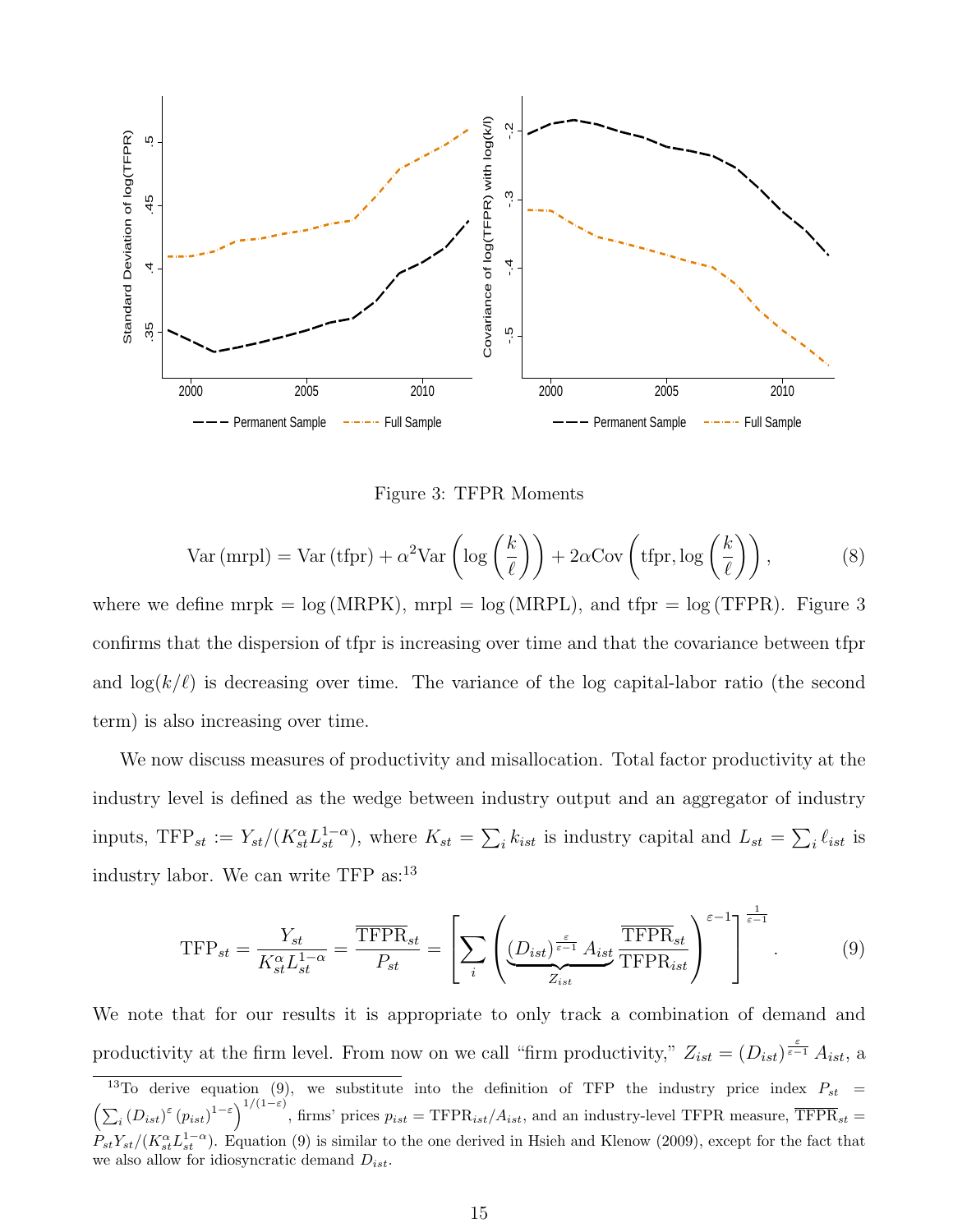combination of firm productivity and demand.

To derive a measure that maps the allocation of resources to TFP performance, we follow [Hsieh and Klenow](#page-60-0) [\(2009\)](#page-60-0) and define the "efficient" level of TFP as the TFP level we would observe in the first-best allocation in which there is no dispersion of the MRPK, MRPL, and TFPR across firms. Plugging  $TFPR_{ist} = \overline{TFPR}_{st}$  into equation [\(9\)](#page-15-2), we see that the efficient level of TFP is given by  $TFP_{st}^e = \left[\sum_i Z_{ist}^{\varepsilon-1}\right]^{\frac{1}{\varepsilon-1}}$ . The difference in log (TFP) arising from misallocation,  $\Lambda_{st} = \log(\text{TFP}_{st}) - \log(\text{TFP}_{st}^e)$ , can be expressed as:

<span id="page-16-0"></span>
$$
\Lambda_{st} = \frac{1}{\varepsilon - 1} \left[ \log \left( \mathbb{E}_{i} Z_{ist}^{\varepsilon - 1} \mathbb{E}_{i} \left( \frac{\overline{\text{TFPR}}}{\text{TFPR}_{ist}} \right)^{\varepsilon - 1} + \text{Cov}_{i} \left( Z_{ist}^{\varepsilon - 1}, \left( \frac{\overline{\text{TFPR}}}{\text{TFPR}_{ist}} \right)^{\varepsilon - 1} \right) \right) \right] - \frac{1}{\varepsilon - 1} \log \left( \mathbb{E}_{i} Z_{ist}^{\varepsilon - 1} \right). \tag{10}
$$

To construct this measure of misallocation, we need estimates of  $Z_{ist}$ . Employing the structural assumptions on demand and production used to arrive at equation [\(10\)](#page-16-0), we estimate firm productivity as:[14](#page-16-1)

<span id="page-16-3"></span>
$$
\tilde{Z}_{ist} = \left(\frac{(P_{st}Y_{st})^{-\frac{1}{\varepsilon - 1}}}{P_{st}}\right) \left(\frac{(p_{ist}y_{ist})^{\frac{\varepsilon}{\varepsilon - 1}}}{k_{ist}^{\alpha} \ell_{ist}^{1 - \alpha}}\right),\tag{11}
$$

where  $p_{ist}y_{ist}$  denotes firm nominal value added and  $P_{st}Y_{st} = \sum_i p_{ist}y_{ist}$  denotes industry nominal value added.

Figure [4](#page-17-0) plots changes relative to 1999 in the difference in log (TFP) relative to its efficient level. We use an elasticity of substitution between varieties equal to  $\varepsilon = 3$ . As with our measures of dispersion, we first estimate the difference  $\Lambda_{st}$  within every industry s and then use the same time-invariant weights to aggregate across industries. Between 1999 and 2007, we document declines in TFP relative to its efficient level of roughly 3 percentage points in the permanent sample and 7 percentage points in the full sample. By the end of the sample in 2012, we observe declines in TFP relative to its efficient level of roughly 7 percentage points in the permanent sample and 12 percentage points in the full sample.<sup>[15](#page-16-2)</sup>

<span id="page-16-1"></span><sup>&</sup>lt;sup>14</sup>To derive equation [\(11\)](#page-16-3), first use the production function to write  $\tilde{Z}_{ist} = A_{ist} D_{ist}^{\epsilon} = D_{ist}^{\epsilon} y_{ist}/(k_{ist}^{\alpha} l_{ist}^{1-\alpha}).$ Then, from the demand function substitute in  $D_{ist}^{\frac{\varepsilon}{\varepsilon-1}} = (p_{ist}/P_{st})^{\frac{\varepsilon}{\varepsilon-1}} (y_{ist}/Y_{st})^{\frac{1}{\varepsilon-1}}$ .

<span id="page-16-2"></span><sup>&</sup>lt;sup>15</sup>The 1999 level of the difference  $\Lambda_{st}$  is roughly -0.21 in the permanent sample and -0.28 in the full sample. We also note that for an elasticity  $\varepsilon = 5$  we obtain declines of roughly 4 and 10 percentage points for the permanent and the full sample between 1999 and 2007 and declines of roughly 13 and 19 percentage points between 1999 and 2012. For an elasticity  $\varepsilon = 5$ , the 1999 level of  $\Lambda_{st}$  is roughly -0.36 in the permanent sample and -0.46 in the full sample.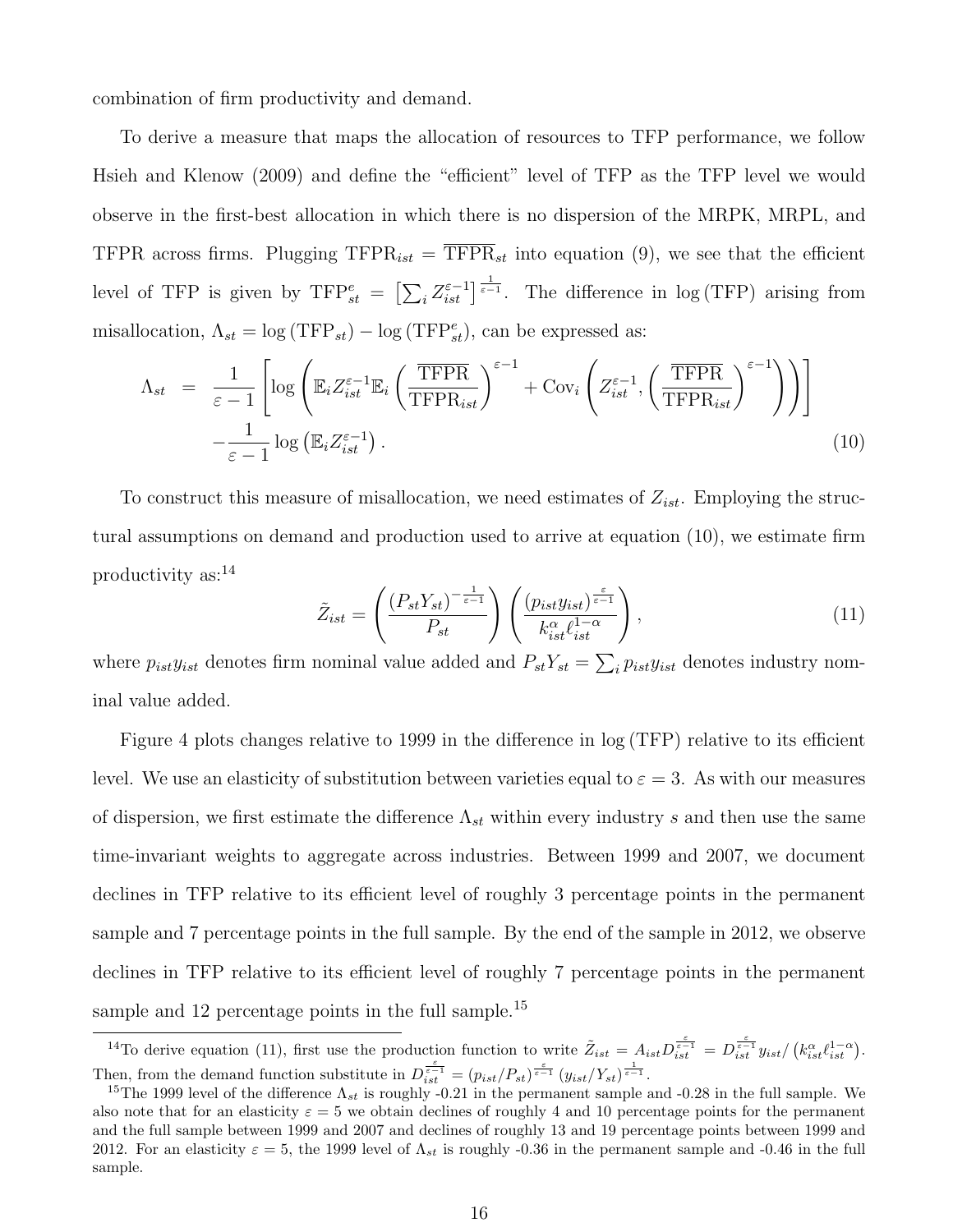

Figure 4: Evolution of log (TFP) Relative to Efficient Level

<span id="page-17-0"></span>

Figure 5: Evolution of Observed log (TFP) Relative to Benchmarks

<span id="page-17-1"></span>In Figure [5](#page-17-1) we plot changes in manufacturing log(TFP) in the data. We measure log(TFP) for each industry as  $\log(\text{TFP}_{st}) = \log(\sum_i y_{ist}) - \alpha \log(K_{st}) - (1 - \alpha) \log(L_{st})$  and use the same time-invariant weights to aggregate across industries s. Manufacturing TFP could be changing over time for reasons other than changes in the allocation of resources (for example,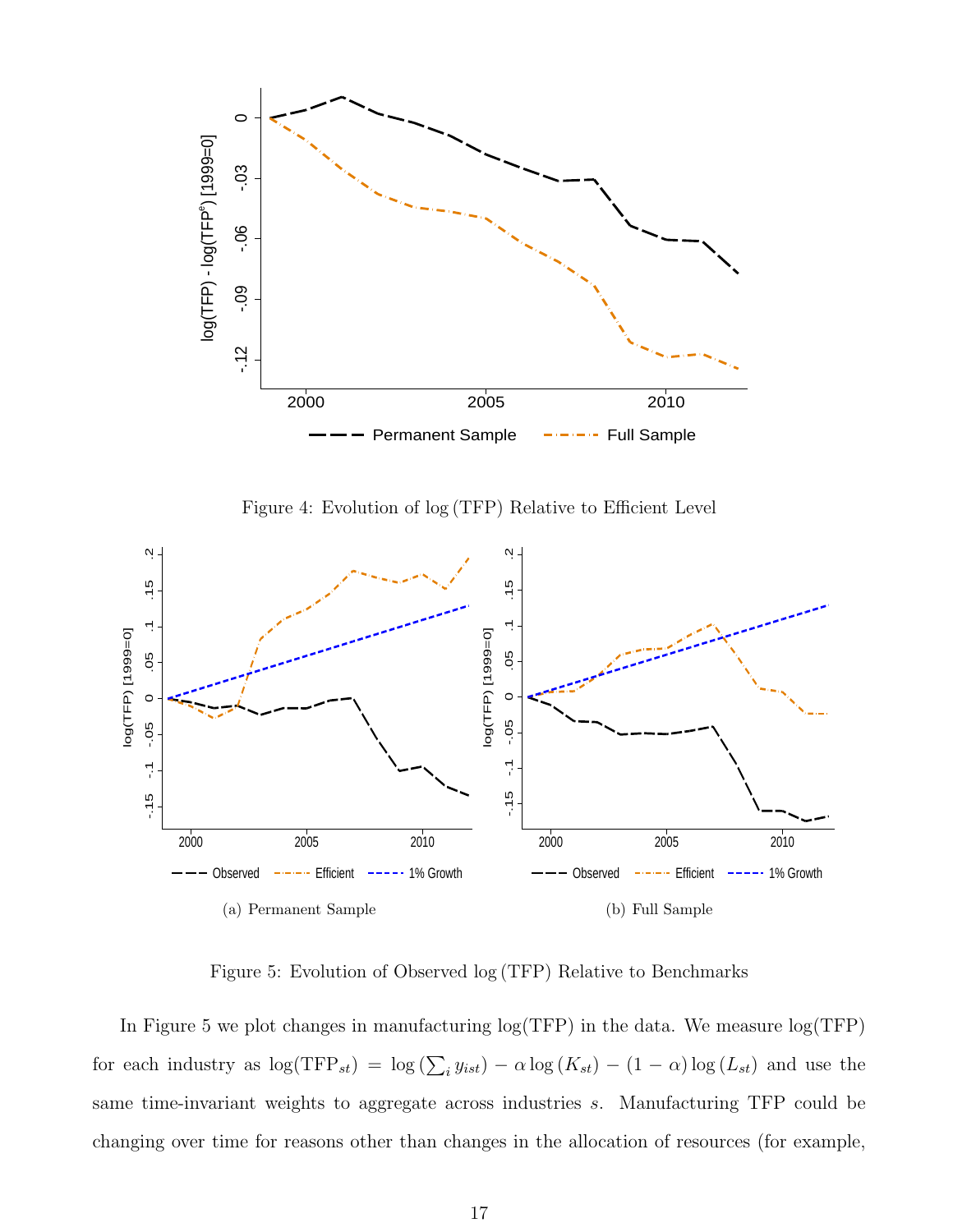labor hoarding, capital utilization, entry, and technological change). We, therefore, compare observed log (TFP) in the data to two baseline log (TFP) paths. The first path is the efficient path implied by the model,  $\log(\text{TFP}^e_{st}) = \left(\frac{1}{\varepsilon}\right)$  $\frac{1}{\varepsilon-1}$   $\left(\log(N_{st}) + \log\left(\mathbb{E}_{i}\tilde{Z}_{ist}^{\varepsilon-1}\right)\right)$ . The second path corresponds to a hypothetical scenario in which TFP grows at a constant rate of one percent per year. Figure [5](#page-17-1) documents that observed log (TFP) lies below both baseline paths. Our loss measures in Figure [4](#page-17-0) suggest that an increase in the misallocation of resources across firms is related to the observed lower productivity performance relative to these benchmarks.<sup>[16](#page-18-0)</sup>

To explain the joint trends in MRPK dispersion and TFP losses due to misallocation, our model relates a decline in the real interest rate to inflows of capital that are directed to some less productive firms. We now present some first evidence supporting this narrative. It is useful to express the dispersion of the log (MRPK) in terms of dispersions in firm log productivity and log capital and the covariance between these two:

<span id="page-18-2"></span>
$$
\text{Var}_i\left(\log \text{MRPK}_{ist}\right) = \gamma_1 \text{Var}_i\left(\log Z_{ist}\right) + \gamma_2 \text{Var}_i\left(\log k_{ist}\right) - \gamma_3 \text{Cov}_i\left(\log Z_{ist}, \log k_{ist}\right),\tag{12}
$$

for some positive coefficients  $\gamma$ 's.<sup>[17](#page-18-1)</sup> Loosely, equation [\(12\)](#page-18-2) says that we expect an increase in the dispersion of the log (MRPK) if capital becomes more dispersed across firms for reasons unrelated to their underlying productivity. More formally, holding constant  $Var_i$  (log  $Z_{ist}$ ), an increase in  $Var_i(\log k_{ist})$  or a decrease in  $Cov_i(\log Z_{ist}, \log k_{ist})$  is associated with higher  $Var_i$  (log MRP $K_{ist}$ ).

The left panel of Figure [6](#page-19-1) plots an increasing cross-sectional dispersion of capital over time. The right panel shows the unconditional correlation between firm productivity (as estimated by  $\tilde{Z}_{ist}$ ) and capital in the cross section of firms. In general, more productive firms invest more in capital. However, the correlation between productivity and capital declines significantly over

<span id="page-18-0"></span><sup>&</sup>lt;sup>16</sup>The path of model-based TFP, as constructed in the last part of equation [\(9\)](#page-15-2), does not in general coincide with the path of "Observed" TFP in Figure [5.](#page-17-1) We make use of the CES aggregator to move from the definition of TFP as a wedge between output and an aggregator of inputs to the last part of equation [\(9\)](#page-15-2). The divergence between the two series is a measurement issue because "Observed" TFP does not use the CES aggregator or the price index. We use Figure [5](#page-17-1) to only show that a measure of TFP in the data lies below some benchmarks and do not wish to make any quantitative statements about allocative efficiency based on this figure. Finally, we note that in Figure [5](#page-17-1) the larger increase in  $\log(\text{TFP}_{st}^e)$  in the permanent sample relative to the full sample is explained by the fact that the latter includes new entrants that typically have lower productivity.

<span id="page-18-1"></span><sup>&</sup>lt;sup>17</sup>The coefficients are given by  $\gamma_1 = \left(\frac{\varepsilon - 1}{1 + \alpha(\varepsilon - 1)}\right)^2$ ,  $\gamma_2 = \left(\frac{1}{1 + \alpha(\varepsilon - 1)}\right)^2$ , and  $\gamma_3 = \frac{2(\varepsilon - 1)}{(1 + \alpha(\varepsilon - 1))^2}$ . Equation [\(12\)](#page-18-2) is derived by substituting the solution for labor  $\ell_{ist}$  into the definition of MRPK and treating the choice of  $k_{ist}$  as given. In our model we justify treating  $k_{ist}$  as a predetermined variable with a standard time-to-build technology.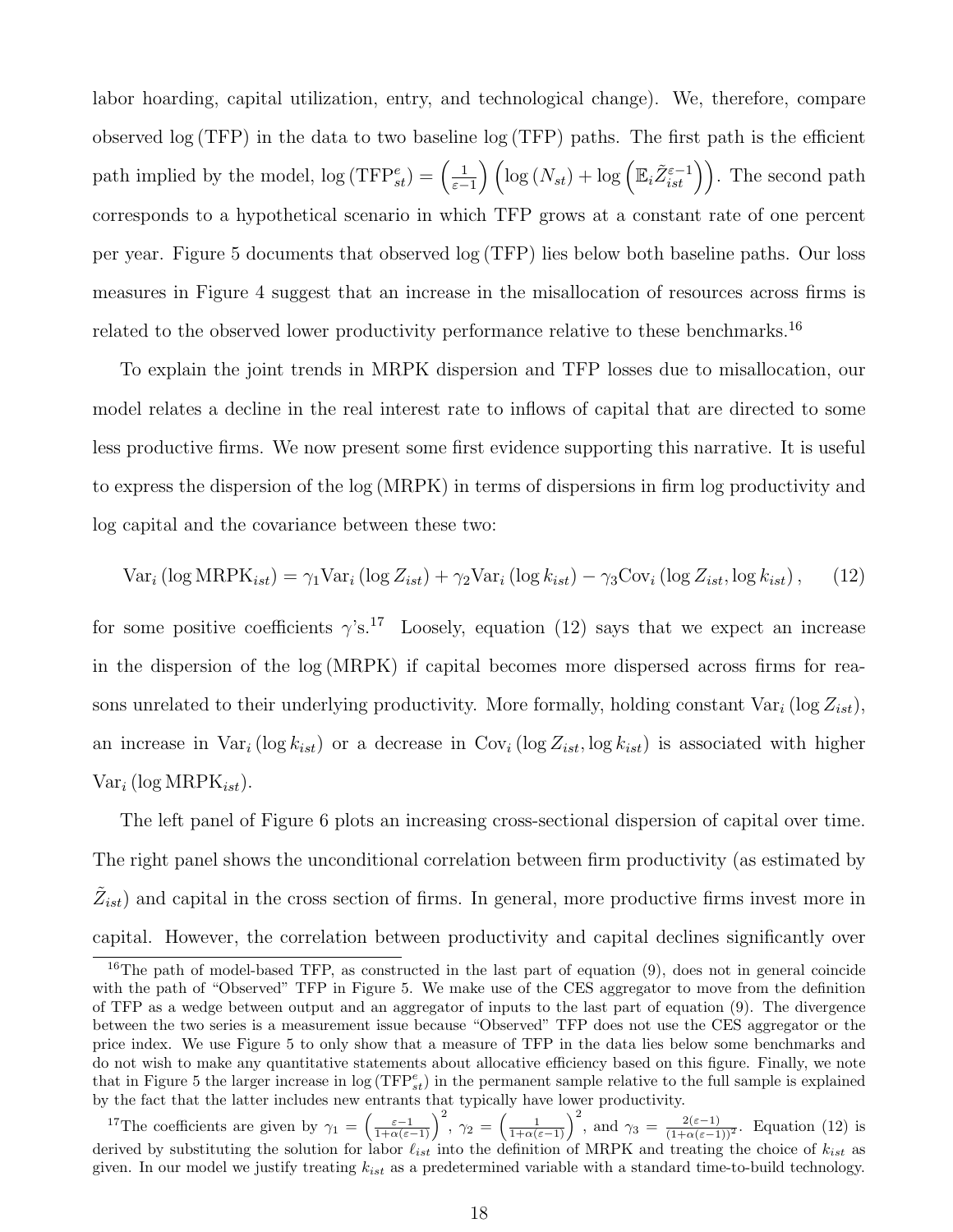

Figure 6: Log Capital Moments

<span id="page-19-1"></span>time. This fact suggests that inflows of capital may have been allocated inefficiently to less productive firms.[18](#page-19-2)

## <span id="page-19-0"></span>4 Model of Firm Dispersion, TFP, and Capital Flows

We consider an infinite-horizon, discrete time  $t = 0, 1, 2, \dots$ , small open economy populated by a large number of  $i = 1, ..., N$  heterogeneous firms. Firms produce differentiated varieties of manufacturing products. The three key elements of the model that generate dispersion of the MRPK across firms are borrowing constraints that depend on firm size, risky time-to-build technology of capital accumulation, and investment adjustment costs. By contrast, in our baseline model, there is no MRPL dispersion across firms. Also, firms do not face entry and exit decisions. We consider these margins in extensions of the baseline model.

#### 4.1 Firms' Problem

Firms produce output with a Cobb-Douglas production function  $y_{it} = Z_{it} k_{it}^{\alpha} \ell_{it}^{1-\alpha}$ , where  $Z_{it}$  is firm productivity,  $k_{it}$  is the capital stock, and  $\ell_{it}$  is labor. Labor is hired in a competitive labor

<span id="page-19-2"></span><sup>&</sup>lt;sup>18</sup>We present the correlation between log productivity and log capital to make the interpretation of the figure clearer. We emphasize that the covariance between log productivity and log capital is similarly decreasing. The  $Var_i (\log Z_{ist})$  is decreasing until 2007 and then it increases in the post-crisis period.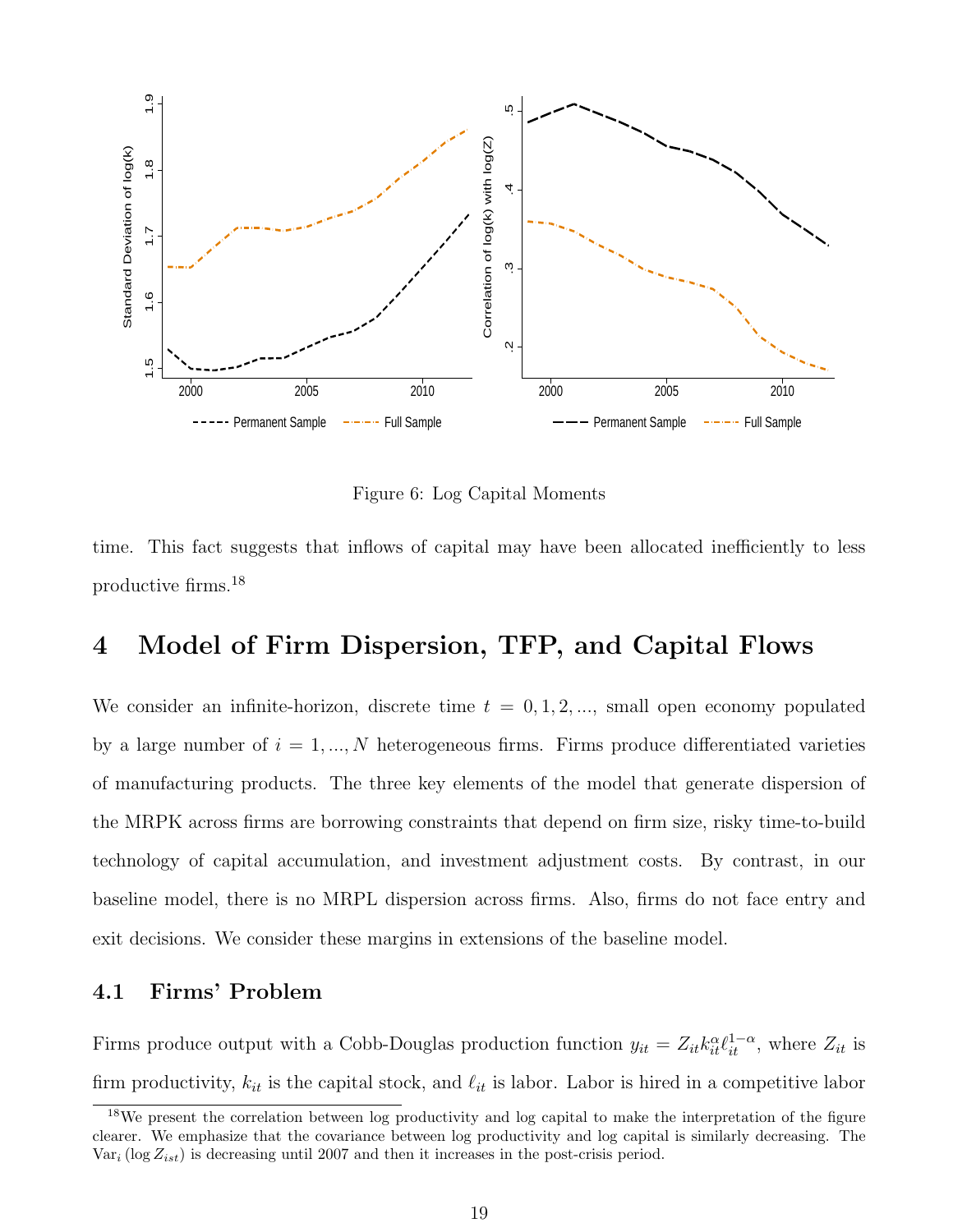market at an exogenous wage  $w_t$ . Varieties of manufacturing goods are supplied monopolistically to the global market. Each firm faces a downward sloping demand function for its product,  $y_{it} = p_{it}^{-\varepsilon}$ , where  $p_{it}$  is the price of the differentiated product and  $\varepsilon$  is the absolute value of the elasticity of demand. We denote by  $\mu = \varepsilon/(\varepsilon - 1)$  the markup of price over marginal cost.<sup>[19](#page-20-0)</sup>

Firms can save in a risk-free bond traded in the international credit market at an exogenous real interest rate  $r_t$ . Denoting by  $\beta$  the discount factor, firms choose consumption of tradeables  $c_{it}$ , debt  $b_{it+1}$ , investment  $x_{it}$ , labor  $\ell_{it}$ , and the price  $p_{it}$  of their output to maximize the expected sum of discounted utility flows:

$$
\max_{\{c_{it}, b_{it+1}, x_{it}, \ell_{it}, p_{it}\}_{t=0}^{\infty}} \mathbb{E}_{i0} \sum_{t=0}^{\infty} \beta^t U(c_{it}),
$$
\n(13)

where the utility function is given by  $U(c_{it}) = (c_{it}^{1-\gamma} - 1) / (1 - \gamma)$ . This maximization problem is subject to the sequence of budget constraints:

$$
c_{it} + x_{it} + (1 + r_t)b_{it} + \frac{\psi (k_{it+1} - k_{it})^2}{2k_{it}} = p_{it}y_{it} - w_t l_{it} + b_{it+1},
$$
\n(14)

and the capital accumulation equation:

$$
k_{it+1} = (1 - \delta)k_{it} + x_{it},\tag{15}
$$

where  $\delta$  denotes the depreciation rate of capital. Firms are subject to quadratic adjustment costs. The parameter  $\psi$  controls the magnitude of these costs.

Firms own the capital stock and augment it through investment. This setup differs from the setup in [Hsieh and Klenow](#page-60-0) [\(2009\)](#page-60-0) where firms rent capital in a static model. We do not adopt the convenient assumption in [Moll](#page-61-6) [\(2014\)](#page-61-6), [Midrigan and Xu](#page-61-5) [\(2014\)](#page-61-5), and [Buera and Moll](#page-60-2) [\(2015\)](#page-60-2) that exogenous shocks during period  $t+1$  are known at the end of t before capital and borrowing decisions are made for  $t + 1$ . This timing assumption effectively renders the choice of capital static and generates an equivalence with the environment in [Hsieh and Klenow](#page-60-0) [\(2009\)](#page-60-0). Instead, in our model firms face idiosyncratic investment risk which makes capital and debt imperfect

<span id="page-20-0"></span><sup>&</sup>lt;sup>19</sup>We normalize both the sectoral price index and idiosyncratic demand to one in the demand function  $y_{it} = p_{it}^{-\varepsilon}$ . It is appropriate to abstract from the determination of the sectoral price index because manufacturing in a small open economy accounts for a small fraction of global manufacturing production. For most results in this paper it is necessary to only track a combination of idiosyncratic productivity and demand. Similarly to our analysis in Section [3,](#page-11-0) we call this combination "firm productivity" and denote it by  $Z_{it}$ .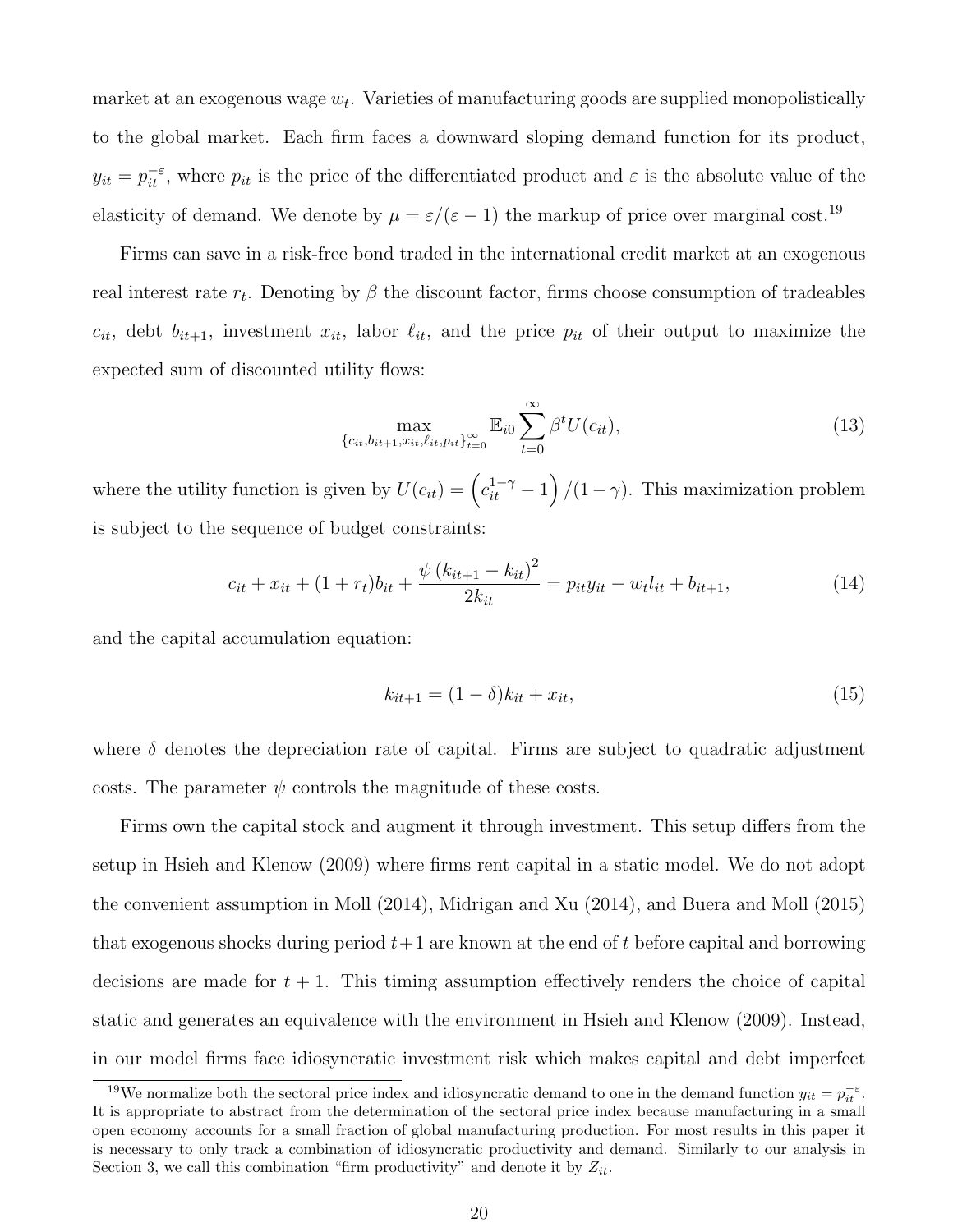substitutes in firms' problem. Risk in capital accumulation is an additional force generating MRPK dispersion across firms in our model.

Borrowing possibilities differ between small and large firms. This could be because some large and politically connected firms obtain better deals from banks and can access finance more easily. Alternatively, a model in which small firms are more likely to be credit rationed would yield such a heterogeneity.<sup>[20](#page-21-0)</sup> Without writing such models explicitly, here we simply assume that firms with installed physical capital below some threshold  $\kappa_t$  cannot borrow. Firms with physical capital above the threshold  $\kappa_t$  can access the credit market and can borrow up to a value that equals their installed capital stock. We write the borrowing constraint as:

<span id="page-21-2"></span>
$$
b_{it+1} \leq \begin{cases} k_{it+1}, & \text{if } k_{it+1} > \kappa_t \\ 0, & \text{if } k_{it+1} \leq \kappa_t \end{cases} \tag{16}
$$

We write firm productivity  $Z_{it}$  as the product of an aggregate effect  $Z_t^A$ , an idiosyncratic permanent effect  $z_i^P$ , and an idiosyncratic transitory effect  $z_{it}^T$ :

$$
Z_{it} = Z_t^A z_i^P \exp\left(z_{it}^T\right). \tag{17}
$$

We denote by  $\nu$  the standard deviation of permanent productivity across firms. Idiosyncratic transitory productivity follows an  $AR(1)$  process in logs:

<span id="page-21-1"></span>
$$
z_{it}^T = -\frac{\sigma_t^2}{2(1+\rho)} + \rho z_{it-1}^T + \sigma_t u_{it}^z, \quad \text{with} \quad u_{it}^z \sim \mathcal{N}(0, 1). \tag{18}
$$

In equation [\(18\)](#page-21-1),  $\rho$  parameterizes the persistence of the process and  $\sigma_t$  denotes the standard deviation of idiosyncratic productivity shocks  $u_{it}^z$ . We allow  $\sigma_t$  to potentially vary over time to capture uncertainty shocks at the micro level. The constant term in equation [\(18\)](#page-21-1) guarantees that the mean of transitory productivity,  $\mathbb{E} \exp(z_{it}^T)$ , does not change as we vary  $\rho$  and  $\sigma_t$ .

We define firm net worth in period t as  $a_{it} := k_{it} - b_{it} \geq 0$ . Using primes to denote nextperiod variables and denoting by  $X$  the vector of exogenous aggregate shocks, we now use net

<span id="page-21-0"></span> $^{20}$ [Berger and Udell](#page-60-11) [\(1988\)](#page-60-11) argue that small and young firms have lower access to finance because informational constraints cause investors to perceive them as more risky. [Khwaja and Mian](#page-61-8) [\(2005\)](#page-61-8) show that politically connected firms receive preferential treatment from government banks. [Johnson and Mitton](#page-61-9) [\(2003\)](#page-61-9) present evidence that ties market values of firms to political connections and favoritism. In a [European Central Bank](#page-60-12) [\(2013\)](#page-60-12) survey, small and medium sized firms were more likely than larger firms to mention access to finance as one of their most pressing problems.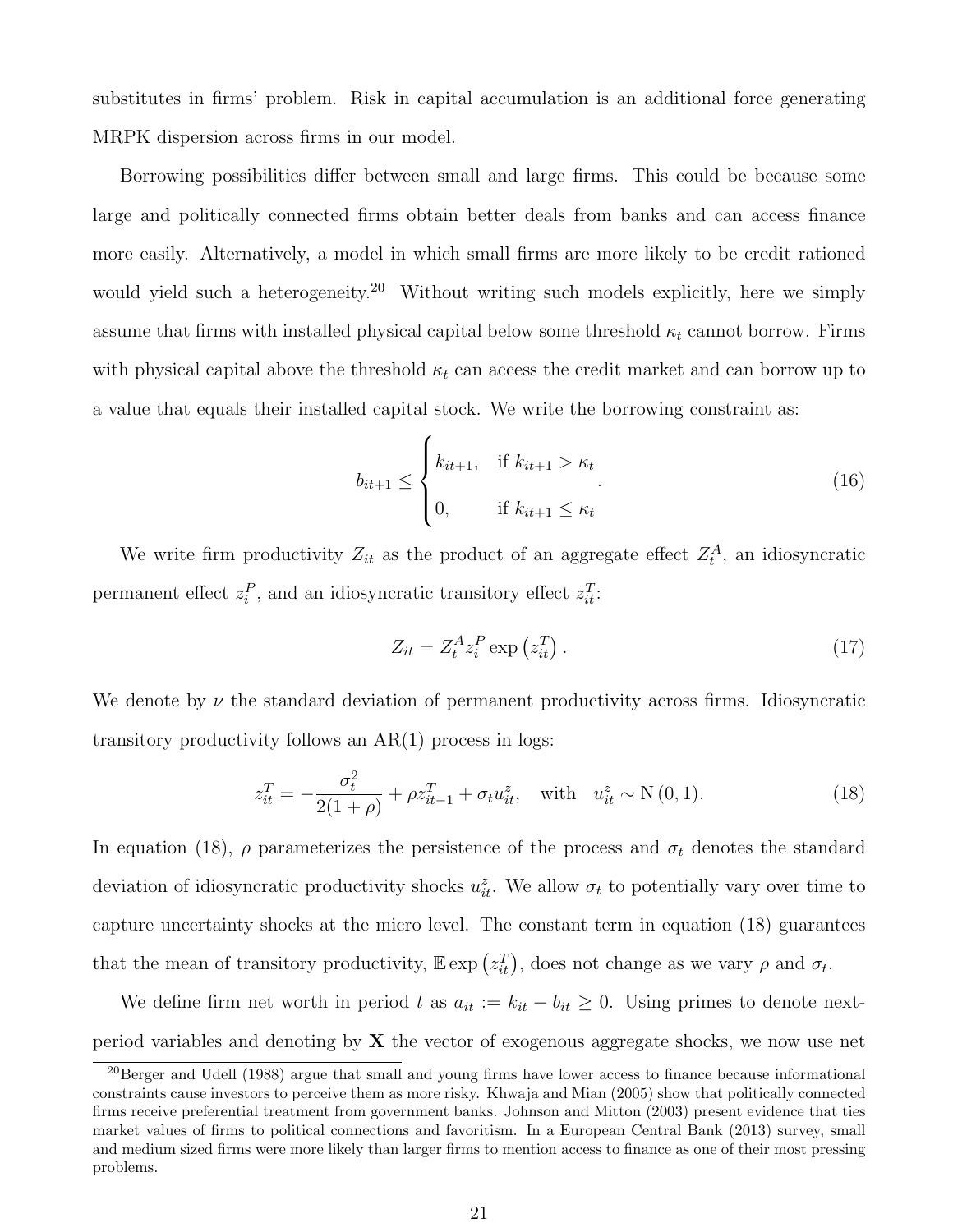worth to rewrite firm's problem in recursive form as:

<span id="page-22-2"></span>
$$
V(a, k, zP, zT, X) = \max_{a', k', \ell, p} \{ U(c) + \beta \mathbb{E} V(a', k', zP, (zT)', X' ) \},
$$
(19)

subject to the budget constraint:

$$
c + a' + \frac{\psi (k' - k)^2}{2k} = p(y)y - w\ell - (r + \delta)k + (1 + r)a,
$$
\n(20)

the borrowing constraint:

<span id="page-22-0"></span>
$$
k' \leq \begin{cases} \infty, & \text{if } k' > \kappa \\ a', & \text{if } k' \leq \kappa \end{cases}
$$
 (21)

the production function  $y = Zk^{\alpha} \ell^{1-\alpha}$  and the demand function  $y = p^{-\varepsilon}$ .

The reformulation of the borrowing constraint in equation [\(21\)](#page-22-0) shows that small firms cannot install capital beyond their net worth, whereas large firms do not face such a constraint in their capital accumulation. While in general firms have an incentive to increase their capital in order to relax their borrowing constraint, in the initial equilibrium of our model (capturing the period before 1995) the high real interest rate implies that the optimal capital stock is lower than  $\kappa$ for all firms. Given that the productivity process has a mean reverting component, some firms will initially be financially constrained. As the real interest rate declines along the transitional dynamics of our model, some firms increase their capital beyond the threshold  $\kappa$  and become permanently unconstrained.

### 4.2 Parameterization

We use the [Wooldridge](#page-62-5) [\(2009\)](#page-62-5) extension of the [Levinsohn and Petrin](#page-61-10) [\(2003\)](#page-61-10) methodology to estimate firm productivity and denote this estimate by  $\hat{Z}_{ist}$ <sup>[21](#page-22-1)</sup>. In the estimation, we allow the elasticities of value added with respect to inputs to vary at the two-digit industry level. We discuss our estimates in more detail in Appendix [B.](#page-69-0) Here we note that we estimate reasonable

<span id="page-22-1"></span><sup>21</sup>[Olley and Pakes](#page-61-11) [\(1996\)](#page-61-11) and [Levinsohn and Petrin](#page-61-10) [\(2003\)](#page-61-10) use a two-step method to estimate production functions in which investment and intermediate inputs respectively proxy for unobserved productivity. [Ackerberg, Caves, and](#page-59-3) [Frazer](#page-59-3) [\(2006\)](#page-59-3) highlight that if a variable input (e.g. labor) is chosen as a function of unobserved productivity, then the coefficient on the variable input is not identified. [Wooldridge](#page-62-5) [\(2009\)](#page-62-5) suggests a generalized method of moments estimation to overcome some limitations of these previous methods, including correcting for the simultaneous determination of inputs and productivity, relaxing constant returns to scale, and robustness to the [Ackerberg,](#page-59-3) [Caves, and Frazer](#page-59-3) [\(2006\)](#page-59-3) critique.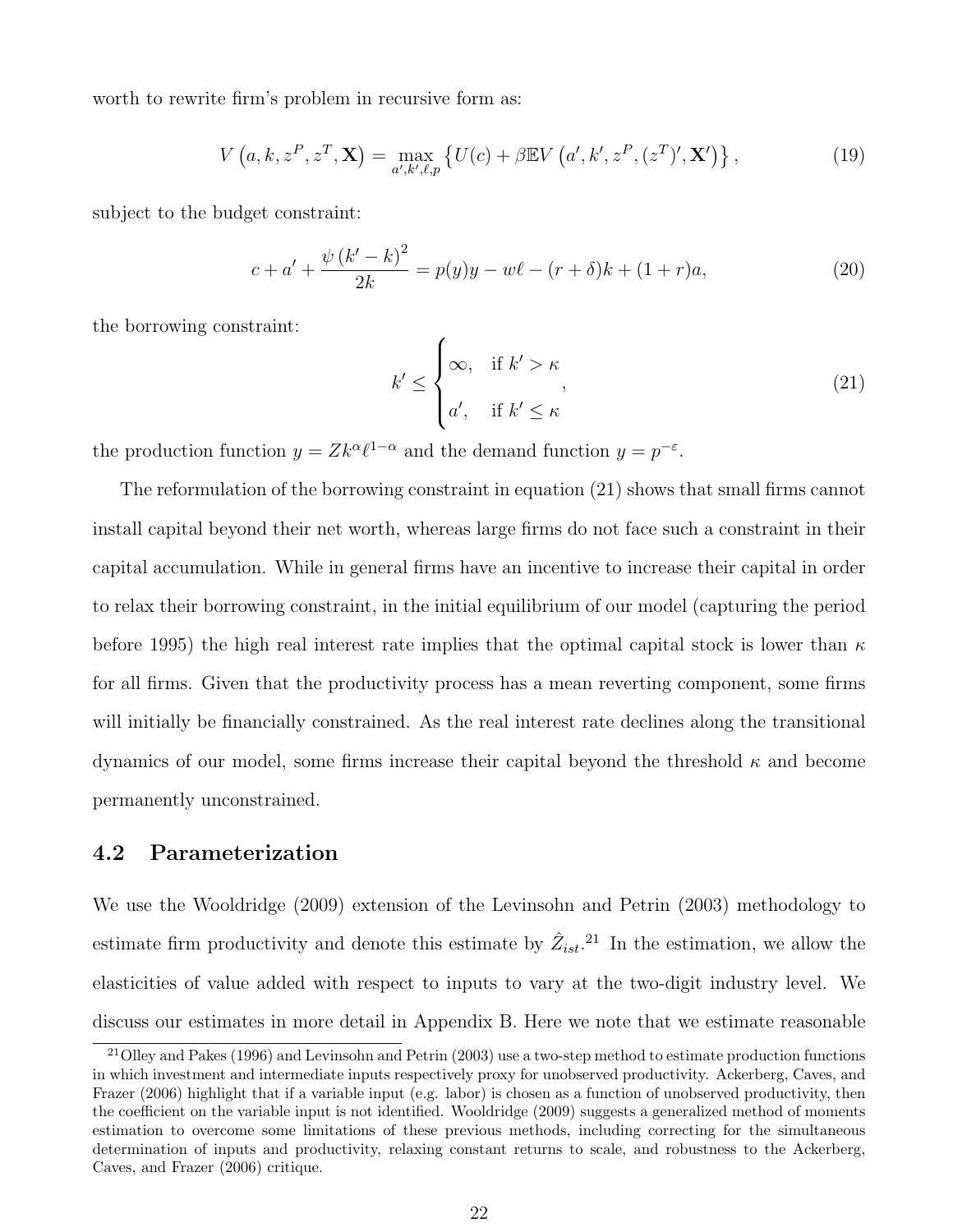Table 3: Baseline Parameters

<span id="page-23-3"></span>

| $\psi$ $\kappa$ $\gamma$ $\varepsilon$ $\alpha$ $\delta$ $\beta$ $r$ $w$ $Z^A$ $\rho$ $\sigma$ $\nu$ |  |  |  |  |  |  |
|------------------------------------------------------------------------------------------------------|--|--|--|--|--|--|
| 3.10 4.20 3.00 3.00 0.35 0.06 0.92 0.06 1.00 1.00 0.59 0.13 0.33                                     |  |  |  |  |  |  |

elasticities, with their sum ranging from 0.75 to 0.91. Our estimate  $\hat{Z}_{ist}$  uncovers a combination of idiosyncratic productivity and demand as we do not separately observe firm prices.<sup>[22](#page-23-0)</sup>

We estimate the productivity process at the firm level using the regression:

<span id="page-23-1"></span>
$$
\log\left(\hat{Z}_{ist}\right) = d_i + d_{st} + \rho \log\left(\hat{Z}_{ist-1}\right) + u_{ist}^z,\tag{22}
$$

where  $d_i$  denotes the firm permanent effect and  $d_{st}$  denotes a four-digit industry-year fixed effect. We calibrate  $\rho$  and  $\sigma$  using regression [\(22\)](#page-23-1). Based on the results of this regression we set  $\rho = 0.59$ <sup>[23](#page-23-2)</sup> We use the cross-sectional standard deviation of residuals  $u_{ist}^z$  from regression [\(22\)](#page-23-1) to calibrate  $\sigma$ . The value of  $\sigma = 0.13$  corresponds to the average standard deviation over time.

The permanent component of productivity is drawn from the following distribution:

$$
z_i^P = \begin{cases} 1 + \nu, & \text{with probability } 1/2 \\ 1 - \nu, & \text{with probability } 1/2 \end{cases}
$$
 (23)

We choose the standard deviation of the permanent component  $\nu = 0.33$  such that, together with our estimated  $\rho = 0.59$  and  $\sigma = 0.13$ , the model generates a standard deviation of  $\log(Z_{it})$ equal to 0.38. The latter is the corresponding standard deviation of log  $(\hat{Z}_{it})$  in the data.

Table [3](#page-23-3) summarizes the parameters of the model. We start the economy in an initial equilibrium in which the real interest rate is at a high level  $r = 0.06$ . Most parameters are standard

<span id="page-23-0"></span> $22$ For this reason our elasticities are more appropriately defined as revenue elasticities. The correlation between  $\log(\hat{Z}_{ist})$  and  $\log(\tilde{Z}_{ist})$ , which was defined in equation [\(11\)](#page-16-3), in the cross section of firms ranges between 0.8 and 0.9 and is stable over time. Unless otherwise noted, from now on we always use  $\log(\hat{Z}_{ist})$  to construct moments in the data.

<span id="page-23-2"></span> $^{23}$ Including firm fixed effects in a regression with a lagged dependent variable and a short time series leads to a downward bias in the estimated persistence of a process. When we estimate the AR(1) process in equation [\(22\)](#page-23-1) we obtain an estimated persistence parameter of 0.46. Therefore, we set  $\rho = 0.59$  such that, in model-generated data of 14 sample periods, the estimated persistence parameter equals 0.46. To maximize the length of the time series, all our estimates related to the productivity process are obtained from the permanent sample of firms between 1999 and 2012.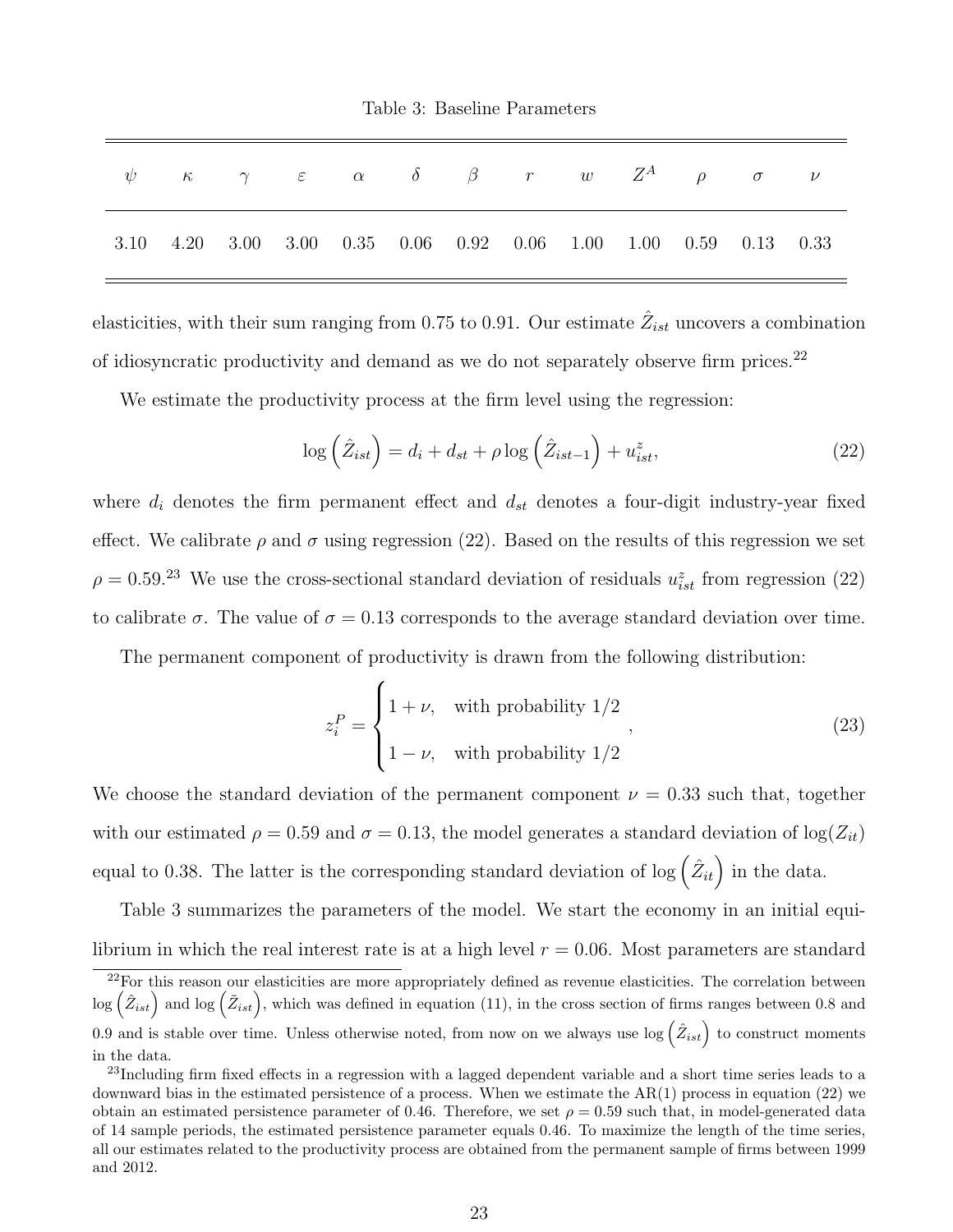and, therefore, here we discuss only the adjustment cost parameter  $\psi$  and the threshold parameter  $\kappa$  in the borrowing constraint [\(16\)](#page-21-2). We choose these two parameters to match the response of firm capital growth to productivity and net worth using with-firm variation. Specifically, in the data we regress:

<span id="page-24-4"></span>
$$
\frac{k_{ist+1} - k_{ist}}{k_{ist}} = d_i + d_{st} + \beta_z \log(Z_{ist}) + \beta_a \log(a_{ist}) + \beta_k \log(k_{ist}) + u_{ist}^k,
$$
\n(24)

where  $d_i$  denotes a firm fixed effect and  $d_{st}$  denotes a four-digit industry-year fixed effect. We vary the two parameters  $\psi$  and  $\kappa$  such that, in response to the transitional dynamics generated by our model between 1999 and 2007 following the decline in the real interest rate from  $r = 0.06$ to  $r = 0.00$ , a similar regression with simulated data produces estimated coefficients that equal  $\beta_z = 0.10$  and  $\beta_a = 0.09$ . We discuss in more detail these regressions in Section [5.](#page-24-0)

### <span id="page-24-0"></span>5 Firm-Level Implications of the Model

In this section we discuss firms' optimal policies and compare micro-level outcomes in the model to the data from Spain.

### 5.1 Labor, Prices, and Capital

We first solve for labor  $\ell$  and prices p for a given state vector  $(a, k, z^P, z^T, \mathbf{X})$ . <sup>[24](#page-24-1)</sup> Given that capital is predetermined at some level  $k$ , at the beginning of each period firms face decreasing returns to scale with respect to the variable input  $\ell$ . Therefore, the marginal cost MC is increasing in the scale of production:

<span id="page-24-2"></span>
$$
MC = \left(\frac{1}{Z}\right) \left(\frac{w}{1-\alpha}\right) \left(\frac{\ell}{k}\right)^{\alpha}.
$$
 (25)

Combining the first-order condition for labor,  $(1 - \alpha)py/\ell = \mu w$ , with the demand function for output, the production function, and the expression for the marginal cost, we obtain labor demand:

<span id="page-24-3"></span>
$$
\ell = Z^{\frac{\varepsilon - 1}{1 + \alpha(\varepsilon - 1)}} \mu^{\frac{-\varepsilon}{1 + \alpha(\varepsilon - 1)}} \left( \frac{w}{1 - \alpha} \right)^{\frac{-\varepsilon}{1 + \alpha(\varepsilon - 1)}} k^{\frac{\alpha(\varepsilon - 1)}{1 + \alpha(\varepsilon - 1)}}.
$$
 (26)

<span id="page-24-1"></span><sup>&</sup>lt;sup>24</sup>Given decisions for  $\ell$  and p, we then iterate on the Bellman equation [\(19\)](#page-22-2) to obtain the optimal policy for next period's net worth  $a'$  and capital  $k'$ . We solve the model with standard value function iteration methods. We discretize permanent productivity, transitory productivity, net worth, and capital into 2, 5, 60, and 60 points respectively. We have examined the robustness of our conclusions to alternative grid sizes.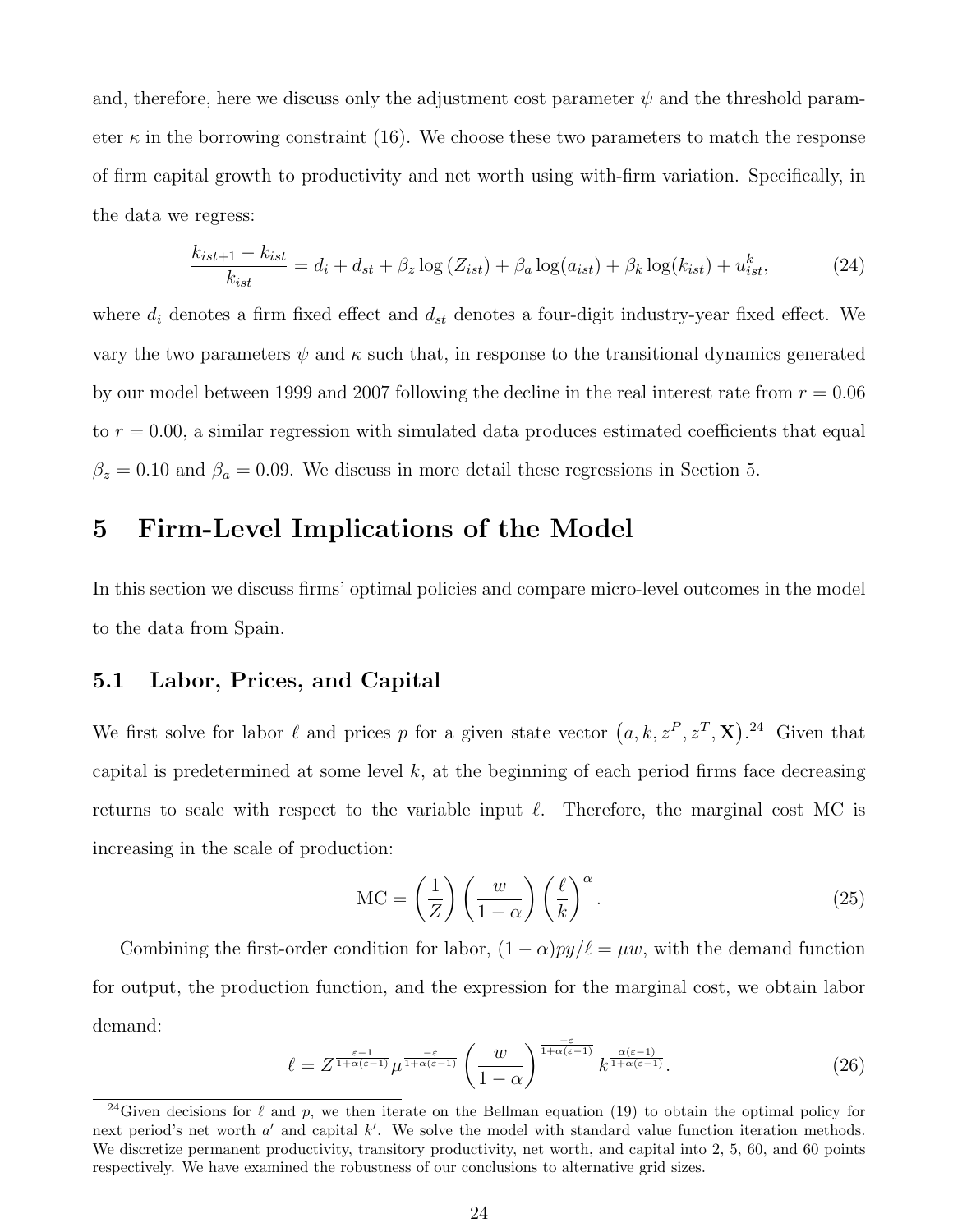Labor is increasing in capital k and productivity  $Z$ . The labor allocation is undistorted because the marginal revenue product of labor is equalized across firms, MRPL :=  $((1 - \alpha)/\mu)(py/\ell)$  =  $w, \forall (a, k, z^P, z^T, \mathbf{X})$ . We motivate this feature of the model with the fact that we do not observe trends in the dispersion of the MRPL in the data. Below, we extend our model to allow for a constant MRPL dispersion over time.

The price of each differentiated variety equals  $p = \mu \text{MC}$ . Equations [\(25\)](#page-24-2) and [\(26\)](#page-24-3) demonstrate a negative relationship between capital  $k$  and the marginal cost of production MC. Given that firms charge a constant markup  $\mu$  over their marginal cost, high k firms have lower prices p. Similarly, high productivity Z firms have lower marginal cost and lower price.

In general, the MRPK is not equalized across firms. We define MRPK :=  $(\alpha/\mu)(py/k)$  :=  $(1+\tau^k)(r+\delta)$ , where  $\tau^k$  denotes the percent deviation of the MRPK from the frictionless cost of capital  $r + \delta$ . To illustrate the sources of MRPK dispersion in our model, denote by  $\chi$  the multiplier on the borrowing constraint [\(16\)](#page-21-2) and by  $AC = (\psi/2) (k' - k)^2 / k$  the adjustment cost technology and consider the first-order condition with respect to capital for a firm characterized by some state vector  $(a, k, z^P, z^T, \mathbf{X})$ :<sup>[25](#page-25-0)</sup>

<span id="page-25-1"></span>
$$
\mathbb{E}\left[\frac{\beta U'(c')}{U'(c)}\right] \left[\text{MRPK}' - (r' + \delta) - \frac{\partial \text{AC}'}{\partial k'}\right] = \frac{\chi}{U'(c)} + \frac{\partial \text{AC}}{\partial k'}.
$$
\n(27)

In the absence of borrowing constraints, risk in capital accumulation, and investment adjustment costs, there would be no dispersion of the MRPK across firms. More productive firms would choose higher capital stocks but would lower their price p one-to-one with their productivity Z, leading to an equalization of the MRPK across firms. Under these assumptions, equation [\(27\)](#page-25-1) simplifies to MRPK =  $r + \delta$  for all firms  $(a, k, z^P, z^T, \mathbf{X})$ .

By contrast, binding borrowing constraints, risk in capital accumulation, and investment adjustment costs introduce dispersion of the MRPK across firms. Binding borrowing constraints are captured by a positive multiplier  $\chi$  in equation [\(27\)](#page-25-1). Adjustment costs are captured by the derivatives of the adjustment cost function AC and AC'. Finally, similar to the analysis of [Asker, Collard-Wexler, and De Loecker](#page-59-1) [\(2014\)](#page-59-1), a capital stock determined in some previous

<span id="page-25-0"></span> $^{25}$ Equation [\(27\)](#page-25-1) holds only at points of differentiability. We solve the model using discrete state space methods and use this equation only for illustrative reasons in this section.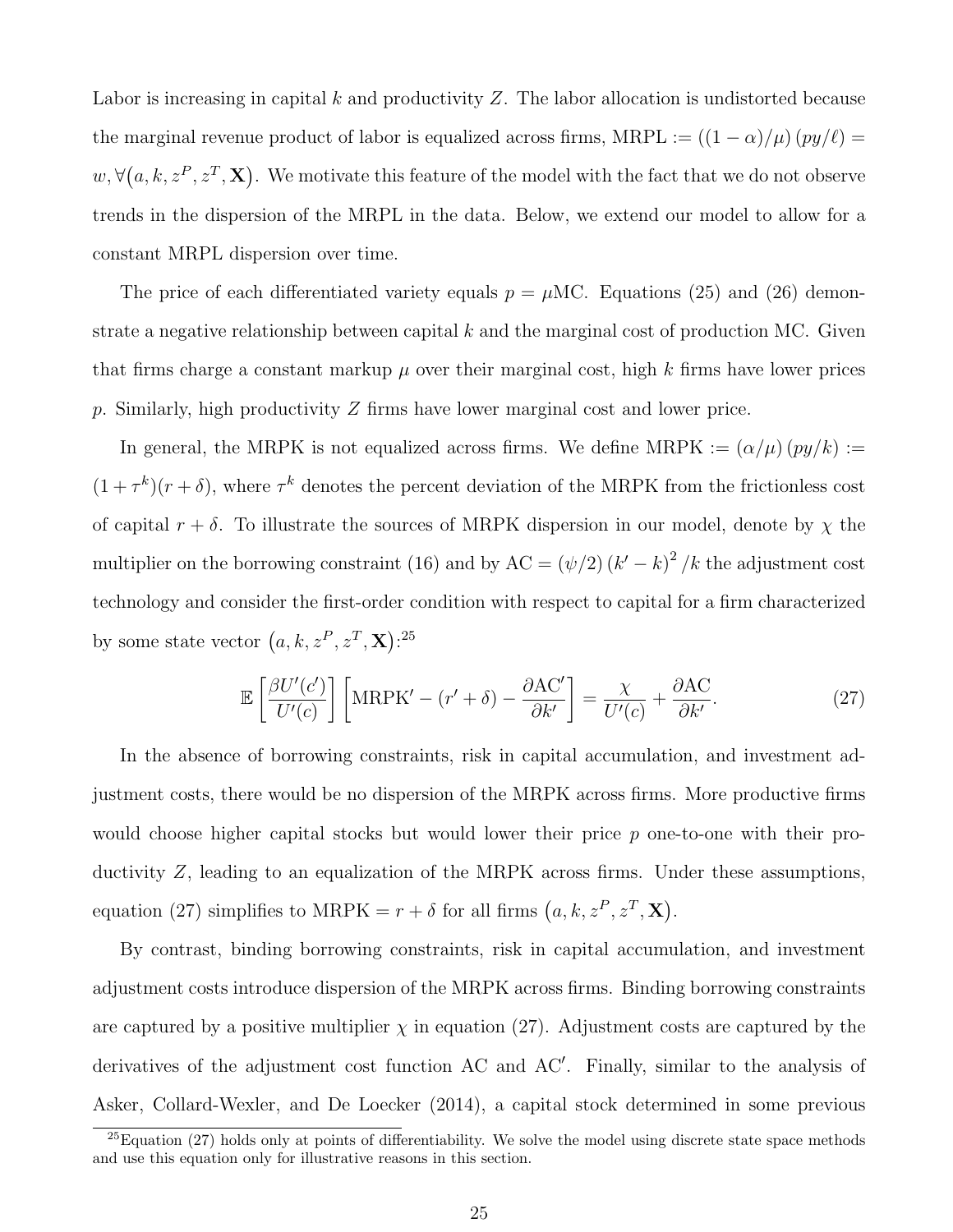period may not be optimal ex-post, that is after productivity is realized. As a result, part of the dispersion of the MRPK across firms would also arise in an undistorted economy in which the capital stock is chosen under uncertainty and becomes productive in next period. Equation [\(27\)](#page-25-1) shows that, even in the absence of borrowing constraints and adjustment costs, the MRPK does not in general equal the frictionless cost of capital  $r + \delta$ . Capital is chosen to equalize the expected value of the product of the stochastic discount factor with the gap between MRPK<sup>'</sup> and  $r' + \delta$ .

#### 5.2 Investment, Debt, Productivity, and Net Worth Within Firms

We present results from two regressions that use within-firm variation. The first is the capital growth regression shown in equation [\(24\)](#page-24-4) and the second is a similar regression but with the change in (net) debt to capital ratio on the left-hand side. The choice of regressors is motivated by our model in which productivity, net worth, and capital are state variables summarizing firm capital and debt decisions. The first two regressors resemble sales and cash flow, commonly used by the finance literature in investment regressions. In Appendix [C](#page-70-0) we report such regressions and document the similarity with the results reported in this section.

We measure firm net worth a in the data as the difference between the book value of total assets and total liabilities and deflate this difference with the industry output price deflators previously described in Section [3.](#page-11-0) We measure (net) debt b with the book value of current liabilities minus cash holdings and also deflate this difference with the same price deflators. Short-term debt is our preferred measure of debt because our model abstracts from a maturity choice of debt and savings in long-term assets.

Regressions in the data include firm fixed effects and industry-year fixed effects and cover the period between 1999 and 2007. The regressions in the model cover the same period using simulated data from the transitional dynamics of our model in response to an unexpected and permanent decline in the real interest rate from  $r = 0.06$  to  $r = 0.00$  that takes place in 1995. As we show below, the decline in the real interest rate generates trends in dispersion and misallocation similar to those documented in the data in Section [3.](#page-11-0) Regressions in the model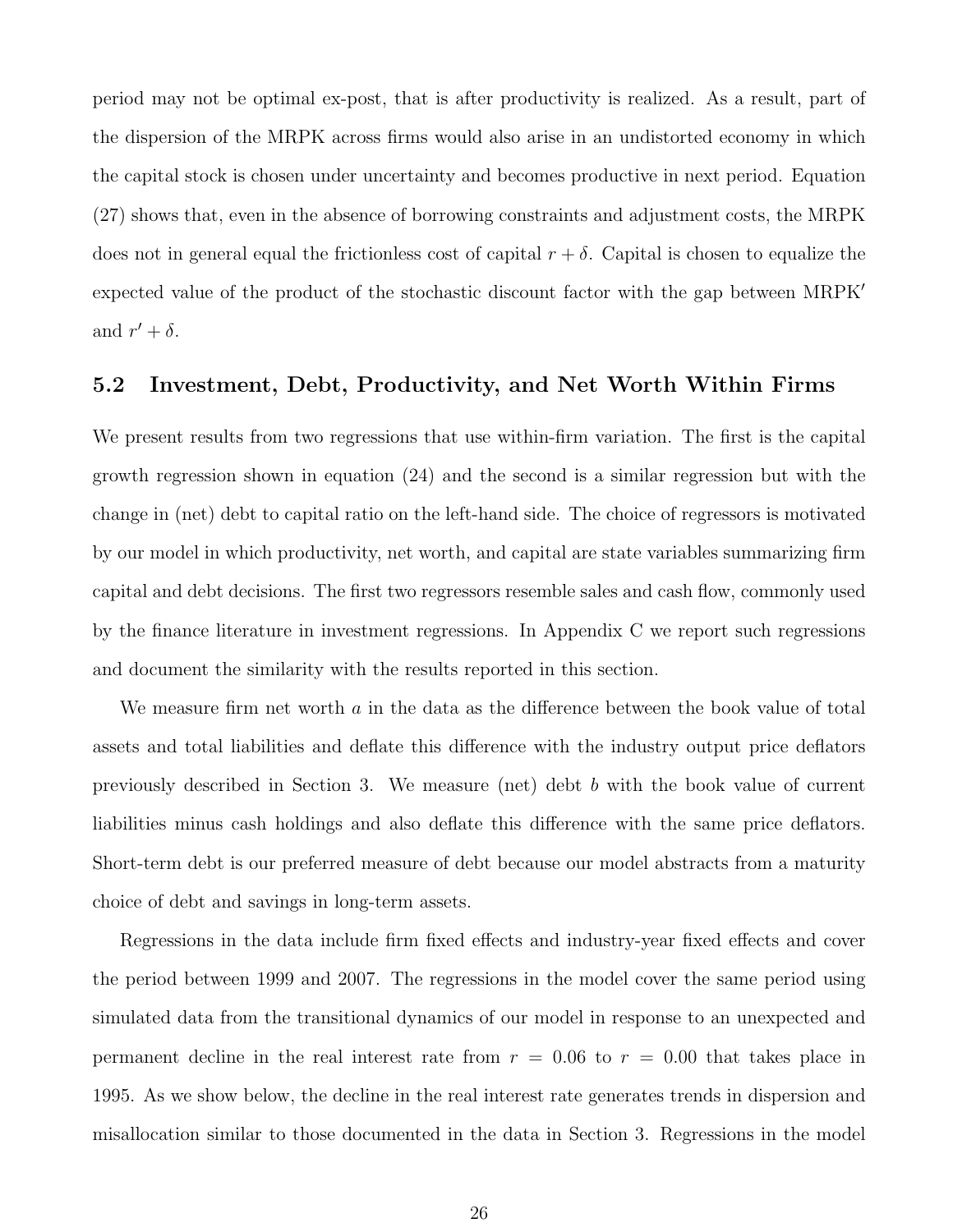|                     |                              | Model   |         |                | Sample  |           |         |
|---------------------|------------------------------|---------|---------|----------------|---------|-----------|---------|
|                     |                              |         |         |                |         | Permanent | Full    |
|                     |                              | (1)     | (2)     | (3)            | (4)     | (5)       | (6)     |
|                     | Adjustment Cost $\psi$       | 0.0     | 0.0     | 3.1            | 3.1     |           |         |
|                     | Borrowing Threshold $\kappa$ | 0.0     | 4.2     | 0.0            | 4.2     |           |         |
| $(k'-k)/k$ $\log Z$ |                              | 1.16    | 1.53    | 0.13           | 0.10    | 0.10      | 0.11    |
|                     | $\log a$                     | 0.02    | 0.02    | 0.01           | 0.09    | 0.09      | 0.09    |
|                     | $\log k$                     | $-0.99$ |         | $-1.13 - 0.22$ | $-0.16$ | $-0.46$   | $-0.63$ |
| $(b'-b)/k$          | $\log Z$                     | 1.03    | 1.35    | 0.02           | $-0.09$ | $-0.38$   | $-0.48$ |
|                     | $\log a$                     | 0.03    | 0.03    | 0.01           | 0.22    | 0.15      | 0.14    |
|                     | $\log k$                     | $-1.02$ | $-1.12$ | $-0.28$        | $-0.15$ | $-0.34$   | $-0.54$ |

<span id="page-27-0"></span>Table 4: Firm-Level Investment and Debt Decisions: Model vs. Data (1999-2007)

also include firm and year fixed effects.

To understand our calibration strategy, in column 1 of Table [4](#page-27-0) we begin with regressions in a model without adjustment costs ( $\psi = 0.0$ ) and no financial frictions ( $\kappa = 0.0$ ). In the first panel, an increase in log productivity in the current period,  $\log Z$ , is associated with a strong increase in the (net) investment rate,  $(k'-k)/k$ . Firms invest more in response to a higher log Z because productivity is a persistent process and firms expect a higher marginal product of capital in period  $t + 1$ . Given the lack of adjustment costs, capital is not a persistent process. A coefficient of roughly minus one on log lagged capital when the left-hand side variable is capital growth implies that log capital is not very sensitive to its past value. Finally, with these parameters, net worth is not a significant determinant of capital growth.

The second panel shows that debt increases strongly following an increase in log Z. The change in firm debt,  $b' - b$ , equals the difference between the flow of investment and the flow of saving. An increase in log Z increases saving because firms desire to smooth consumption in response to transitory productivity shocks. However, given the lack of adjustment costs and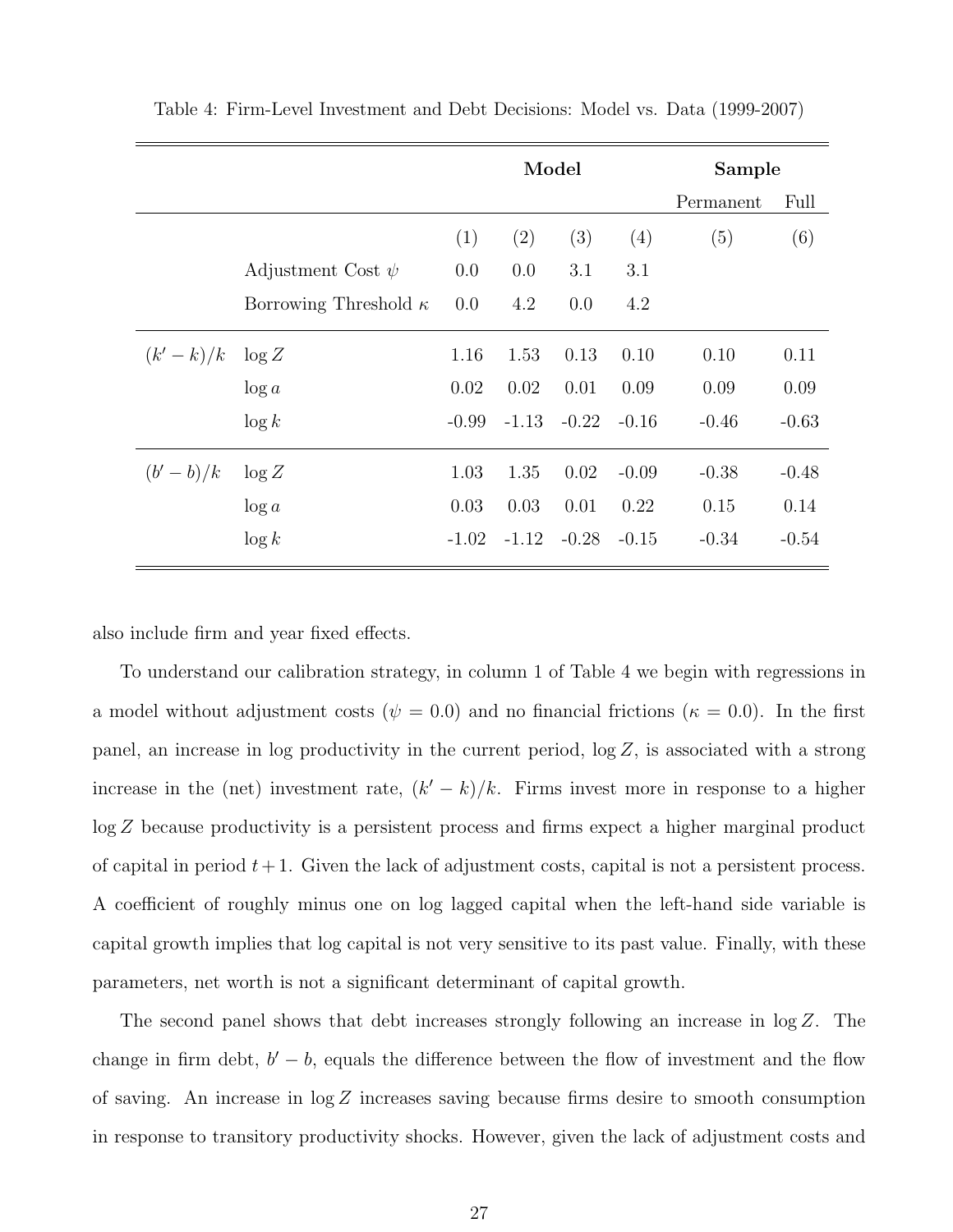financial frictions, investment increases more than saving in response to an increase in log Z.

The firm behavior implied by the model with  $\psi = 0.0$  and  $\kappa = 0.0$  is at odds with the data. In columns 5 and 6 of Table [4](#page-27-0) we see that  $\log Z$  is positively related to firm capital growth, but this relationship is an order of magnitude smaller than predicted by the model without frictions. Additionally, changes in debt are actually negatively related to firm productivity. Finally, in the data an increase in net worth is associated with higher capital growth and borrowing and capital is a more persistent process than implied by the frictionless model. Given the large sample size (more than 100,000 observations in the permanent sample and 400,000 observations in the full sample), all coefficients in columns 5 and 6 are statistically significant at levels below 1 percent. We present the standard errors of our estimates in Appendix [C.](#page-70-0)

Columns 2 to 4 show how the estimated coefficients in the model change progressively as we introduce adjustment costs (increasing  $\psi$  from 0.0 to 3.1) and financial frictions (increasing κ from 0.0 to 4.2). A positive value of κ without adjustment costs does not generate an important role for net worth. Adjustment costs ameliorate the responsiveness of capital growth to productivity, but without financial frictions they cannot explain the significance of net worth for capital growth. In column 4, we choose  $\psi = 3.1$  and  $\kappa = 4.2$  to match the responsiveness of capital growth to within-firm variations in productivity and net worth as observed in the permanent sample. We note that with these parameters, the model matches the observed negative correlation between changes in debt and productivity using within-firm variation.<sup>[26](#page-28-0)</sup>

### 5.3 Size, Productivity, MRPK, Net Worth, and Leverage Across Firms

We now discuss cross sectional implications of our model in terms of variables such as firm size, productivity, MRPK, net worth, and leverage that are not targeted during the parameterization of the model. We use our firm-level dataset from Spain between 1999 and 2007 to

<span id="page-28-0"></span><sup>&</sup>lt;sup>26</sup>Over the transitional dynamics generated by our model between 1999 and 2007, the mean adjustment cost equals 6.5 percent of value added conditional on adjusting the capital stock and the mean frequency of adjustment is 25 percent. The value of 6.5 percent lies within the range of estimates that [Bachmann, Caballero, and Engel](#page-59-4) [\(2013\)](#page-59-4) report, with their preferred estimate being 3.6 percent and the majority of other estimates from the literature exceeding 10 percent. The threshold level of capital  $\kappa = 4.2$  implies that only firms with a high permanent component  $z^P$  potentially overcome their borrowing constraint. The value of  $\kappa = 4.2$  equals 2.3 times the mean capital stock of high  $z^P$  firms and equals 12.5 times the mean capital stock of low  $z^P$  firms over the transitional dynamics of the model. The value of  $\kappa = 4.2$  corresponds to roughly 3,400,000 euros in 2005 prices.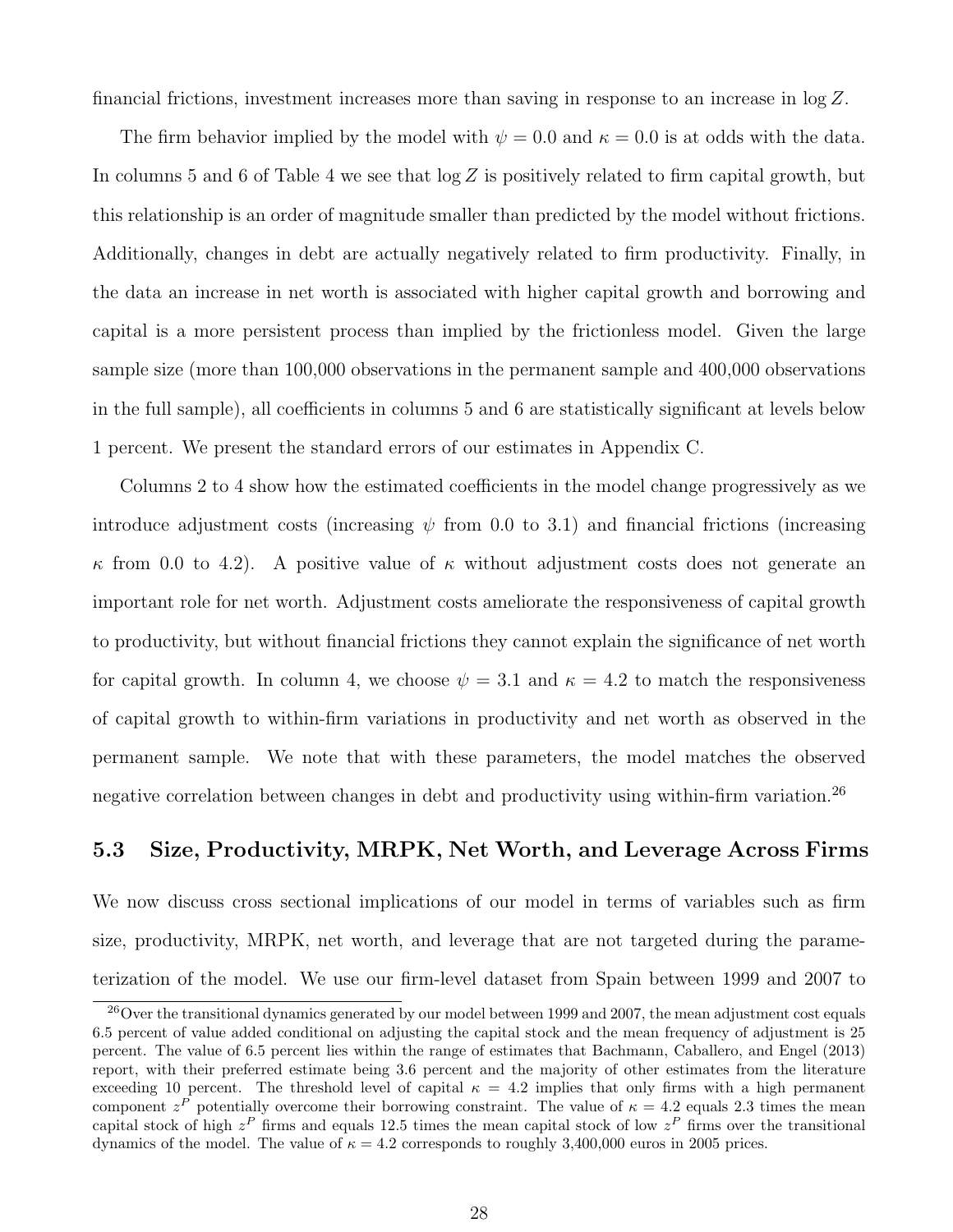

Figure 7: Firm Size and Productivity in the Model

<span id="page-29-0"></span>set a benchmark for the model. As before, simulated data from the model are generated along the transitional dynamics between 1999 and 2007 in response to an unexpected and permanent decline in the real interest rate from  $r = 0.06$  to  $r = 0.00$  that takes place in 1995.

Figure [7](#page-29-0) plots firm size (as measured by log labor) against firm log productivity, log Z, in the cross section of firms in our model. In the left panel, firms are differentiated with respect to their permanent productivity  $z^P$ , with blue diamonds representing low productivity firms and dark orange triangles representing high productivity firms. In the right panel, firms are differentiated according to whether their borrowing constraint in equation [\(16\)](#page-21-2) binds, with blue diamonds representing constrained firms and dark orange triangles representing unconstrained firms. Consistently with equation [\(26\)](#page-24-3), both panels show that more productive firms are in general larger.<sup>[27](#page-29-1)</sup> As shown in the two panels, the relationship between productivity and size is stable across firms with different permanent productivity and different constraints. Overall, there is a strong relationship between log productivity and log labor in the model, with a correlation of 0.97. The corresponding correlation in the permanent sample is 0.65.

Figure [8](#page-30-0) plots log (MRPK) against log productivity, log Z. Two model elements lead to a

<span id="page-29-1"></span> $^{27}$ By inspection of equation [\(26\)](#page-24-3) we see that the lack of perfect correlation between log labor and log productivity in the model is explained by the less than perfect correlation between log capital and log productivity.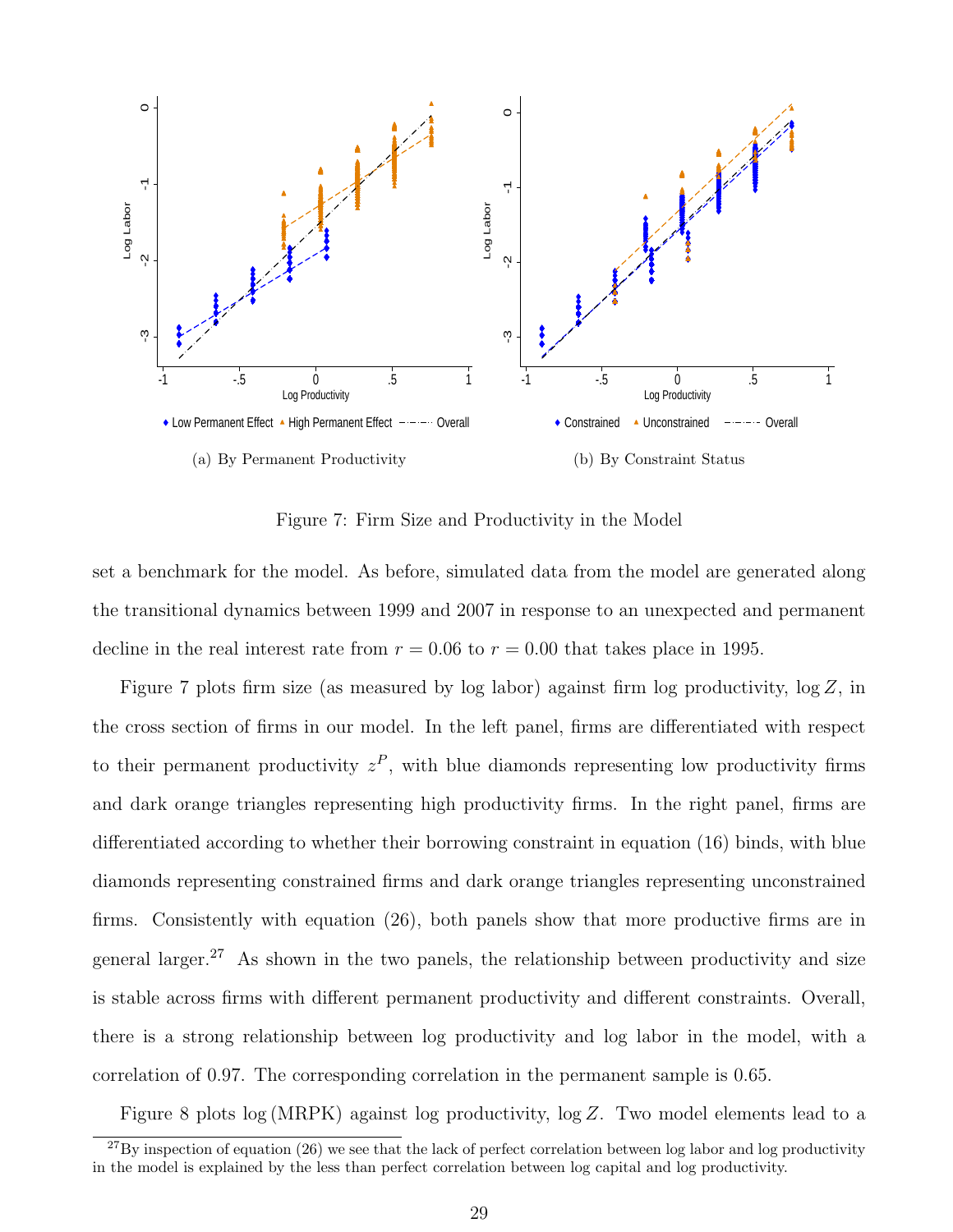

Figure 8: MRPK and Firm Productivity in the Model

<span id="page-30-0"></span>positive correlation. The first is the risky time-to-build technology. As an example, consider two firms that start with the same state vector  $(a, k, z^P, z^T, \mathbf{X})$  in some period and, therefore, choose the same capital for next period  $k'$ . If in next period one of these firms receives a higher productivity shock, then that firm would have higher revenues, MRPK, and TFPR ex-post. The second element is the borrowing constraint. Constrained firms with higher productivity shocks have higher return to capital than constrained firms with lower productivity shocks.

The correlation between  $log(MRPK)$  and  $log Z$  is 0.13 in the model. This is close to the data in which we find a correlation of 0.03. The left panel of Figure [8](#page-30-0) helps understand the positive but low correlation generated by the model. Within the set of firms with the same permanent productivity  $z^P$ , there is a strong correlation between log (MRPK) and log Z, reflecting transitory productivity shocks in an environment with time-to-build technology and a borrowing constraint. However, across firms with different permanent productivity, the correlation between log (MRPK) and log Z weakens significantly. This is because, in response to the decline in the real interest rate, some firms with high permanent productivity  $z<sup>P</sup>$  accumulate capital higher than  $\kappa$ , become financially unconstrained, and tend to have lower MRPK.

In the baseline model there is no MRPL dispersion across firms and, therefore, log (MRPK)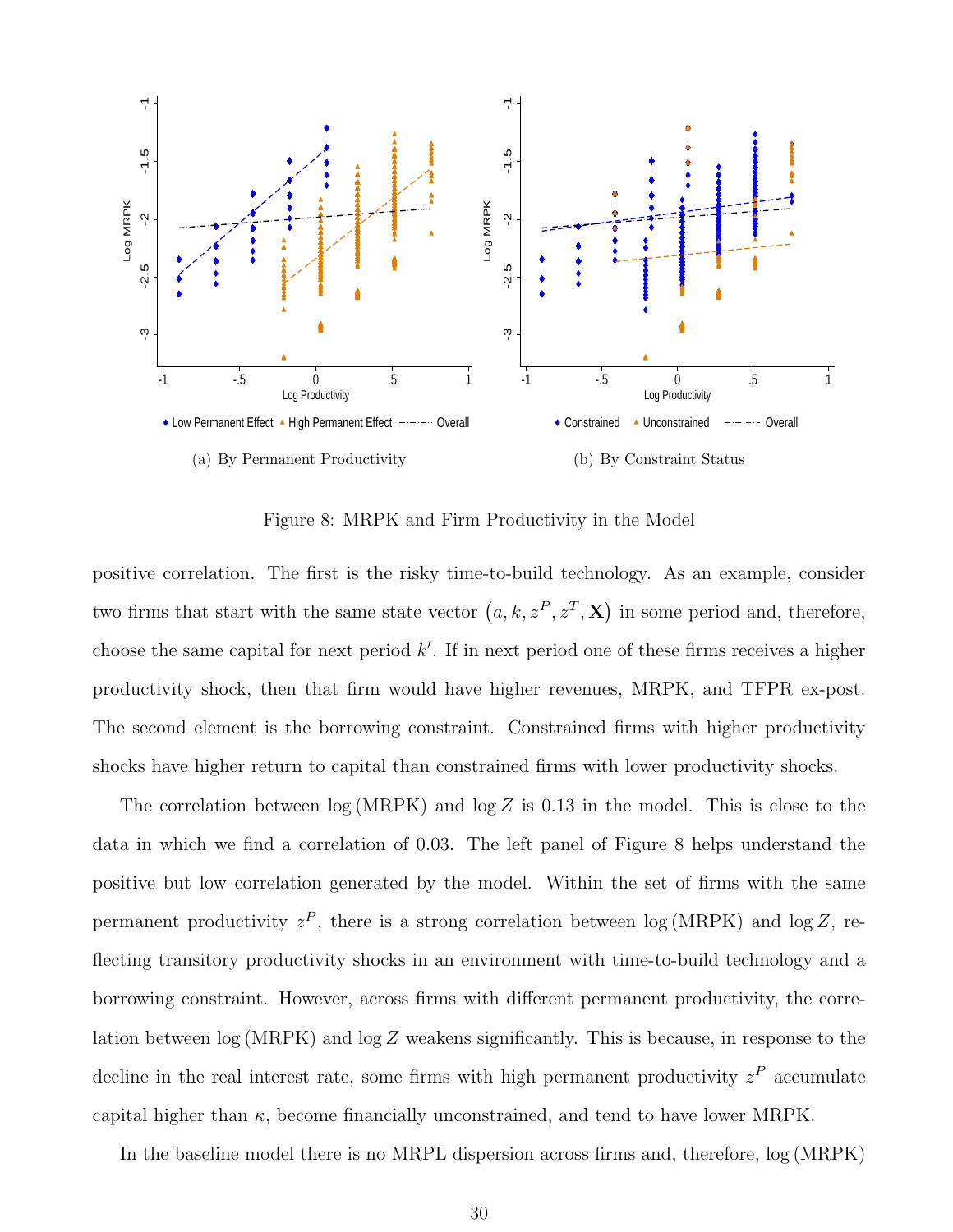<span id="page-31-1"></span>

|              | Statistic                              | Model   | Permanent Sample | <b>Full Sample</b> |
|--------------|----------------------------------------|---------|------------------|--------------------|
| Dispersion   | Std ( $\log \ell$ )                    | 0.78    | 1.13             | 1.21               |
|              | Std $(\log k)$                         | 0.87    | 1.52             | 1.70               |
|              | Std (log MRPK)                         | 0.30    | 0.88             | 1.12               |
| Productivity | Corr (log Z, log MRPK)                 | 0.13    | 0.03             | 0.05               |
|              | Corr $(\log Z, \log \ell)$             | 0.96    | 0.65             | 0.58               |
|              | Corr (log $Z, \ell/L$ )                | 0.91    | 0.54             | 0.48               |
|              | Corr ( $\log Z$ , $\log k$ )           | 0.82    | 0.62             | 0.52               |
|              | Corr $(\log Z, k/K)$                   | 0.66    | 0.53             | 0.44               |
|              | Corr $(\log Z, \log (k/\ell))$         | $-0.13$ | 0.22             | 0.16               |
| <b>MRPK</b>  | Corr (log MRPK, $log \ell$ )           | $-0.13$ | $-0.03$          | 0.01               |
|              | Corr (log MRPK, $\ell/L$ )             | $-0.19$ | $-0.05$          | $-0.03$            |
|              | Corr ( $\log \text{MRPK}$ , $\log k$ ) | $-0.46$ | $-0.62$          | $-0.68$            |
|              | Corr (log MRPK, $k/K$ )                | $-0.57$ | $-0.31$          | $-0.28$            |
|              | Corr (log MRPK, $log (k/\ell)$ )       | $-1.00$ | $-0.95$          | $-0.96$            |
| Financial    | Corr ( $\log Z$ , $\log a$ )           | 0.81    | 0.75             | 0.65               |
|              | Corr ( $log$ MRPK, $log a$ )           | $-0.20$ | $-0.14$          | $-0.14$            |
|              | Coefficient of $b/k$ on $\log k$       | 0.14    | 0.15             | 0.23               |

Table 5: Summary Statistics in the Cross Section of Firms (1999-2007)

and log (TFPR) are perfectly correlated. For this reason, statements about the covariation of log (MRPK) with various firm-level outcomes in the model carry over immediately to log (TFPR). To compare the baseline model to the data, we focus on the behavior of the MRPK because this is the key object for understanding the intuitions generated by the model. When we extend our model to allow for MRPL dispersion, we will also discuss TFPR separately from MRPK.[28](#page-31-0)

Table [5](#page-31-1) presents various summary statistics in the data and the model. We construct summary statistics in the data in a similar manner to the dispersion and misallocation measures presented in Section [3.](#page-11-0) We first calculate statistics across firms within each industry s and then use the same time-invariant weights to average these statistics across industries in any given year. Summary statistics both in data and the model are averaged between 1999 and 2007.

The first panel shows that the model produces a standard deviation of log labor which

<span id="page-31-0"></span><sup>&</sup>lt;sup>28</sup>The focus on the MRPK (instead of the TFPR) has the additional advantage that the data moments along which we evaluate the model are insensitive to the value of the elasticity  $\alpha$  in the production function.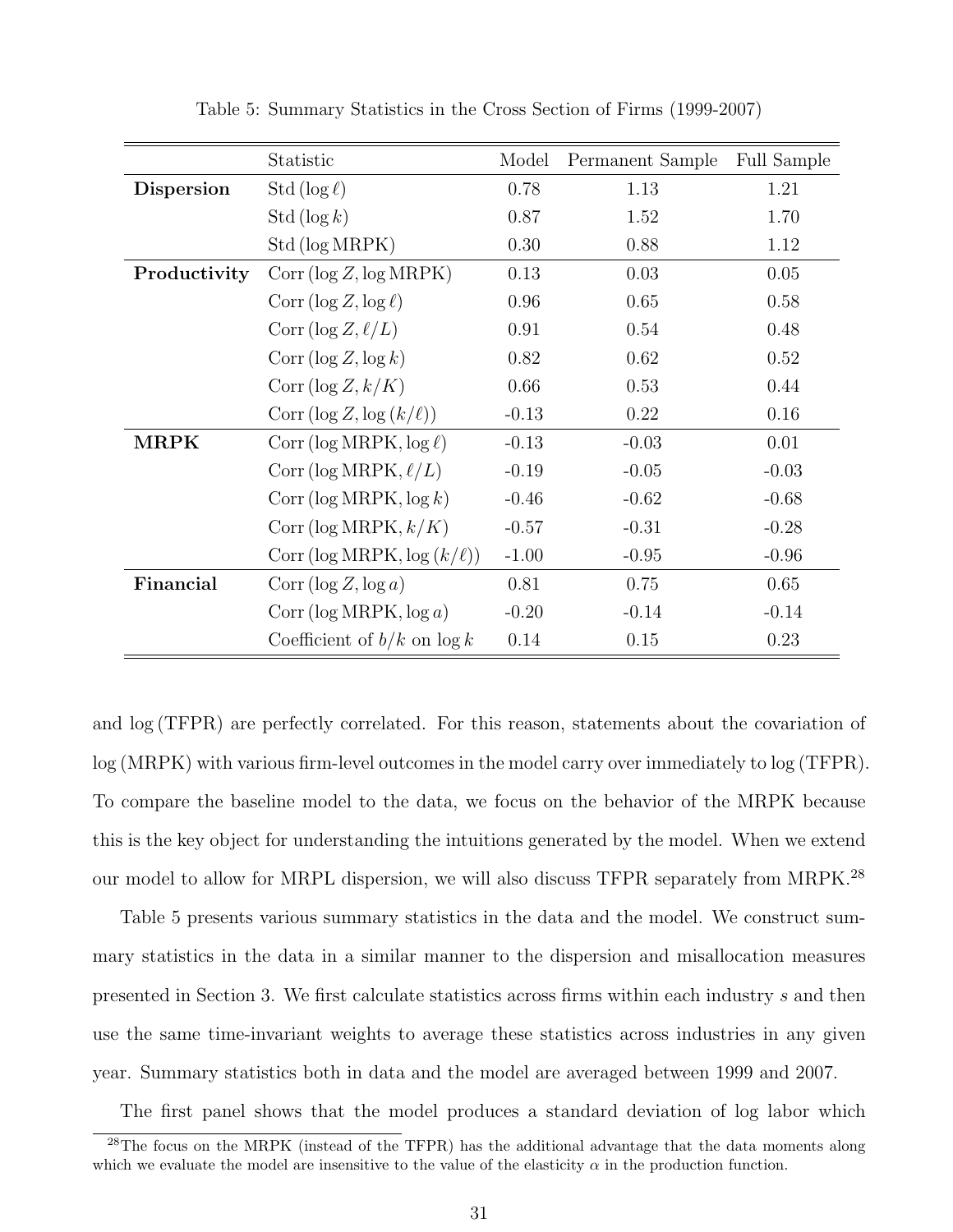represents roughly 69 percent of the dispersion observed in the permanent sample. The standard deviation of log capital represents roughly 57 percent of the dispersion observed in the data. The dispersion of the log (MRPK) generated by the model is smaller and represents roughly 34 percent of the dispersion observed in the permanent sample. Below we discuss several extensions to the model that can generate higher levels of labor, capital, and MRPK dispersion without changing either the key mechanisms that govern dispersion and misallocation patterns in the model or the evolution of aggregates in response to the decline in the real interest rate.

The second panel of the table shows correlations of variables with log productivity. As discussed in Figure [7,](#page-29-0) the model successfully replicates the positive and high correlation between log productivity and firm size (measured either by log labor or log capital). The model also matches the positive and high correlation between firm log productivity and share in sectoral economic activity (measured either by labor or capital).<sup>[29](#page-32-0)</sup> Additionally, as discussed in Figure [8,](#page-30-0) the model matches the low but positive correlation between firm log productivity and log (MRPK). Both in the model and in the data, the correlation between firm log productivity and the log capital-labor ratio is much weaker than the correlations between firm log productivity and either labor or capital. However, this correlation is positive (and low) in the data while negative (and close to zero) in the model because the model produces a stronger correlation between productivity and labor than observed in the data.

The third panel presents correlations between log (MRPK) and various firm-level outcomes. An important prediction of the model is that moving from physical to revenue-based measures of productivity (such as TFPR and MRPK) lowers the correlations between productivity and firm size as measured either by the log of either factor of production or by the share of either factor in sectoral aggregates. In the model, log (MRPK) is negatively correlated with firm size because smaller firms are more likely to be financially constrained. This negative correlation is also observed in the data.<sup>[30](#page-32-1)</sup> Finally, the model also matches the strong negative correlation

<span id="page-32-0"></span> $29$ The correlations between log productivity and firm share in economic activity resemble the measures of resource allocation emphasized by [Bartelsman, Haltiwanger, and Scarpetta](#page-59-0) [\(2013\)](#page-59-0). Following [Olley and Pakes](#page-61-11) [\(1996\)](#page-61-11), these authors decompose aggregate productivity measures into an unweighted average of firm productivity and the covariance between firm size and firm productivity.

<span id="page-32-1"></span><sup>&</sup>lt;sup>30</sup>[Hsieh and Olken](#page-61-12) [\(2014\)](#page-61-12) argue that smaller firms in India, Indonesia, and Mexico have lower average product of capital than larger firms. We do not find this pattern in Spain. In Appendix [H](#page-87-0) we show that a positive correlation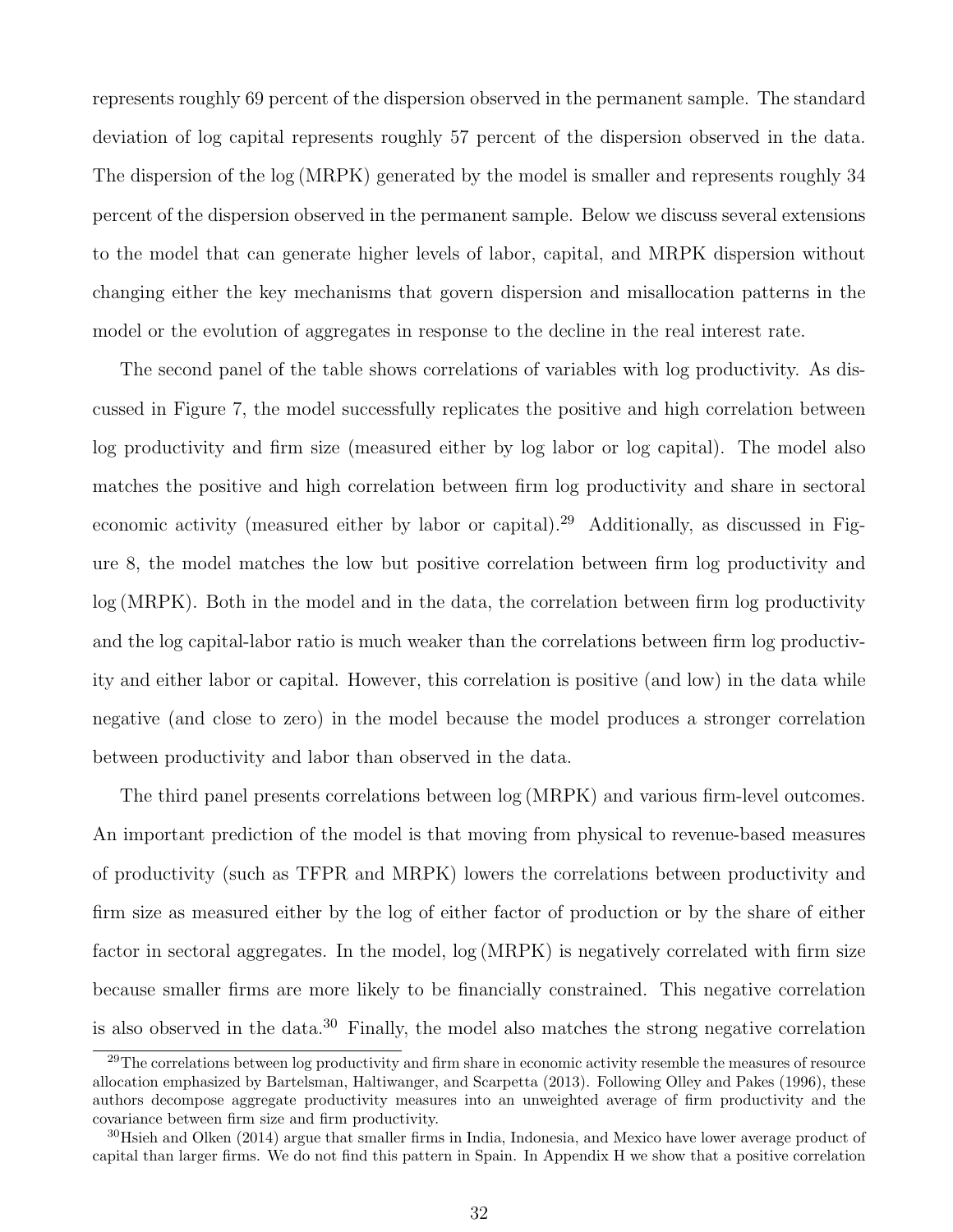between the log capital-labor ratio and the log (MRPK) observed in the data.

The last panel of Table [5](#page-31-1) presents cross-sectional correlations between financial and real variables. The model successfully replicates the observed positive cross-sectional correlation between firm log productivity and firm log net worth. In our model, firms with higher net worth tend to be less constrained and tend to have a lower return to capital. The model is, therefore, successful in matching the negative correlation between log (MRPK) and log net worth observed in the data. Finally, in the last row of the table we present the cross-sectional relationship between leverage  $b/k$  and size (as measured by log capital). We find a positive relationship between leverage and size in the model, which follows from the assumption embedded in the constraint [\(16\)](#page-21-2) that firms with higher capital can relax their borrowing constraint. The last two columns of Table [5](#page-31-1) show that there also exists a positive relationship between leverage and log capital in the data.<sup>[31](#page-33-0)</sup> We obtain a similar result in the data when we use other measures of firm size such as the wage bill.

### 6 Macroeconomic Implications

Having documented the success of the model to match several aspects of firm-level behavior, we now turn to the model's aggregate implications.

### 6.1 Real Interest Rate Decline

We associate trends in dispersion, misallocation, and capital flows to the secular decline in the real interest rate  $r_t$ . Figure [9](#page-34-0) presents the evolution of  $r_t$  since the early 1990s. In the left panel,  $r_t$  is the difference between the nominal corporate lending rate to non-financial firms and next year's expected inflation. The lending rate comes from Eurostat and refers to loans with size less than one million euros that mature within one year. Expected inflation is given by the fitted values from an estimated  $AR(1)$  process for inflation. In the right panel,  $r_t$  is the real interest

between MRPK and labor can be obtained in an environment with both financial frictions and labor wedges.

<span id="page-33-0"></span> $31$ Since our model does not consider the distinction between short and long term liabilities or assets, the regressions in the data control for the difference between long-term liabilities and assets. Additionally, cross-sectional regressions control for firm age. We define firm age in period  $t$  as  $t$  minus the date of incorporation plus one. Firm age is a firm-specific linear time trend and, therefore, is absorbed by the firm fixed effect in regressions that use within-firm variation over time.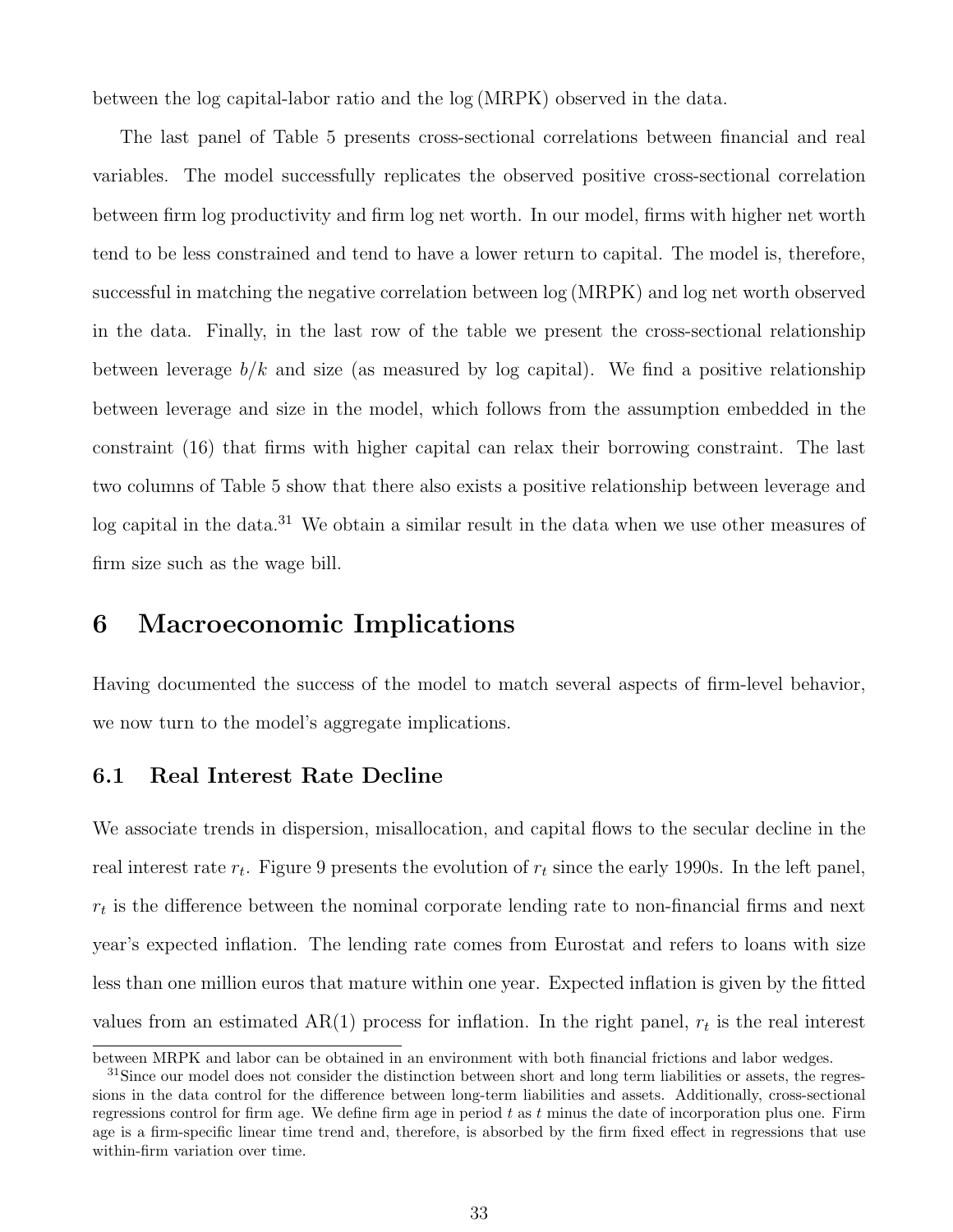

Figure 9: Evolution of Real Interest Rate in Spain

<span id="page-34-0"></span>rate from [IMF](#page-61-13) [\(2014\)](#page-61-13), defined as the difference between the 3 month nominal government bond yield and expected inflation. Both series decrease significantly during the 1990s and stabilize at a permanently lower level in the 2000s.

#### 6.1.1 Real Interest Rates and Misallocation: An Illustrative Example

The main experiment in the model considers an unexpected and permanent decline in  $r_t$  from 6 percent to 0 percent in 1995. Before showing aggregate responses, we first present a simple example that illustrates the mechanism generating misallocation in our model in response to the decline in  $r_t$ . Figure [10](#page-35-0) depicts outcomes for two firms following the decline in  $r_t$ . Period  $t = 0$  corresponds to the year when  $r_t$  declines permanently. The initial conditions for these two firms are drawn from the stochastic steady state of the model.<sup>[32](#page-34-1)</sup>

The drop in the real interest rate increases desired investment for both firms. The two firms have the same productivity in all periods. The firms, however, differ in their initial net worth and debt. Firm A has initially higher net worth and is financially unconstrained  $(b_{A0} < 0$  and

<span id="page-34-1"></span><sup>&</sup>lt;sup>32</sup>We start the economy in a stochastic steady state, defined as an equilibrium of the model in which aggregate shocks are constant over time. In the stochastic steady state, firms are hit by idiosyncratic productivity shocks and change their production, savings, and investment decisions over time. Aggregate variables and the distribution of firms over states are stationary over time.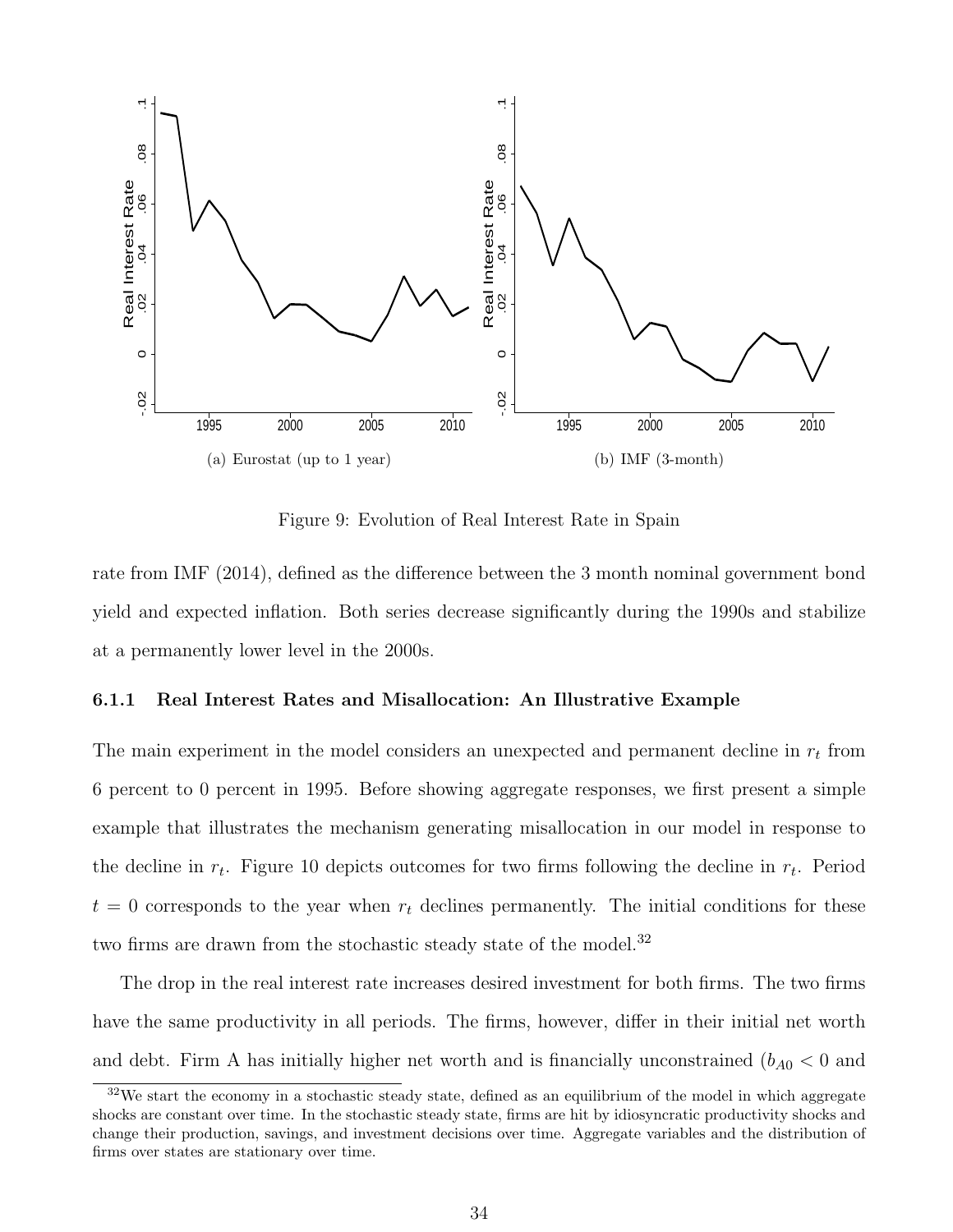

Figure 10: Real Interest Rates and Misallocation: An Illustrative Example

<span id="page-35-0"></span> $k_{A0} < a_{A0}$ ). Following the decline in the real interest rate, firm A is willing to pay for the adjustment cost in order to increase its capital stock. In the first few periods capital growth is financed by internal savings. In period  $t = 7$ , firm A finds it optimal to increase its capital above the threshold  $\kappa$ . As the borrowing constraint is lifted, firm A uses the inflow of debt to finance an even higher level of capital. The decline in the real interest rate causes a decline in the firm's MRPK.

Firm B has initially lower net worth and is financially constrained  $(b_{B0} = 0$  and  $k_{B0} = a_{B0})$ . This firm also desires to increase its capital. However, the lack of sufficient funds prevents the firm from doing so.<sup>[33](#page-35-1)</sup> This financially constrained firm does not experience changes in its MRPK and, therefore, the dispersion of the MRPK between the two firms increases.

This example illustrates how a decline in the real interest rate in an environment with financial frictions and adjustment costs can cause capital inflows to be misallocated. Misallocation here means that capital is entirely flowing into one firm despite both firms being equally productive. It is not crucial that both firms are equally productive. We would obtain the same result if firm A experienced a few negative productivity shocks along its transition.

<span id="page-35-1"></span><sup>33</sup>Firm B will start accumulating internal funds to overcome its constraint as soon as it receives a positive productivity shock. In the new stationary equilibrium of our model, firms with high permanent productivity  $z<sup>F</sup>$ become unconstrained and resources are efficiently allocated within the set of high permanent productivity firms.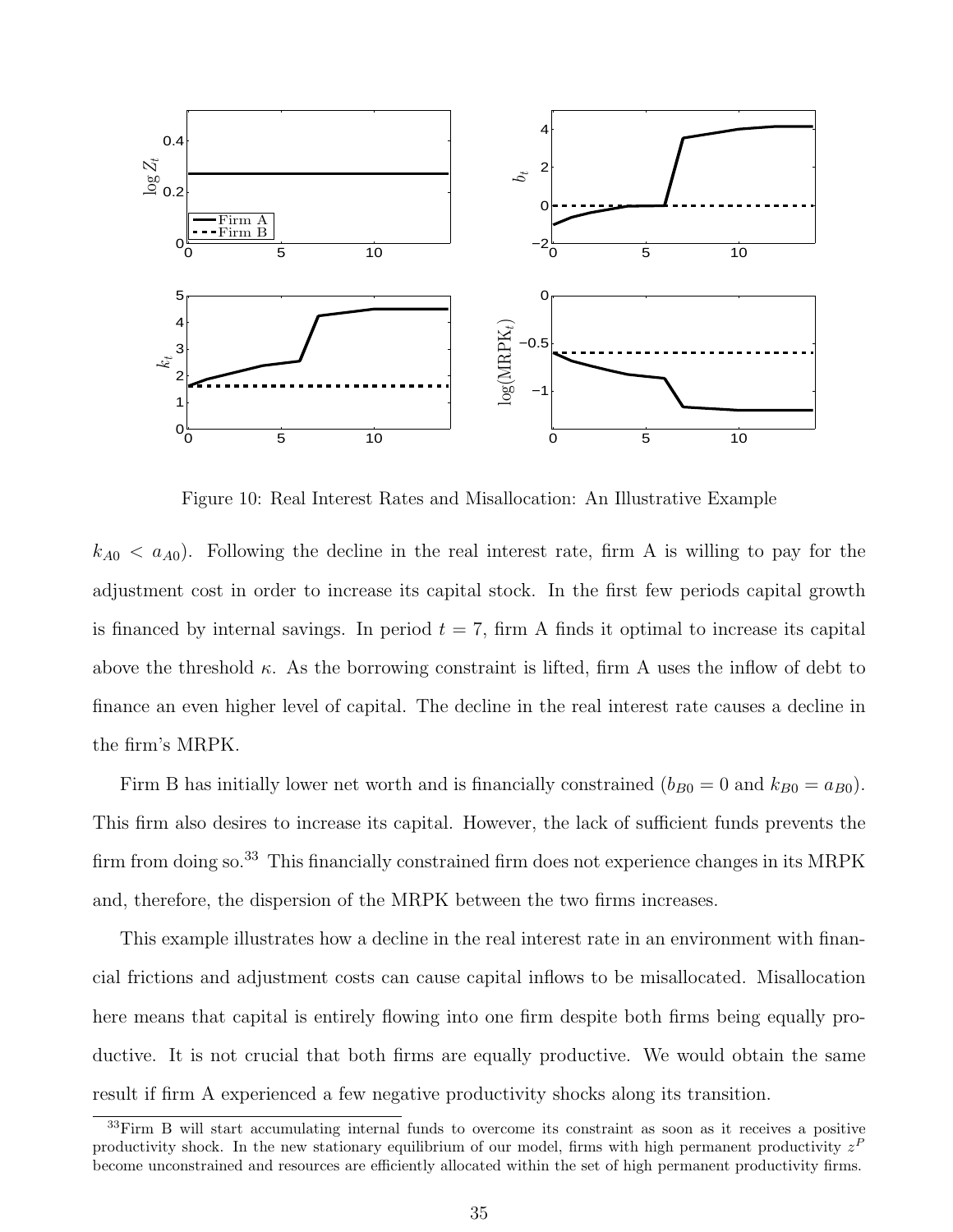<span id="page-36-0"></span>

|                            |                              | Model   |         |         |         | Sample    |         |
|----------------------------|------------------------------|---------|---------|---------|---------|-----------|---------|
|                            |                              |         |         |         |         | Permanent | Full    |
|                            |                              | (1)     | (2)     | (3)     | (4)     | (5)       | (6)     |
|                            | Adjustment Cost $\psi$       | 0.0     | 0.0     | 3.1     | 3.1     |           |         |
|                            | Borrowing Threshold $\kappa$ | 0.0     | 4.2     | 0.0     | 4.2     |           |         |
| $(k_{07} - k_{99})/k_{99}$ | $\log Z_{99}$                | 0.15    | 0.40    | 0.42    | 0.31    | 1.14      | 1.49    |
|                            | $\log a_{99}$                | $-0.03$ | $-0.19$ | 0.00    | 0.12    | 0.17      | 0.15    |
|                            | $\log k_{99}$                | $-0.14$ | $-0.17$ | $-0.12$ | $-0.12$ | $-0.96$   | $-1.11$ |
| $(b_{07}-b_{99})/k_{99}$   | $\log Z_{99}$                | 0.01    | 0.05    | 0.30    | $-0.06$ | 1.12      | 1.47    |
|                            | $\log a_{99}$                | 0.02    | $-0.07$ | 0.03    | 0.35    | 0.20      | 0.11    |
|                            | $\log k_{99}$                | $-0.24$ | $-0.09$ | $-0.11$ | $-0.09$ | $-0.86$   | $-0.98$ |

Table 6: Capital Growth and Initial Net Worth: Model vs. Data

#### <span id="page-36-1"></span>6.1.2 Was Capital Misallocated to Higher Net Worth Firms?

Following the logic of the example with the two firms, our model generates misallocation because capital inflows are directed to firms that are not necessarily more productive but instead have higher initial net worth. We now provide direct evidence that supports this mechanism.

The first panel of Table [6](#page-36-0) shows the cross-sectional relationship between capital growth over 1999 and 2007,  $(k_{07} - k_{99})/k_{99}$ , and initial net worth, log  $a_{99}$ , conditional on initial firm productivity,  $\log Z_{99}$ , and capital,  $\log k_{99}$ . Column 4 of the table shows that our model (with  $\psi = 3.1$  and  $\kappa = 4.2$ ) implies that firms with higher initial net worth invest more in capital, conditional on their initial productivity and capital. Further, the second panel of the table shows that in our model firms with higher initial net worth finance their capital accumulation by borrowing more. The first three columns show that models without adjustment costs or financial frictions do not generate these patterns in general.

The last two columns of the table confirm that, in the data, firms with higher initial net worth borrowed more and invested more than firms with similar initial productivity but lower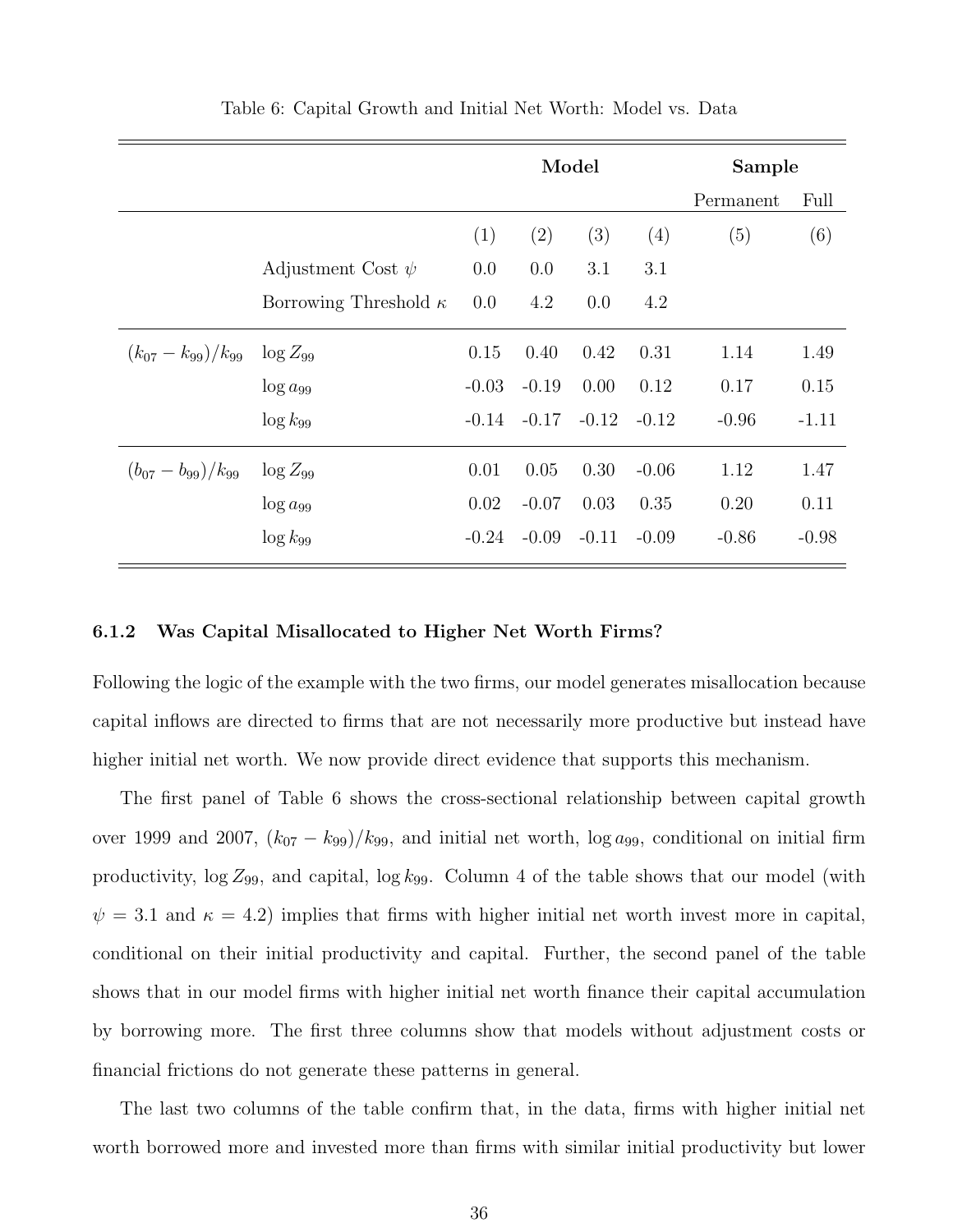

Figure 11: Decline in the Real Interest Rate: Baseline Model

<span id="page-37-0"></span>initial net worth. All coefficients in columns 5 and 6 are statistically significant at levels below 1 percent (see Appendix [D\)](#page-71-0). The regressions in the data also include industry fixed effects.

#### <span id="page-37-2"></span>6.1.3 Aggregate Impulse Responses

Figure [11](#page-37-0) shows the evolution of aggregates for the sector in response to the decline in the real interest rate  $r_t$ . As documented in Section [6.1.2,](#page-36-1) both in the data and in the model, wealthier firms are more likely to finance capital accumulation. As these firms grow, they eventually overcome their borrowing constraint and accumulate debt. Capital is not allocated to its most efficient use because some productive but financially constrained firms do not grow in the short run. In response to a decline in  $r_t$ , the model generates capital inflows, an increase in the dispersion of the log (MRPK), and a decline in log (TFP) relative to its efficient level.<sup>[34](#page-37-1)</sup>

These predictions match the experience of Spain in the first years following the introduction of the euro. In Section [3](#page-11-0) we documented increases in the dispersion of the log (MRPK) and

<span id="page-37-1"></span> $34$ In all model impulses we will normalize  $\log(TFP) - \log(TFP^e)$  to zero before the shock and, therefore, in the last panel we measure the percentage point change in TFP relative to its efficient level. Efficient log total factor productivity,  $log(TFP^e)$ , does not change in the model unless there is a change in the underlying distribution of firm productivity. We also note that, contrary to TFP, labor productivity increases following the decline in the real interest rate. Labor productivity,  $Y_t/L_t = TFP_t (K_t/L_t)^{\alpha}$ , increases because capital deepening dominates the decline in TFP.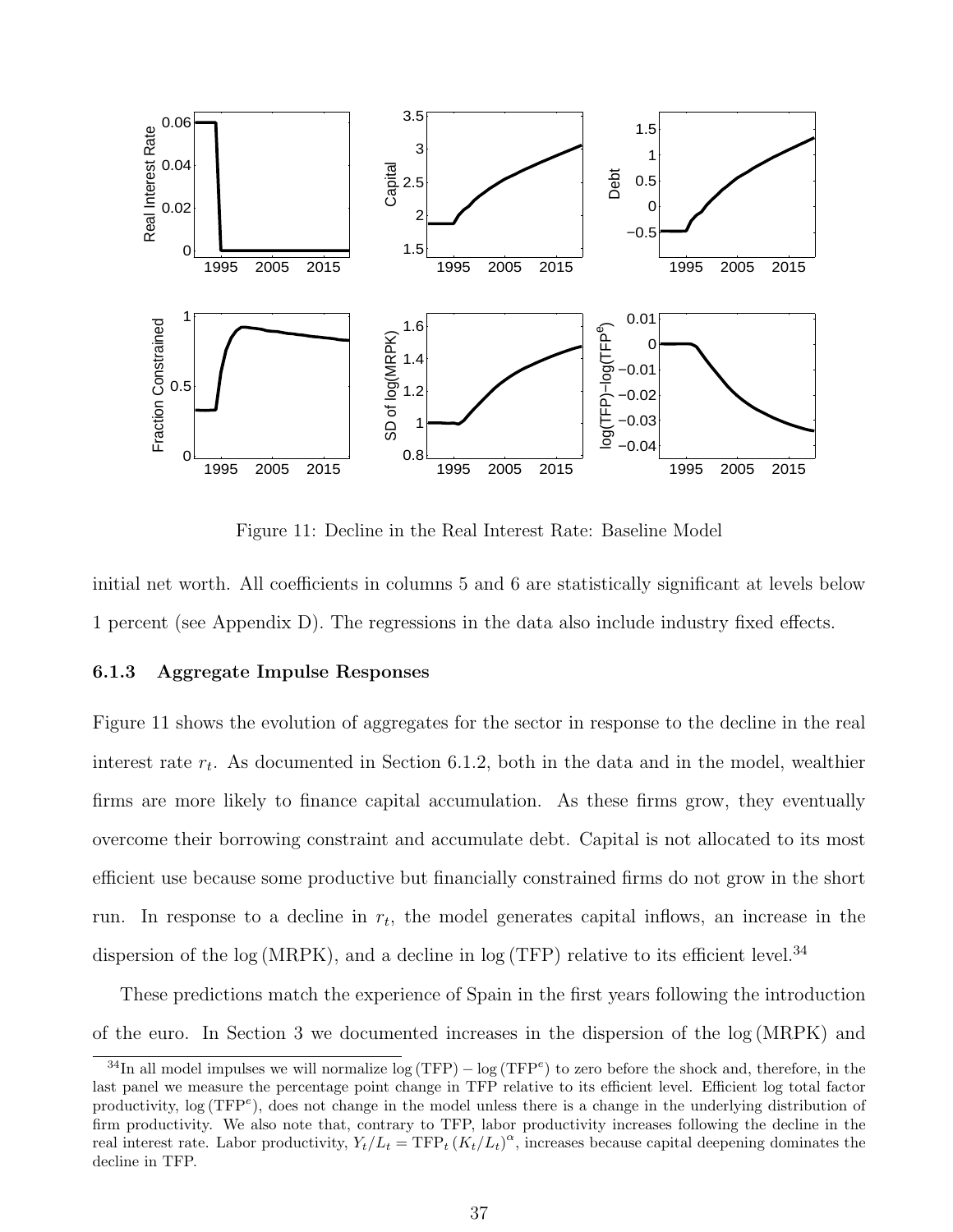

Figure 12: Capital Flows in the Manufacturing Sector

<span id="page-38-1"></span>declines in log (TFP) relative to its efficient level. In Figure [6](#page-19-0) we further documented that the increase in the dispersion of log capital was associated with a declining correlation between log capital and log productivity. We obtain a similar prediction in the model.<sup>[35](#page-38-0)</sup> Finally, Figure [12](#page-38-1) plots the evolution of capital flows to the manufacturing sector in Spain from our dataset. Similar to the transitional dynamics generated by the model, in the data we observe an increase in aggregate capital in the first few periods after the introduction of the euro. In line with the prediction of the model, capital growth is financed by accumulation of short-term debt. We discuss the decline in debt during the post-crisis period in Section [6.6.](#page-50-0)

In our model with a size-dependent borrowing constraint both financial frictions and adjustment costs are important in generating these patterns. As we show in Appendix [D,](#page-71-0) in the absence of adjustment costs, firms with a high permanent productivity component  $z<sup>P</sup>$  increase significantly their capital stock and overcome instantaneously their borrowing constraints. Such a model would generate an increase in the dispersion of the log (MRPK) but a negligible decline in log (TFP). Appendix [D](#page-71-0) also shows that the model with only investment adjustment costs and no financial frictions does not generate significant changes either in log (MRPK) dispersion

<span id="page-38-0"></span><sup>&</sup>lt;sup>35</sup>In the model, the standard deviation of log k increases from roughly 0.82 before the shock to 0.95 by the end of sample period and the correlation between  $\log k$  and  $\log Z$  declines from roughly 0.87 to 0.79.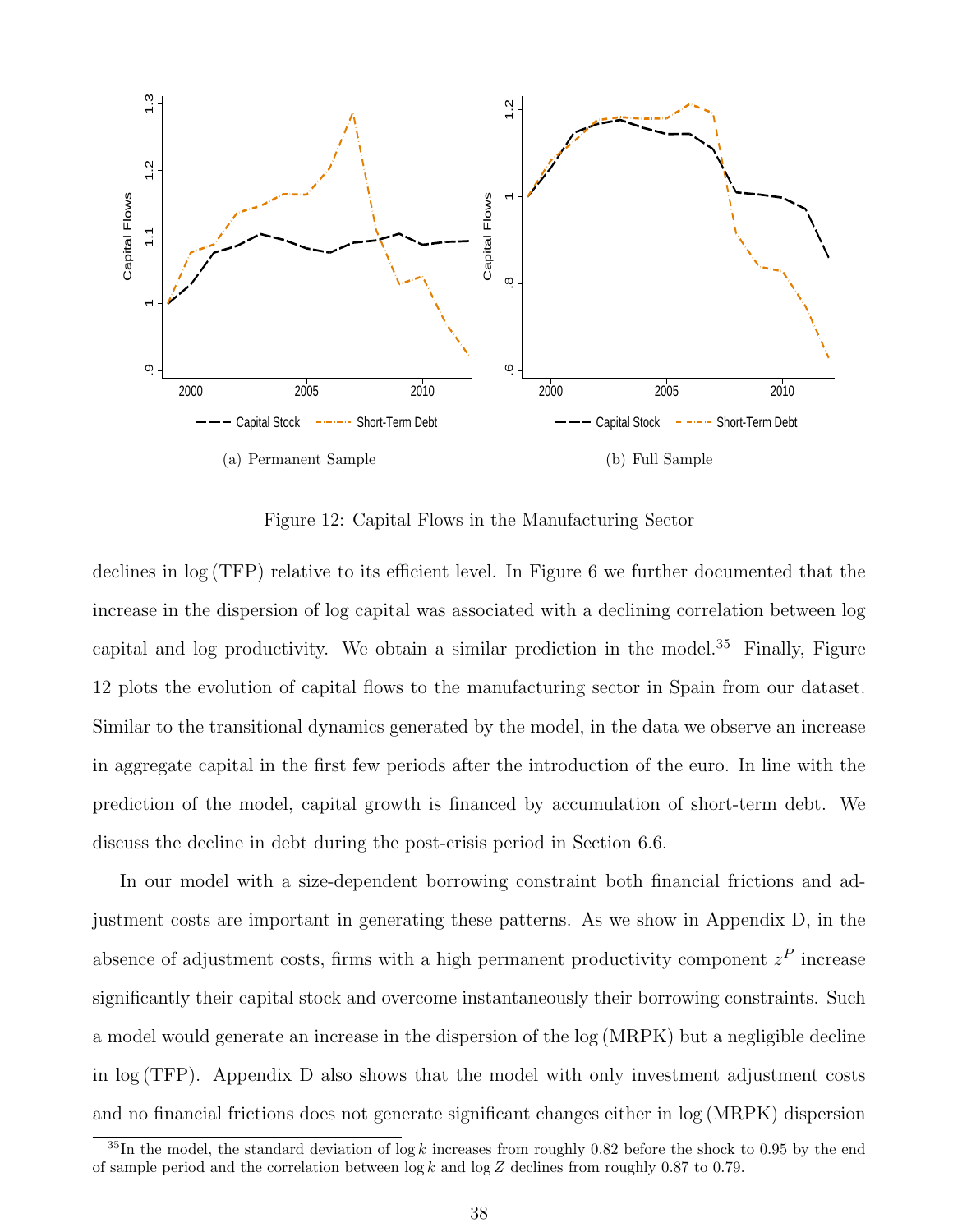

Figure 13: Impact of Misallocation on Aggregate Dynamics

<span id="page-39-0"></span>or in log (TFP).

#### <span id="page-39-1"></span>6.1.4 Impact of Misallocation on Aggregate Dynamics

The inflow of capital in our model is associated with a deterioration in the allocation of resources across firms. We now ask what is the additional impact of this deterioration on aggregate dynamics following the decline in the real interest rate. To answer this question, we compare impulse responses in the baseline model with financial frictions to the impulses generated by a model without financial frictions. This comparison allows us to isolate the effect of financial frictions on aggregate dynamics, holding constant the other two factors that generate MRPK dispersion (risky time-to-build capital accumulation and investment adjustment costs).

Figure [13](#page-39-0) shows that the impulse responses in the baseline model with financial frictions (labeled by  $\kappa = 4.2$  in the figure) differ significantly from the impulses generated by a model without financial frictions (labeled by  $\kappa = 0.0$  in the figure), holding constant all other parameters at the baseline values shown in Table [3.](#page-23-0) Output and capital grow by significantly less in the model with financial frictions. We also note an important difference in the initial growth of aggregate consumption. Consumption grows by substantially more in the model without finan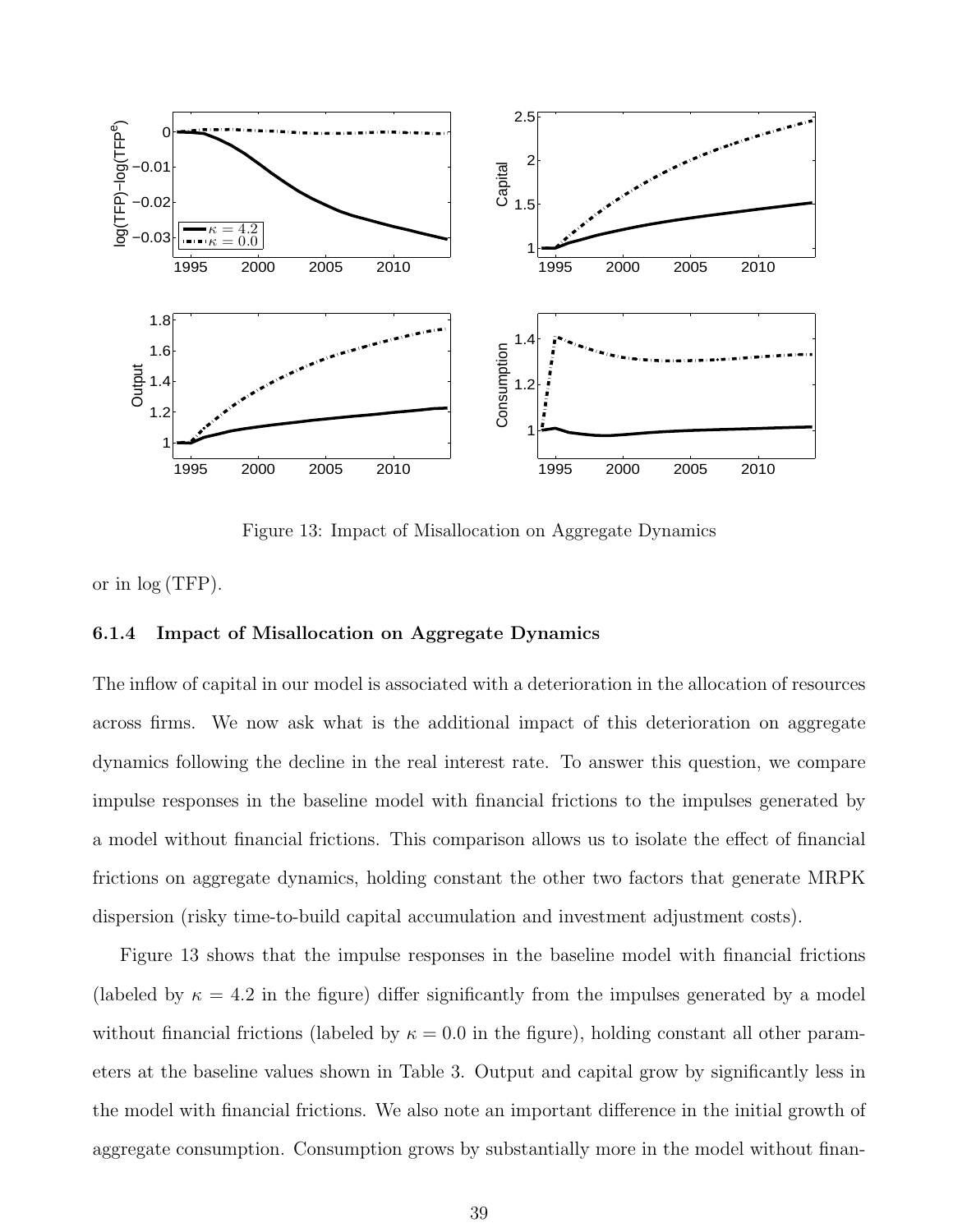cial frictions because permanent income grows by more in this model than in the model with financial frictions. We conclude that, in response to the decline in the real interest rate, there is an important quantitative effect of misallocation due to financial frictions on the transitional dynamics of aggregate variables.

#### 6.1.5 External Financial Dependence, Dispersion, and Productivity

In line with Spain's experience, the model generates an increase in MRPK dispersion and a decline in TFP in response to the decline in the real interest rate. The key mechanism leading to these patterns is that the decline in the cost of capital in an environment with financial frictions (and adjustment costs) causes capital to flow to some wealthy but not necessarily productive firms. A natural implication of this narrative is that increases in MRPK dispersion and declines in TFP should be stronger among industries that depend more heavily on external finance. In this section we show that this is indeed the case.

We show trends in dispersion and misallocation for two groups of industries. The groups are differentiated according to their external financial dependence as measured by [Rajan and](#page-62-0) [Zingales](#page-62-0) [\(1998\)](#page-62-0) for U.S. firms from Compustat at the two digits. We classify industries as "high dependence" if their measure of dependence is higher than the median dependence and as "low dependence" if their measure of dependence is lower than the median dependence. We use the same time-invariant weights as in the rest of our analysis to aggregate industries in each group.

Figure [14](#page-41-0) shows that high dependence industries experienced larger increases in the dispersion of the log (MRPK) between 1999 and 2007 than low dependence industries. Figure [15](#page-41-1) shows trends in the difference of log (TFP) from its efficient level for the two groups of industries. We observe that high dependence industries experienced larger declines in log (TFP) relative to the efficient level. All facts hold for both the permanent and the full sample of firms.

#### 6.1.6 Robustness to Specific Model Features and Comparison to Other Models

The directional response of the dispersion of the log (MRPK) to various shocks is a general feature of models with financial frictions and not an artifact of specific features of our model. In Appendix [E](#page-72-0) we consider a simpler model without a size-dependent borrowing constraint, time-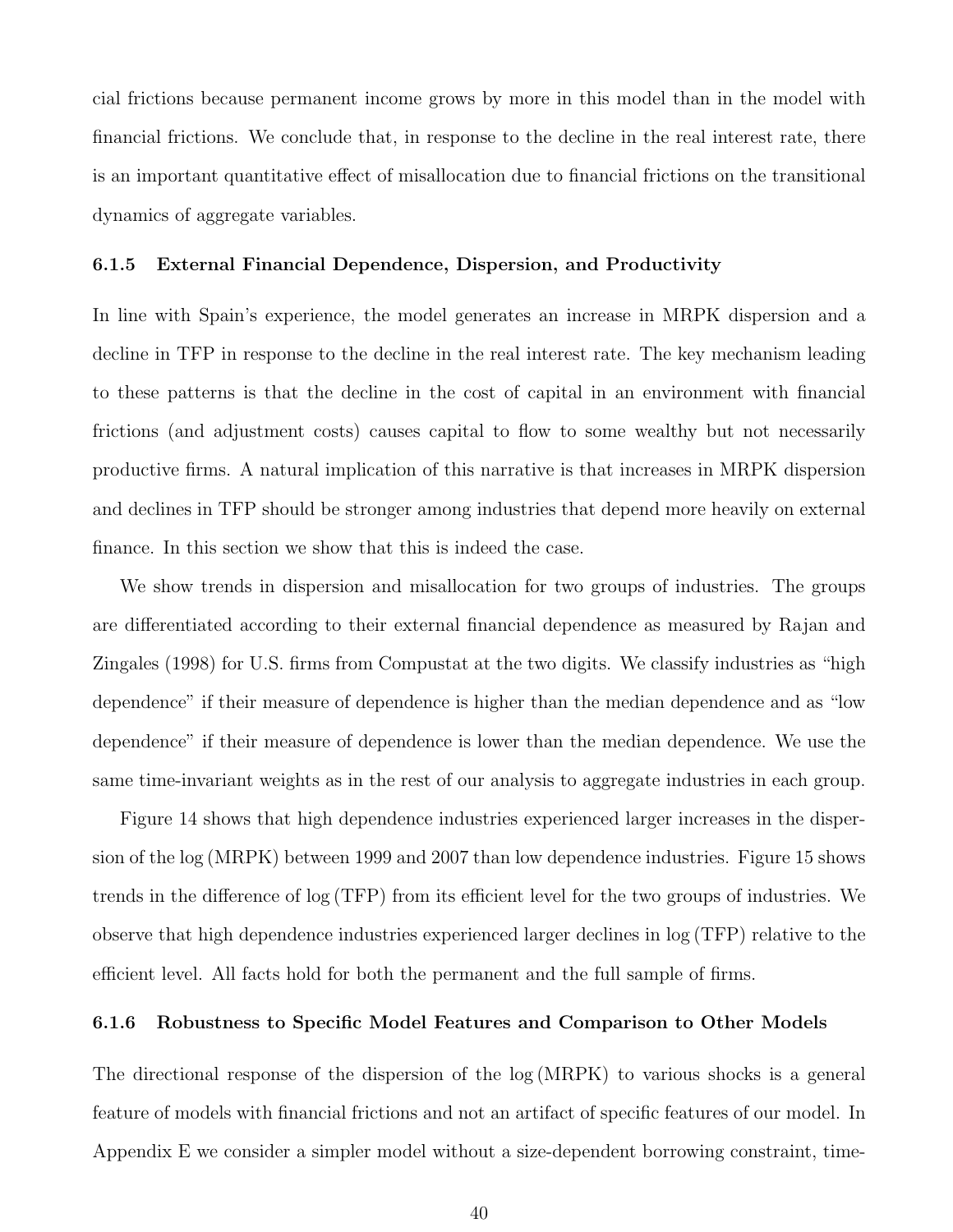

Figure 14: Evolution of MRPK Dispersion and External Financial Dependence

<span id="page-41-0"></span>

<span id="page-41-1"></span>Figure 15: Evolution of log (TFP) Relative to Efficient Level and External Financial Dependence to-build capital accumulation technology, and adjustment costs. Specifically, the constraint takes the form  $b_{it+1} \leq \tilde{\theta}_t k_{it+1}$  for all firms or, equivalently and using recursive notation,  $k \leq \theta a$ for  $\theta = 1/(1 - \tilde{\theta})$ . This model is closer to the environment considered by [Midrigan and Xu](#page-61-0) [\(2014\)](#page-61-0), [Moll](#page-61-1) [\(2014\)](#page-61-1), and [Buera and Moll](#page-60-0) [\(2015\)](#page-60-0) in which firms face a financial constraint of the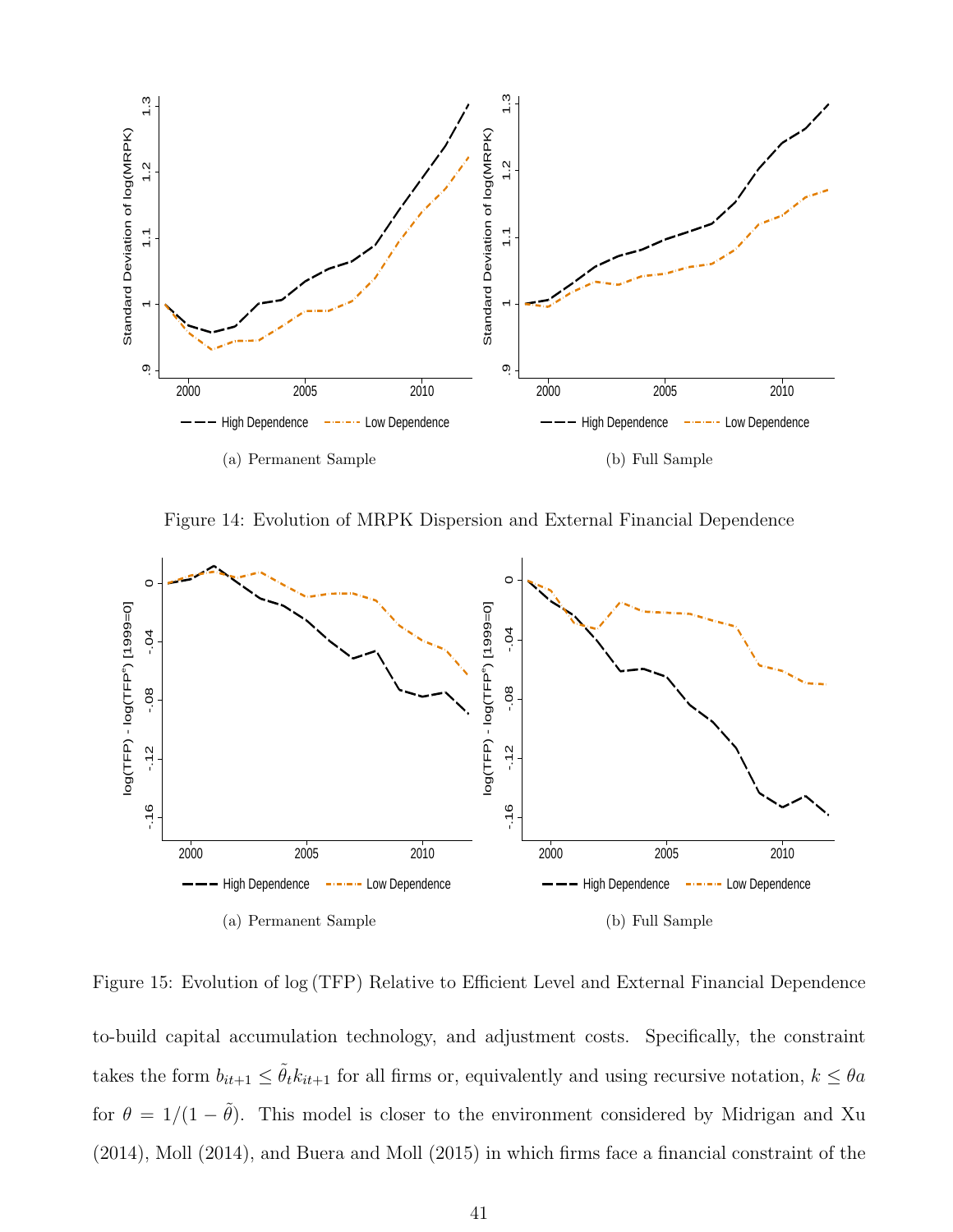form  $k \leq \theta a$  and there is perfect foresight about next period's productivity.

Appendix [E](#page-72-0) derives closed-form solutions within this simpler environment for the response of the dispersion of the log (MRPK) to various shocks. We show that, unless all firms are either constrained or unconstrained, the dispersion of the log (MRPK) increases when: (i) the cost of capital decreases; (ii) financial frictions increase; (iii) exogenous aggregate productivity or demand increase. We stress that all responses have the same sign as the responses generated by our richer model.

In Appendix [F](#page-79-0) we consider a decline in the real interest rate in the full model with a risky time-to-build technology of capital accumulation and adjustment costs, but with a financial constraint of the form  $k' \leq \theta a'$ . Similar to our model with a size-dependent borrowing constraint, we show that log (TFP) declines when the real interest rate falls. However, for similarly calibrated models that target the responsiveness of capital growth to within-firm variations in productivity and net worth, the increase in the dispersion of the log (MRPK) and the decline in log (TFP) are much weaker in the model with a financial constraint of the form  $k' \leq \theta a'$ .

Additionally, the two models differ with respect to the cross-sectional moments discussed in Section [5.3.](#page-28-0) As in the data, the model with a size-dependent borrowing constraint generates a positive but low correlation between log (MRPK) and log productivity and a negative correlation between log (MRPK) and size. However, in the model with a financial constraint of the form  $k' \leq$  $\theta a'$  both correlations are positive and high. The two models differ with respect to both aggregate responses and cross-sectional patterns because with a size-dependent borrowing constraint some firms experience significant growth and overcome permanently their borrowing constraint in response to the decline in the real interest rate. We, therefore, obtain a greater dispersion of MRPK across firms and a negative cross-sectional correlation between size and MRPK.

### 6.2 Real Interest Rate Decline With Endogenous Entry and Exit

In this section we examine the robustness of our results to endogenous entry and exit. We motivate this extension with Figure [16](#page-43-0) that presents the evolution of mean log productivity in our sample. We show mean firm productivity both for the measure  $\log \hat{Z}$  estimated with the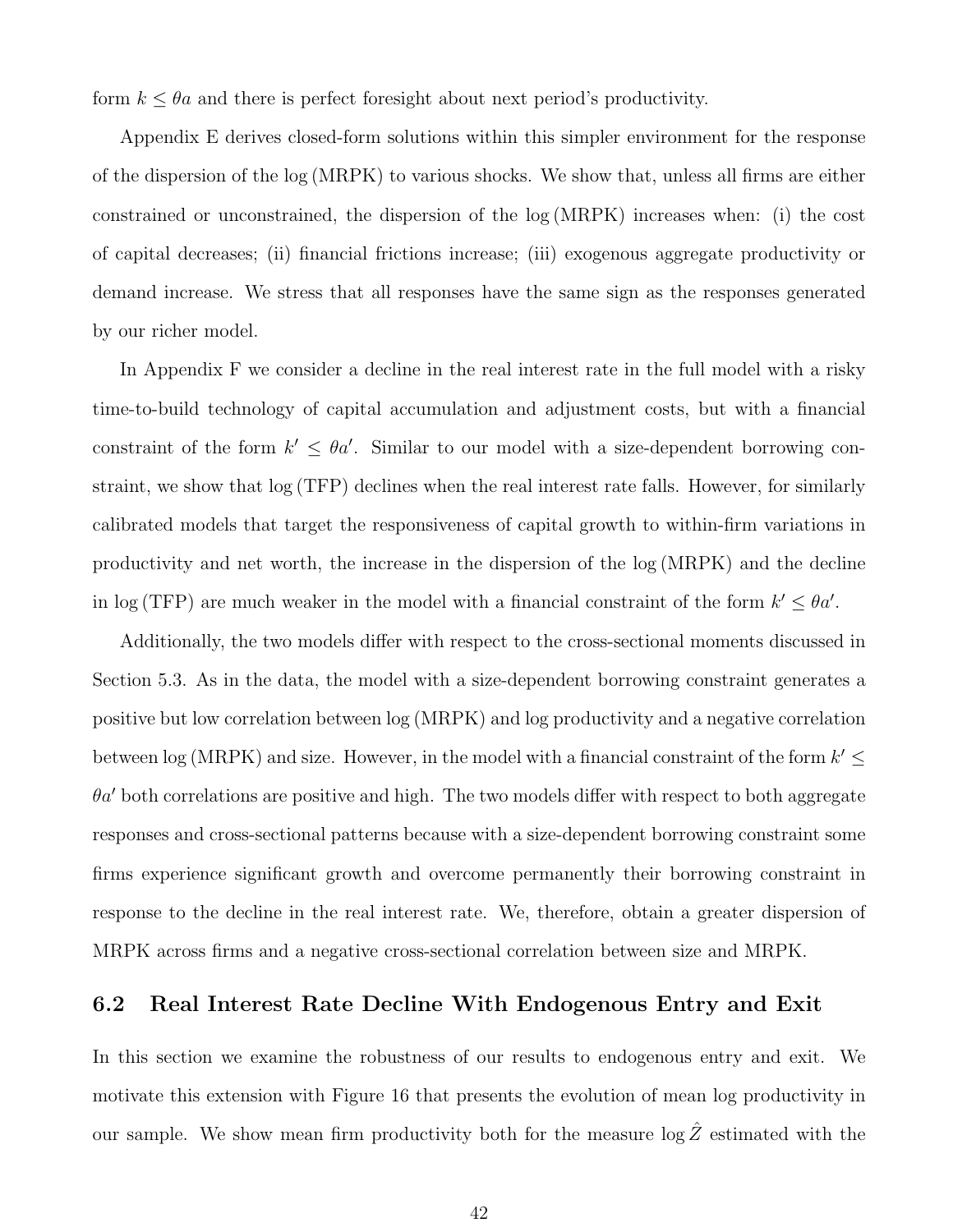

Figure 16: Evolution of Mean Log Productivity

<span id="page-43-0"></span>[Wooldridge](#page-62-1) [\(2009\)](#page-62-1) extension of the [Levinsohn and Petrin](#page-61-2) [\(2003\)](#page-61-2) methodology and the measure  $\log \tilde{Z}$  defined in equation [\(11\)](#page-16-0). The figure shows that in the full sample of firms mean log productivity declines significantly relative to the permanent sample. This suggests that less productive firms have entered into the sample over time.

Here we just describe the main elements of the model with entry and exit and leave for Appendix [G](#page-86-0) the more detailed presentation. At any given point of time, firms can operate either in manufacturing or produce in the outside sector. We think of the outside sector as a sector that uses capital less intensively than manufacturing (for instance, home production). Starting in manufacturing, a firm decides whether in next period it will continue to operate in manufacturing or sell its capital and exit to the outside sector. Firms starting in the outside sector decide whether to enter into manufacturing in next period or continue operations in the outside sector. Firms entering in manufacturing incur a cost that is increasing and convex in the scale of production. We calibrate the cost such that, for  $\psi = 3.1$  and  $\kappa = 4.2$ , the model replicates the responsiveness of capital growth to within-firm variations in productivity and net worth as documented in the full sample of firms in Table [4.](#page-27-0) All other parameters are fixed at the values shown in Table [3](#page-23-0) for our baseline model.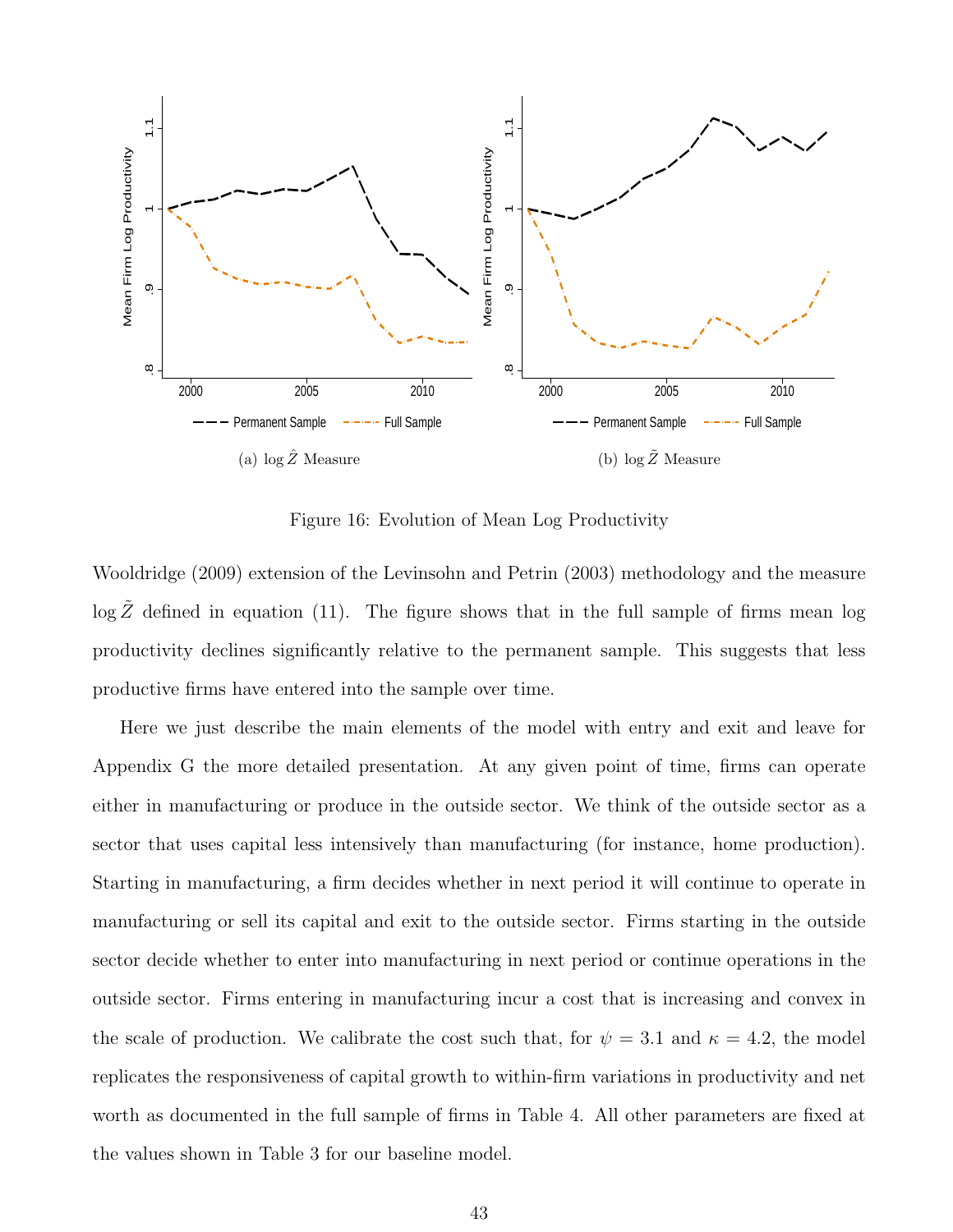

Figure 17: Decline in the Real Interest Rate: Model With Entry and Exit

<span id="page-44-0"></span>Figure [17](#page-44-0) shows impulses in response to the decline in the real interest rate  $r_t$  in the model with endogenous entry and exit. Before the decline in  $r_t$ , less productive firms select to produce in the outside sector. The drop in  $r_t$  causes a decline in production costs in manufacturing relative to the outside sector. As a result, the decline in  $r_t$  incentivizes some of the less productive firms previously operating in the outside sector to enter in manufacturing. Since these firms are less productive on average, mean log productivity of firms operating in manufacturing drops in the post-shock period relative to the pre-shock period. As shown in the figure, this model generally produces similar responses as our baseline model, with MRPK dispersion increasing over time and log (TFP) declining relative to its efficient level.

### 6.3 Real Interest Rate Decline With MRPL Dispersion

This section extends the baseline model to allow for MRPL dispersion across firms. We begin our analysis with a model of MRPL dispersion arising from exogenous labor wedges. The labor wedge  $\tau$  takes the form of a proportional tax that firms pay on their compensation to labor. Thus, if w is the wage and  $\ell$  is labor, the after-tax compensation to labor equals  $(1 + \tau)wl$ . We rebate the tax revenue  $\tau w\ell$  lump-sum to each firm and, as a result, taxes affect firm behavior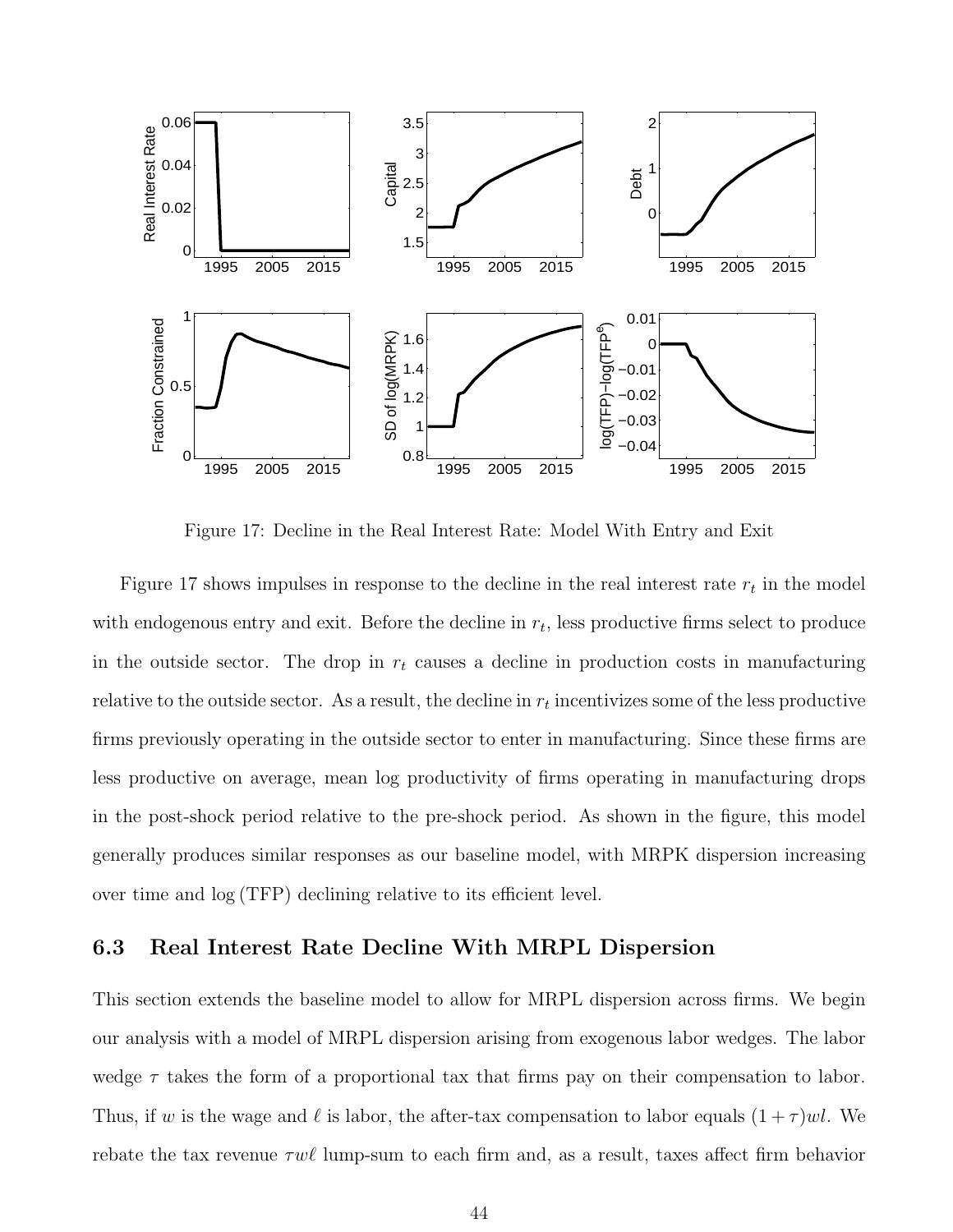

<span id="page-45-0"></span>Figure 18: Decline in the Real Interest Rate: Model With Exogenous MRPL Dispersion only through production decisions. All other elements of the model are the same as in our baseline model without MRPL dispersion.

The labor wedge is heterogeneous across firms and can take two values,  $\tau = -\bar{\tau}$  and  $\tau =$  $+\bar{\tau}$ . It follows an exogenous first-order Markov process  $\pi(\tau'|\tau)$  that is independent of firm productivity and takes the values  $\pi(\tau' = \overline{\tau} | \tau = \overline{\tau}) = \pi(\tau' = -\overline{\tau} | \tau = -\overline{\tau}) = \pi_{\tau}$ . Motivated by the facts documented in Section [3,](#page-11-0) the process  $\pi(\tau'|\tau)$  is independent of calendar time and, as a result, MRPL dispersion is constant in the model.

We calibrate the values of  $\bar{\tau}$  and  $\pi_{\tau}$  to match two moments estimated from the permanent sample of firms. First, the standard deviation of log (MRPL) equals 0.30. Second, the first-order autocorrelation coefficient of log (MRPL) estimated from a regression with firm and industryyear fixed effects equals 0.48. With 14 sample periods, we obtain the values  $\bar{\tau} = 0.29$  and  $\pi_{\tau} = 0.81$ . Given the stochastic process of the MRPL, we calibrate again  $\psi$  and  $\kappa$  such that the model replicates the responsiveness of capital growth to within-firm variations in productivity and net worth in the permanent sample of firms in Table [4.](#page-27-0) We find that  $\psi = 3.2$  and  $\kappa = 3.8$ . All other parameters are fixed at the values shown in Table [3](#page-23-0) for our baseline model.

Figure [18](#page-45-0) presents impulses in response to the decline in real interest rate in the model with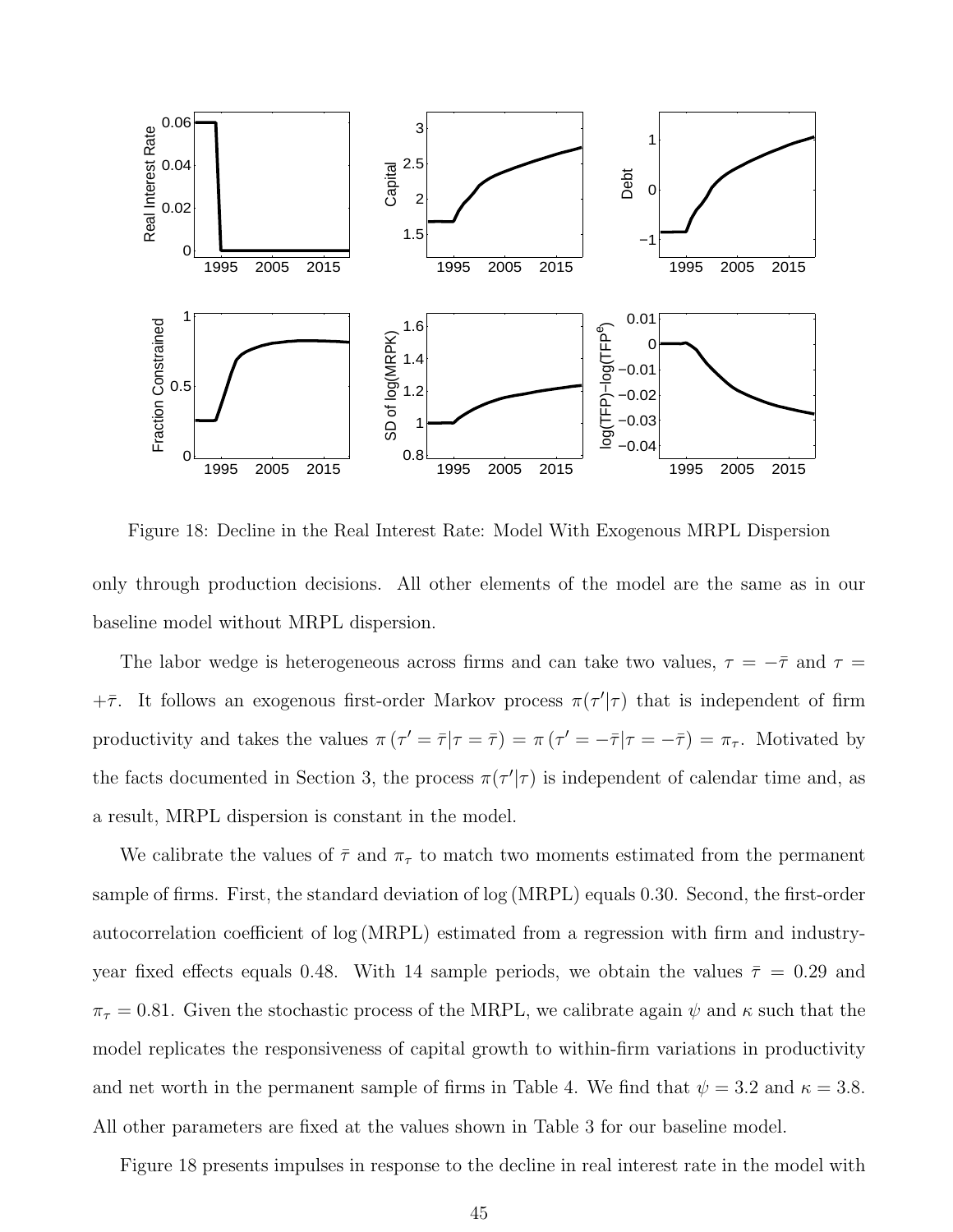exogenous and constant MRPL dispersion. We stress that the impulses look quite similar to the impulses in Figure [11](#page-37-0) for the baseline economy without MRPL dispersion. The somewhat smaller increase in MRPK dispersion and smaller decline in TFP are explained by the fact that there is more uninsurable risk in the model with stochastic labor wedges. Thus, firms accumulate more precautionary savings before the shock and are somewhat less likely to be constrained both before and after the decline in the real interest rate. In Appendix [H](#page-87-0) we compare the model with exogenous MRPL dispersion to the baseline model without MRPL dispersion with respect to the cross-sectional moments discussed in Section [5.3.](#page-28-0)

In the model of [Bartelsman, Haltiwanger, and Scarpetta](#page-59-0) [\(2013\)](#page-59-0), overhead labor endogenously generates MRPL dispersion across firms. Such a model would, however, imply changes in MRPL dispersion over time in response to shocks. We, therefore, started with the simpler approach of specifying exogenous labor wedges at the firm level and assumed that the dispersion of these wedges is constant over time. In Appendix [I](#page-89-0) we develop the model with overhead labor. We show that the aggregate impulses generated by the model with overhead labor in response to the decline in the real interest rate are almost identical to the impulses generated by the baseline model without MRPL dispersion. This is because overhead labor does not interact in a significant quantitative way with firm investment and debt decisions.[36](#page-46-0)

### 6.4 Easing of Borrowing Constraints

It is often conjectured that countries in the South received large capital inflows following a financial liberalization associated with the adoption of the euro. We now evaluate the implications of such a development through the lens of our baseline model. A financial liberalization episode in our model, modeled as a decline in the borrowing threshold  $\kappa_t$ , is associated with an increase in borrowing that allows previously constrained firms to increase their capital accumulation. Therefore, this shock captures the common view that the adoption of the euro was associated

<span id="page-46-0"></span><sup>36</sup>In our baseline model we obtain a lower level of cross-sectional dispersion of capital and especially of MRPK relative to the data. In Appendix [J](#page-92-0) we describe a model with higher levels of capital and MRPK dispersion based on the idea that there is an unmeasured input that enters additively with capital in production. The idea of an unmeasured input is similar to overhead labor, with the difference being that the input is added instead of subtracted from capital. We show that this model implies quite similar changes in aggregate variables in response to the decline in the real interest rate as our baseline model. We, therefore, argue that the relatively low level of dispersion in our baseline model is not so important about the main messages that emerge from our analysis.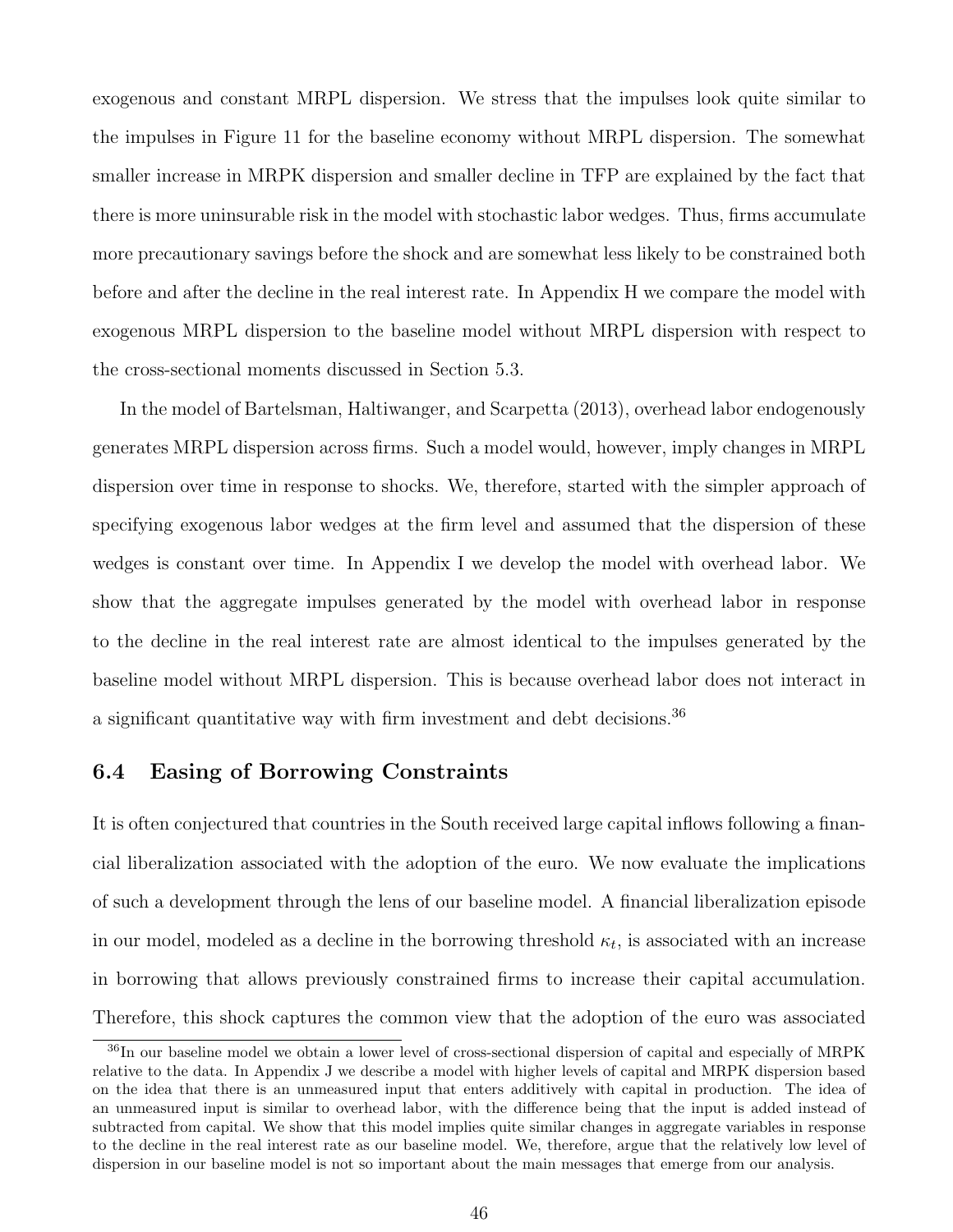

Figure 19: Decline in Borrowing Threshold (With Adjustment Costs)

<span id="page-47-0"></span>

<span id="page-47-1"></span>Figure 20: Decline in Borrowing Threshold (Without Adjustment Costs)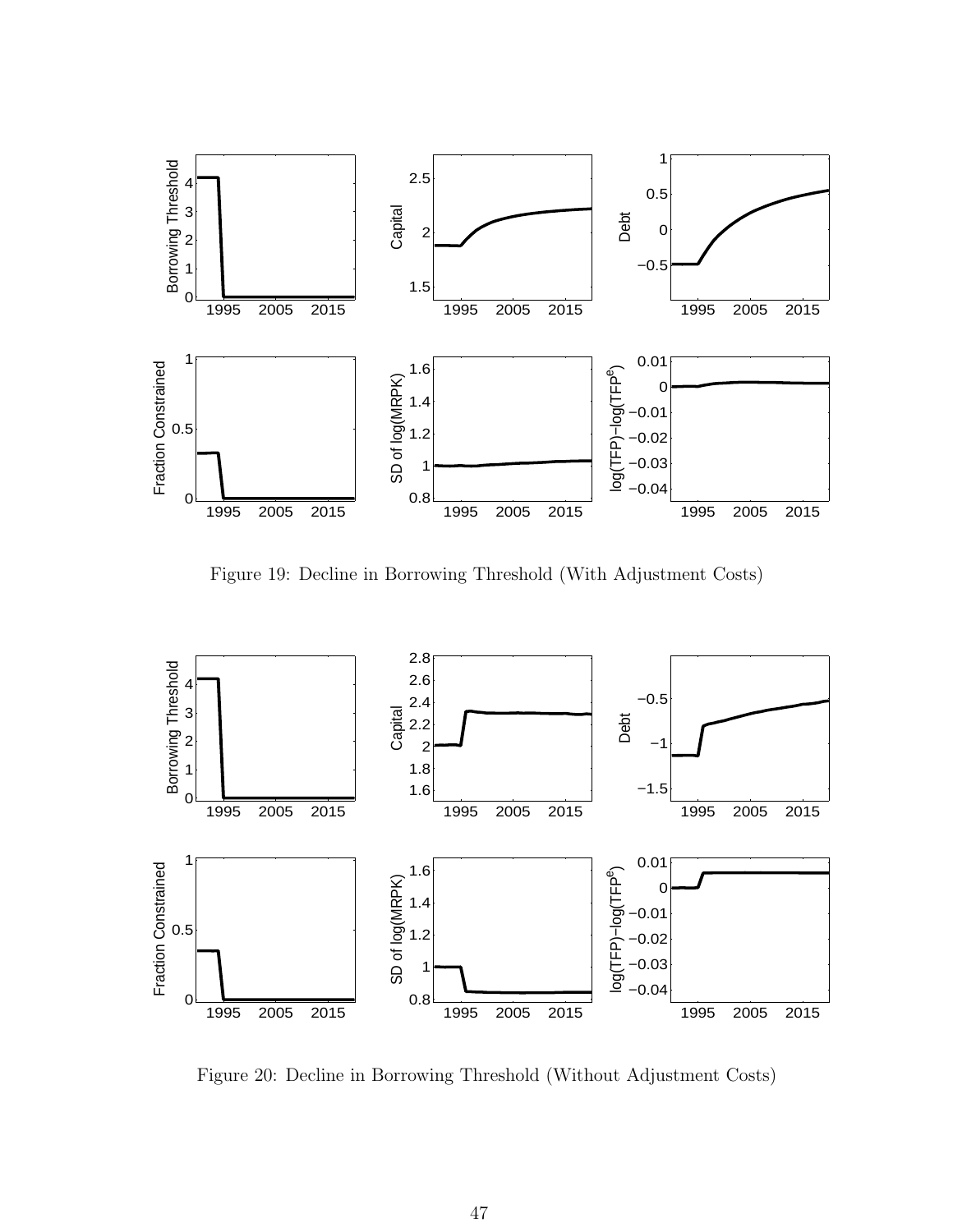with capital inflows to the South.

Figure [19](#page-47-0) presents impulses in response to an unexpected and permanent decline in  $\kappa_t$  using the baseline parameters.<sup>[37](#page-48-0)</sup> The decline in  $\kappa_t$  generates a more efficient allocation of resources and a small increase in log (TFP). This contradicts the key fact that capital inflows in Spain were accompanied by a decline in  $log(TFP)$  relative to its efficient level.<sup>[38](#page-48-1)</sup>

Under our baseline parameterization with adjustment costs, the dispersion of the log (MRPK) increases in response to the decline in  $\kappa_t$ . In Figure [20](#page-47-1) we show transitional dynamics in response to a decline in  $\kappa_t$  in a model without adjustment costs ( $\psi = 0$ ). Here, both log (TFP) increases and the dispersion of the log (MRPK) decreases. Consistently with this prediction, Appendix [E](#page-72-0) shows analytically that an increase in  $\theta$  generates a decline in the dispersion of the log (MRPK) in a model with a financial constraint of the form  $k \leq \theta a$  and no adjustment costs.

The prediction that financial liberalization episodes are associated with increasing productivity is common in models with financial frictions (see, for instance, [Buera, Kaboski, and Shin,](#page-60-1) [2011;](#page-60-1) [Midrigan and Xu,](#page-61-0) [2014\)](#page-61-0).<sup>[39](#page-48-2)</sup> While we do not deny that such a financial liberalization may have taken place, our empirical and theoretical results imply that the decline in the real interest rate is more important for understanding the evolution of productivity in Spain in the first few years after the adoption of the euro.

### <span id="page-48-3"></span>6.5 Changes in the Productivity Process

Can changes in the process governing firm productivity explain Spain's experience? Figure [21](#page-49-0) presents the evolution of the standard deviation of productivity shocks across firms  $\sigma_t$  in

<span id="page-48-0"></span><sup>&</sup>lt;sup>37</sup>For this experiment and the experiment of a decrease in  $\sigma_t$  described in Section [6.5](#page-48-3) we do not recalibrate the model. This is because in both cases we simply wish to make the qualitative point that the directional responses of dispersion and misallocation to these shocks in the model differ from the directional responses observed in the aggregate data.

<span id="page-48-1"></span><sup>38</sup>Consistently with the findings of [Moll](#page-61-1) [\(2014\)](#page-61-1) and [Midrigan and Xu](#page-61-0) [\(2014\)](#page-61-0), in our model the TFP loss due to financial frictions in the stochastic steady state is small because firm productivity is a persistent process. Our baseline experiment in Section [6.1](#page-33-0) is a decline in the real interest rate in a model with financial frictions, rather than a change in financial frictions per se. The decline in the real interest rate generates a loss in TFP along the transitional dynamics that is substantially larger than the steady state TFP loss. Additionally, in Section [6.1.4](#page-39-1) we show that there is a substantial impact of financial frictions on the transitional dynamics of aggregate variables in response to a decline in the real interest rate.

<span id="page-48-2"></span><sup>&</sup>lt;sup>39</sup>We point out that this prediction is tied to the assumption that the relaxation of borrowing constraints is homogeneous across firms. One could generate a decline in log (TFP) by assuming that the decline in  $\kappa_t$  is larger for low productivity firms.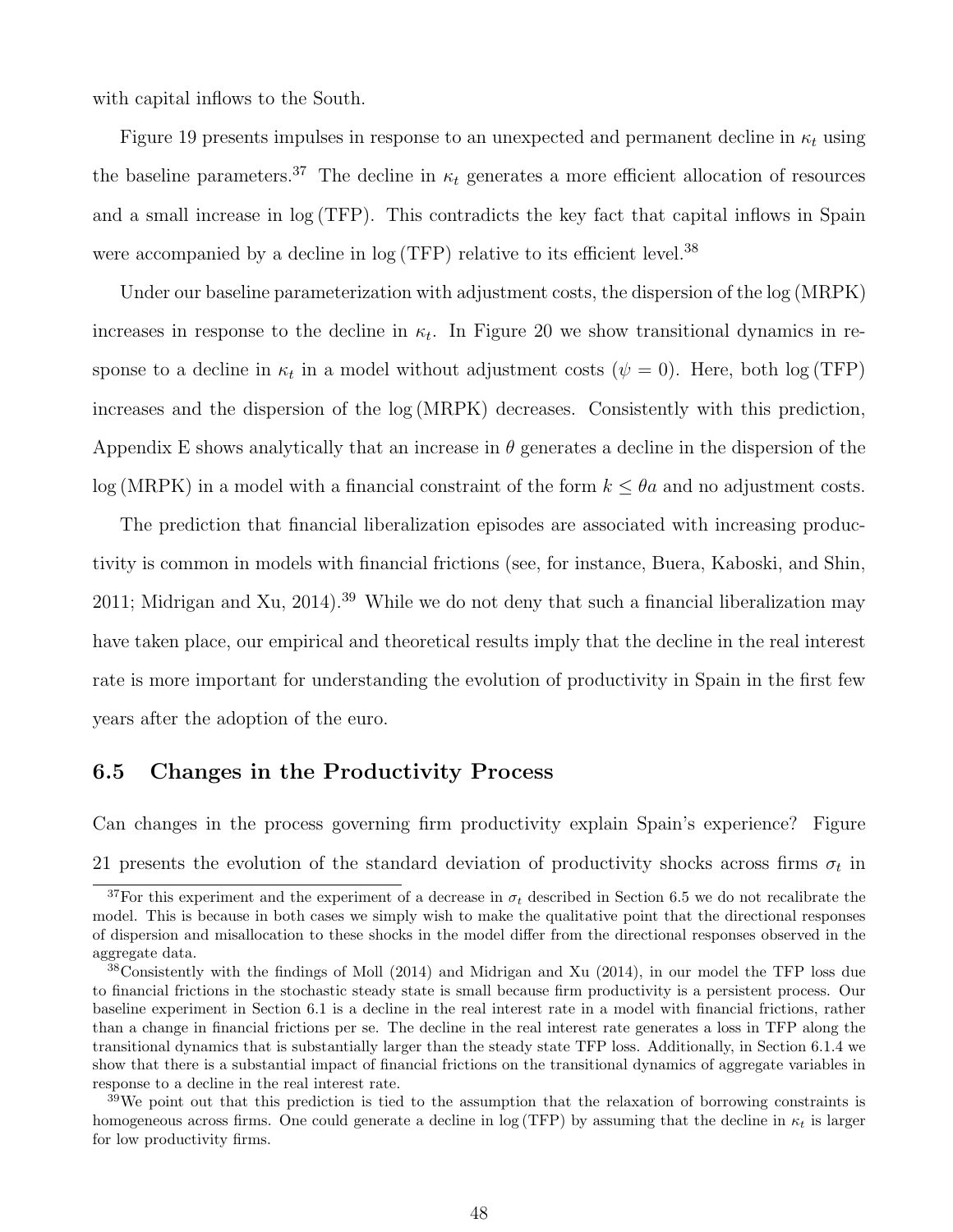

Figure 21: Evolution of Dispersion of Productivity Residuals

<span id="page-49-0"></span>

<span id="page-49-1"></span>Figure 22: Decline in Dispersion of Productivity Shocks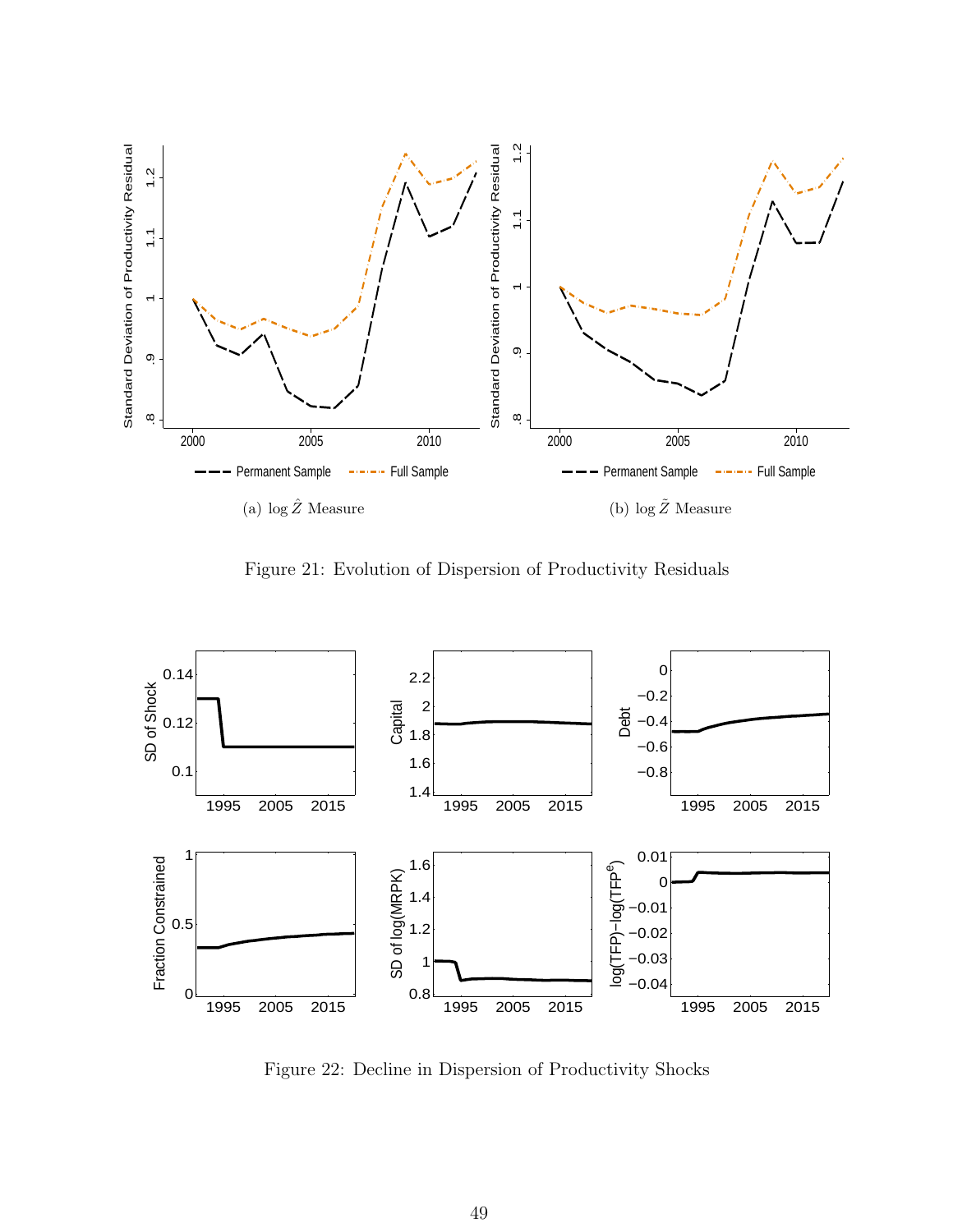the data. To obtain idiosyncratic productivity shocks, we follow [Bloom, Floetotto, Jaimovich,](#page-60-2) [Saporta-Eksten, and Terry](#page-60-2) [\(2012\)](#page-60-2) and estimate the firm-level AR(1) process shown in equation [\(22\)](#page-23-1). The left panel uses the measure  $\log \hat{Z}$  estimated with the [Wooldridge](#page-62-1) [\(2009\)](#page-62-1) extension of the [Levinsohn and Petrin](#page-61-2) [\(2003\)](#page-61-2) methodology and right panel uses the measure  $\log \tilde{Z}$  defined in equation [\(11\)](#page-16-0). Before the crisis, we find a decreasing dispersion of productivity shocks in the permanent sample and a relatively stable dispersion in the full sample. After the crisis, we document a sharp increase in the dispersion of productivity shocks.

Figure [22](#page-49-1) shows impulses in response to an unexpected and permanent decrease in the standard deviation of productivity shocks  $\sigma_t$  within our baseline model. In line with the analysis of [Asker, Collard-Wexler, and De Loecker](#page-59-1) [\(2014\)](#page-59-1), a lower dispersion of productivity across firms leads to lower observed MRPK dispersion. Additionally, a decline in  $\sigma_t$  is associated with an increase in log (TFP) relative to its efficient level. We conclude that changes in  $\sigma_t$  cannot explain the dynamics of dispersion, productivity, and capital flows before the crisis. Below, however, we highlight that the increase in the dispersion of idiosyncratic productivity shocks plays an important role for understanding the post-crisis period.

#### <span id="page-50-0"></span>6.6 Post-Crisis Period: Deleveraging and Uncertainty Shocks

In Section [3](#page-11-0) we documented an acceleration of the increase in the dispersion of the log (MRPK) in the post-crisis period and a continuation of the decline in log (TFP) relative to its efficient level. Further, Figure [12](#page-38-1) has shown a sudden reversal of capital flows during the post-crisis period. We now discuss the role of deleveraging and uncertainty shocks in accounting for these facts. For the experiments in this section, we use our baseline model with the parameters shown in Table [3.](#page-23-0)

First, consider the role of a deleveraging shock. We modify firms' borrowing constraint to:

$$
k' \leq \begin{cases} a'/(1-\tilde{\theta}) & \text{if } k' > \kappa \\ a', & \text{if } k' \leq \kappa \end{cases}
$$
 (28)

where  $\tilde{\theta} \in [0, 1]$  corresponds to the fraction of installed capital that can be used as a collateral for borrowing. Our previous borrowing constraint in equation [\(21\)](#page-22-0) is nested by this specification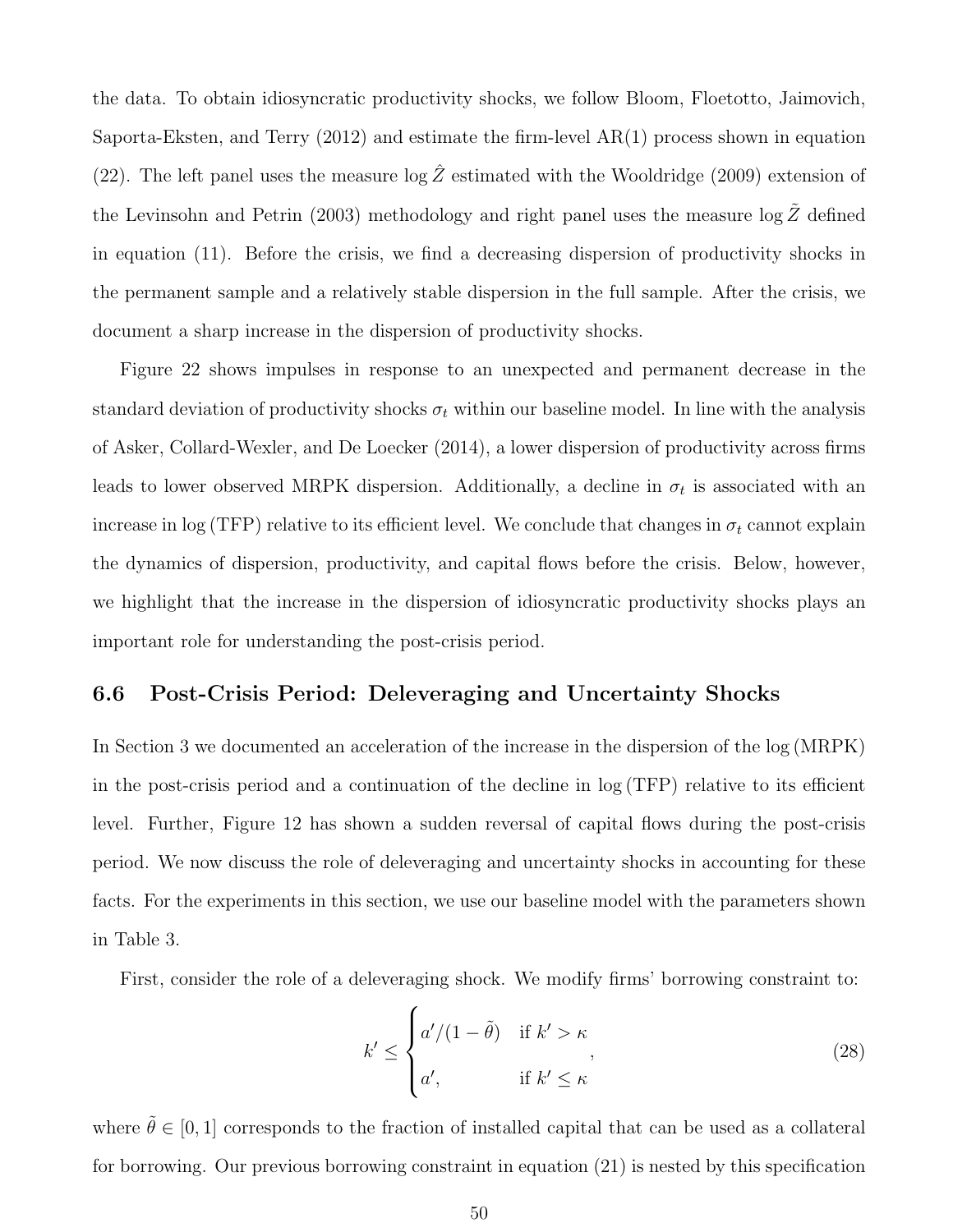for the value of  $\tilde{\theta} = 1$ . We modify the borrowing constraint to be able to capture a deleveraging shock among firms that borrowed heavily in the pre-crisis period. We model the deleveraging shock with an unexpected and permanent decline in  $\ddot{\theta}$  in 2008. The decline in  $\ddot{\theta}$  implies that large firms that had overcome their borrowing constraints by 2008 now potentially find themselves constrained and are forced to reduce their leverage. We note that firms with installed capital below  $\kappa$  are not affected by this shock as they are not able to borrow to begin with.

In Figure [23](#page-52-0) we present aggregate impulses in response to the decline in  $\tilde{\theta}$ . We introduce the shock in 2008 as the economy is still transitioning in response to the decline in the real interest rate in 1995. The model generates a significant further decline in log (TFP) relative to its efficient level and a sudden reversal of capital and debt accumulation. However, the shock slows down high growing firms and, as a result, the dispersion of the MRPK declines.<sup>[40](#page-51-0)</sup>

Figure [21](#page-49-0) documented an increase in the dispersion of productivity shocks across firms in the post-crisis period. Figure [24](#page-52-1) considers the role of this uncertainty shock in the model. The rise in  $\sigma_t$  causes a large increase in the dispersion of the log (MRPK) and a significant decline in  $log(TFP)$  relative to its efficient level.<sup>[41](#page-51-1)</sup> However, the shock does not result in a significant reversal of capital flows.

To summarize, both a deleveraging shock and an uncertainty shock are consistent with further declines in log (TFP) relative to its efficient level in the post-crisis period. Additionally, the deleveraging shock generates a capital flows reversal. However, it does not generate a significant increase in MRPK dispersion. By contrast, the uncertainty shock generates a sharp increase in MRPK dispersion but it does not generate capital flows reversals. We conclude that a combination of deleveraging and uncertainty shocks are jointly important in understanding the post-crisis dynamics in Spain characterized by TFP declines, MRPK dispersion increases,

<span id="page-51-0"></span><sup>40</sup>Large firms in the model have accumulated substantial debt by 2008 because the decline in the real interest rate causes a tilt of consumption toward the present. Some of these firms are forced to default and shut down production in response to the decline in  $\theta$ . We assume that these firms move permanently to an outside sector.

<span id="page-51-1"></span> $^{41}$ The shock is consistent with the decline in mean log productivity documented in Figure [16](#page-43-0) for the post-crisis period. We note that the efficient level of log (TFP) increases when  $\sigma_t$  increases. Observed log (TFP) increases slightly upon impact and then declines, explaining the increasing gap between the two productivity measures in the last panel of Figure [24.](#page-52-1) We have also considered a simultaneous increase in  $\sigma_t$  and decrease in aggregate productivity  $Z_t^A$  such that the efficient level of log (TFP) remains constant. Such a combination of shocks causes a larger decline in observed log (TFP) and generates very similar transitional dynamics to the dynamics shown in Figure [24.](#page-52-1)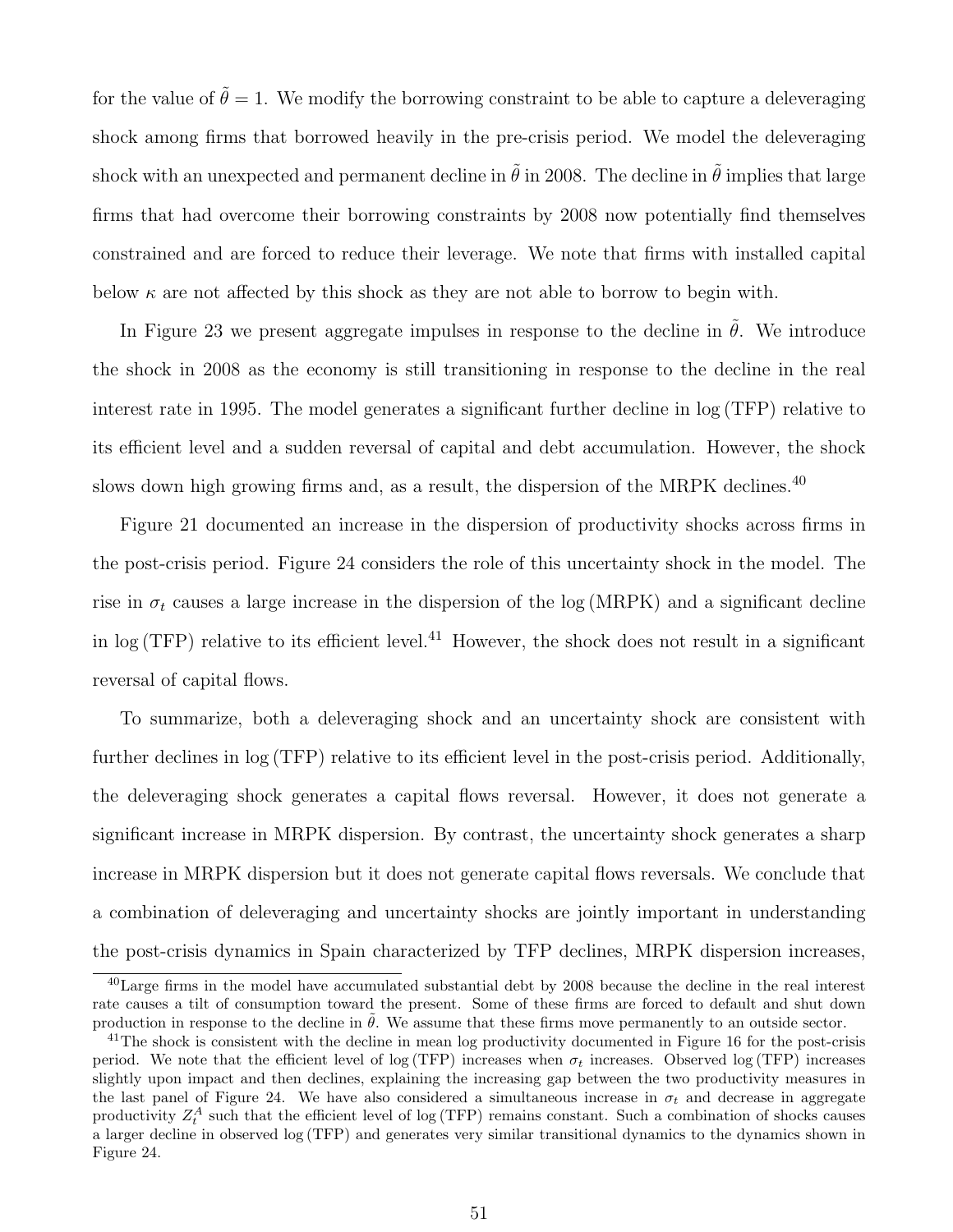

<span id="page-52-0"></span>Figure 23: Decline in the Real Interest Rate and Tightening of Borrowing Constraint



<span id="page-52-1"></span>Figure 24: Decline in the Real Interest Rate and Increase in Dispersion of Shocks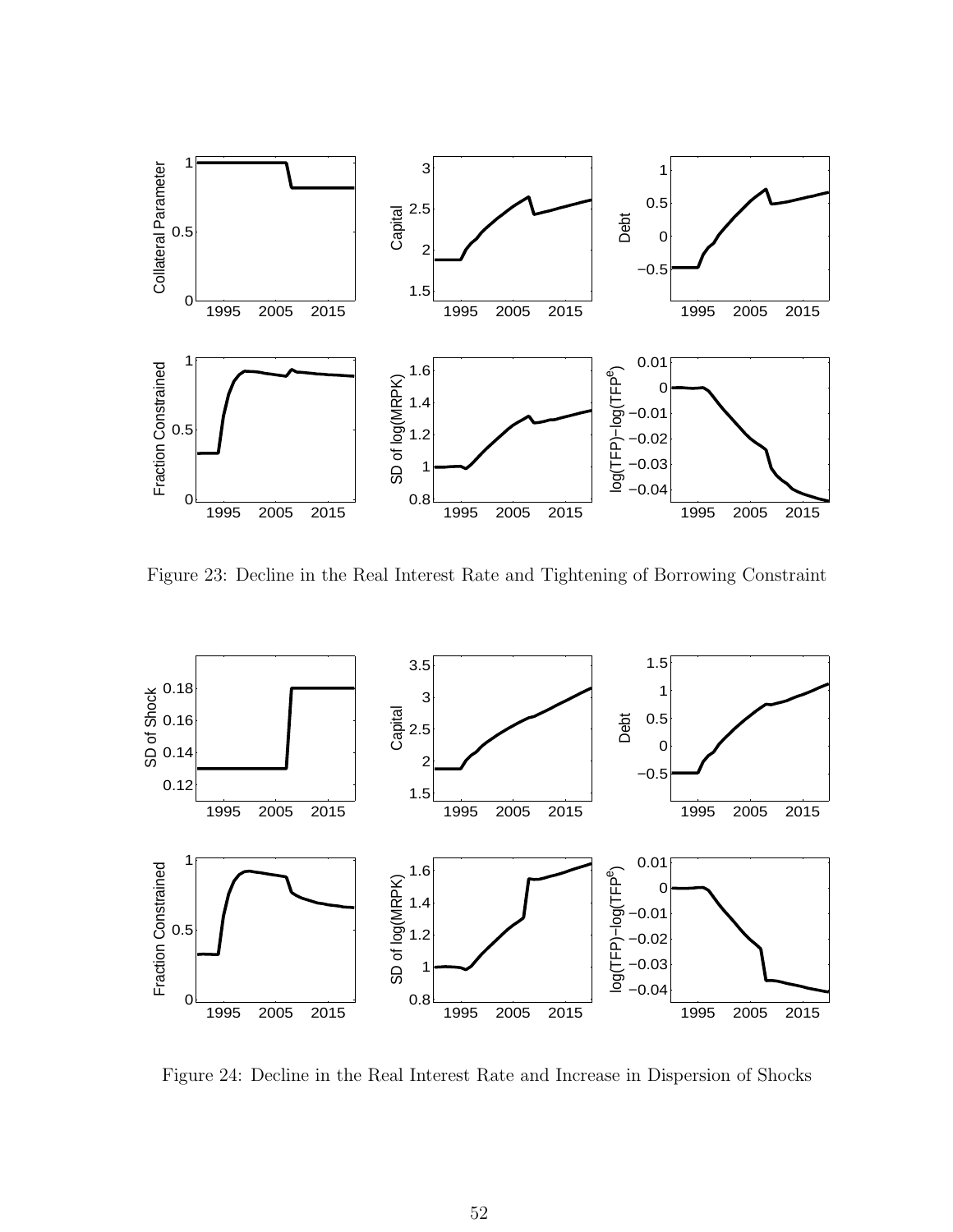|      | Spain | Italy | Portugal | Germany | France | Norway |
|------|-------|-------|----------|---------|--------|--------|
|      |       |       |          |         |        |        |
| 1999 | 0.69  | 0.59  |          |         |        |        |
| 2000 | 0.71  | 0.63  |          |         | 0.70   |        |
| 2001 | 0.73  | 0.62  |          |         | 0.72   |        |
| 2002 | 0.75  | 0.69  |          |         | 0.75   |        |
| 2003 | 0.74  | 0.68  |          |         | 0.73   |        |
| 2004 | 0.75  | 0.71  |          |         | 0.71   | 0.66   |
| 2005 | 0.74  | 0.72  |          |         | 0.71   | 0.67   |
| 2006 | 0.74  | 0.73  | 0.91     | 0.34    | 0.72   | 0.71   |
| 2007 | 0.74  | 0.73  | 0.94     | 0.34    | 0.73   | 0.73   |
| 2008 | 0.72  | 0.84  | 0.97     | 0.28    | N/A    | 0.65   |
| 2009 | 0.72  | 0.81  | 0.96     | 0.28    | 0.71   | 0.85   |
| 2010 | 0.73  | 0.83  | 0.96     | 0.30    | 0.73   | 0.82   |
| 2011 | 0.74  | 0.86  | 0.97     | 0.28    | 0.75   | 0.82   |
| 2012 | 0.71  | 0.85  | 0.96     | 0.25    | 0.73   | 0.87   |
|      |       |       |          |         |        |        |

<span id="page-53-0"></span>Table 7: Coverage in Wage Bill Relative to Eurostat (Manufacturing Industries)

and capital flows reversals.

# 7 Evidence From Other Euro Countries

In this section we extend parts of our empirical analyses to Italy (1999-2012), Portugal (2006- 2012), Germany (2006-2012), France (2000-2012), and Norway (2004-2012). To preview our results, countries in the South share some similar trends in the MRPK dispersion and the TFP loss due to misallocation. By contrast, these trends differ significantly in the North.

Table [7](#page-53-0) presents coverage statistics for the wage bill relative to the wage bill reported in Eurostat's SBS for all countries. The coverage is high and averages from roughly 60 to more than 90 percent of the coverage observed in Eurostat. The exception is Germany, for which we have roughly one-third of the wage bill starting in 2006. The entry for France in 2008 is missing because of a missing observation in Eurostat. Generally, we obtain slightly higher coverage when we calculate similar statistics based on gross output and somewhat lower coverage when we calculate similar statistics based on employment.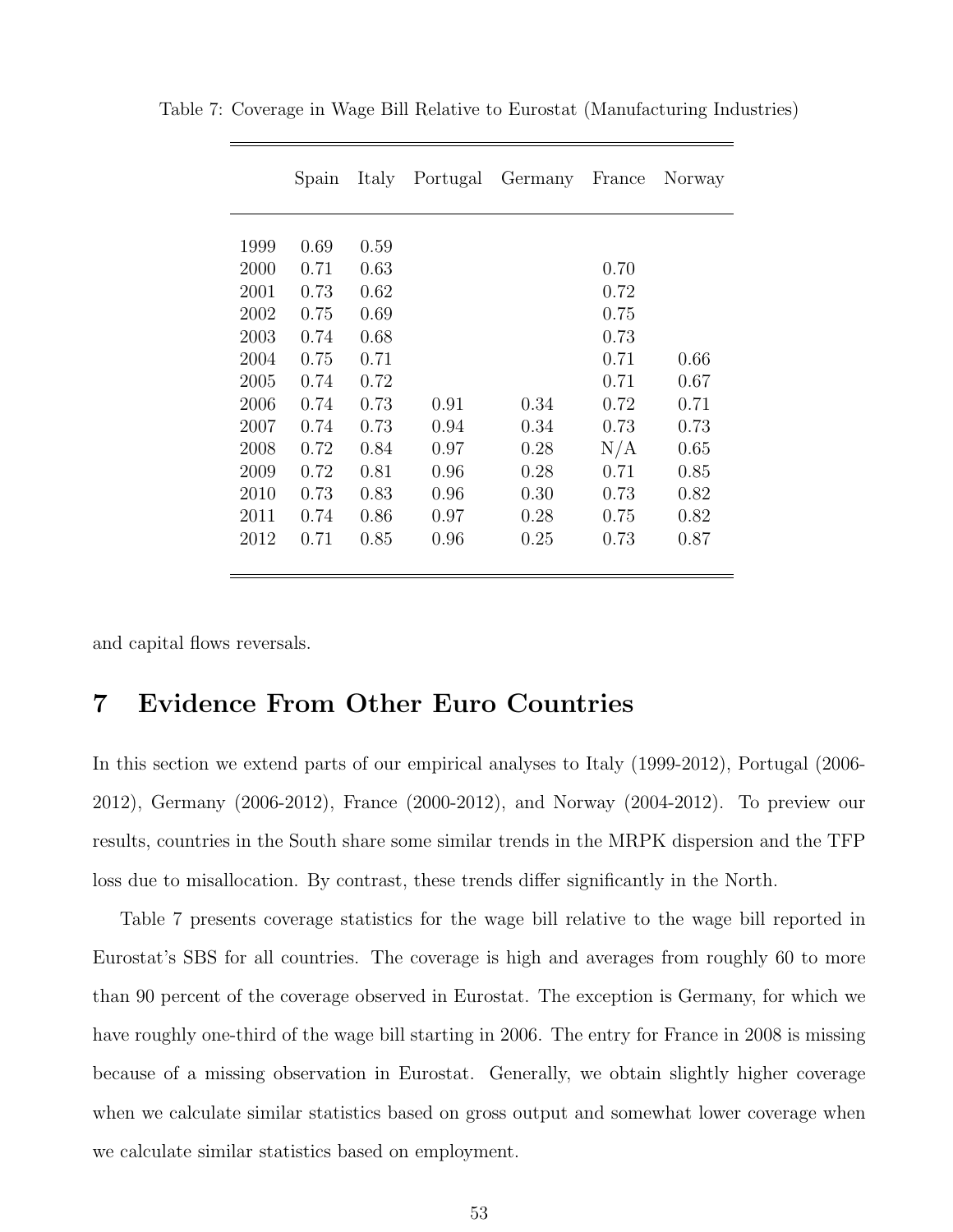|                      |                   | Spain               | Italy | Portugal | Germany | France | Norway |  |
|----------------------|-------------------|---------------------|-------|----------|---------|--------|--------|--|
| Employment           |                   |                     |       |          |         |        |        |  |
|                      |                   |                     |       |          |         |        |        |  |
| <b>ORBIS-AMADEUS</b> | 1-19 employees    | 0.24                | 0.13  | 0.25     | 0.05    | 0.10   | 0.18   |  |
|                      | 20-249 employees  | 0.50                | 0.55  | 0.53     | 0.32    | 0.35   | 0.47   |  |
|                      | $250 +$ employees | 0.26                | 0.32  | 0.22     | 0.63    | 0.56   | 0.35   |  |
| Eurostat (SBS)       | $0-19$ employees  | 0.31                | 0.40  | 0.32     | 0.15    | 0.19   | 0.20   |  |
|                      | 20-249 employees  | 0.43                | 0.38  | 0.49     | 0.32    | 0.34   | 0.42   |  |
|                      | $250 +$ employees | 0.26                | 0.22  | 0.19     | 0.53    | 0.47   | 0.38   |  |
|                      |                   |                     |       |          |         |        |        |  |
|                      |                   | <b>Wage Bill</b>    |       |          |         |        |        |  |
|                      |                   |                     |       |          |         |        |        |  |
| <b>ORBIS-AMADEUS</b> | 1-19 employees    | 0.19                | 0.11  | 0.18     | 0.01    | 0.08   | 0.14   |  |
|                      | 20-249 employees  | 0.47                | 0.53  | 0.50     | 0.33    | 0.30   | 0.43   |  |
|                      | $250 +$ employees | 0.34                | 0.36  | 0.32     | 0.67    | 0.61   | 0.43   |  |
| Eurostat (SBS)       | $0-19$ employees  | 0.20                | 0.22  | 0.21     | 0.07    | 0.14   | 0.15   |  |
|                      | 20-249 employees  | 0.43                | 0.44  | 0.49     | 0.26    | 0.31   | 0.41   |  |
|                      | $250 +$ employees | 0.37                | 0.34  | 0.30     | 0.67    | 0.55   | 0.44   |  |
|                      |                   | <b>Gross Output</b> |       |          |         |        |        |  |
|                      |                   |                     |       |          |         |        |        |  |
| <b>ORBIS-AMADEUS</b> | 1-19 employees    | 0.14                | 0.12  | 0.12     | 0.06    | 0.05   | 0.11   |  |
|                      | 20-249 employees  | 0.42                | 0.49  | 0.43     | 0.27    | 0.23   | 0.40   |  |
|                      | $250 +$ employees | 0.45                | 0.40  | 0.46     | 0.67    | 0.72   | 0.49   |  |
|                      |                   |                     |       |          |         |        |        |  |
| Eurostat (SBS)       | $0-19$ employees  | 0.14                | 0.20  | 0.14     | 0.06    | 0.09   | 0.13   |  |
|                      | 20-249 employees  | 0.38                | 0.41  | 0.42     | 0.22    | 0.27   | 0.36   |  |
|                      | $250 +$ employees | 0.49                | 0.39  | 0.43     | 0.72    | 0.64   | 0.51   |  |
|                      |                   |                     |       |          |         |        |        |  |

<span id="page-54-0"></span>Table 8: Share of Total Manufacturing Economic Activity By Size Class (2006)

Table [8](#page-54-0) reports the share of economic activity accounted for by firms belonging in three size categories in 2006 for all countries in our sample. Each panel presents a different measure of economic activity, namely employment, wage bill, and gross output. Within each panel, the first three rows report the measures from ORBIS-AMADEUS and the next three rows report the measures from Eurostat. As with the case of Spain, Table [8](#page-54-0) illustrates that our sample for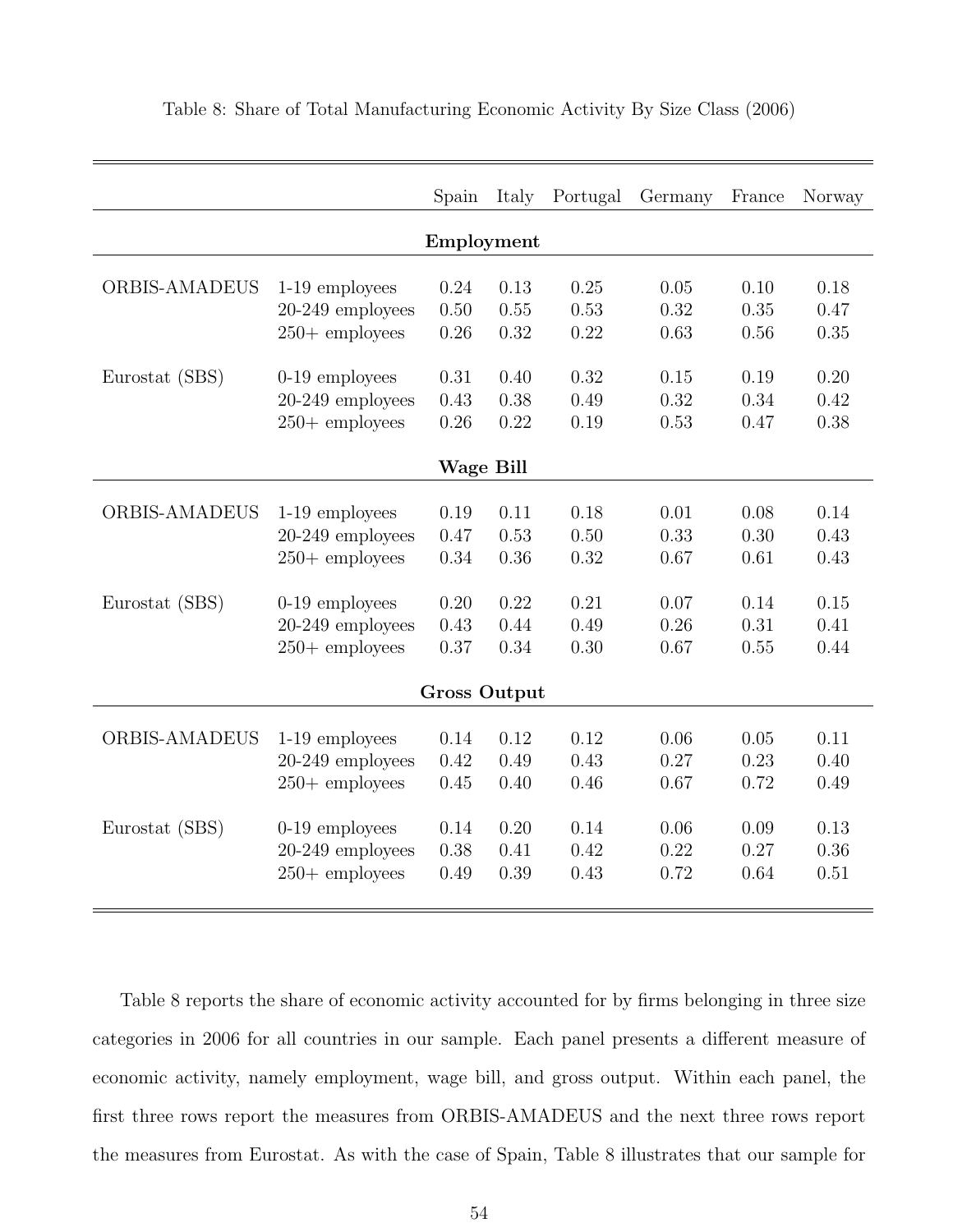other countries is also broadly representative in terms of contributions of small and medium sized firms to economic activity.

Figures [25](#page-56-0) and [26](#page-57-0) present the evolution of the standard deviation of log (MRPK) and log (MRPL) for each country in the permanent sample and the full sample respectively. As before, we calculate the standard deviation for the manufacturing sector as the weighted-average of the standard deviations within each four-digit industry. The figures show a significant increase in the standard deviation of log (MRPK) in Spain and Italy before the crisis. During the same period, France experienced a smaller increase. We document significant increases in the dispersion of the log (MRPK) in all countries of the South during and after the crisis. By contrast, we do not observe such trends in the North. Additionally, we do not see significant changes in the dispersion of the log (MRPL) in any country in our sample. This holds both during the pre-crisis period and during the post-crisis period.

Figure [27](#page-58-0) plots the evolution of the loss in TFP due to misallocation, previously defined in equation [\(10\)](#page-16-1). Similarly to Spain, we observe significant declines in log (TFP) in Italy's full sample throughout the period, in Italy's permanent sample during the crisis, and in Portugal's permanent sample that mostly covers the crisis period. We do not observe trend declines in Germany, France, or Norway.

### 8 Conclusions

The aim of this paper is to explain the joint dynamics of capital flows, dispersion of factor returns, and productivity in South Europe following the adoption of the euro. The first contribution of our work is to bring empirical evidence on the dynamics of misallocation over time. Employing a large and representative sample of Spanish manufacturing firms, we document a significant increase in MRPK dispersion over time and a decline in TFP relative to its efficient level. We also show that capital inflows were increasingly directed to less productive firms. Interestingly, we do not find an important role for a changing dispersion of labor distortions.

Our second contribution is to empirically link patterns of capital misallocation at the micro level to firm-level financial decisions and to the macroeconomic implications of financial fric-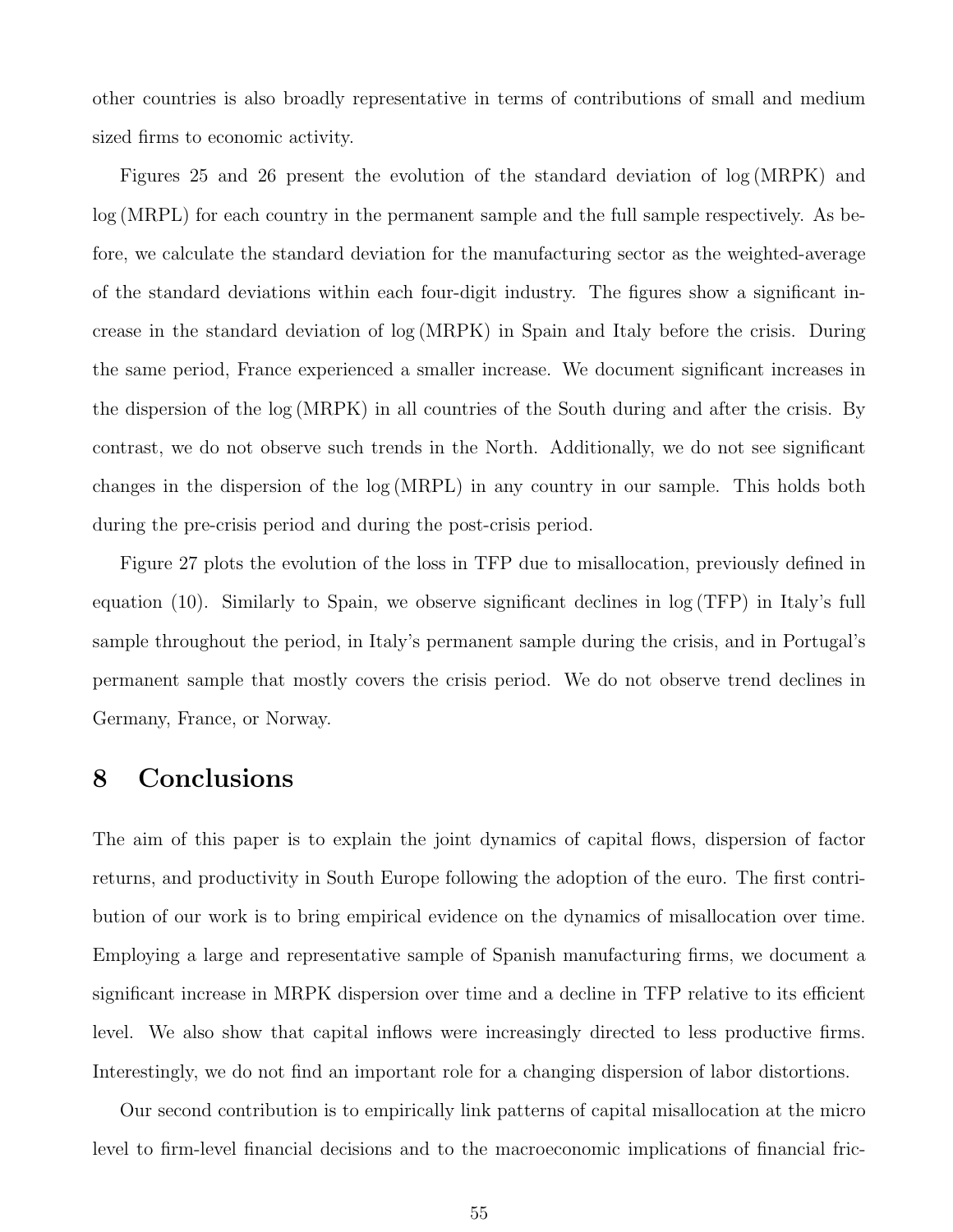

<span id="page-56-0"></span>Figure 25: Evolution of MRPK and MRPL Dispersion in Permanent Sample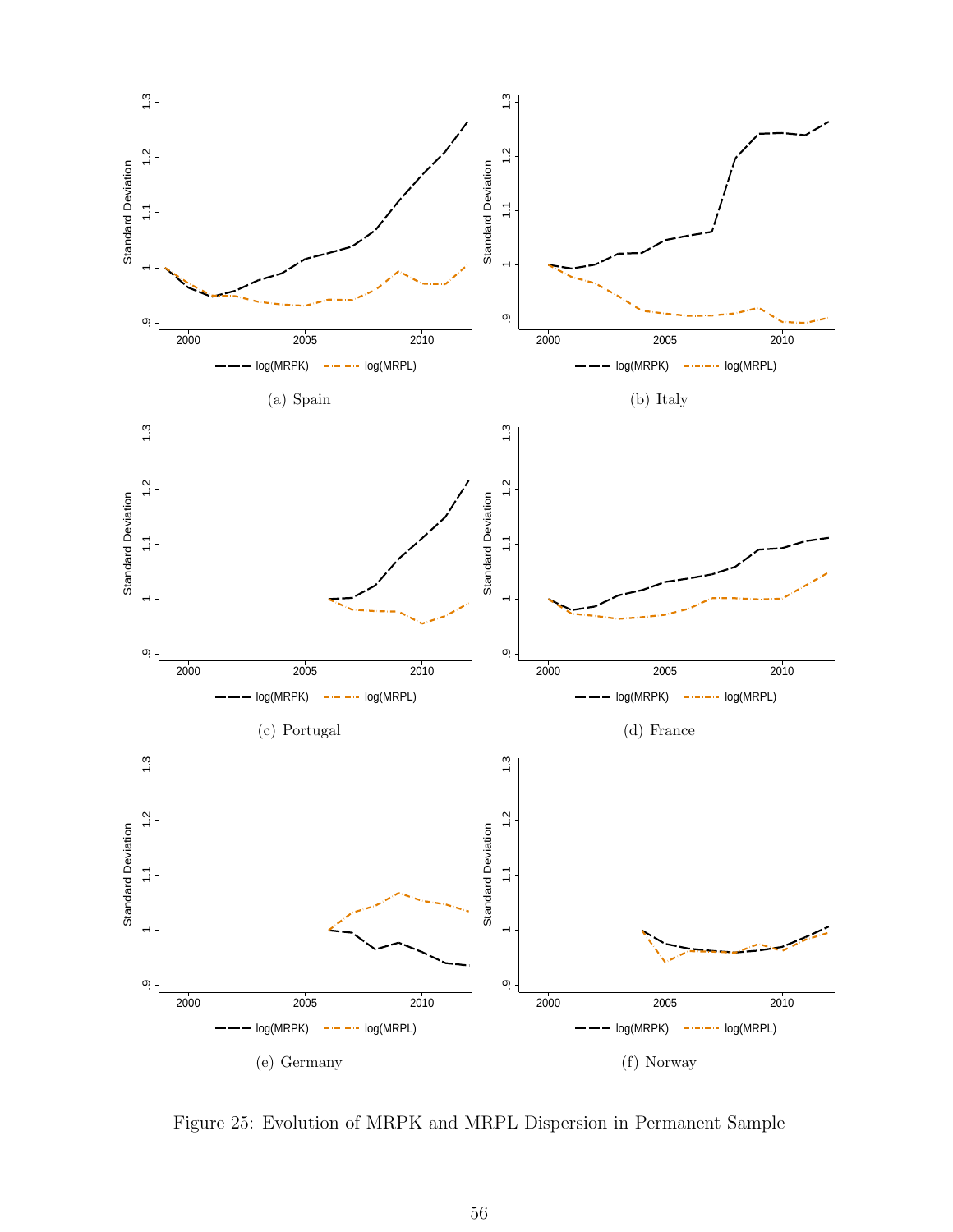

<span id="page-57-0"></span>Figure 26: Evolution of MRPK and MRPL Dispersion in Full Sample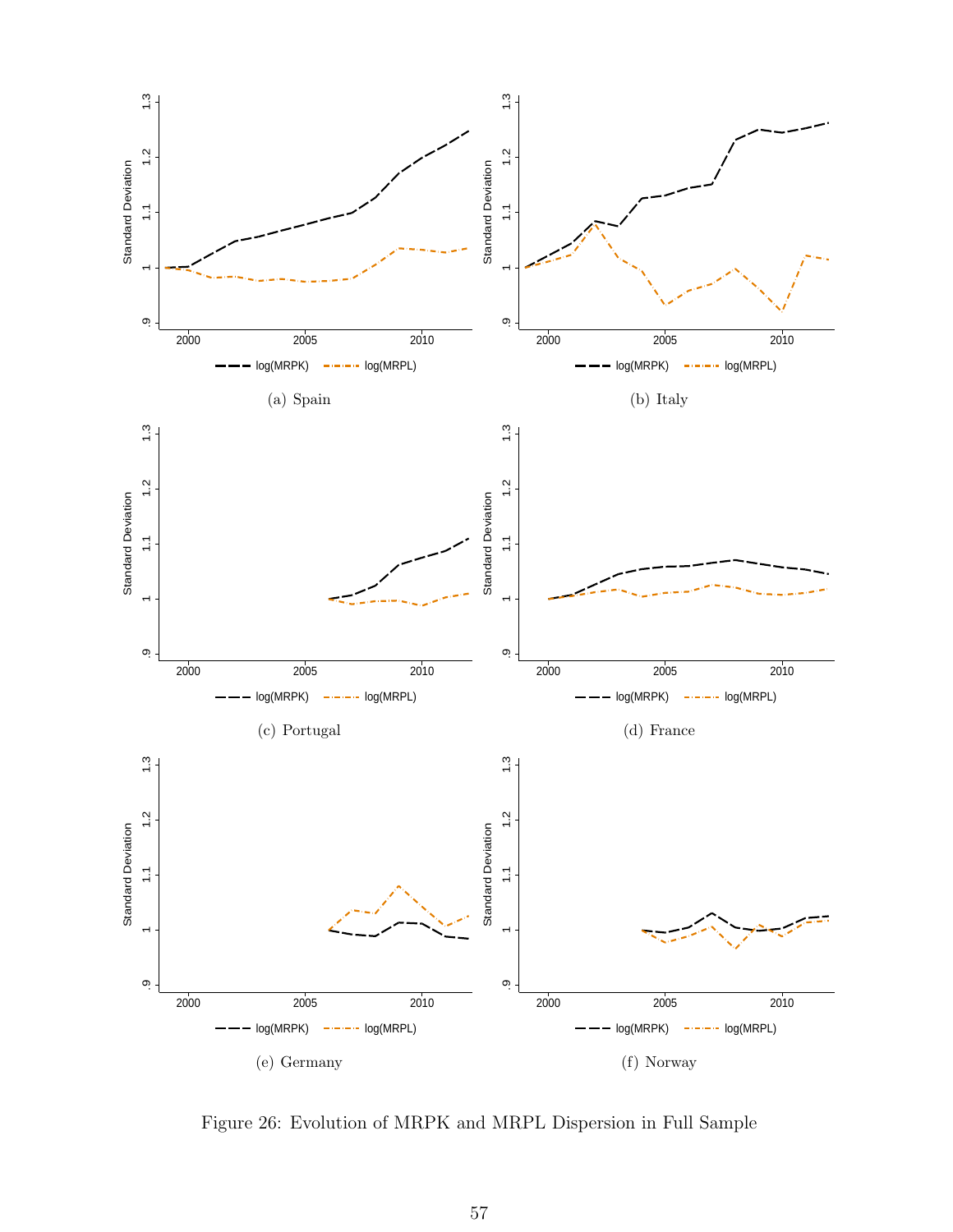

<span id="page-58-0"></span>Figure 27: Evolution of log (TFP) Relative to Efficient Level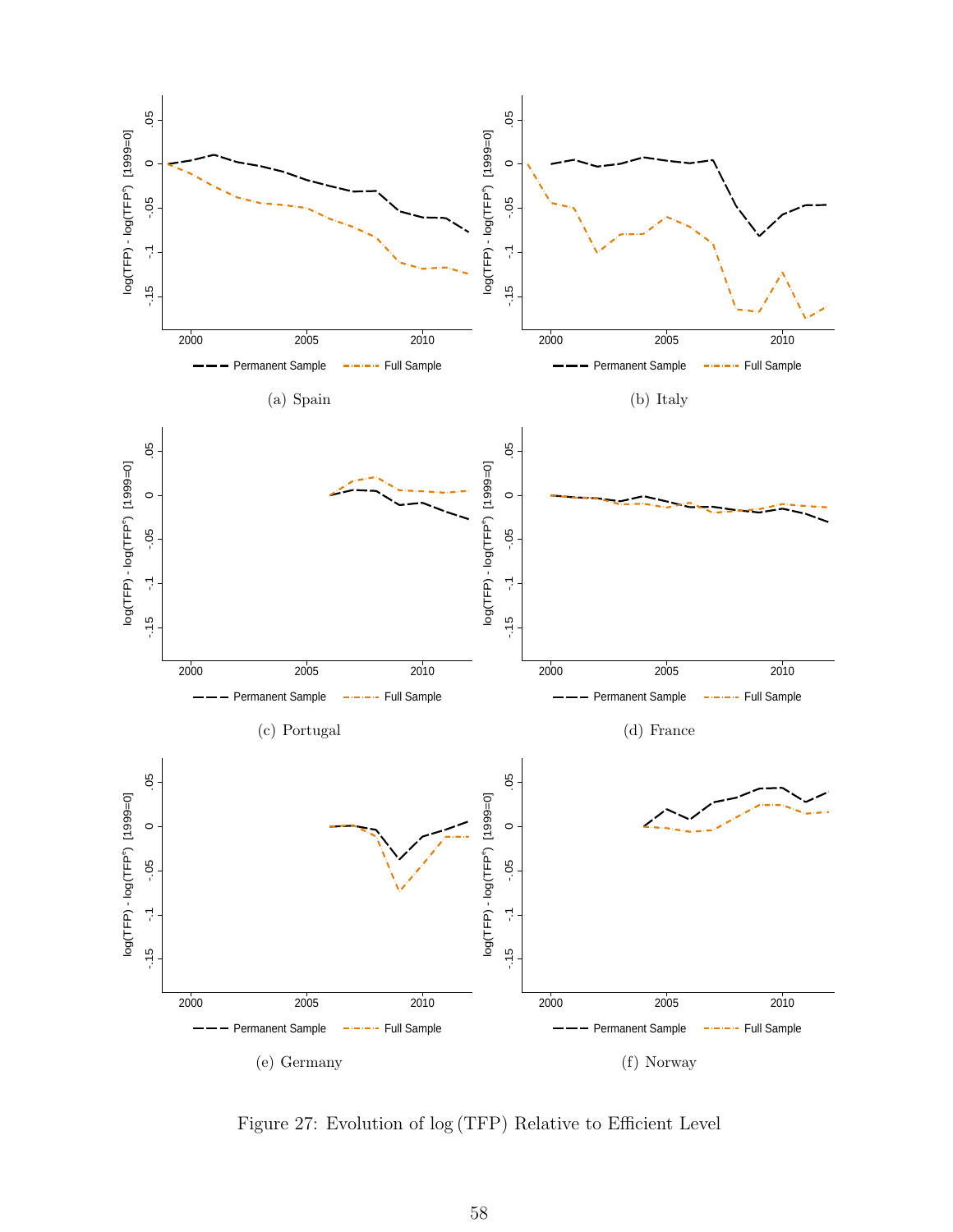tions. We have developed a model with heterogeneous firms, financial frictions, and investment adjustment costs that matches closely various moments estimated from production and balance sheet data. Using this calibrated model, we illustrate how the decline in the real interest rate generates transitional dynamics that are similar to the dynamics of dispersion, productivity, and capital flows observed in the data during the pre-crisis period. We also discuss the role of deleveraging and micro-level uncertainty shocks during the post-crisis period.

Finally, we have documented that trends in the dispersion of the return to capital and in productivity losses from misallocation differ significantly between countries in the South and countries in the North part of the euro area. We find these differences suggestive, given that firms in the South are likely to operate in less developed financial markets. However, a more complete analysis of the differences and sources of the discrepancies between the South and the North remains a promising avenue for future research.

# References

- Ackerberg, D., K. Caves, and G. Frazer (2006): "Structural Identification of Production Functions," MPRA Paper 38349, University Library of Munich, Germany.
- <span id="page-59-1"></span>ASKER, J., A. COLLARD-WEXLER, AND J. DE LOECKER (2014): "Dynamic Inputs and Resource (Mis)Allocation," Journal of Political Economy, 122(5), 1013–63.
- BACHMANN, R., R. CABALLERO, AND E. ENGEL (2013): "Aggregate Implications of Lumpy Investment: New Evidence and a DSGE Model," American Economic Journal: Macroeconomics, 5(4), 29–67.
- BANERJEE, A., AND E. DUFLO (2005): "Growth Theory Through the Lens of Development Economics," in *Handbook of Economic Growth*, ed. by P. Aghion, and S. Durlauf, pp. 473–552. Elsevier.
- <span id="page-59-0"></span>BARTELSMAN, E., J. HALTIWANGER, AND S. SCARPETTA (2013): "Cross-Country Differences in Productivity: The Role of Allocation and Selection," American Economic Review, 103(1), 305–34.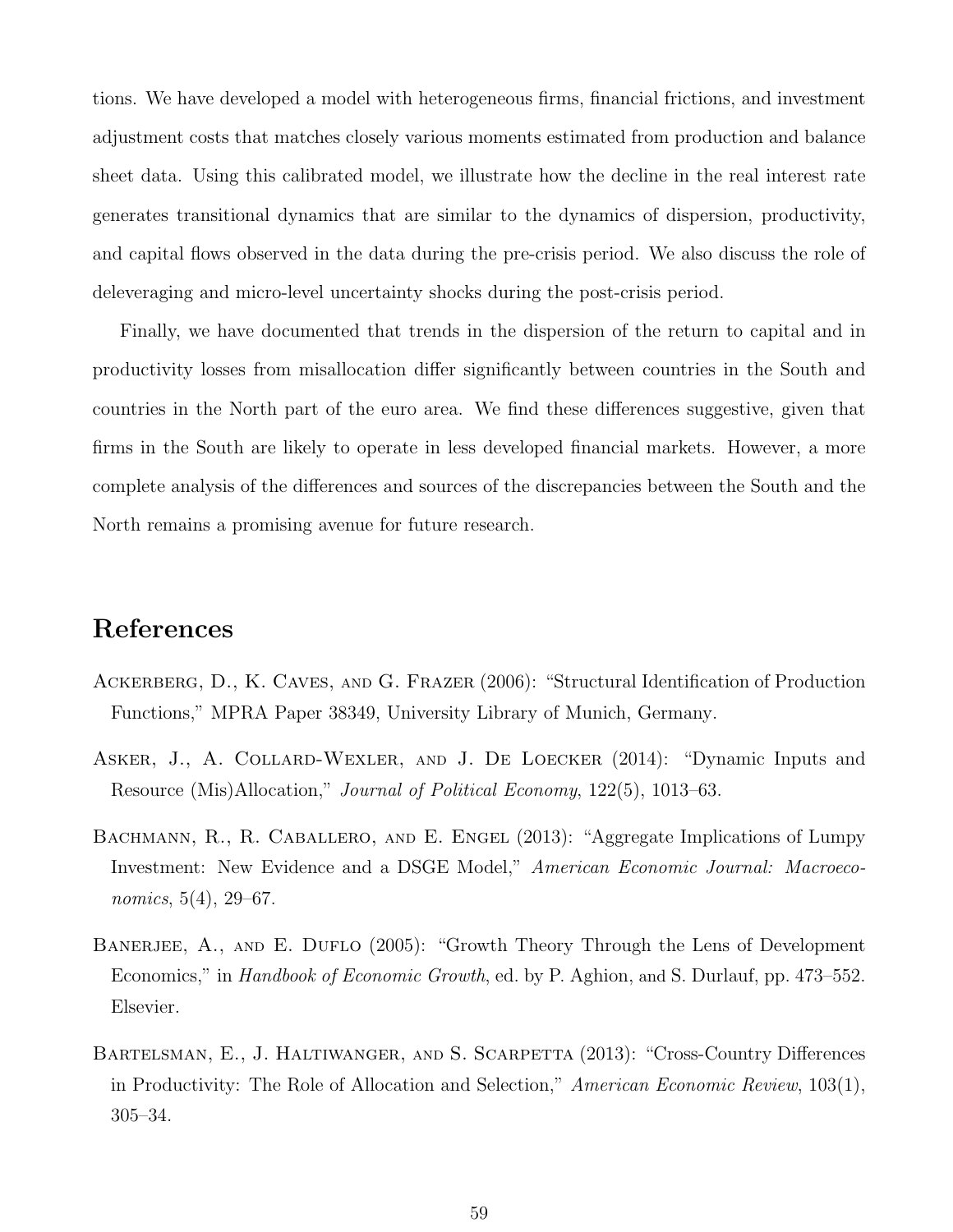- BENIGNO, G., AND L. FORNARO (2014): "The Financial Resource Curse," Scandinavian Journal of Economics, 116(1), 58–86.
- BERGER, A., AND G. F. UDELL (1988): "The Economics of Small Business Finance: The Roles of Private Equity and Debt Markets in the Financial Growth Cycle," Journal of Banking and Finance, 22, 613–73.
- BLANCHARD, O. (2007): "Adjustment Within the Euro. The Difficult Case of Portugal," Portuguese Economic Journal, 6(1), 1–21.
- <span id="page-60-2"></span>BLOOM, N., M. FLOETOTTO, N. JAIMOVICH, I. SAPORTA-EKSTEN, AND S. TERRY (2012): "Really Uncertain Business Cycles," NBER Working Paper No. 18245.
- <span id="page-60-1"></span>Buera, F., J. P. Kaboski, and Y. Shin (2011): "Finance and Development: A Tale of Two Sectors," American Economic Review, 101(5), 1964–2002.
- <span id="page-60-0"></span>Buera, F., and B. Moll (2015): "Aggregate Implications of a Credit Crunch: The Importance of Heterogeneity," American Economic Journal: Macroeconomics, 7(3), 1–42.
- Buera, F., and Y. Shin (2011): "Productivity Growth and Capital Flows: The Dynamics of Reforms," NBER Working Paper No. 15268.
- DIAS, D., C. MARQUES, AND C. RICHMOND (2014): "Misallocation and Productivity in the Lead Up to the Eurozone Crisis," Working Paper, Bank of Portugal.
- EUROPEAN CENTRAL BANK (2013): "Survey on the Access to Finance of Small and Medium-Sized Enterprises In the Euro Area," ECB Report.
- FERNALD, J., AND B. NEIMAN (2011): "Growth Accounting with Misallocation: Or, Doing Less with More in Singapore," American Economic Journal: Macroeconomics, 3, 29–74.
- Foster, L., J. Haltiwanger, and C. Syverson (2008): "Reallocation, Firm Turnover, and Efficiency: Selection on Productivity or Profitability?," American Economic Review, 98(1), 394–425.
- Garcia-Santana, M., E. Moral-Benito, J. Pijoan-Mas, and R. Ramos (2015): "Growing Like Spain: 1995-2007," Working Paper, Bank of Spain.
- Hsieh, C.-T., and P. Klenow (2009): "Misallocation and Manufacturing TFP in China and India," Quarterly Journal of Economics, 124(4), 1403–448.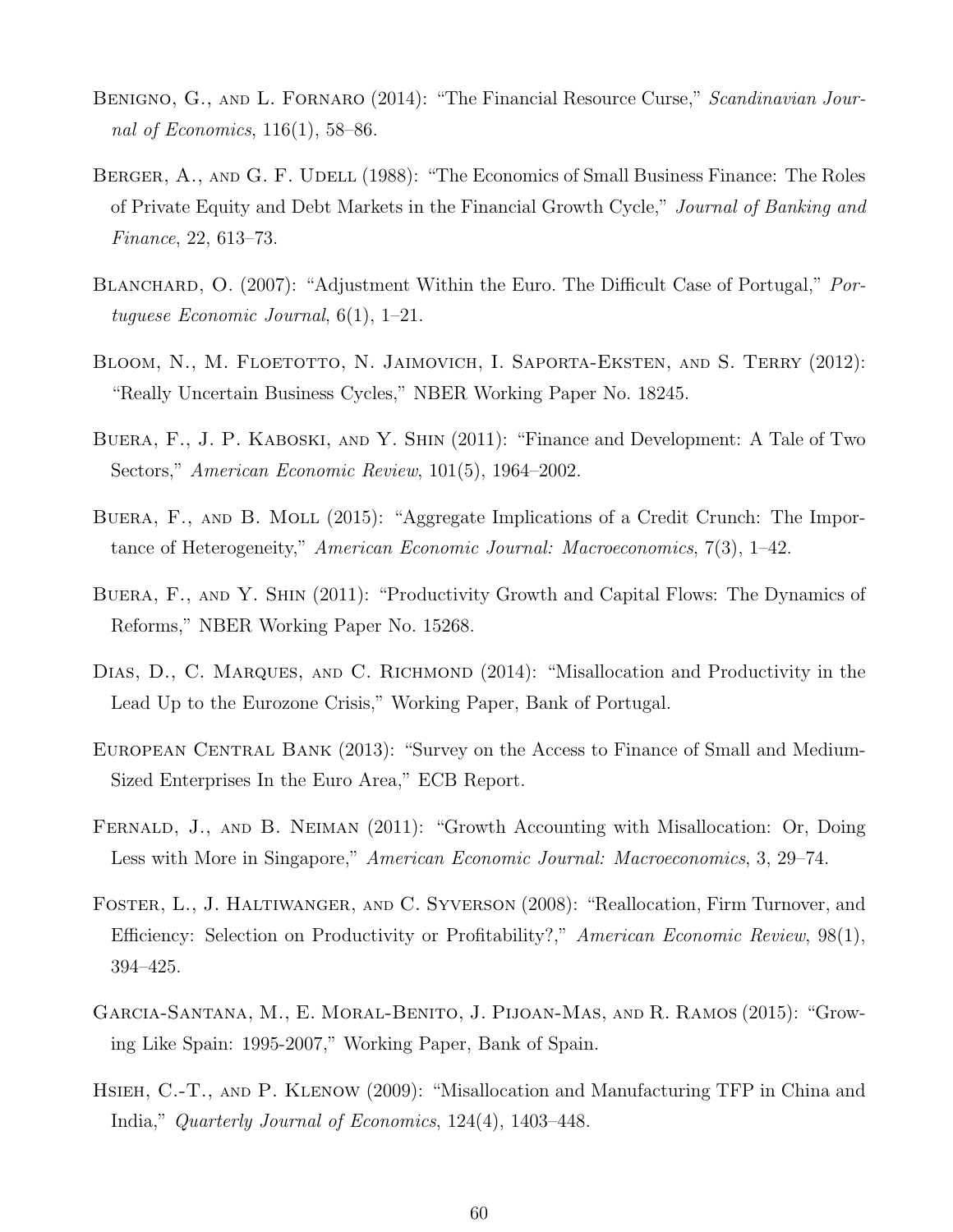- HSIEH, C.-T., AND B. OLKEN (2014): "The Missing "Missing Middle"," Journal of Economic Perspectives, 28, 89–108.
- IMF (2014): "Perspectives On Global Real Interest Rates," World Economic Outlook.
- JOHNSON, S., AND T. MITTON (2003): "Cronyism and Capital Controls: Evidence From Malaysia," Journal of Financial Economics, 67, 351–92.
- Kalemli-Ozcan, S., B. Sorensen, C. Villegas-Sanchez, V. Volosovych, and S. Yesiltas (2015): "How to Construct Nationally Representative Firm Level Data from the ORBIS Global Database," NBER Working Paper No. 21558.
- Kehrig, M. (2015): "The Cyclical Nature of the Productivity Distribution," Working Paper, University of Texas at Austin.
- Khwaja, A., and A. Mian (2005): "Do Lenders Favor Politically Connected Firms? Rent Provision in an Emerging Financial Market," *Quarterly Journal of Economics*, 120(4), 1371– 411.
- KIYOTAKI, N., AND J. MOORE (1997): "Credit Cycles," Journal of Political Economy, 105(2), 211–48.
- LARRAIN, M., AND S. STUMPNER (2013): "Financial Reforms and Aggregate Productivity: The Microeconomic Channels," Working Paper, Columbia University.
- <span id="page-61-2"></span>LEVINSOHN, J., AND A. PETRIN (2003): "Estimating Production Functions Using Inputs to Control for Unobservables," Review of Economic Studies, 70(2), 317–42.
- Mendoza, E. (2010): "Sudden Stops, Financial Crises, and Leverage," American Economic *Review*,  $100(5)$ ,  $1941-66$ .
- <span id="page-61-0"></span>MIDRIGAN, V., AND D. Y. XU (2014): "Finance and Misallocation: Evidence from Plant-Level Data," American Economic Review, 104(2), 422–58.
- <span id="page-61-1"></span>Moll, B. (2014): "Productivity Losses from Financial Frictions: Can Self-Financing Undo Capital Misallocation?," American Economic Review, 104(10), 3186–221.
- OBERFIELD, E. (2013): "Productivity and Misallocation During a Crisis: Evidence from the Chilean Crisis of 1982," Review of Economic Dynamics, 16, 100–19.
- Olley, S., and A. Pakes (1996): "The Dynamics of Productivity in the Telecommunications Equipment Industry," Econometrica, 64(6), 1263–97.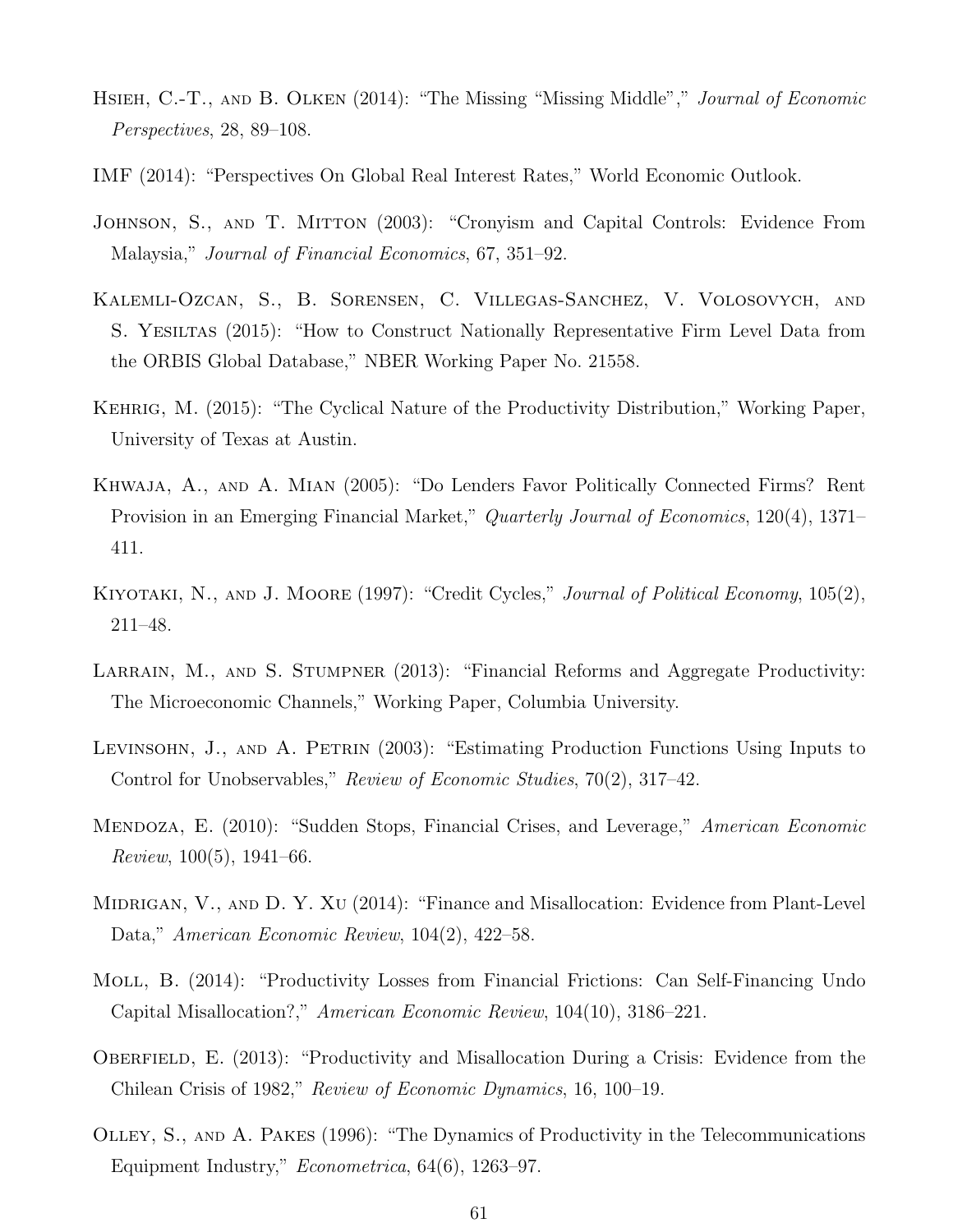- PETERS, M. (2013): "Heterogeneous Mark-Ups, Growth and Endogenous Misallocation," Working Paper, Yale University.
- <span id="page-62-0"></span>RAJAN, R. G., AND L. ZINGALES (1998): "Financial Dependence and Growth," American Economic Review, 88(3), 559–86.
- Reis, R. (2013): "The Portuguese Slump and Crash and the Euro Crisis," Brookings Papers on Economic Activity, 1, 143–210.
- Restuccia, D., and R. Rogerson (2008): "Policy Distortions and Aggregate Productivity with Heterogeneous Plants," Review of Economic Dynamics, 11(4), 707–20.
- SANDLERIS, G., AND M. WRIGHT (2014): "The Costs of Financial Crises: Resource Misallocation, Productivity and Welfare in Argentina 2001/02," Scandinavian Journal of Economics, 116(1), 87–127.
- <span id="page-62-1"></span>WOOLDRIDGE, J. (2009): "On Estimating Firm-Level Production Functions Using Proxy Variables to Control for Unobservables," Economics Letters, 104(3), 112–4.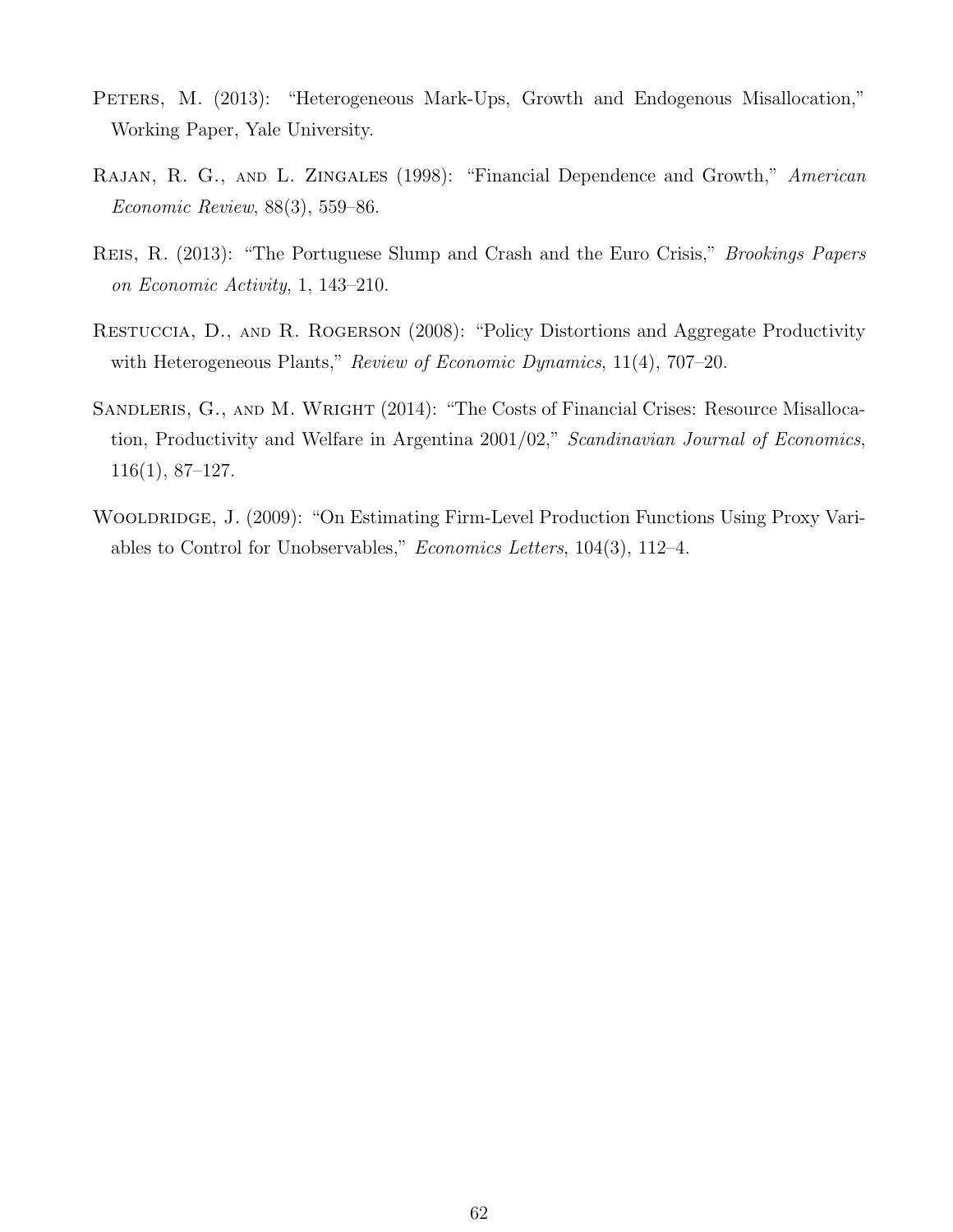# Capital Allocation and Productivity in South Europe Online Appendix

Gita Gopinath Sebnem Kalemli-Ozcan Loukas Karabarbounis Carolina Villegas-Sanchez

July 2015

# A Data Cleaning and Summary Statistics

Our dataset combines firm-level information across different BvD products (ORBIS disk 2005, ORBIS disk 2009, ORBIS disk 2013, AMADEUS online 2010 from WRDS, and AMADEUS disk 2014). We work only with unconsolidated accounts. We clean the data in four steps. First, we clean the data of basic reporting mistakes. Second, we verify the internal consistency of balance sheet information. The first two steps are implemented at the level of the total economy. Third, we do a more specific quality control on variables of interest for firms in the manufacturing sector. Finally, we winsorize variables.

### A.1 Cleaning of Basic Reporting Mistakes

We implement the following steps to correct for basic reporting mistakes:

- 1. We drop firm-year observations that have missing information on total assets and operating revenues and sales and employment.
- 2. We drop firms if total assets are negative in any year, or if employment is negative or greater than 2 millions in any year, or if sales are negative in any year, or if tangible fixed assets are negative in any year.
- 3. We drop firm-year observations with missing, zero, or negative values for materials, operating revenue, and total assets.
- 4. We drop firm-year observations with missing information regarding their industry of activity.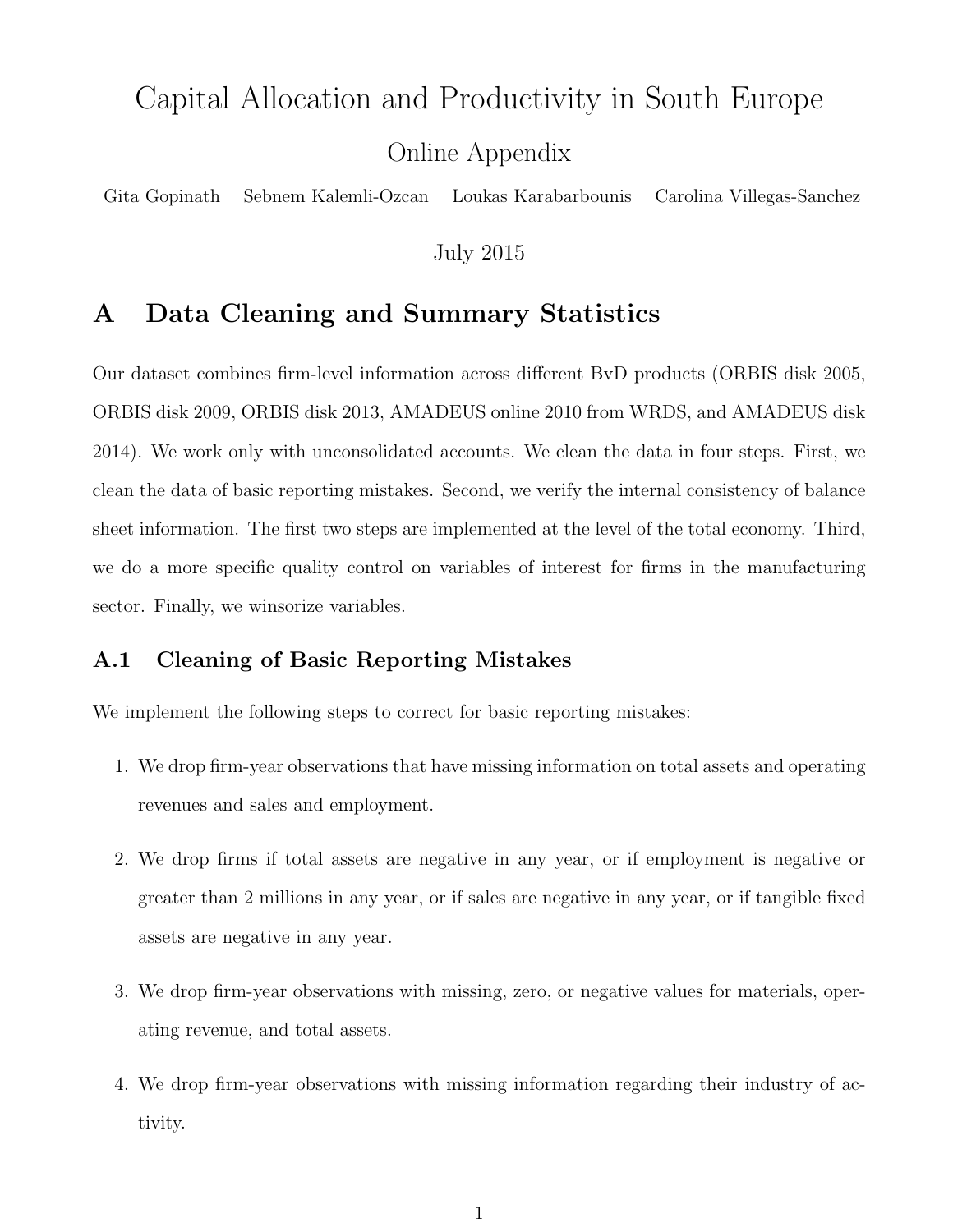### A.2 Internal Consistency of Balance Sheet Information

We check the internal consistency of the balance sheet data by comparing the sum of variables belonging to some aggregate to their respective aggregate. We construct the following ratios:

- 1. The sum of tangible fixed assets, intangible fixed assets, and other fixed assets as a ratio of total fixed assets.
- 2. The sum of stocks, debtors, and other current assets as a ratio of total current assets.
- 3. The sum of fixed assets and current assets as a ratio of total assets.
- 4. The sum of capital and other shareholder funds as a ratio of total shareholder funds.
- 5. The sum of long term debt and other non-current liabilities as a ratio of total non-current liabilities.
- 6. The sum of loans, creditors, and other current liabilities as a ratio of total current liabilities.
- 7. The sum of non-current liabilities, current liabilities, and shareholder funds as a ratio of the variable that reports the sum of shareholder funds and total liabilities.

After we construct these ratios, we estimate their distribution for each country separately. We then exclude from the analysis extreme values by dropping observations that are below the 0.1 percentile or above the 99.9 percentile of the distribution of ratios.

### A.3 Further Quality Checks for Manufacturing Firms

After the implementation of the basic cleaning steps in the total economy sample we turn to examine the quality of the variables for firms in the manufacturing sector used in our analysis. At each stage, we provide the number of dropped observations for the Spanish sample. We start with 1,127,566 observations that correspond to 149,779 firms in the Spanish manufacturing sector.

1. Age. We construct the variable "age" of the firm as the difference between the year of the balance sheet information and the year of incorporation of the firm plus one. We drop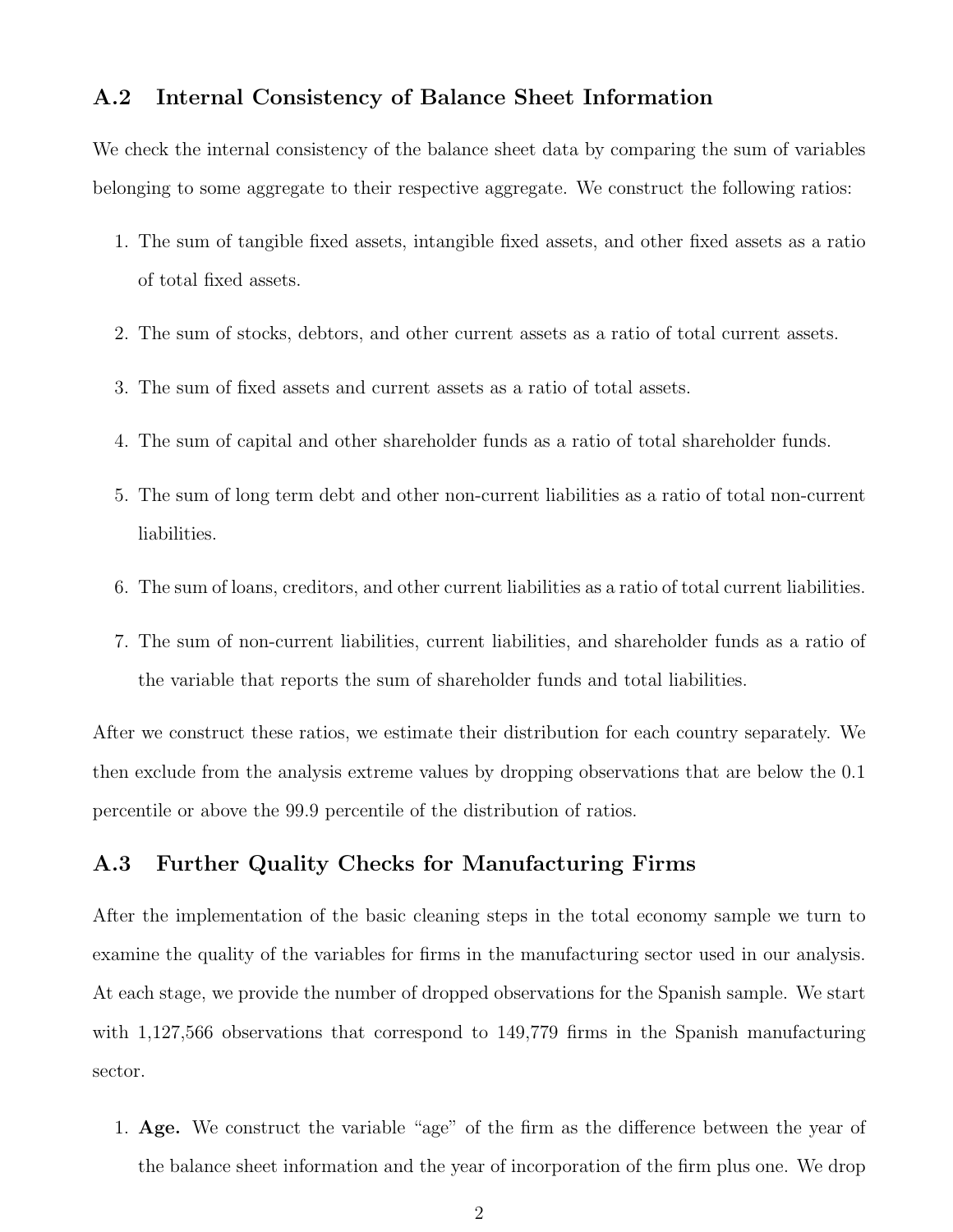firms that report dates of incorporation that imply non-positive age values. This step reduces the observations in our sample by 35.

2. Liabilities. As opposed to listed firms, non-listed firms do not report a separate variable "Liabilities." For these firms we construct liabilities as the difference between the sum of shareholder funds and liabilities ("SHFUNDLIAB") and shareholder funds or equity ("SHFUNDS"). We drop observations with negative or zero values. This step reduces the observations in our sample by 1,374.

We could also have computed liabilities as the sum of current liabilities and non-current liabilities. However, we find that there are more missing observations if we follow this approach. Nevertheless, for those observations with non-missing information we compare the value of liabilities constructed as the difference between SHFUNDLIAB and SHFUNDS and the value of liabilities constructed as the sum of current and non-current liabilities. We look at the ratio of the first measure relative to the second measure. Due to rounding differences the ratio is not always exactly equal to one and so we remove only firm-year observations for which this ratio is greater than 1.1 or lower than 0.9. This step reduces the observations in our sample by 1,349.

We drop firm-year observations with negative values for current liabilities, non-current liabilities, current assets, loans, creditors, other current liabilities, and long term debt. This step reduces the observations in our sample by 40. Finally, we drop observations for which long term debt exceeds total liabilities. This step reduces the observations in our sample by 44.

- 3. Net Worth. We construct net worth as the difference between total assets ("TO-TASSTS") and total liabilities. This variable should be equal to the variable SHFUNDS provided by the BvD. We drop observations that violate this identity. This step reduces the observations in our sample by 32.
- 4. Wage Bill. We drop firm-year observations with missing, zero, or negative values for the wage bill. This step reduces the observations in our sample by 20,571.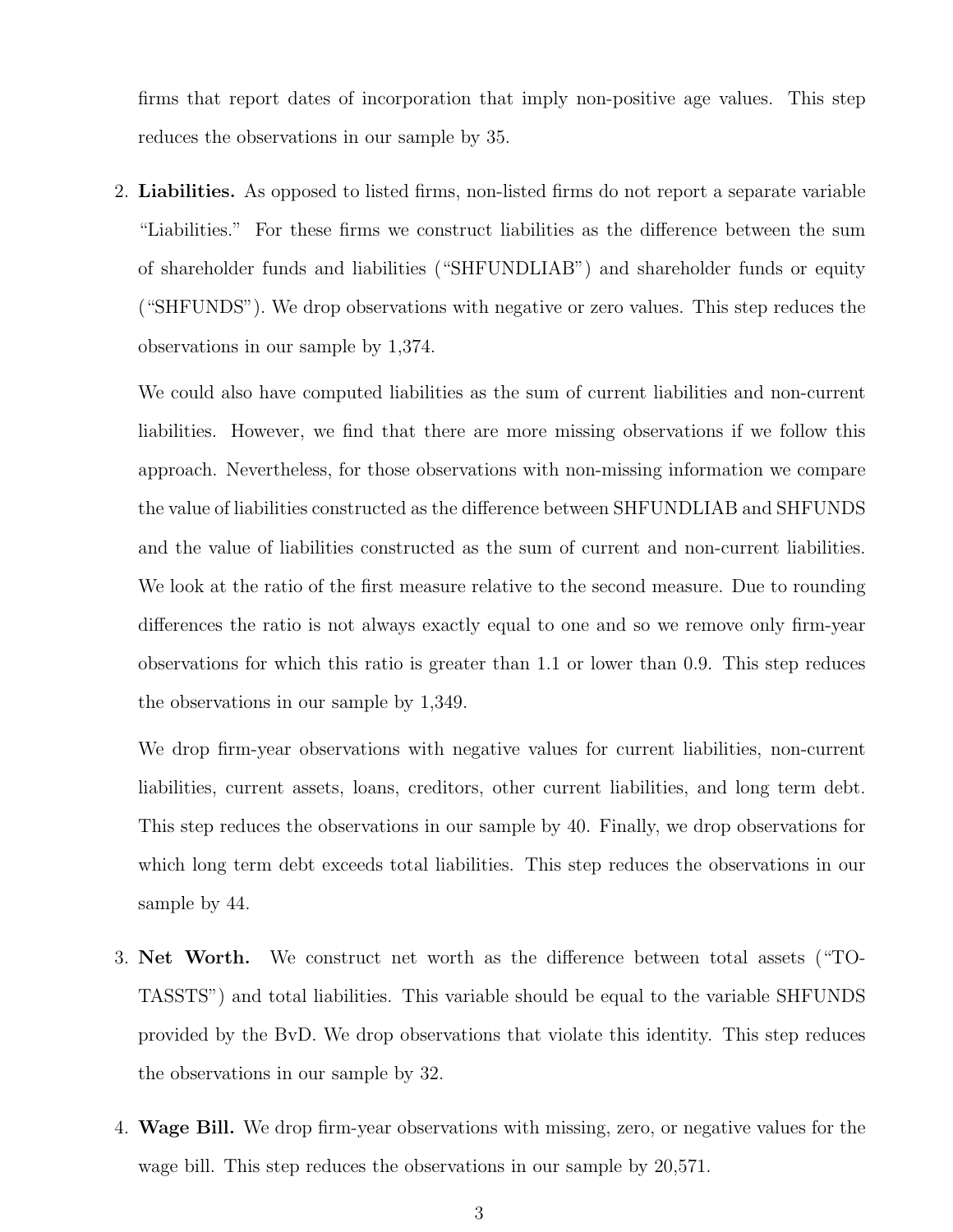- 5. Capital Stock. We construct our measure of the capital stock as the sum of tangible fixed assets and intangible fixed assets and, therefore, we drop observations with negative values for intangible fixed assets. This step reduces the observations in our sample by 2,176. We drop observations with missing or zero values for tangible fixed assets. This step reduces the observations in our sample by 42,744. We drop firm-year observations when the ratio of tangible fixed assets to total assets is greater than one. This step reduces the observations in our sample by 4,921. We drop firm-year observations with negative depreciation values. This step reduces the observations in our sample by 1.
- 6. Capital-Labor Ratio. Next, we examine the quality of the capital to the wage bill variable. We first drop firms if in any year they have a capital to wage bill ratio in the bottom 0.1 percent of the distribution. This step reduces the observations in our sample by 5,801. After we remove the very high extreme values of this ratio there is a very positively skewed distribution of the ratio and, therefore, we drop observations with ratios higher than the 99.9 or lower than the 0.1 percentile. This step reduces the observations in our sample by 1,836.
- 7. Equity. We drop observations with negative SHFUNDS (equity or shareholders funds). This step reduces the observations in our sample by 123,208. We drop observations in the bottom 0.1 percentile in the ratio of other shareholders funds (that includes items such as reserve capital and minority interests) to TOTASSTS. This step reduces the observations in our sample by 925.
- 8. Leverage Ratios. We calculate the ratios of tangible fixed assets to shareholder funds and the ratio of total assets to shareholder funds and drop extreme values in the bottom 0.1 or top 99.9 percentile of the distribution of ratios. This step reduces the observations in our sample by 3,555.
- 9. Value Added. We construct value added as the difference between operating revenue and materials and drop negative values. This step reduces the observations in our sample by 3,966. We construct the ratio of wage bill to value added and drop extreme values in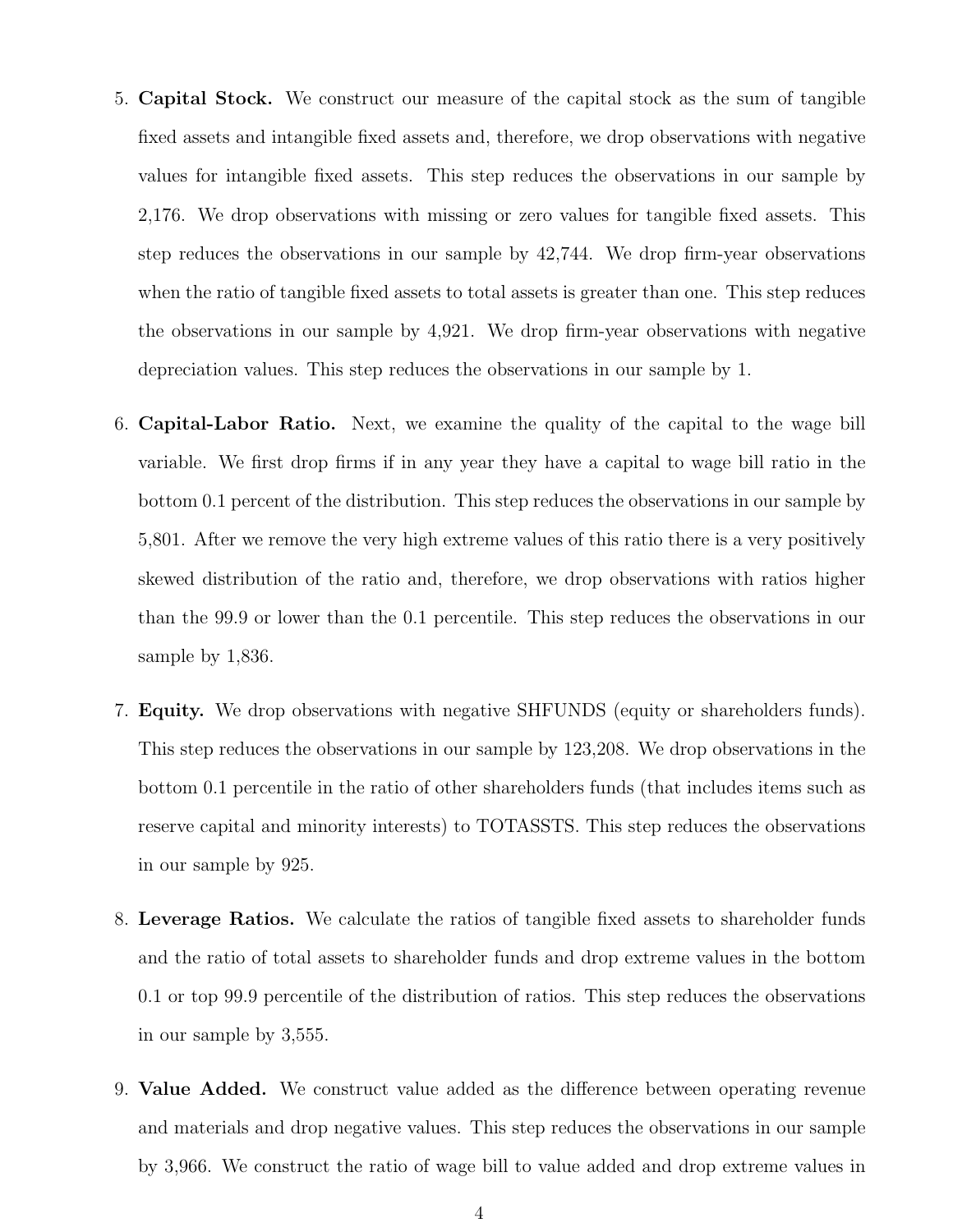the bottom 1 percentile or the top 99 percentile. This step reduces the observations in our sample by 18,362. In this case we choose the 1 and 99 percentiles as thresholds to drop variables because the value of the ratio at the 99 percentile exceeds 1. In addition, we drop firm-year observations if the ratio is greater than 1.1. This step reduces the observations in our sample by 11,629.

The final sample for Spain has 884,997 firm-year observations, corresponding to 124,993 firms in the manufacturing sector. This is what we call the "full sample" in our analysis. The "permanent sample" is a subset of the full sample, consisting of firms with identifiers that are observed continuously for all years between 1999 and 2012. The permanent sample has 193,452 observations, corresponding to 13,818 firms.

### A.4 Winsorization

We winsorize at the 1 and the 99 percentile variables such as value added, tangible fixed assets, wage bill, operating revenue, materials, total assets, shareholder funds, fixed assets, the sum of tangible and intangible fixed assets (capital), other fixed assets, and total liabilities. We winsorize at the 1 and the 99 percentile all of our estimated firm productivity variables and the productivity residuals from an  $AR(1)$  process used to construct our uncertainty measures. Similarly, we winsorize at the 1 and the 99 percentile net worth, cash flow to total assets, and sales to total assets. In addition, we winsorize at the 0.1 and 99.9 percentile the MRPK and the MRPL before calculating our dispersion measures to make our dispersion measures less sensitive to outliers. Finally, we winsorize at the 2 and the 98 percentile the net investment to lagged capital ratio used in our regressions because this ratio has a very long right tail.

### A.5 Summary Statistics

Table [A.1](#page-8-0) presents summary statistics for all countries in our dataset. Except for employment, all entries in the table are in millions of euros. Value added, wage bill, total assets, and total liabilities are deflated with gross output price indices at the two digits industry level with a base year of 2005. For France and Norway we do not have these price deflators at the two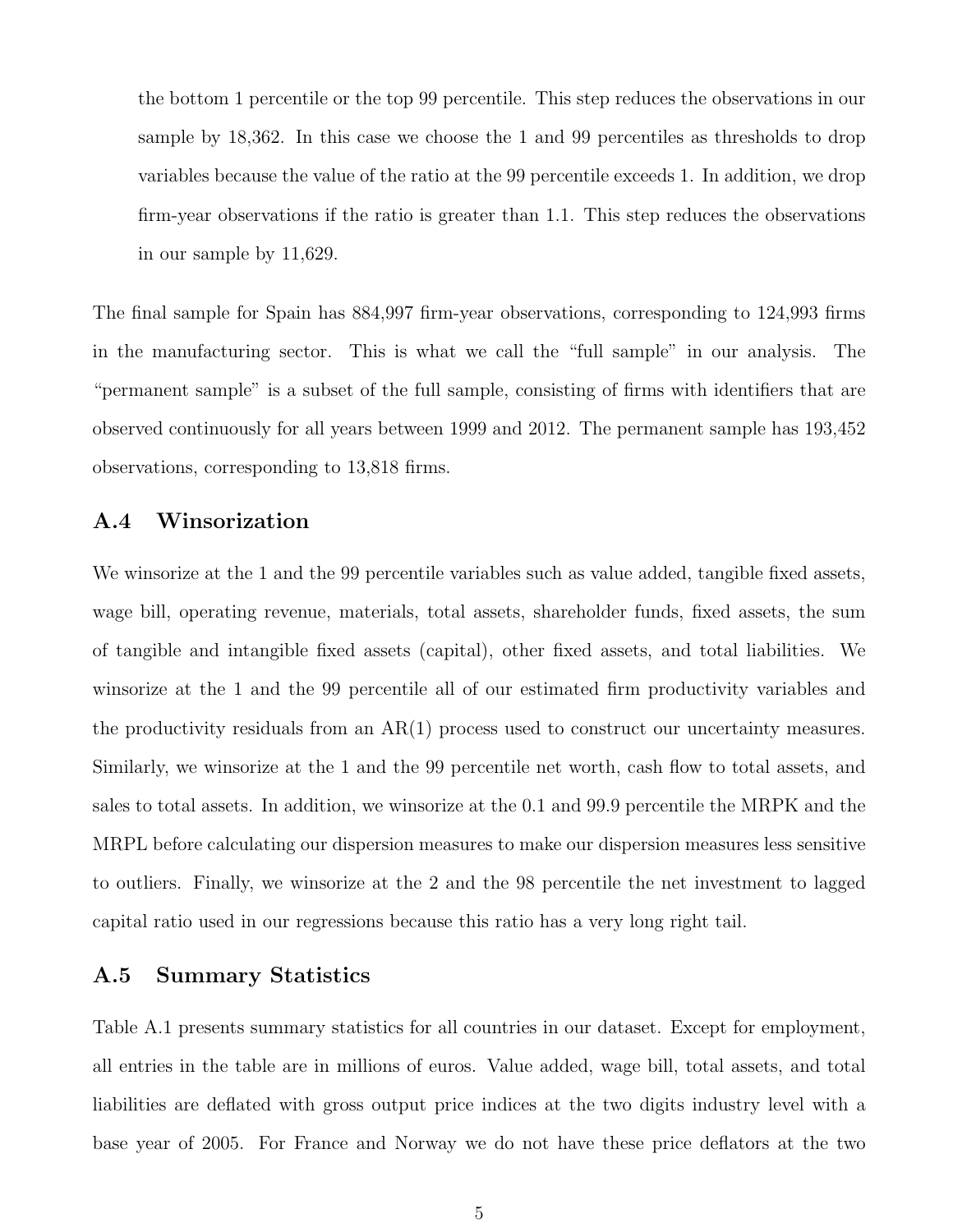|               |                          | <b>Permanent Sample</b> |                           | <b>Full Sample</b> |                           |  |
|---------------|--------------------------|-------------------------|---------------------------|--------------------|---------------------------|--|
| Country       | Statistic                | Mean                    | <b>Standard Deviation</b> | Mean               | <b>Standard Deviation</b> |  |
| Spain         | Value Added              | 1.23                    | 3.00                      | 2.16               | 4.08                      |  |
|               | Employment               | 24.87                   | 138.73                    | 42.07              | 234.69                    |  |
|               | Wage Bill                | 0.54                    | 1.19                      | 0.91               | 1.58                      |  |
|               | Capital Stock            | 0.89                    | 2.47                      | 1.47               | 3.20                      |  |
|               | <b>Total Assets</b>      | 2.66                    | 7.10                      | 4.52               | 9.32                      |  |
|               | <b>Total Liabilities</b> | 1.54                    | 4.12                      | 2.40               | 5.22                      |  |
| Italy         | Value Added              | 2.73                    | 5.31                      | 4.76               | 6.81                      |  |
|               | Employment               | 36.12                   | 171.25                    | 55.75              | 156.40                    |  |
|               | Wage Bill                | 0.86                    | 1.62                      | 1.49               | 2.07                      |  |
|               | Capital Stock            | 1.36                    | 3.17                      | 2.35               | 4.04                      |  |
|               | <b>Total Assets</b>      | 5.31                    | 11.4                      | 9.10               | 14.30                     |  |
|               | <b>Total Liabilities</b> | 3.73                    | 7.75                      | 5.95               | 9.51                      |  |
| Portugal      | Value Added              | 0.75                    | 1.91                      | $3.54\,$           | 8.50                      |  |
|               | Employment               | 22.83                   | 71.51                     | 39.19              | 152.09                    |  |
|               | Wage Bill                | 0.30                    | 0.65                      | 1.60               | 3.51                      |  |
|               | Capital Stock            | 0.51                    | 1.49                      | 1.39               | 4.37                      |  |
|               | <b>Total Assets</b>      | 1.65                    | 4.43                      | 5.03               | 14.70                     |  |
|               | Total Liabilities        | 1.00                    | 2.65                      | 3.18               | 9.27                      |  |
| Germany       | Value Added              | 18.90                   | 38.80                     | 37.60              | 52.20                     |  |
|               | Employment               | 183.47                  | 554.55                    | 320.62             | 620.60                    |  |
|               | Wage Bill                | 7.39                    | 14.40                     | 14.40              | 19.20                     |  |
|               | Capital Stock            | 6.41                    | 15.80                     | 12.80              | 21.60                     |  |
|               | <b>Total Assets</b>      | 26.40                   | 64.30                     | 53.50              | 87.80                     |  |
|               | Total Liabilities        | 16.40                   | 40.80                     | 32.40              | 55.80                     |  |
| France        | Value Added              | 2.53                    | 7.46                      | 3.33               | 8.47                      |  |
|               | Employment               | 39.51                   | 399.07                    | 48.43              | 280.92                    |  |
|               | Wage Bill                | 0.95                    | 2.52                      | 1.26               | 2.85                      |  |
|               | Capital Stock            | 0.66                    | 2.40                      | 0.85               | 2.73                      |  |
|               | <b>Total Assets</b>      | 3.07                    | 10.20                     | 4.04               | 11.60                     |  |
|               | Total Liabilities        | 1.80                    | 6.04                      | 2.24               | 6.71                      |  |
| <b>Norway</b> | Value Added              | 2.71                    | 7.38                      | 0.98               | 2.17                      |  |
|               | Employment               | 29.76                   | 122.32                    | 28.34              | 76.94                     |  |
|               | Wage Bill                | 1.26                    | $3.11\,$                  | 0.38               | 0.74                      |  |
|               | Capital Stock            | 1.08                    | 3.80                      | 0.64               | 1.63                      |  |
|               | Total Assets             | 3.95                    | 12.90                     | 2.09               | 4.93                      |  |
|               | Total Liabilities        | 2.56                    | 8.27                      | 1.21               | 2.88                      |  |

Table A.1: Summary Statistics of Selected Variables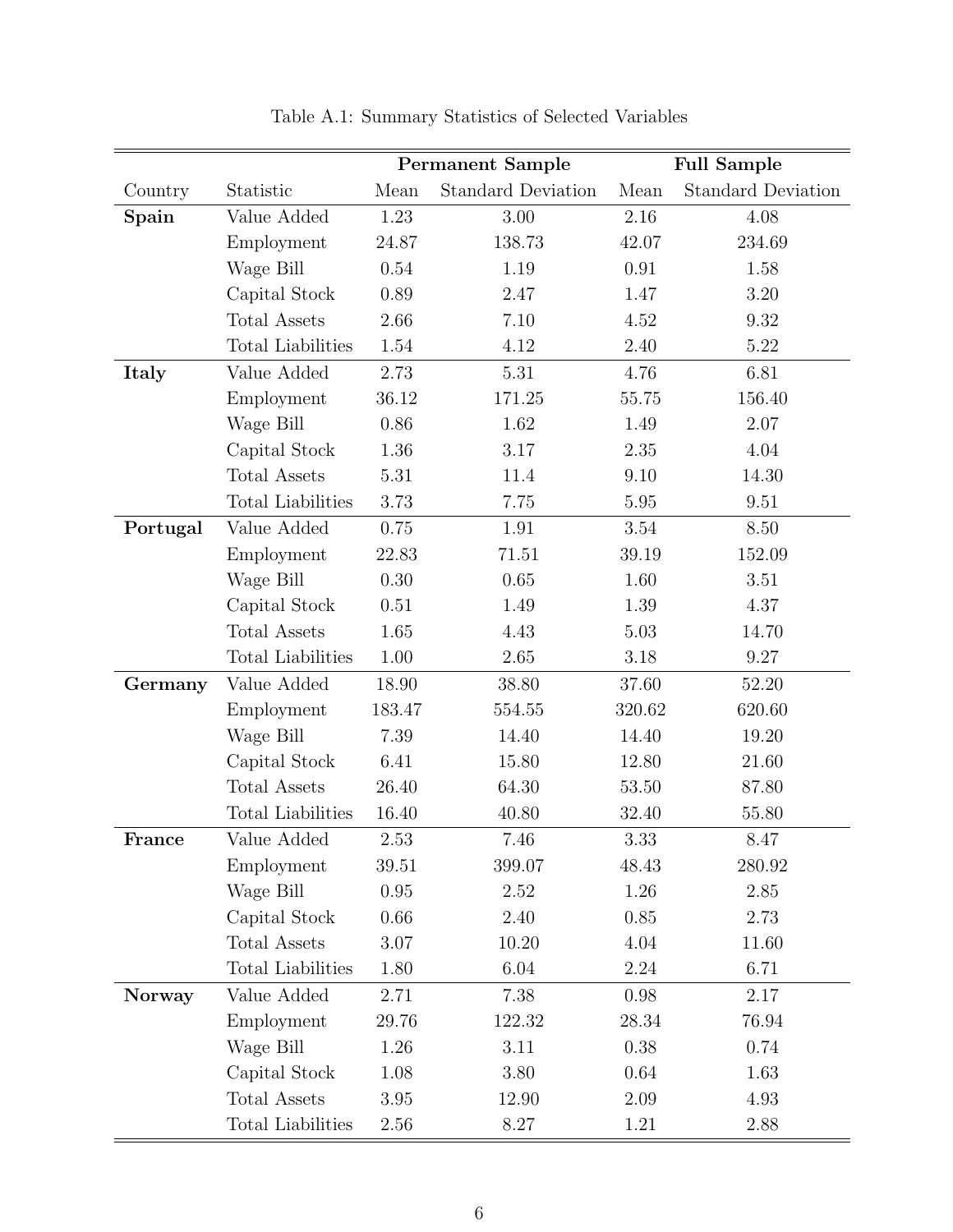digits and, therefore, we deflate with the price index for total manufacturing. The capital stock is the sum of tangible and intangible fixed assets and is deflated with the economy-wide price of investment goods. For each year, we first calculate means and standard deviations without weighting across all firms and industries. Entries in the table denote the means and standard deviations averaged across all years in each country.

## B Production Function Estimates

In this appendix we discuss estimates of the production function. We estimate the production function separately for each two-digit industry s:

<span id="page-69-0"></span>
$$
\log y_{it} = d_t(s) + \beta^{\ell}(s) \log \ell_{it} + \beta^k(s) \log k_{it} + \log Z_{it} + \epsilon_{it}, \tag{A.1}
$$

where  $d_t(s)$  is a time fixed effect,  $y_{it}$  denotes nominal value added divided by the two-digit output price deflator,  $\ell_{it}$  denotes the wage bill divided by the same output price deflator, and  $k_{it}$  denotes the (book) value of fixed assets divided by the aggregate price of investment goods. In equation [\(A.1\)](#page-69-0),  $\beta^{\ell}(s)$  denotes the elasticity of value added with respect to labor and  $\beta^{k}(s)$  denotes the elasticity of value added with respect to capital. These elasticities vary at 24 industries defined by their two-digit industry classification. Our estimation uses the methodology developed in [Wooldridge](#page-62-1) [\(2009\)](#page-62-1) and we refer the reader to his paper for details of the estimation process. Given our estimated elasticities  $\hat{\beta}^{\ell}(s)$  and  $\hat{\beta}^k(s)$ , we then calculate firm (log) productivity as  $\log Z_{it} = \log y_{it} - \hat{\beta}^{\ell}(s) \log \ell_{it} - \hat{\beta}^{k}(s) \log k_{it}.$ 

In Table [A.2](#page-10-0) we present summary statistics for the sum of the elasticities  $\hat{\beta}^l(s) + \hat{\beta}^k(s)$ estimated from regression [\(A.1\)](#page-69-0) separately in each country. Our estimates look reasonable as the sum of elasticities is close to 0.80. Because we do not observe prices at the firm level, these elasticities are more appropriately defined as revenue elasticities. In the presence of markups, these estimates are lower bounds for the true elasticities in the production function. With a constant returns to scale production function, we would estimate a sum of elasticities equal to 0.80 when the markup equals 20 percent.

The summary statistics in Table [A.2](#page-10-0) exclude industries for which at least one of the coefficients estimated with the [Wooldridge](#page-62-1) [\(2009\)](#page-62-1) extension of the [Levinsohn and Petrin](#page-61-2) [\(2003\)](#page-61-2)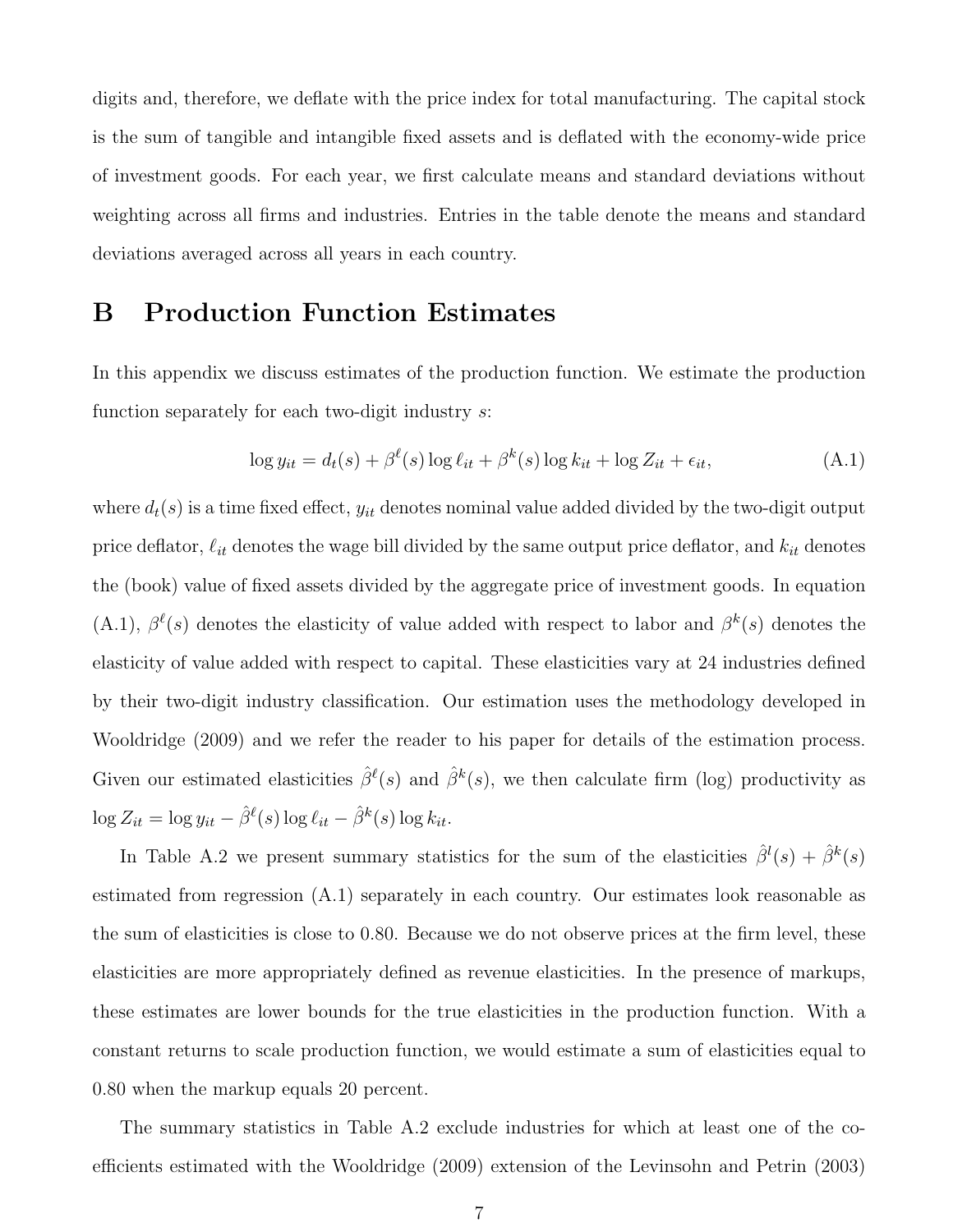| Sum of Elasticities       | Spain | Italy | Portugal | Germany | France | Norway |
|---------------------------|-------|-------|----------|---------|--------|--------|
|                           |       |       |          |         |        |        |
| Mean                      | 0.80  | 0.71  | 0.79     | 0.85    | 0.82   | 0.76   |
| Median                    | 0.80  | 0.70  | 0.77     | 0.84    | 0.83   | 0.76   |
| Max                       | 0.91  | 0.81  | 0.87     | 1.03    | 0.90   | 0.90   |
| Min                       | 0.75  | 0.59  | 0.72     | 0.74    | 0.62   | 0.58   |
| <b>Standard Deviation</b> | 0.04  | 0.04  | 0.05     | 0.07    | 0.06   | 0.07   |
|                           |       |       |          |         |        |        |

Table A.2: Summary Statistics of Production Function Estimation

procedure results in a zero, negative, or missing value. Across 6 countries for which we separately estimate elasticities at the two-digit industry level we have few such industries (2 in Spain, 4 in Italy, 6 in Portugal, 3 in Germany, 2 in France, and 5 in Norway). Typically, these industries have a very small number of firms and account for a negligible fraction of total manufacturing activity. Therefore, we do not drop them from our analysis.

# C Comparison of Regressions With Finance Literature

Table [A.3](#page-23-0) compares the investment and debt regressions using our regressors to similar regressions but with regressors more commonly used by the finance literature. All regressions include firm fixed effects and industry-year fixed effects. The regressors that we used in the main text are motivated by our theory in which productivity, net worth, and capital are the state variables that summarize firm capital and debt decisions.

As the table shows, using the sales to capital ratio instead of productivity and the cash flow to capital ratio instead of log net worth leads to highly similar results. With one exception, all coefficient signs are the same across the two types of regressions. All coefficients except for the coefficient on the cash flow to capital ratio in the debt regression in the full sample are statistically significant at the 1 percent level.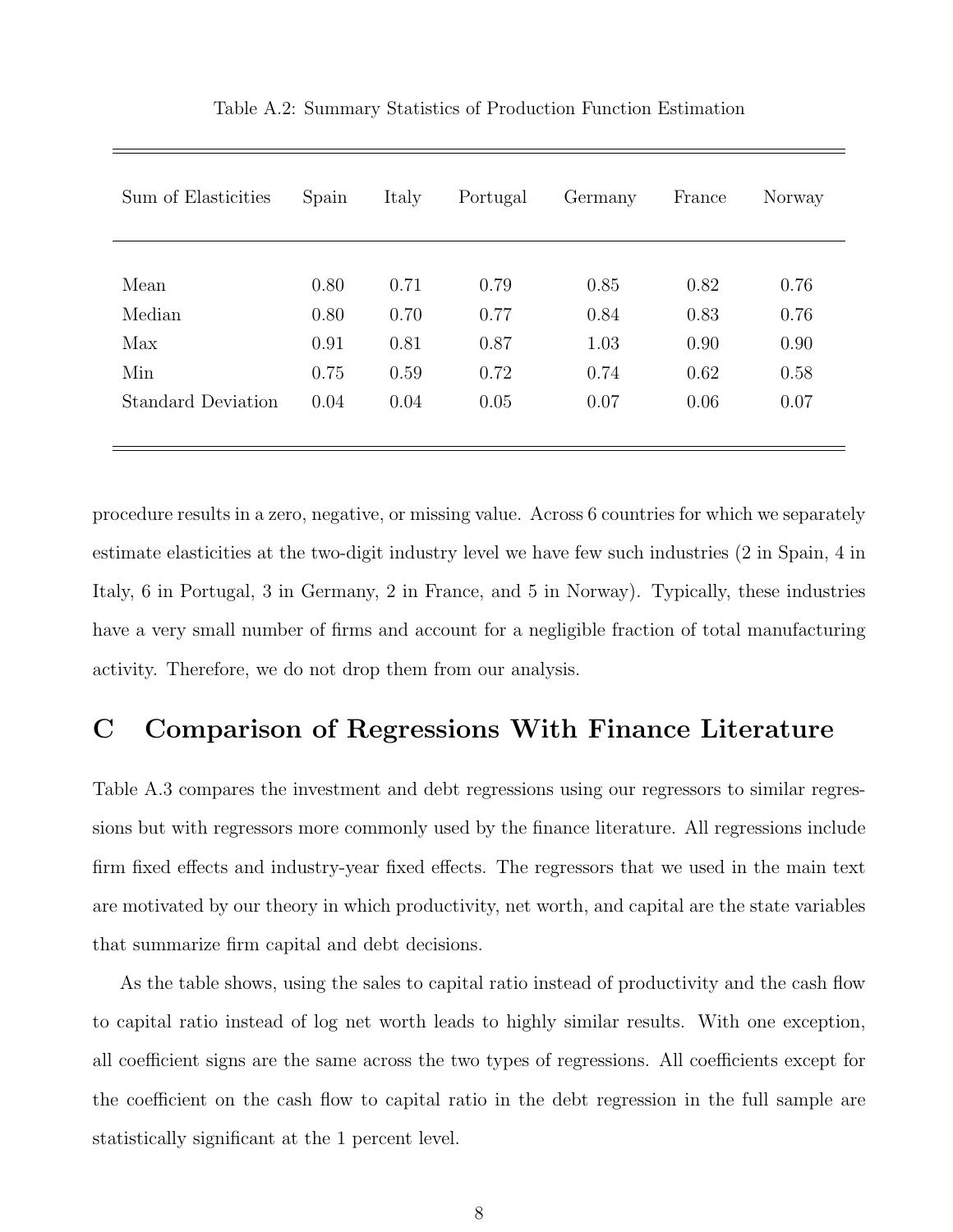| Dependent Variable | Regressors       | Permanent Sample | <b>Full Sample</b> |
|--------------------|------------------|------------------|--------------------|
| $(k'-k)/k$         | $\log Z$         | $0.10***$        | $0.11***$          |
|                    |                  | (0.011)          | (0.007)            |
|                    | $\log a$         | $0.09***$        | $0.09***$          |
|                    |                  | (0.006)          | (0.003)            |
|                    | $\log k$         | $-0.46***$       | $-0.63***$         |
|                    |                  | (0.005)          | (0.003)            |
| $(k'-k)/k$         | $\log (Sales/k)$ | $0.13***$        | $0.14***$          |
|                    |                  | (0.008)          | (0.005)            |
|                    | Cash Flow/ $k$   | $0.04***$        | $0.05***$          |
|                    |                  | (0.007)          | (0.003)            |
|                    | $\log k$         | $-0.31***$       | $-0.47***$         |
|                    |                  | (0.008)          | (0.005)            |
| $(b'-b)/k$         | $\log Z$         | $-0.38***$       | $-0.48***$         |
|                    |                  | (0.027)          | (0.022)            |
|                    | $\log a$         | $0.15***$        | $0.14***$          |
|                    |                  | (0.013)          | (0.009)            |
|                    | $\log k$         | $-0.34***$       | $-0.54***$         |
|                    |                  | (0.011)          | (0.010)            |
| $(b'-b)/k$         | log(Sales/k)     | $-0.45***$       | $-0.49***$         |
|                    |                  | (0.020)          | (0.014)            |
|                    | Cash Flow/ $k$   | $0.07***$        | 0.00               |
|                    |                  | (0.020)          | (0.013)            |
|                    | $\log k$         | $-0.66***$       | $-0.91***$         |
|                    |                  | (0.019)          | (0.015)            |

Table A.3: Firm-Level Investment and Debt Decisions in the Data (Spain, 1999-2007)

# <span id="page-71-0"></span>D Further Results in the Baseline Model

In Table [A.4](#page-27-0) we present the standard errors in the regressions described in Section [6.1.2.](#page-36-1) All coefficient estimates are statistically significant at the 1 percent level.

Next, we elaborate on our baseline results in Section [6.1.3](#page-37-2) and present aggregate impulses in response to the decline in  $r_t$  as a function of the adjustment cost parameter  $\psi$  and the borrowing threshold  $\kappa$ . For convenience, we repeat the baseline case with  $\psi = 3.1$  and  $\kappa = 4.1$  in Figure [A.1.](#page-9-0)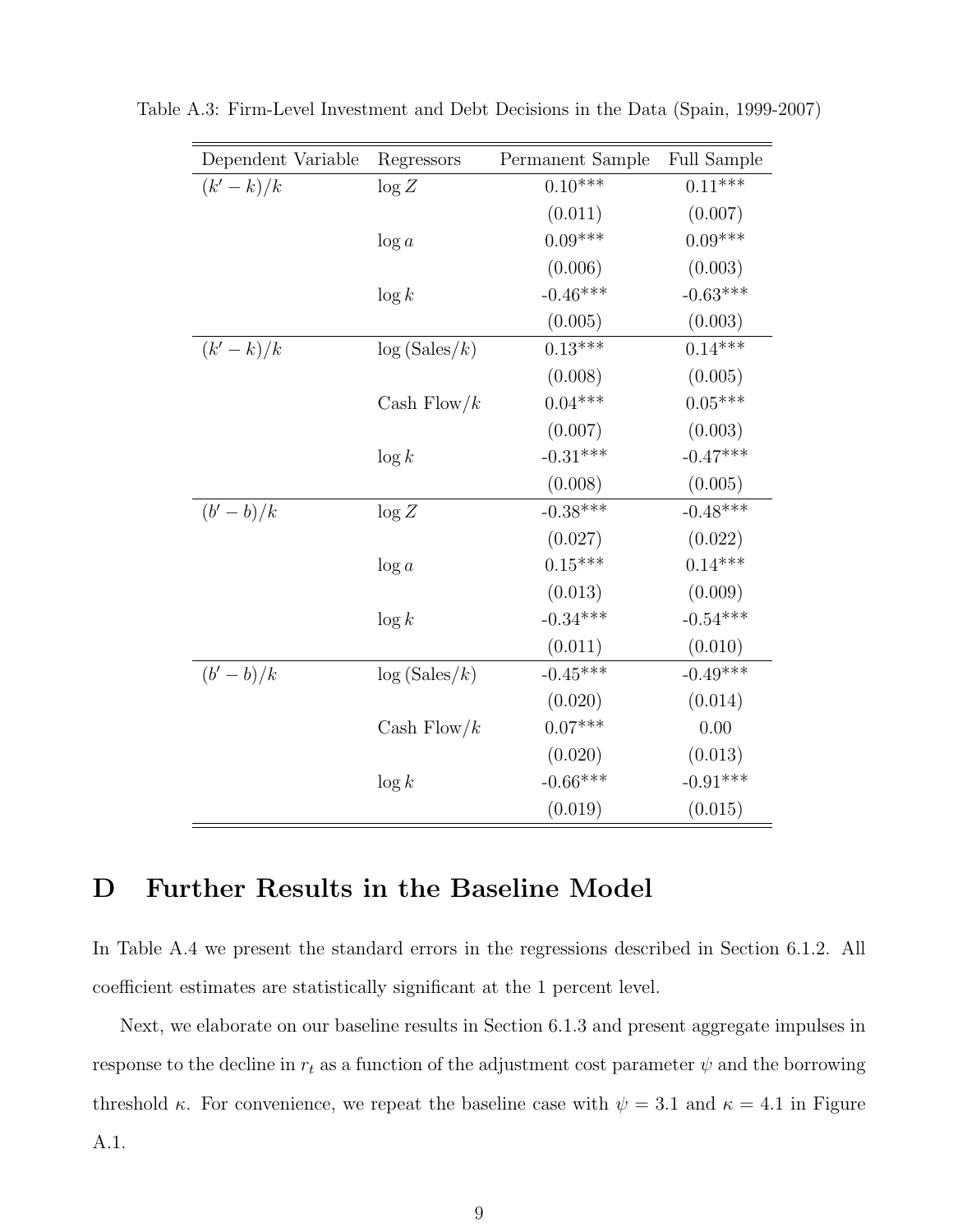| Dependent Variable         | Regressors    | Permanent Sample | <b>Full Sample</b> |  |
|----------------------------|---------------|------------------|--------------------|--|
| $(k_{07} - k_{99})/k_{99}$ | $\log Z_{99}$ | $1.14***$        | $1.49***$          |  |
|                            |               | (0.08)           | (0.06)             |  |
|                            | $\log a_{99}$ | $0.17***$        | $0.15***$          |  |
|                            |               | (0.03)           | (0.02)             |  |
|                            | $\log k_{99}$ | $-0.96***$       | $-1.11***$         |  |
|                            |               | (0.03)           | (0.03)             |  |
| $(b_{07}-b_{99})/k_{99}$   | $\log Z_{99}$ | $1.12***$        | $1.47***$          |  |
|                            |               | (0.11)           | (0.10)             |  |
|                            | $\log a_{99}$ | $0.20***$        | $0.11***$          |  |
|                            |               | (0.04)           | (0.03)             |  |
|                            | $\log k_{99}$ | $-0.86***$       | $-0.98***$         |  |
|                            |               | (0.05)           | (0.04)             |  |

Table A.4: Capital Growth and Initial Net Worth

Figure [A.2](#page-13-0) shows impulses in response to the decline in  $r_t$  in a model without adjustment costs and financial frictions (corresponding to  $\psi = 0.0$  and  $\kappa = 0.0$ ). In this model, capital and debt are growing but there is little change in the dispersion of the log (MRPK) or in log (TFP). Figure [A.3](#page-15-0) shows that the model with only adjustment costs and no financial frictions ( $\psi = 3.1$ ) and  $\kappa = 0.0$ ) also does not yield significant changes in the dispersion of the log (MRPK) or in log (TFP). Finally, in Figure [A.4](#page-17-0) we show the model with financial frictions and no adjustment costs ( $\psi = 0.0$  and  $\kappa = 4.2$ ). In this model we obtain a significant increase in the dispersion of the MRPK but a very small decline in log (TFP). In the absence of adjustment costs, firms with a high permanent productivity component  $z<sup>P</sup>$  increase significantly their capital stock and overcome instantaneously their borrowing constraints.

## <span id="page-72-0"></span>E Dispersion of the MRPK in a Simpler Model

In this appendix we use a simpler model to derive in closed-form the response of the dispersion of the log (MRPK) to various shocks. In this simpler model we show that the dispersion of the MRPK increases when: (i) the cost of capital decreases; (ii) financial frictions increase; (iii) exogenous aggregate productivity or demand increase. All responses have the same sign as the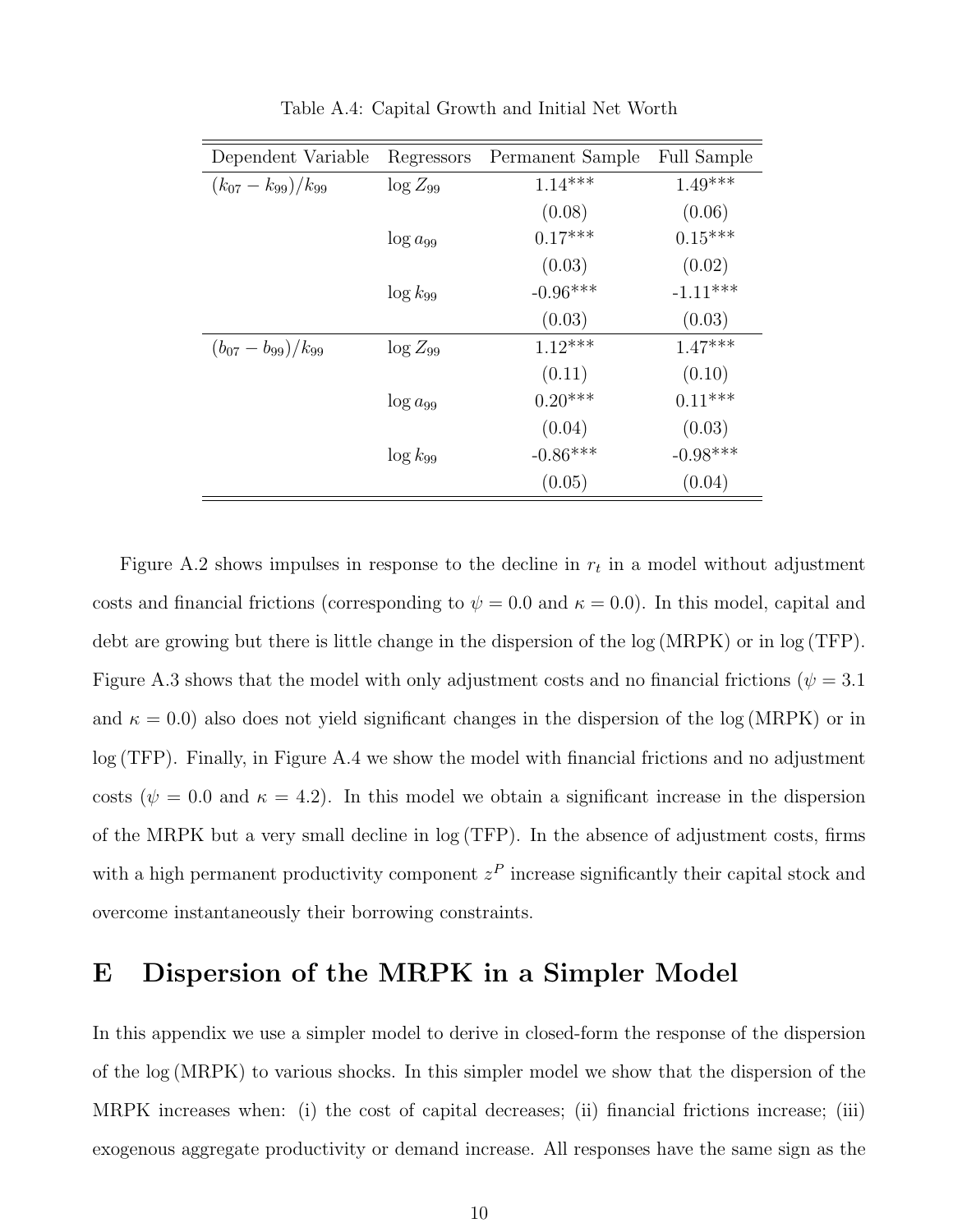

Figure A.1: Decline in the Real Interest Rate ( $\psi = 3.1$  and  $\kappa = 4.2$ )



Figure A.2: Decline in the Real Interest Rate ( $\psi = 0.0$  and  $\kappa = 0.0$ )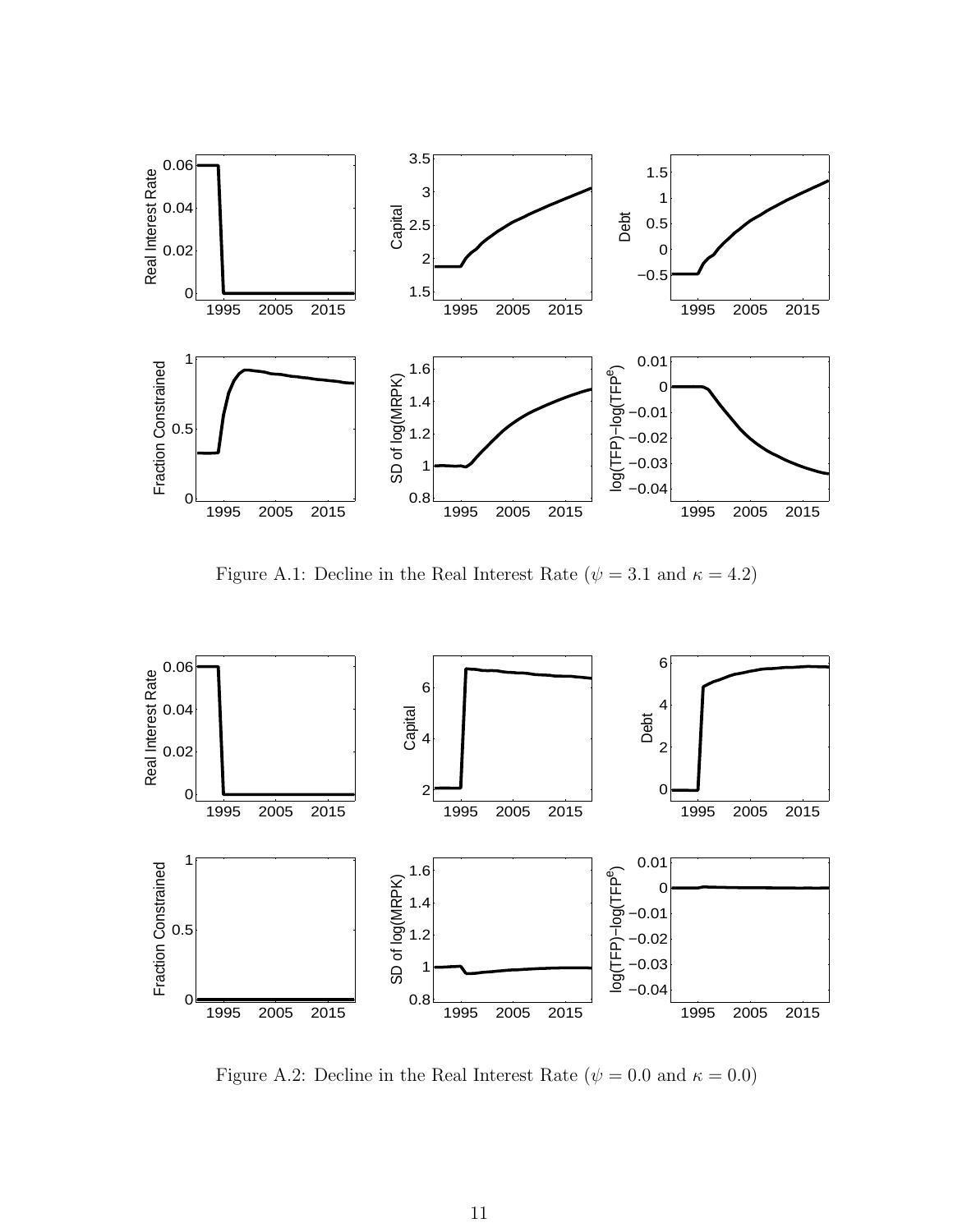

Figure A.3: Decline in the Real Interest Rate ( $\psi = 3.1$  and  $\kappa = 0.0$ )



Figure A.4: Decline in the Real Interest Rate  $(\psi = 0.0 \text{ and } \kappa = 4.2)$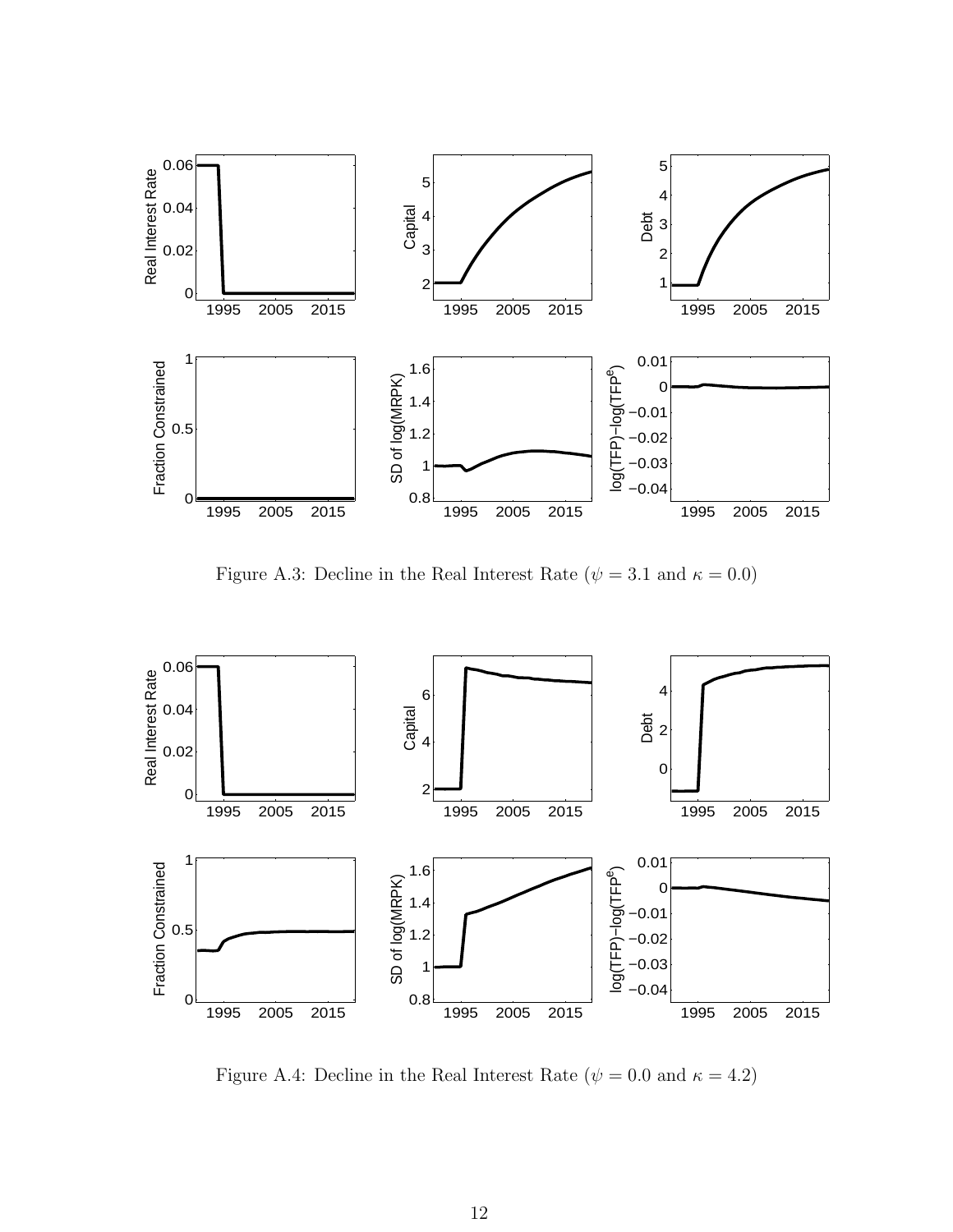responses generated by our richer model.

The environment is close to one considered by [Midrigan and Xu](#page-61-0) [\(2014\)](#page-61-0), [Moll](#page-61-1) [\(2014\)](#page-61-1), and [Buera and Moll](#page-60-0) [\(2015\)](#page-60-0). Similar to these papers, we assume that firms maximize the expected sum of discounted utility flows under perfect foresight about next-period's productivity. This assumption implies that debt and capital are perfect substitutes and effectively renders the choice of capital a static decision. A firm's budget constraint is:

$$
c + a' = \pi (Z^A z, k) + (1 + r)a - Rk.
$$
 (A.2)

where c is consumption, a is assets,  $\pi$  is profits, r is the interest rate, k is capital, and  $R = r + \delta$ denotes the cost of capital.

The reduced-form profit function is given by:

$$
\pi(Z^A z, k) = \frac{Z^A z}{\eta} k^{\eta},\tag{A.3}
$$

where  $Z^A$  is the aggregate component of productivity and z denotes the idiosyncratic component of productivity (which lumps together both the transitory and the permanent component of idiosyncratic productivity). While for simplicity we call it productivity, the product  $Z^A$  *z* represents a reduced-form for productivity, demand, and wages. The concavity of the profit function,  $\eta$  < 1, can reflect a combination of decreasing returns to scale and a downward sloping demand for a firm's product.<sup>[1](#page-75-0)</sup> The marginal revenue product of capital is:

$$
MRPK = Z^A z k^{\eta - 1}.
$$
\n(A.4)

Following [Midrigan and Xu](#page-61-0) [\(2014\)](#page-61-0), [Moll](#page-61-1) [\(2014\)](#page-61-1), and [Buera and Moll](#page-60-0) [\(2015\)](#page-60-0), we specify the borrowing constraint as:

$$
k \le \theta a,\tag{A.5}
$$

where the parameter  $\theta > 1$  captures the degree of financial frictions. A lower  $\theta$  denotes more severe financial frictions. When  $\theta = 1$ , firms cannot borrow and have to self-finance capital accumulation. When  $\theta \to \infty$ , there are no financial frictions in capital accumulation.

<span id="page-75-0"></span><sup>&</sup>lt;sup>1</sup>The assumption that  $\eta < 1$  is an important difference between our model in this section and some of the previous literature. If the profit function was linear, then firm size would be pinned down by the financial constraint. Below we show that when all firms are constrained in the initial equilibrium, small changes in  $R$ ,  $\theta$ , or  $Z^A$  do not affect MRPK dispersion.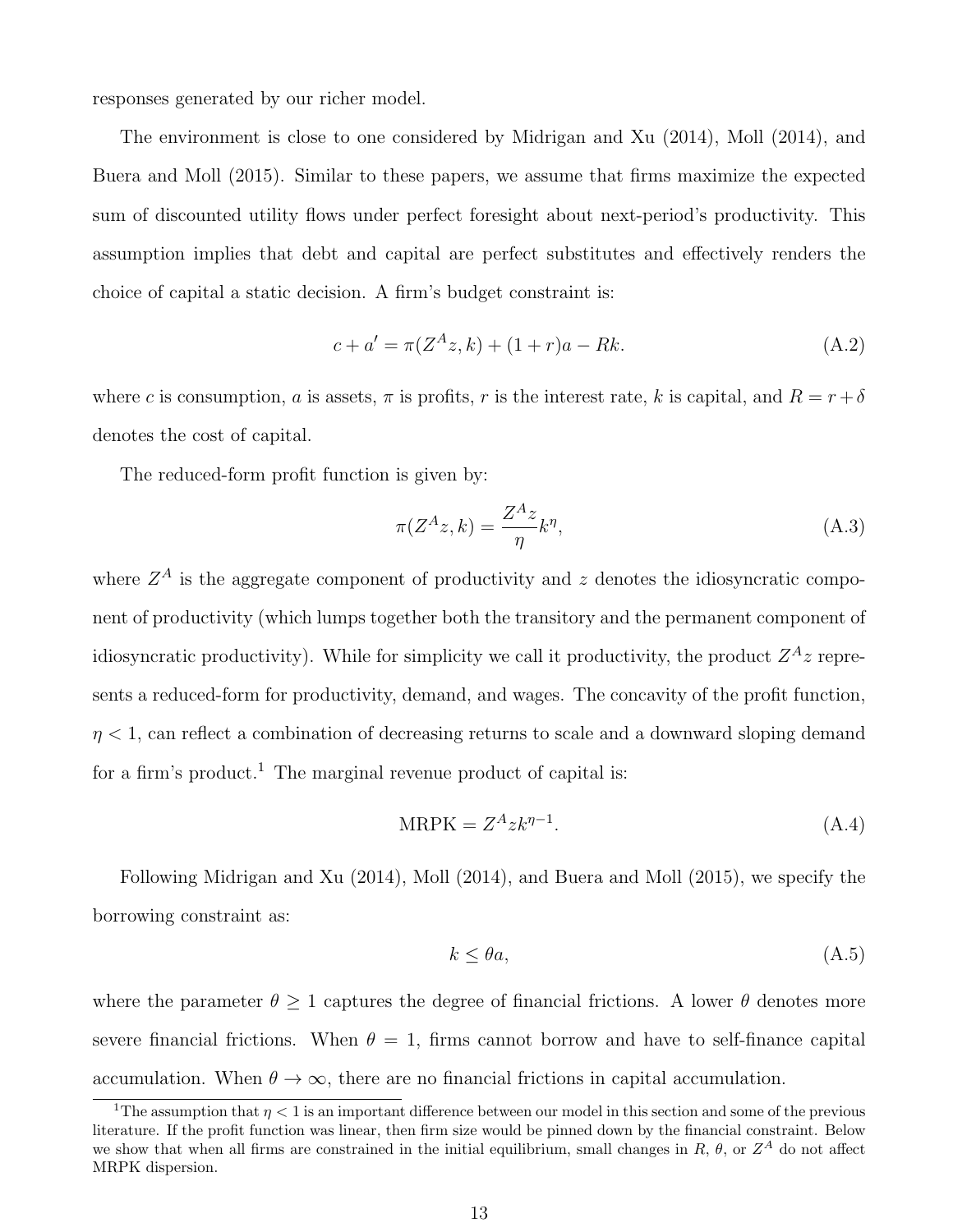Unconstrained firms equalize the MRPK to the cost of capital  $R = r + \delta$ . The unconstrained level of capital is:

$$
k^* = \left(\frac{Z^A z}{R}\right)^{\frac{1}{1-\eta}},\tag{A.6}
$$

and so capital is given by  $k = \min\{k^*, \theta a\}$ . Firms with productivity z above some threshold  $Z^*$ are constrained and can finance capital only equal to  $\theta a$ . The cutoff productivity level is given by:

$$
Z^* = (\theta a)^{1-\eta} \frac{R}{Z^A}.
$$
\n(A.7)

We denote the joint distribution of productivity and net worth at any particular point in time by  $G(a, z)$ . We denote the probability density function of productivity z conditional on assets a by  $f(z|a)$ , the cumulative density function of z conditional on a by  $F(z|a)$ , and the marginal probability density function of a by  $g(a)$ . We denote by  $z_L$  and  $z_H$  the lowest and highest levels of productivity.

The goal is to solve for changes in the variance of the log (MRPK) in response to changes the cost of capital R, financial frictions  $\theta$ , and aggregate productivity or demand  $Z^A$ . Our solutions should be understood as the first period of an impulse response. We note that assets a are predetermined at the period of the shock, which allows us to treat their distribution as given.

As a preliminary step for our comparative statics we calculate the following quantities:

$$
\log(\text{MRPK}) = \log(Z^A z) - (1 - \eta) \log(k) = \begin{cases} \log(R), & \text{if } z \le Z^* \\ \log\left(Z^A z \theta^{\eta - 1} a^{\eta - 1}\right), & \text{if } z > Z^* \end{cases} \tag{A.8}
$$

$$
\mathbb{E}\log(\text{MRPK}) = \int_{a} \left[ \int_{z_{L}}^{Z^*} \log(R) f(z|a) dz + \int_{Z^*}^{z_{H}} \log\left(Z^{A} z \theta^{\eta - 1} a^{\eta - 1}\right) f(z|a) dz \right] g(a) da, \quad (A.9)
$$

$$
(\log(\text{MRPK}))^2 = (\log(Z^A z) - (1 - \eta) \log(k))^2 = \begin{cases} (\log(R))^2, & \text{if } z \le Z^* \\ (\log(Z^A z \theta^{\eta - 1} a^{\eta - 1}))^2, & \text{if } z > Z^* \end{cases}
$$
\n(A.10)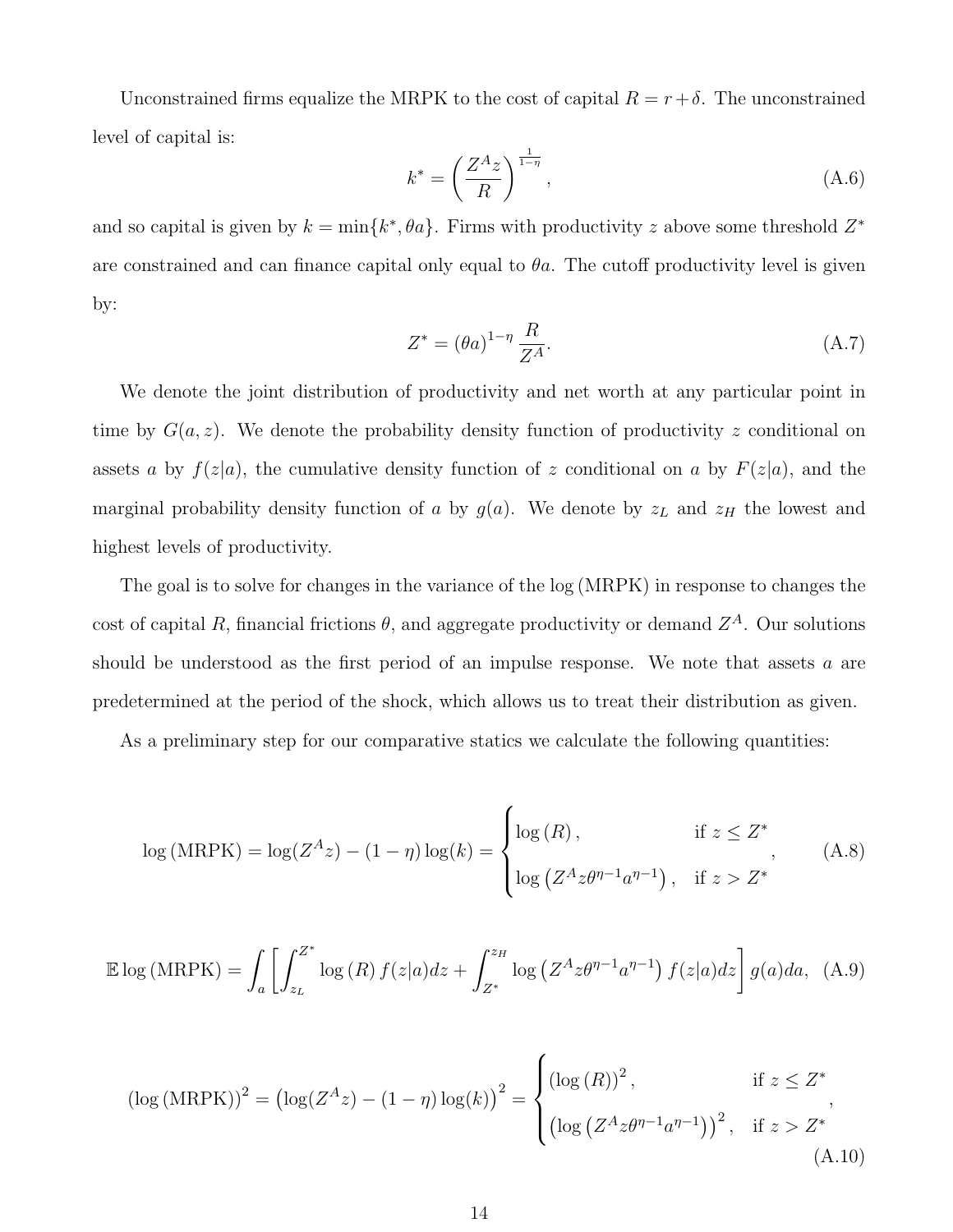$$
\mathbb{E}\left[\left(\log\left(\text{MRPK}\right)\right)^{2}\right] = \int_{a}\left[\int_{z_{L}}^{Z^{*}}\left(\log\left(R\right)\right)^{2}f(z|a)dz + \int_{Z^{*}}^{z_{H}}\left(\log\left(Z^{A}z\theta^{n-1}a^{n-1}\right)\right)^{2}f(z|a)dz\right]g(a)da.
$$
\n(A.11)

We use these expectations to calculate the response of the variance  $Var(log(MRPK))$  to any shock  $X$ :

<span id="page-77-2"></span>
$$
\frac{\partial \text{Var}(\log(\text{MRPK}))}{\partial X} = \frac{\partial \mathbb{E}\left[\left(\log(\text{MRPK})\right)^2\right]}{\partial X} - 2\left[\mathbb{E}\log(\text{MRPK})\right] \frac{\partial \left[\mathbb{E}\log(\text{MRPK})\right]}{\partial X}.
$$
 (A.12)

#### E.1 Changes in the Cost of Capital

We consider how small changes in R impact the dispersion of the MRPK. Using Leibniz's rule we obtain:

$$
\frac{\partial \left[\mathbb{E}\log\left(\text{MRPK}\right)\right]}{\partial R} = \int_a \left[\frac{F\left(Z^*\middle|a\right)}{R} + \log(R)f(Z^*\middle|a)\frac{\partial Z^*}{\partial R} - \log\left(Z^AZ^*\theta^{\eta-1}a^{\eta-1}\right)f(Z^*\middle|a\right)\frac{\partial Z^*}{\partial R}\right]g(a)da.
$$

Note that the two last terms in the integral cancel out because at the cutoff  $Z^*$  we have  $R = Z^A Z^* \theta^{\eta-1} a^{\eta-1}$ . Therefore:

<span id="page-77-0"></span>
$$
\frac{\partial \left[\mathbb{E}\log\left(\text{MRPK}\right)\right]}{\partial R} = \frac{1}{R} \int_{a} F\left(Z^*|a\right) g(a) da. \tag{A.13}
$$

Similarly:

<span id="page-77-1"></span>
$$
\frac{\partial \mathbb{E}\left[ \left( \log \left( \text{MRPK} \right) \right)^2 \right]}{\partial R} = \frac{2 \log(R)}{R} \int_a F\left(Z^*|a\right) g(a) da. \tag{A.14}
$$

Plugging  $(A.13)$  and  $(A.14)$  into  $(A.12)$  we obtain:

$$
\frac{\partial \text{Var}(\log(\text{MRPK}))}{\partial R} = \left(\frac{2}{R}\right) (\log R - \mathbb{E} \log(\text{MRPK})) \int_a F(Z^*|a) g(a) da \le 0. \tag{A.15}
$$

The variance is weakly decreasing in R because  $\log R \leq \mathbb{E} \log (\text{MRPK})$  and  $F(Z^*|a) \geq 0$  at the initial point of differentiation. Note that the variance does not change in the limiting cases of no firm being initially constrained (i.e.  $\log R = \mathbb{E} \log(\text{MRPK})$ ) or all firms being initially constrained (i.e.  $F(Z^*|a) = 0$ ). Finally, we note that locally R does not affect dispersion through the cutoff  $Z^*$ . This assumes that there is a smooth distribution of z conditional on a and that there are no mass points.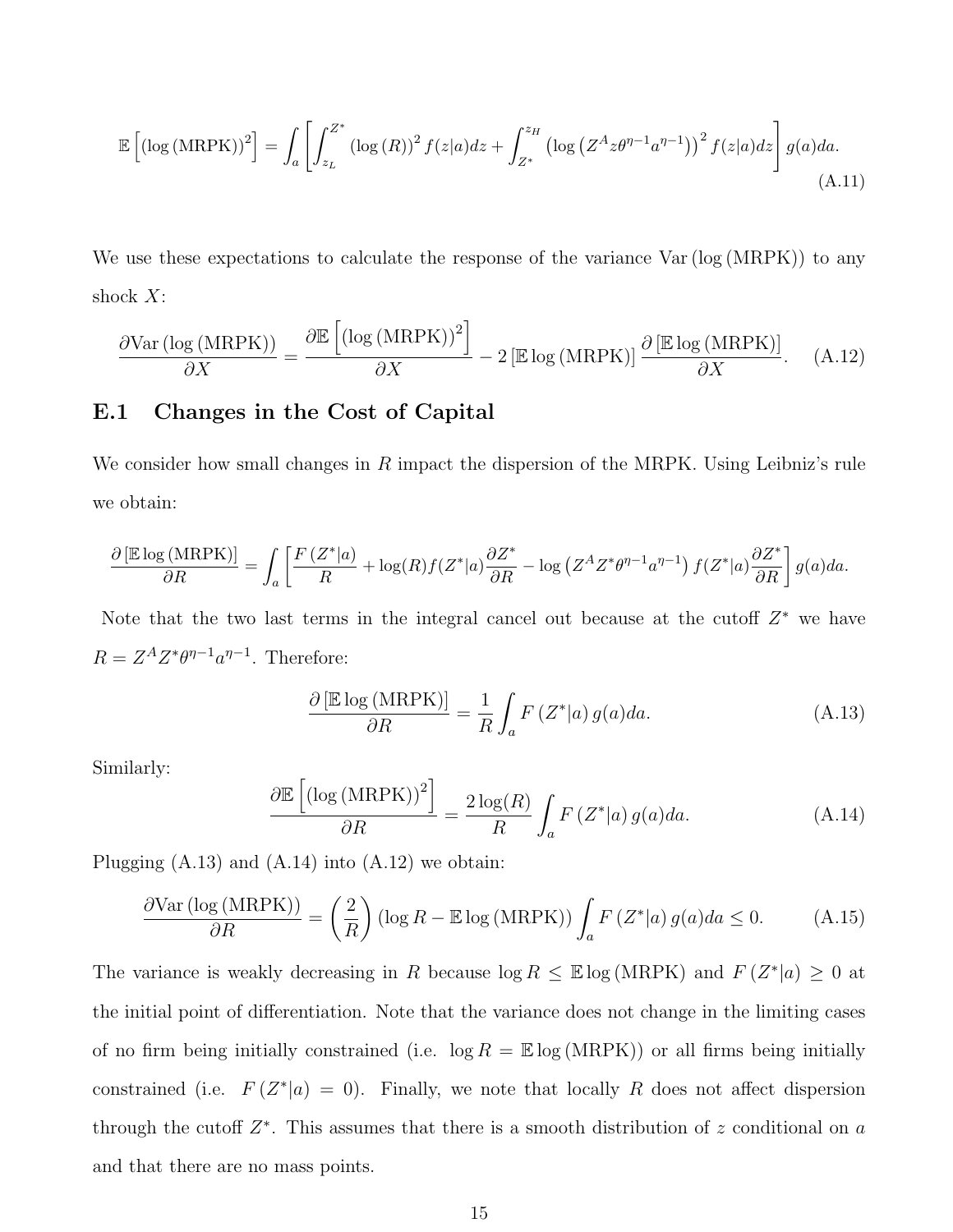### E.2 Changes in Financial Frictions

We consider how small changes in  $\theta$  impact the dispersion of the MRPK. We obtain:

$$
\frac{\partial \left[\mathbb{E}\log\left(\text{MRPK}\right)\right]}{\partial \theta} = \int_{a} \left[ \log(R)f(Z^*|a)\frac{\partial Z^*}{\partial \theta} - \log\left(Z^A Z^* \theta^{\eta-1} a^{\eta-1}\right) f(Z^*|a)\frac{\partial Z^*}{\partial \theta} + \left(\frac{\eta-1}{\theta}\right) \int_{Z^*}^{z_H} f(z)dz \right] g(a)da.
$$

Note that the two first terms in the integral cancel out because at the cutoff  $Z^*$  we have  $R = Z^A Z^* \theta^{\eta-1} a^{\eta-1}$ . Therefore:

<span id="page-78-0"></span>
$$
\frac{\partial \left[\mathbb{E}\log\left(\text{MRPK}\right)\right]}{\partial \theta} = \left(\frac{\eta - 1}{\theta}\right) \int_{a} \int_{Z^*}^{z_H} f(z)dz g(a)da = \left(\frac{\eta - 1}{\theta}\right) \int_{a} \left(1 - F\left(Z^*\middle|a\right)\right)g(a)da. \tag{A.16}
$$

We also have:

<span id="page-78-1"></span>
$$
\frac{\partial \mathbb{E}\left[\left(\log\left(MRPK\right)\right)^{2}\right]}{\partial \theta} = \int_{a} \left[\left(\log(R)\right)^{2} f(Z^{*}|a) \frac{\partial Z^{*}}{\partial \theta} - \left(\log\left(Z^{A} Z^{*} \theta^{n-1} a^{n-1}\right)\right)^{2} f(Z^{*}|a) \frac{\partial Z^{*}}{\partial \theta}\right] g(a) da + \int_{a} \left[\int_{Z^{*}}^{z_{H}} \frac{2(\eta - 1) \log\left(Z^{A} z \theta^{n-1} a^{n-1}\right)}{\theta} f(z) dz\right] g(a) da.
$$

The first two terms cancel out and therefore this derivative can be simplified to:

$$
\frac{\partial \mathbb{E}\left[\left(\log\left(\text{MRPK}\right)\right)^2\right]}{\partial \theta} = \left(\frac{2(\eta - 1)}{\theta}\right) \int_a \int_{Z^*}^{z_H} \log\left(Z^A z \theta^{\eta - 1} a^{\eta - 1}\right) f(z) dz g(a) da.
$$

or

$$
\frac{\partial \mathbb{E}\left[ \left( \log \left( \text{MRPK} \right) \right)^2 \right]}{\partial \theta} = \left( \frac{2(\eta - 1)}{\theta} \right) \int_a \mathbb{E}\left( \log \left( \text{MRPK} \right) \middle| z > Z^*, a \right) \left( 1 - F\left( Z^* | a \right) \right) g(a) da. \tag{A.17}
$$

Plugging  $(A.16)$  and  $(A.17)$  into  $(A.12)$  we finally obtain:

$$
\frac{\partial \text{Var}(\log(\text{MRPK}))}{\partial \theta} = \left(\frac{2(\eta - 1)}{\theta}\right) \int_a \left[\mathbb{E}\left(\log(\text{MRPK}) \, | z > Z^*, a\right) - \mathbb{E}\log(\text{MRPK}|a)\right] \left(1 - F\left(Z^*|a\right)\right) g(a) da \le 0. \tag{A.18}
$$

The bracket is weakly positive because the expected marginal revenue product of capital is higher conditional on productivity being above  $Z^*$ . Given that  $\eta < 1$ , the derivative of the variance is weakly negative.

### E.3 Changes in Aggregate Productivity or Demand

We consider how small changes in  $Z^A$  impact the dispersion of the MRPK. We obtain:

$$
\frac{\partial \left[\mathbb{E}\log\left(\text{MRPK}\right)\right]}{\partial Z^A} = \int_a \left[ \log(R)f(Z^*|a)\frac{\partial Z^*}{\partial Z^A} - \log\left(Z^AZ^*\theta^{\eta-1}a^{\eta-1}\right)f(Z^*|a)\frac{\partial Z^*}{\partial Z^A} + \left(\frac{1}{Z^A}\right)\int_{Z^*}^{z_H}f(z)dz\right]g(a)da.
$$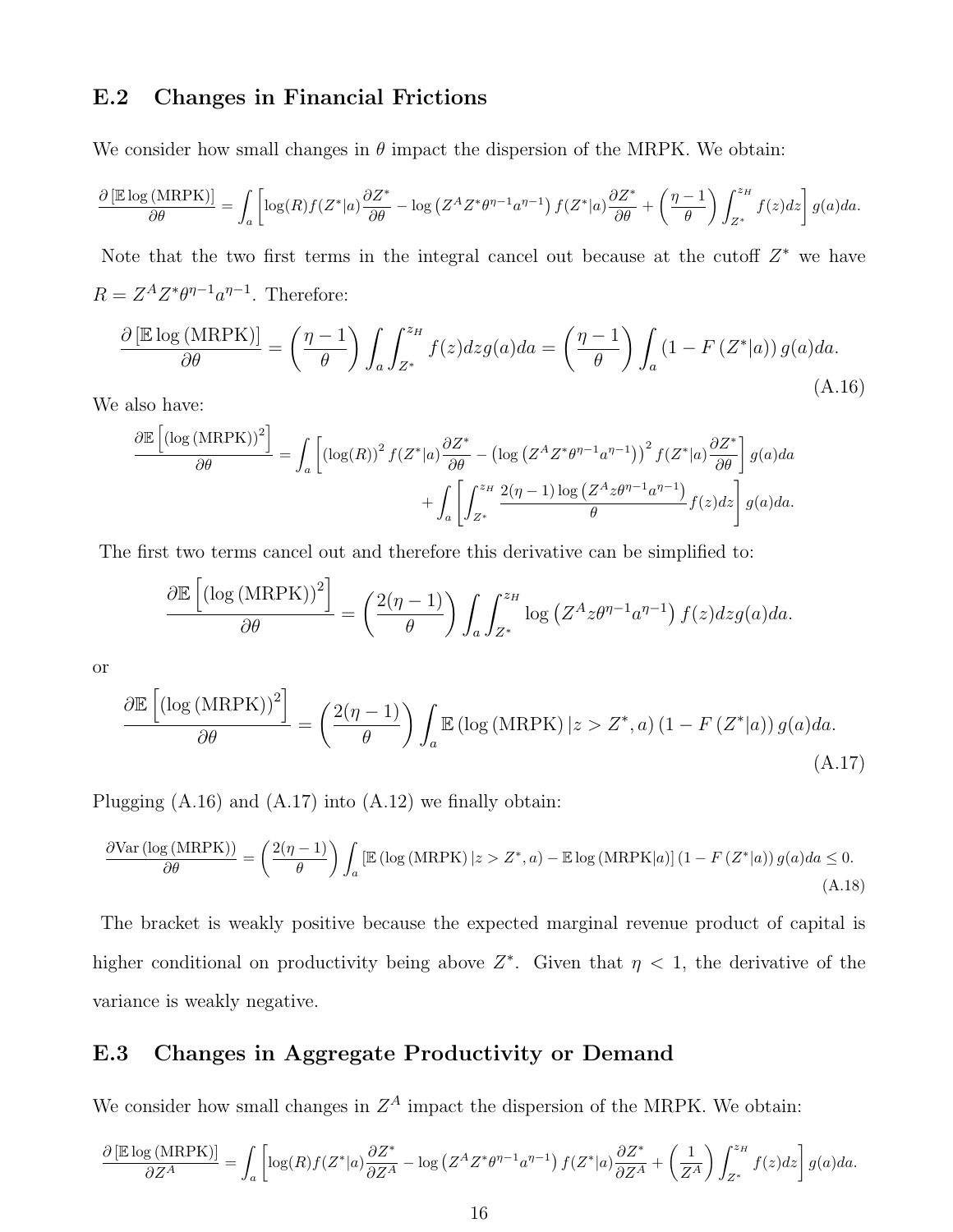Note that the two first terms in the integral cancel out because at the cutoff  $Z^*$  we have  $R = Z^A Z^* \theta^{\eta-1} a^{\eta-1}$ . Therefore:

<span id="page-79-0"></span>
$$
\frac{\partial \left[\mathbb{E}\log\left(\text{MRPK}\right)\right]}{\partial Z^A} = \left(\frac{1}{Z^A}\right) \int_a \int_{Z^*}^{z_H} f(z)dzg(a)da = \left(\frac{1}{Z^A}\right) \int_a \left(1 - F\left(Z^*\middle|a\right)\right)g(a)da. \tag{A.19}
$$

We also have:

<span id="page-79-1"></span>
$$
\frac{\partial \mathbb{E}\left[\left(\log\left(\text{MRPK}\right)\right)^{2}\right]}{\partial Z^{A}} = \int_{a} \left[\left(\log(R)\right)^{2} f(Z^{*}|a) \frac{\partial Z^{*}}{\partial Z^{A}} - \left(\log\left(Z^{A} Z^{*} \theta^{\eta-1} a^{\eta-1}\right)\right)^{2} f(Z^{*}|a) \frac{\partial Z^{*}}{\partial Z^{A}}\right] g(a) da + \int_{a} \left[\int_{Z^{*}}^{z_{H}} \frac{2\log\left(Z^{A} z \theta^{\eta-1} a^{\eta-1}\right)}{Z^{A}} f(z) dz\right] g(a) da.
$$

The first two terms cancel out and therefore this derivative can be simplified to:

$$
\frac{\partial \mathbb{E}\left[\left(\log\left(MRPK\right)\right)^2\right]}{\partial Z^A} = \left(\frac{2}{Z^A}\right) \int_a \int_{Z^*}^{z_H} \log\left(Z^A z \theta^{\eta-1} a^{\eta-1}\right) f(z) dz g(a) da.
$$

or

$$
\frac{\partial \mathbb{E}\left[\left(\log\left(\text{MRPK}\right)\right)^{2}\right]}{\partial Z^{A}} = \left(\frac{2}{Z^{A}}\right) \int_{a} \mathbb{E}\left(\log\left(\text{MRPK}\right)|z>Z^{*},a\right)\left(1-F\left(Z^{*}|a\right)\right)g(a)da. \quad \text{(A.20)}
$$

Plugging  $(A.19)$  and  $(A.20)$  into  $(A.12)$  we finally obtain:

$$
\frac{\partial \text{Var}(\log(\text{MRPK}))}{\partial Z^A} = \left(\frac{2}{Z^A}\right) \int_a \left[\mathbb{E}\left(\log(\text{MRPK}) \, | z > Z^*, a\right) - \mathbb{E}\log(\text{MRPK}|a)\right] \left(1 - F\left(Z^*|a\right)\right) g(a) da \ge 0. \tag{A.21}
$$

The bracket is weakly positive because the expected marginal revenue product of capital is higher conditional on productivity being above  $Z^*$ . Therefore, the derivative of the variance is weakly positive.

# F A Financial Constraint of the Form  $k' \le \theta a'$

In Appendix [E](#page-72-0) we provided analytical solutions for the immediate impact of various shocks on MRPK dispersion within a simplified version of our model with perfect foresight about next period's productivity, no adjustment costs, and a financial constraint of the form  $k \leq \theta a$ . We now simulate our full model with a risky time-to-build technology of capital accumulation and adjustment costs under the financial constraint  $k' \leq \theta a'$ . So, the only difference relative to the baseline model is that we replace the size-dependent borrowing constraint in equation [\(21\)](#page-22-0) with the constraint  $k' \leq \theta a'$ .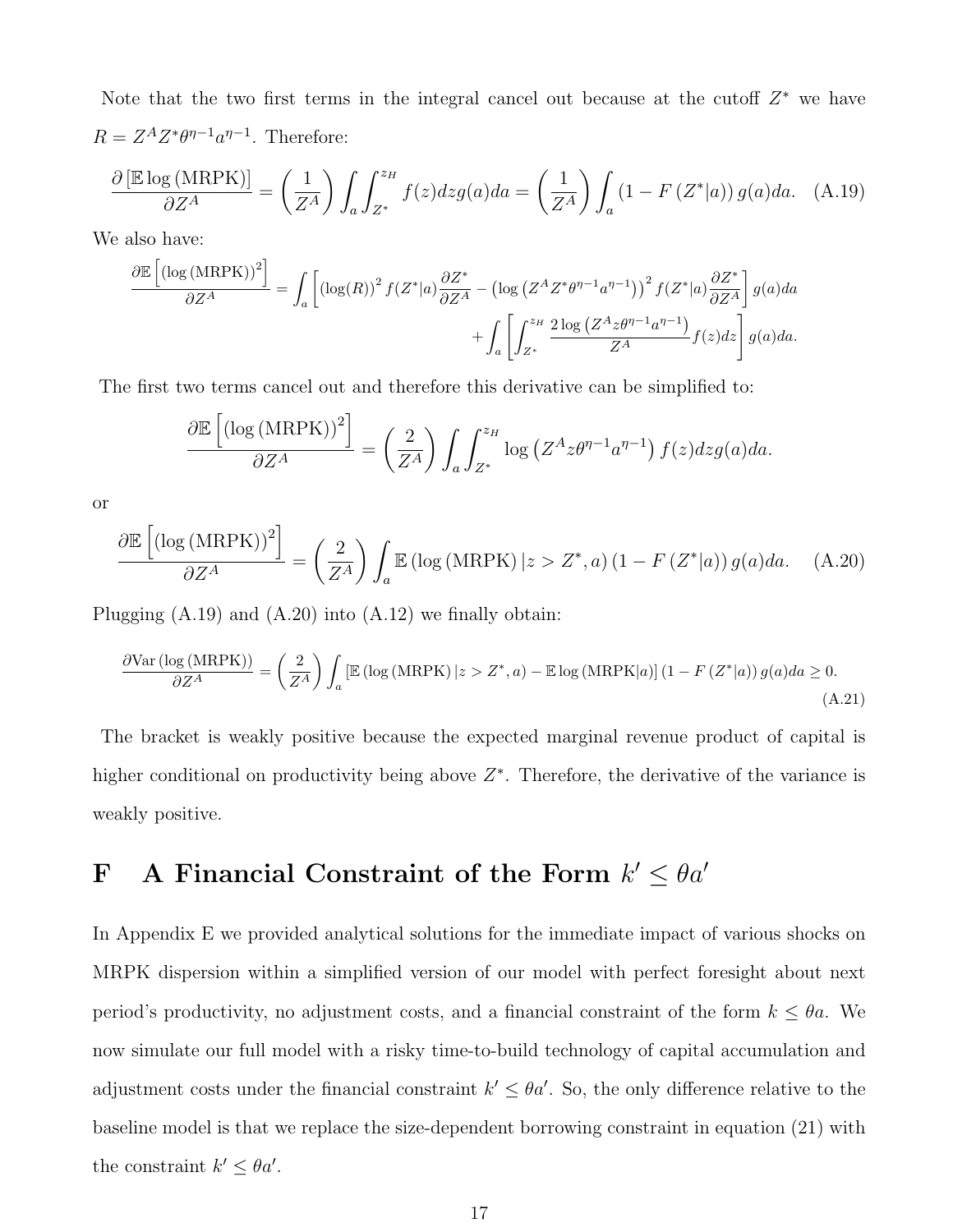

Figure A.5: Decline in the Real Interest Rate ( $\psi = 3.1$  and  $\theta = 1.0$ )



Figure A.6: Decline in the Real Interest Rate ( $\psi = 0.0$  and  $\theta = 1.0$ )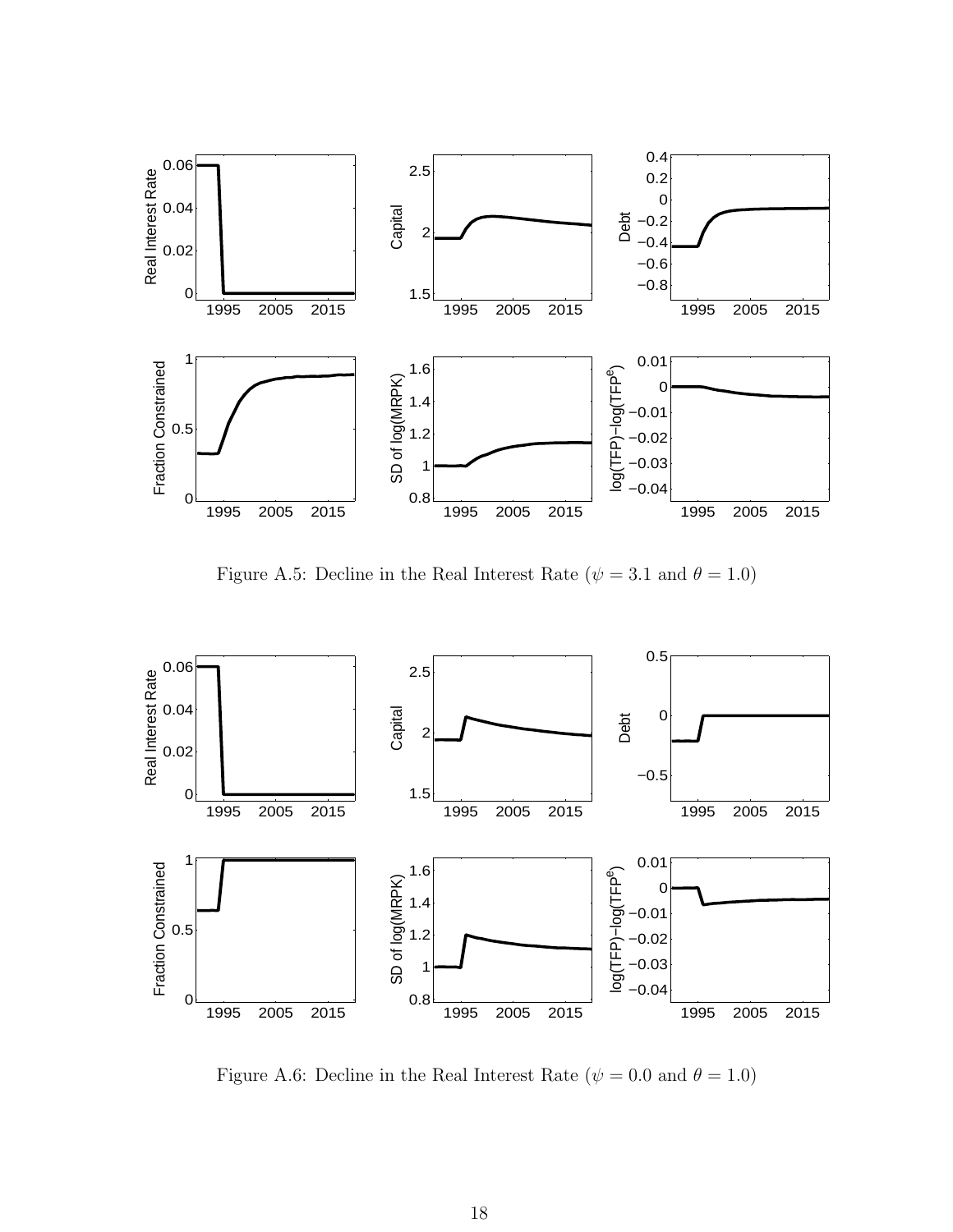

Figure A.7: Decline in the Real Interest Rate ( $\psi = 6.5$  and  $\theta = 2.2$ )

In Figures [A.5](#page-17-1) and [A.6](#page-19-0) we present aggregate impulses in response to a decline in the real interest rate from 6 to 0 percent. Figure [A.5](#page-17-1) uses the adjustment cost parameter  $\psi = 3.1$ calibrated from our baseline model and sets  $\theta = 1$  which implies that no firm in the economy can borrow. This parameterization is useful because it guarantees that the model with the financial constraint of the form  $k' \leq \theta a'$  shares exactly the same initial equilibrium with the model with a size-dependent borrowing constraint. Figure [A.6](#page-19-0) shuts down adjustment costs  $(\psi = 0.0)$  and still uses  $\theta = 1$ . All other parameters are fixed to the values shown in Table [3](#page-23-0) for the baseline model. The point of these figures is to show that, in response to the decline in the real interest rate, the model with the alternative financial constraint also generates an increase in MRPK dispersion and a decline in TFP.

Next, we calibrate the model with the financial constraint  $k' \leq \theta a'$  in a similar manner to our baseline model with a size-dependent borrowing constraint. Specifically, we set  $\psi = 6.5$ and  $\theta = 2.2$  to match the responsiveness of firm capital growth to within-firm changes in productivity and net worth. These responses are captured by the coefficients  $\beta_z = 0.10$  and  $\beta_a = 0.09$  in regression [\(24\)](#page-24-0) for the permanent sample of firms. In Figure [A.7](#page-29-0) we present impulses in response to the decline in the real interest rate for this calibrated model. We find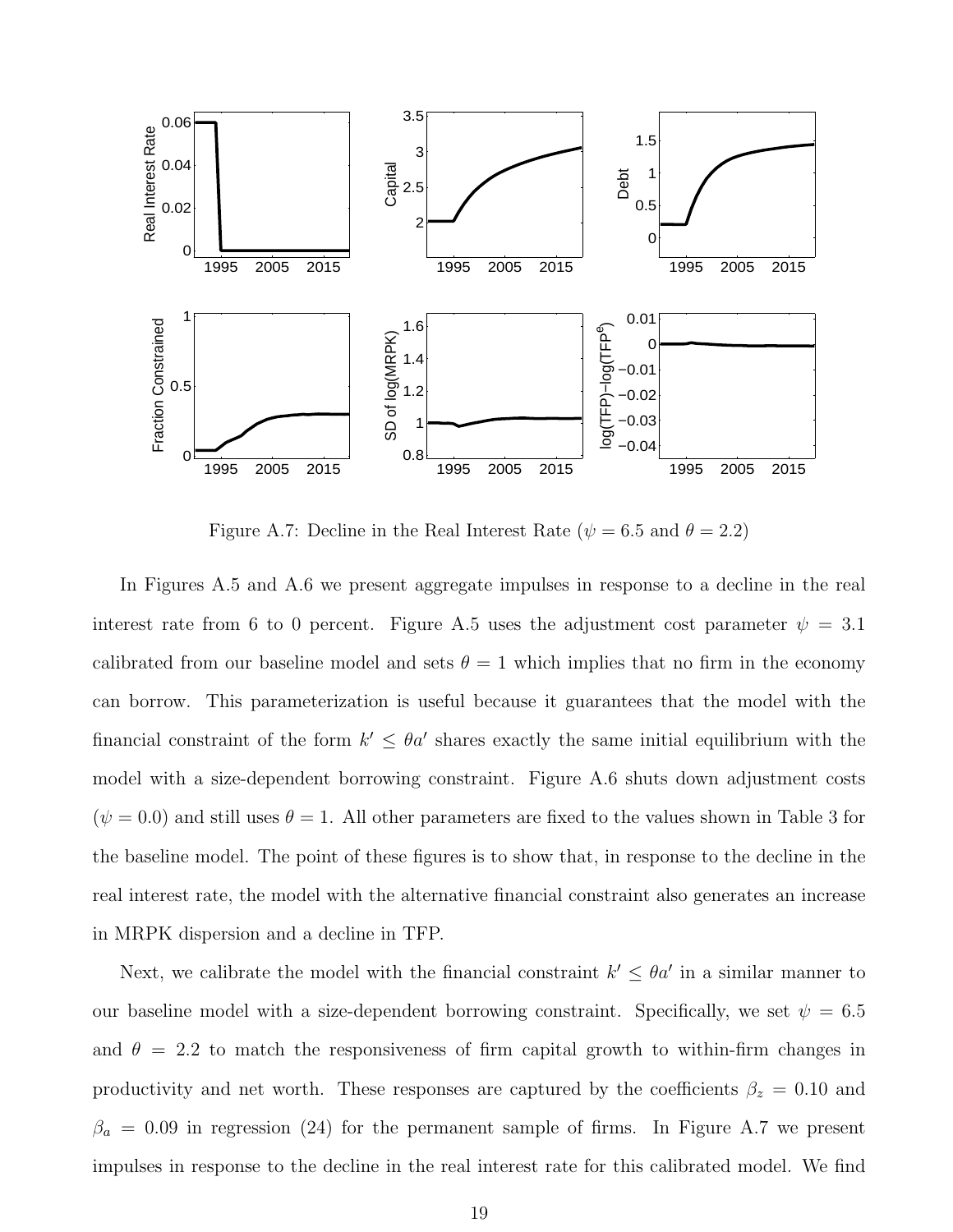|                   |                                        | Model           |                     | Sample    |         |
|-------------------|----------------------------------------|-----------------|---------------------|-----------|---------|
|                   | Statistic                              | <b>Baseline</b> | $k' \leq \theta a'$ | Permanent | Full    |
| <b>Dispersion</b> | Std ( $\log \ell$ )                    | 0.78            | 0.70                | 1.13      | 1.21    |
|                   | Std $(\log k)$                         | 0.87            | 0.64                | 1.52      | 1.70    |
|                   | Std (log MRPK)                         | 0.30            | 0.22                | 0.88      | 1.12    |
| Productivity      | Corr (log Z, log MRPK)                 | 0.13            | 0.57                | 0.03      | 0.05    |
|                   | Corr ( $\log Z, \log \ell$ )           | 0.96            | 0.98                | 0.65      | 0.58    |
|                   | Corr $(\log Z, \ell/L)$                | 0.91            | 0.96                | 0.54      | 0.48    |
|                   | Corr $(\log Z, \log k)$                | 0.82            | 0.87                | 0.62      | 0.52    |
|                   | Corr $(\log Z, k/K)$                   | 0.66            | 0.87                | 0.53      | 0.44    |
|                   | Corr $(\log Z, \log (k/\ell))$         | $-0.13$         | $-0.57$             | 0.22      | 0.16    |
| <b>MRPK</b>       | Corr ( $\log \text{MRPK}, \log \ell$ ) | $-0.13$         | 0.40                | $-0.03$   | 0.01    |
|                   | Corr (log MRPK, $\ell/L$ )             | $-0.19$         | 0.43                | $-0.05$   | $-0.03$ |
|                   | Corr ( $\log \text{MRPK}$ , $\log k$ ) | $-0.46$         | 0.09                | $-0.62$   | $-0.68$ |
|                   | Corr (log MRPK, $k/K$ )                | $-0.57$         | 0.10                | $-0.31$   | $-0.28$ |
|                   | Corr (log MRPK, log $(k/\ell)$ )       | $-1.00$         | $-1.00$             | $-0.95$   | $-0.96$ |
| Financial         | Corr ( $\log Z$ , $\log a$ )           | 0.81            | 0.85                | 0.75      | 0.65    |
|                   | Corr ( $log$ MRPK, $log a$ )           | $-0.20$         | 0.09                | $-0.14$   | $-0.14$ |
|                   | Coefficient of $b/k$ on $\log k$       | 0.14            | 0.01                | 0.15      | 0.23    |

Table A.5: Summary Statistics in the Cross Section of Firms (1999-2007)

that the model generates a small increase in MRPK dispersion and a negligible decline in TFP. Intuitively, our calibration implies that very few firms are initially constrained before the shock hits. Similar to the analysis in Appendix [E,](#page-72-0) we expect the response of dispersion and TFP to be the smallest when initially all firms are either unconstrained or constrained.

Table [A.5](#page-31-0) repeats the analysis underlying Table [5](#page-31-0) in the main text and compares the model with a financial constraint of the form  $k' \leq \theta a'$  to our baseline model with a size-dependent borrowing constraint with respect to various second moments. A key difference between the two models is that the model with the financial constraint  $k' \leq \theta a'$  does not generate a negative correlation between measures of revenue-based productivity, such as log (MRPK), and measures of size, such as labor and capital. Additionally, the model with the financial constraint  $k' \leq \theta a'$ produces a much stronger correlation between log productivity and log (MRPK) than the model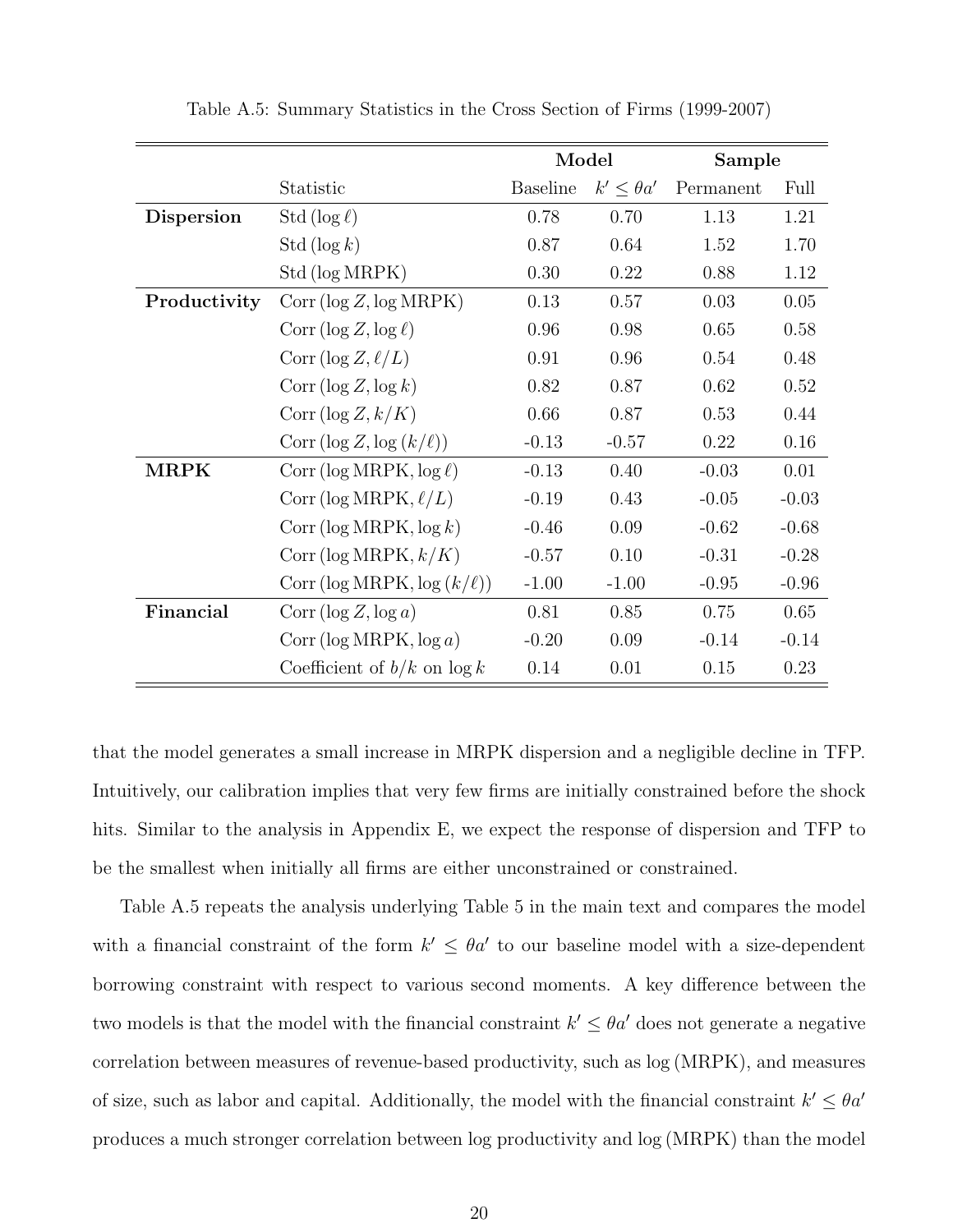with a size-dependent borrowing constraint.

We now provide intuition for these differences. Figures [A.8](#page-30-0) and [A.9](#page-34-0) plot the cross-sectional relationship between log productivity,  $\log Z$ , and  $\log(MRPK)$  in the two models. As we discussed in the main text, within the set of firms with the same permanent productivity  $z^P$ , there is a strong correlation between log (MRPK) and log Z, reflecting transitory productivity shocks in an environment with time-to-build technology and a borrowing constraint. This holds both in the model with a size-dependent borrowing constraint and in the model with a financial constraint of the form  $k' \leq \theta a'$ .

In response to the decline in the real interest rate, the model with a size-dependent borrowing constraint generates a high dispersion of capital across firms with different permanent productivity because high  $z^P$  firms increase significantly their capital to overcome permanently the borrowing constraint. Permanent differences in capital increase significantly the variation of MRPK across firms with different  $z<sup>P</sup>$  components, leading to a low overall correlation between  $\log Z$  and  $\log(MRPK)$ . By contrast, in the model with a financial constraint of the form  $k' \leq \theta a'$  there is no additional incentive to increase capital because the borrowing constraint does not depend on size. This greatly reduces capital and MRPK differences across firms with different  $z^P$  components. Therefore, the overall correlation between  $\log Z$  and  $\log(MRPK)$  is high in the model with a financial constraint of the form  $k' \leq \theta a'$ .

Figures [A.10](#page-35-0) and [A.11](#page-37-0) plot the cross-sectional relationship between size (measured with log labor) and log (MRPK) in the two models. The model with a financial constraint of the form  $k' \leq \theta a'$  generates a positive and high correlation between size and log (MRPK). The intuition is similar to the intuition described above for the relationship between productivity and log (MRPK), with the time-to-build technology and financial frictions leading to a positive and high correlation between size and log (MRPK). By contrast, the model with a size-dependent borrowing constraint generates a negative correlation between size and log (MRPK). This key difference between the two models emerges because, with a size-dependent borrowing constraint, the decline in the real interest rate incentivizes some firms to grow and permanently overcome their borrowing constraint. As a result, in the model with a size-dependent borrowing constraint,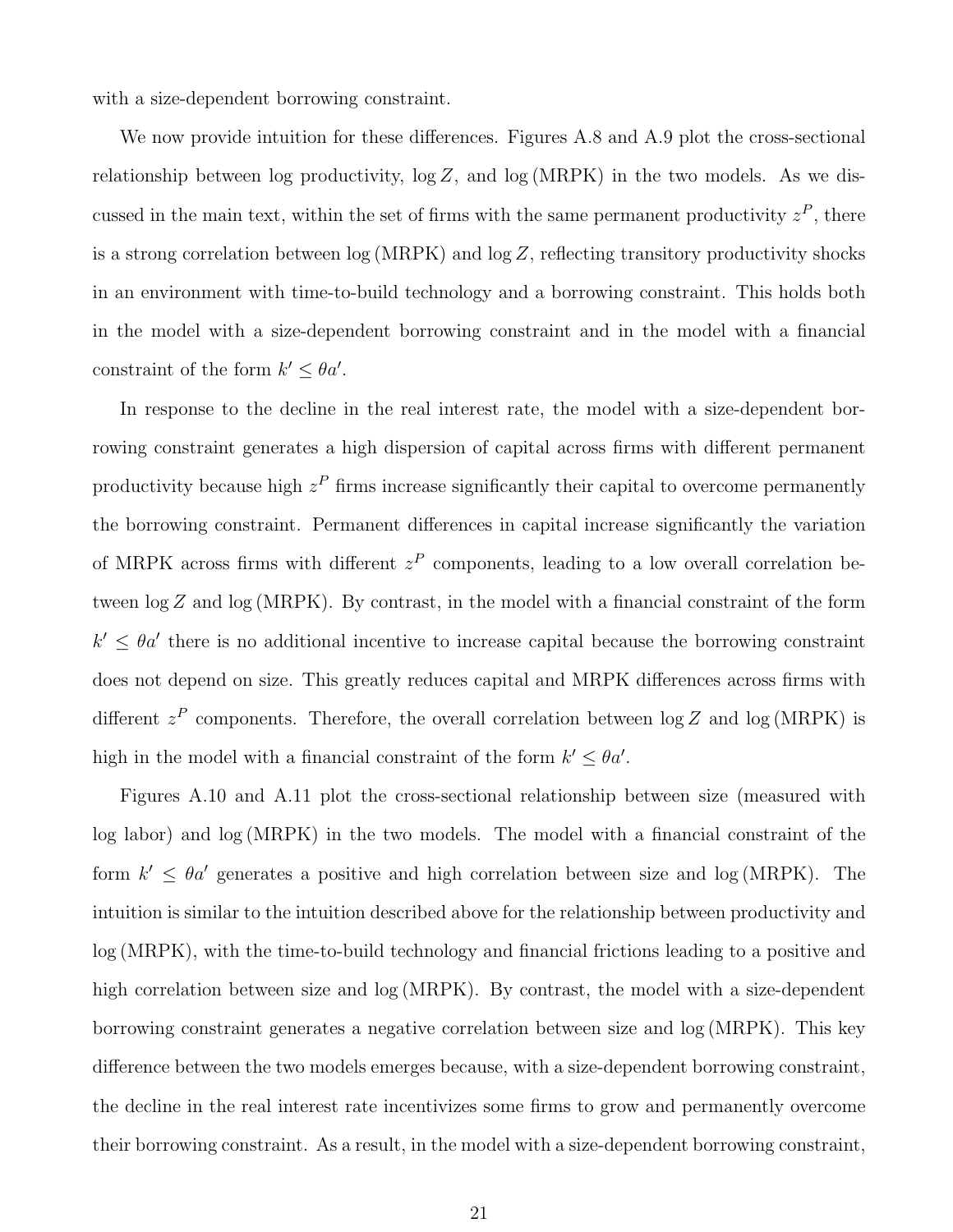

Figure A.8: MRPK and Productivity in Model With Size-Dependent Borrowing Constraint



Figure A.9: MRPK and Productivity in Model With Financial Constraint  $k' \leq \theta a'$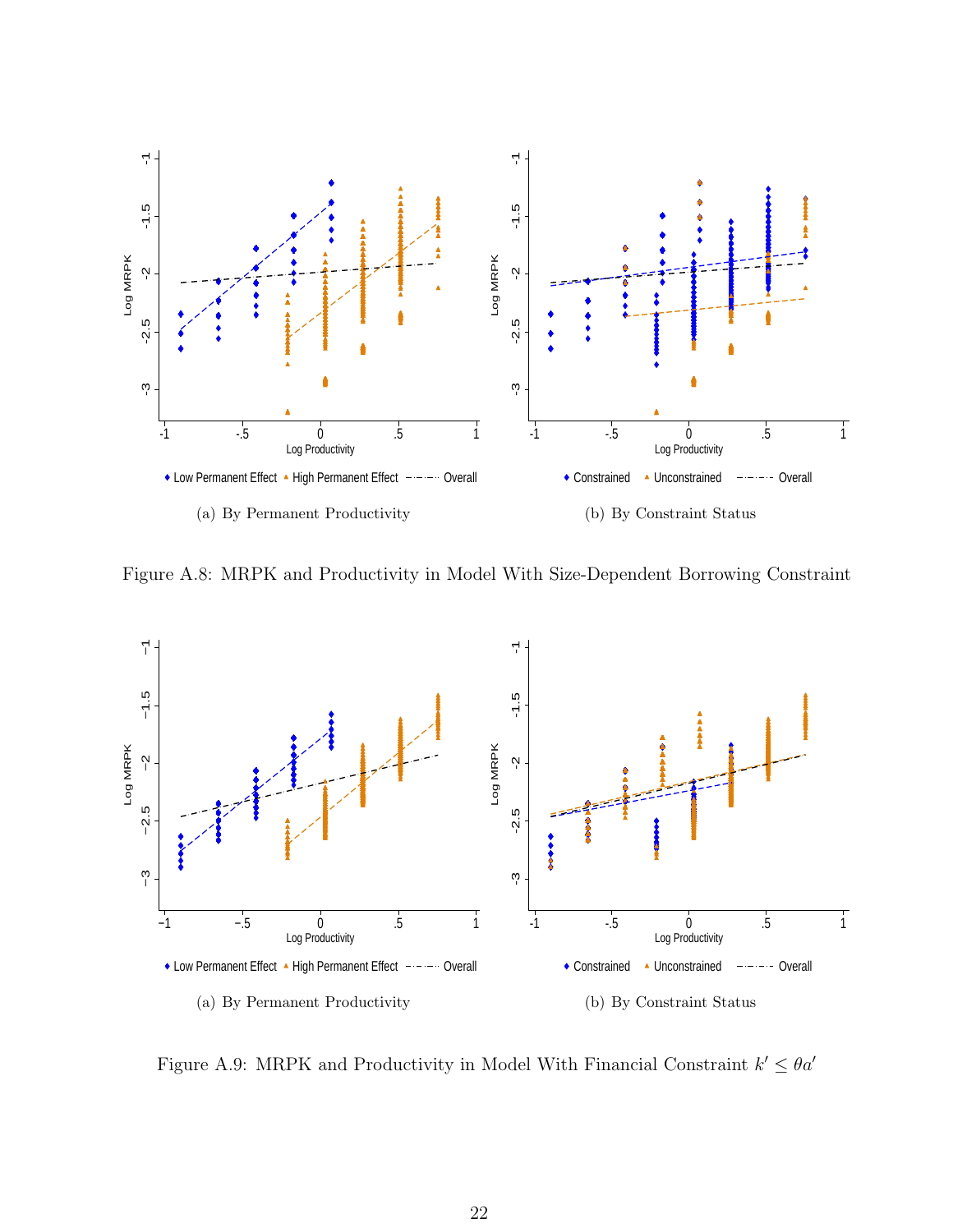

Figure A.10: MRPK and Size in Model With Size-Dependent Borrowing Constraint



Figure A.11: MRPK and Size in Model With Financial Constraint  $k' \leq \theta a'$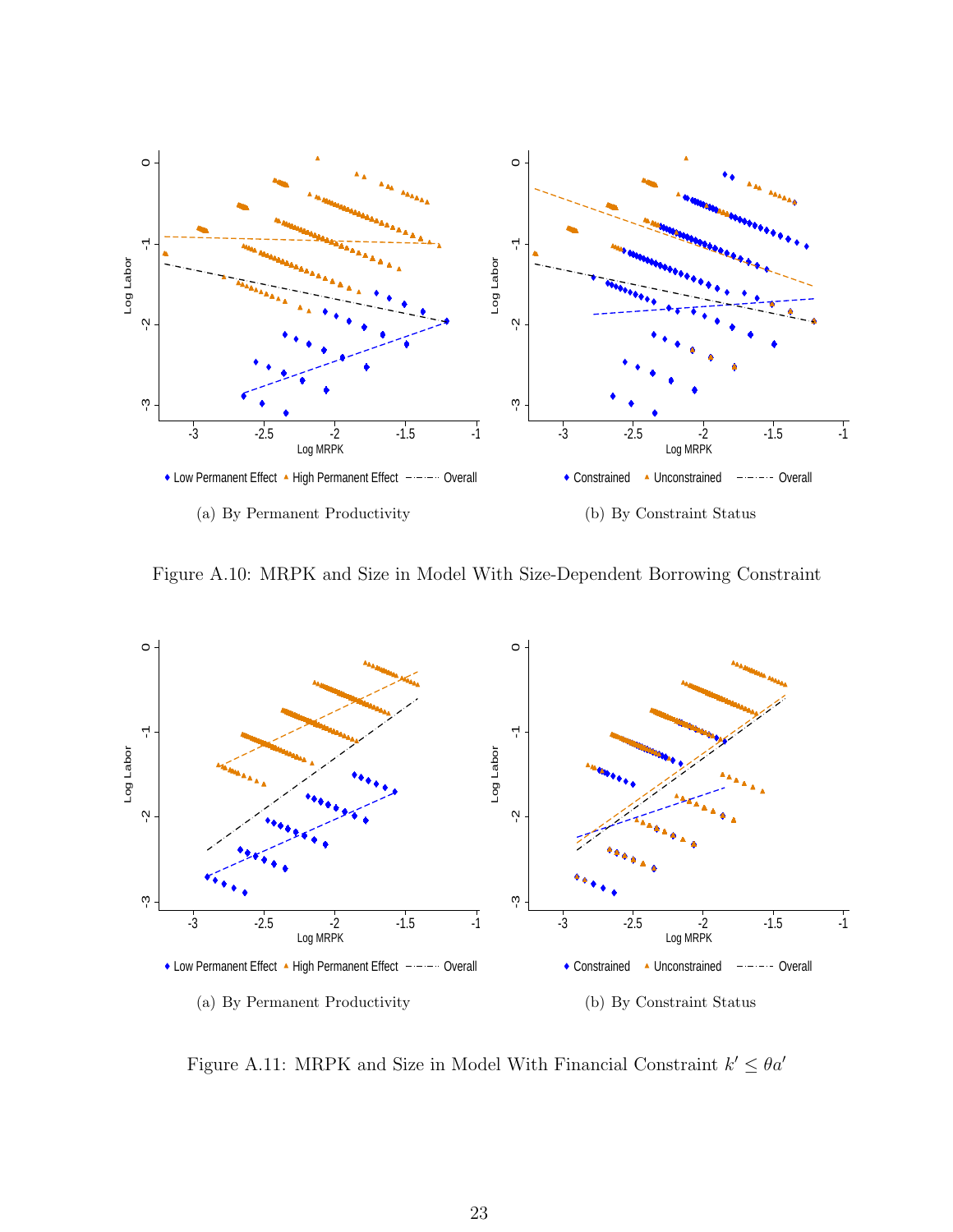larger firms tend to be unconstrained and tend to have a lower return to capital.

## G Endogenous Entry and Exit

In this appendix we describe the model with endogenous entry and exit. Let  $m_{it} = 0$  denote a firm that operates in the outside sector and let  $m_{it} = 1$  denote a firm that produces in manufacturing. The period t status of a firm is a state variable and the period  $t + 1$  status of a firm is a choice variable. We write the budget constraint of a firm as a function of its state in period t and its entry decision in period  $t + 1$ .

1. When  $m_{it} = 1$  and  $m_{it+1} = 1$ , the budget constraint is:

$$
c_{it} + k_{it+1} + (1 + r_t)b_{it} + \frac{\psi (k_{it+1} - k_{it})^2}{2k_{it}} = \pi_{it} + (1 - \delta)k_{it} + b_{it+1},
$$
 (A.22)

where  $\pi_{it} = p_{it}y_{it} - w_t\ell_{it}$  denotes revenues less compensation to labor.

2. When  $m_{it} = 1$  and  $m_{it+1} = 0$ , the budget constraint is:

$$
c_{it} + (1 + r_t)b_{it} = \pi_{it} + (1 - \delta)k_{it} + b_{it+1}.
$$
\n(A.23)

Firms that operate in manufacturing and decide to exit are assumed to sell their capital  $(k_{it+1} = 0)$  without incurring an exit cost.

3. When  $m_{it} = 0$  and  $m_{it+1} = 0$ , the budget constraint is:

$$
c_{it} + (1 + r_t)b_{it} = h_t + b_{it+1},
$$
\n(A.24)

where  $h_t$  denotes the income of firms operating in the outside sector.

4. When  $m_{it} = 0$  and  $m_{it+1} = 1$ , the budget constraint is:

$$
c_{it} + k_{it+1} + (1 + r_t)b_{it} = h_t - \zeta(k_{it+1}) + b_{it+1},
$$
\n(A.25)

where  $\zeta(k_{it+1})$  denotes an entry cost. We assume that entry costs are an increasing function of the capital stock upon entry.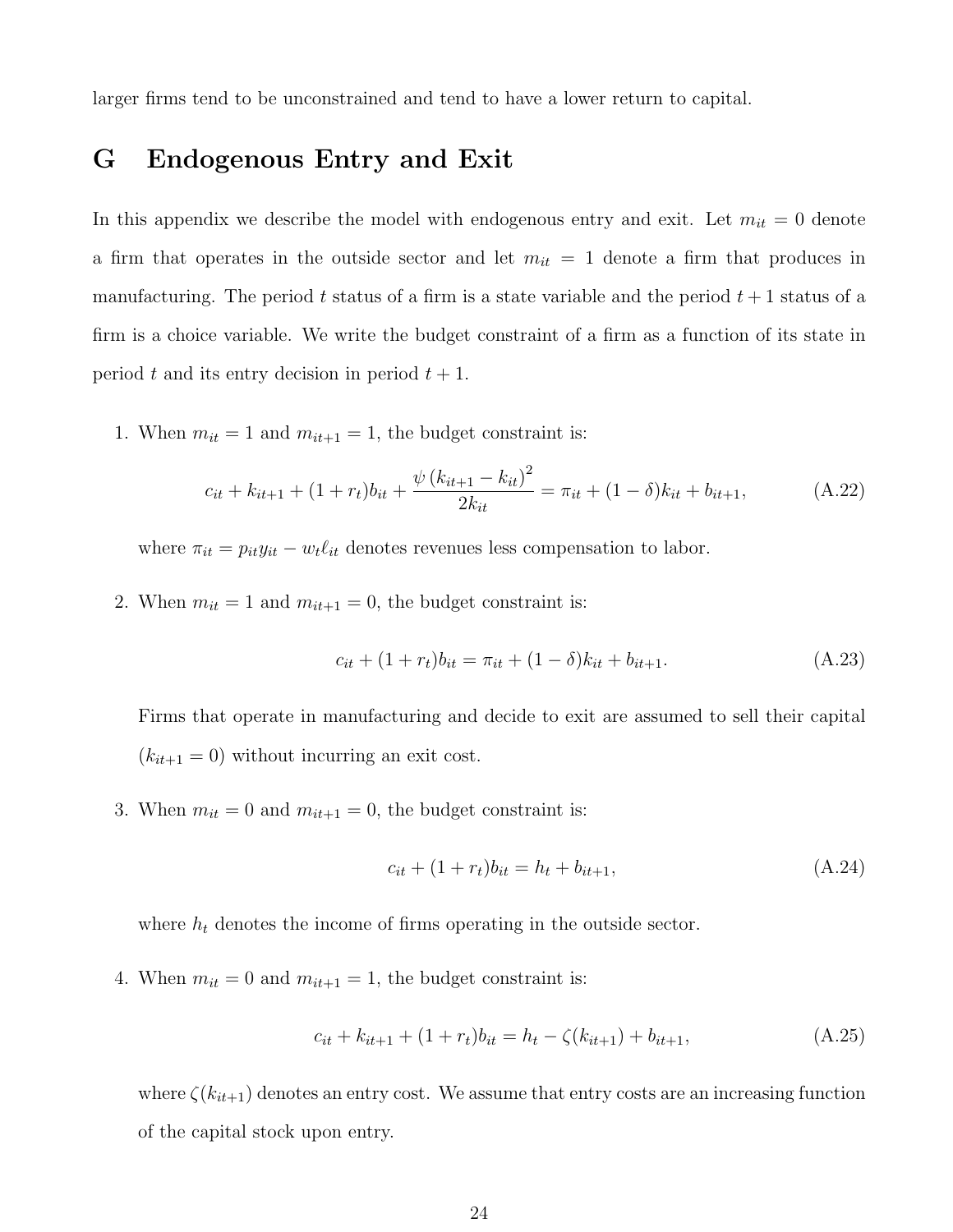We now write the problem of a firm in recursive form in the model with endogenous entry and exit. The Bellman equation is:

$$
V(a, k, m, z^P, z^T, \mathbf{X}) = \max_{a', k', m', \ell, p} \left\{ U(c) + \beta \mathbb{E} V\left(a', k', m', z^P, (z^T)', \mathbf{X}' \right) \right\},\tag{A.26}
$$

subject to the budget constraint:

$$
c + a' = m\left(\pi - (r + \delta)k - m'\frac{\psi(k'-k)^2}{2k}\right) + (1 - m)(h - m'\zeta(k')) + (1 + r)a, \quad (A.27)
$$

where  $\pi = p(y)y - w l$  and  $y = Zk^{\alpha} \ell^{1-\alpha} = p^{-\varepsilon}$ .

In our numerical simulations we work with the quadratic cost  $\zeta_{it} = \bar{\zeta} k_{it+1}^2$ . We set  $\bar{\zeta} = 0.30$ and  $h_t = 0.08$ . We choose these parameters such that the model replicates the responsiveness of capital growth to within-firm variations in productivity and net worth as observed in the full sample in Table [4.](#page-27-0)

## H Exogenous MRPL Dispersion

Table [A.6](#page-36-0) repeats the analysis underlying Table [5](#page-31-0) in the main text. With this table, we compare the model with exogenous MRPL dispersion to both our baseline model without MRPL dispersion and to the data with respect to various second moments.

We stress three main differences between the model with exogenous MRPL dispersion and the model without MRPL dispersion. First, the model with exogenous MRPL dispersion generates a higher dispersion of firm size (as captured by log labor) and a higher dispersion of log (TFPR) than the baseline model. Second, in the model with exogenous MRPL dispersion there is a weaker correlation between firm log productivity,  $\log Z$ , and either log labor or the share of firm labor in sectoral labor. This happens because variations of labor across firms in the model with exogenous MRPL dispersion partly reflect variations of the labor wedge. Given that the labor wedge is uncorrelated with firm productivity, the unconditional correlation between firm labor or share in sectoral labor and firm productivity becomes weaker.

The third important difference between the two models is that the model with exogenous MRPL dispersion does not generate the negative correlation between log (MRPK) and either log labor or the share of firm labor in sectoral labor observed in the data. The baseline model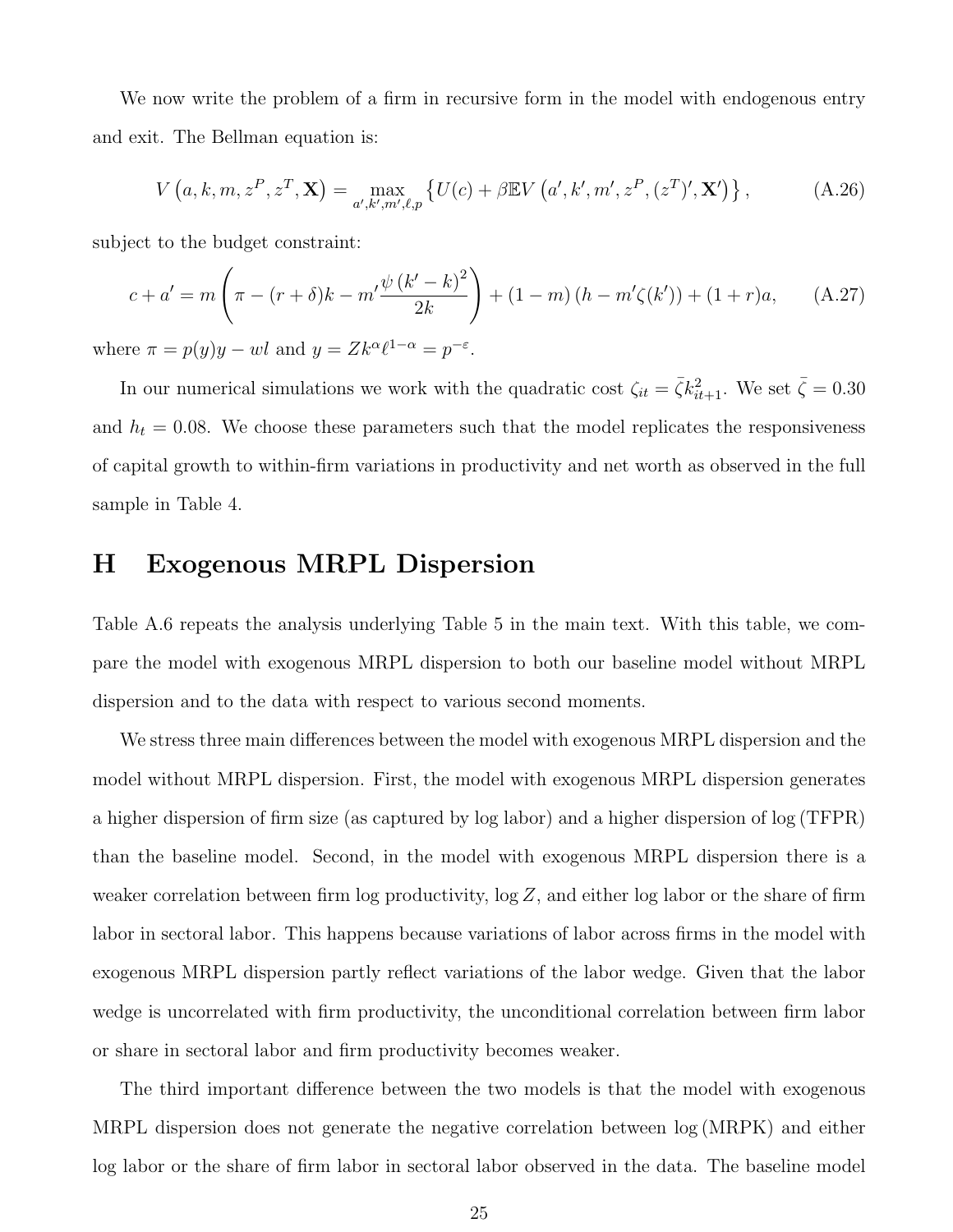|                   |                                        | Model           |                 | Sample    |          |
|-------------------|----------------------------------------|-----------------|-----------------|-----------|----------|
|                   | Statistic                              | <b>Baseline</b> | MRPL Dispersion | Permanent | Full     |
| <b>Dispersion</b> | Std ( $\log \ell$ )                    | 0.78            | 0.91            | 1.13      | 1.21     |
|                   | Std (log MRPL)                         | 0.00            | 0.30            | 0.30      | 0.33     |
|                   | Std $(\log k)$                         | 0.87            | 0.79            | 1.52      | 1.70     |
|                   | Std (log MRPK)                         | 0.30            | 0.39            | 0.88      | 1.12     |
|                   | Std (log TFPR)                         | 0.10            | 0.16            | 0.35      | $0.42\,$ |
| Productivity      | Corr (log Z, log TFPR)                 | 0.13            | 0.22            | 0.46      | 0.43     |
|                   | Corr (log Z, log MRPK)                 | 0.13            | $0.25\,$        | 0.03      | $0.05\,$ |
|                   | Corr ( $\log Z, \log \ell$ )           | 0.96            | 0.78            | 0.65      | 0.58     |
|                   | Corr (log $Z, \ell/L$ )                | 0.91            | 0.70            | 0.54      | 0.48     |
|                   | Corr ( $\log Z$ , $\log k$ )           | 0.82            | 0.78            | $0.62\,$  | $0.52\,$ |
|                   | Corr (log $Z, k/K$ )                   | 0.66            | $0.65\,$        | 0.53      | 0.44     |
|                   | Corr (log Z, log $(k/\ell)$ )          | $-0.13$         | $-0.16$         | $0.22\,$  | $0.16\,$ |
| <b>TFPR</b>       | Corr ( $\log \text{TFPR}, \log \ell$ ) | $-0.13$         | $-0.39$         | $0.02\,$  | $-0.01$  |
|                   | Corr (log TFPR, $\ell/L$ )             | $-0.19$         | $-0.38$         | $0.01\,$  | $0.01\,$ |
|                   | Corr ( $\log \text{TFPR}, \log k$ )    | $-0.46$         | $-0.24$         | $-0.38$   | $-0.50$  |
|                   | Corr (log TFPR, $k/K$ )                | $-0.57$         | $-0.28$         | $-0.14$   | $-0.16$  |
|                   | Corr (log TFPR, $log (k/\ell)$ )       | $-1.00$         | $0.28\,$        | $-0.60$   | $-0.69$  |
| <b>MRPK</b>       | Corr (log MRPK, $log \ell$ )           | $-0.13$         | 0.38            | $-0.03$   | 0.01     |
|                   | Corr (log MRPK, $\ell/L$ )             | $-0.19$         | 0.32            | $-0.05$   | $-0.03$  |
|                   | Corr (log MRPK, $log k$ )              | $-0.46$         | $-0.28$         | $-0.62$   | $-0.68$  |
|                   | Corr (log MRPK, $k/K$ )                | $-0.57$         | $-0.33$         | $-0.31$   | $-0.28$  |
|                   | Corr (log MRPK, $log (k/\ell))$        | $-1.00$         | $-0.92$         | $-0.95$   | $-0.96$  |
| MRPL              | Corr (log MRPL, $\log \ell$ )          |                 | $-0.58$         | 0.31      | 0.34     |
|                   | Corr (log MRPL, $\ell/L$ )             |                 | $-0.53$         | 0.20      | 0.22     |
|                   | Corr (log MRPL, $log k$ )              |                 | 0.01            | 0.33      | 0.34     |
|                   | Corr (log MRPL, $k/K$ )                |                 | 0.00            | 0.22      | 0.22     |
|                   | Corr (log MRPL, log $(k/\ell)$ )       |                 | 0.86            | 0.18      | $0.15\,$ |
| Financial         | Corr ( $\log Z$ , $\log a$ )           | 0.81            | 0.70            | 0.75      | 0.65     |
|                   | Corr ( $log TFPR, log a$ )             | $-0.20$         | $-0.05$         | 0.07      | 0.00     |
|                   | Corr ( $log$ MRPK, $log a$ )           | $-0.20$         | $-0.07$         | $-0.14$   | $-0.14$  |
|                   | Corr ( $log MRPL, log a$ )             |                 | 0.01            | 0.45      | 0.44     |
|                   | Coefficient of $b/k$ on $\log k$       | 0.14            | $0.24\,$        | $0.15\,$  | 0.23     |

Table A.6: Summary Statistics in the Cross Section of Firms (1999-2007)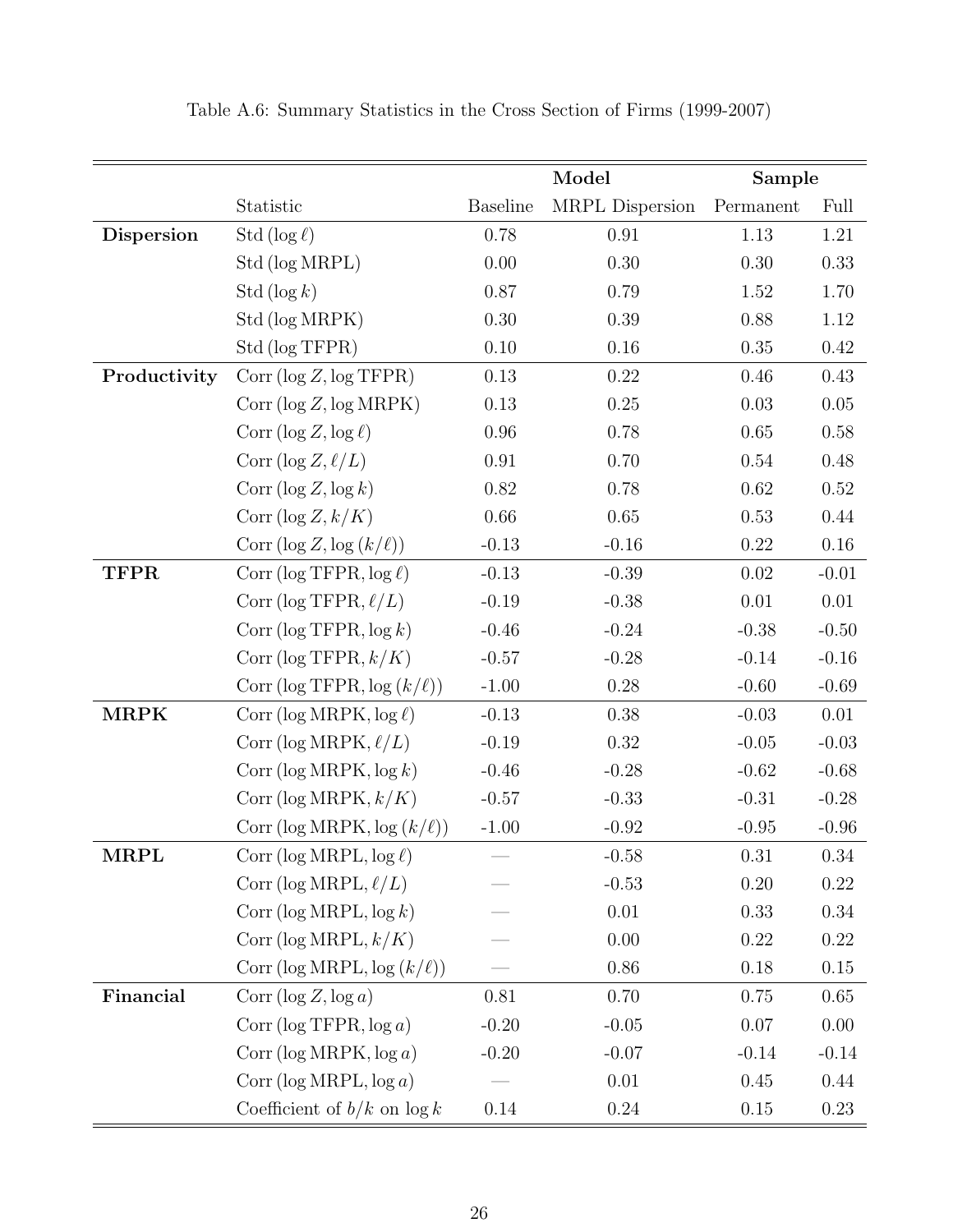without MRPL dispersion generates a negative correlation because smaller firms are more likely to be constrained. In the model with exogenous MRPL dispersion, an increase in the labor wedge  $\tau$  causes both firm labor and MRPK to decrease (the latter decreases because k is predetermined and revenues decrease). This tends to increase the overall correlation between the two variables in the cross section of firms. We also note that, conditional on a labor wedge shock, labor and log (MRPL) are negatively correlated in the model. However, in the data this correlation is positive.

## I Overhead Labor

A model with overhead labor, such as the one developed by [Bartelsman, Haltiwanger, and](#page-59-0) [Scarpetta](#page-59-0) [\(2013\)](#page-59-0), can match the observed positive correlation between firm size and measured log (MRPL). Consider the production function:

<span id="page-89-1"></span>
$$
y_{it} = Z_{it} k_{it}^{\alpha} \left( \ell_{it} - \phi_{\ell} \right)^{1-\alpha}, \tag{A.28}
$$

where  $\phi_{\ell}$  denotes overhead labor. With this production function, all firms equalize the true marginal revenue product of labor to the common wage. However, the measured marginal revenue product of labor varies across firms. To see this, we write:

$$
\text{MRPL}_{it} := \left(\frac{1-\alpha}{\mu}\right) \left(\frac{p_{it}y_{it}}{\ell_{it}}\right) = \left(1 - \frac{\phi_{\ell}}{\ell_{it}}\right) w_{t}.\tag{A.29}
$$

Firms with higher labor also have higher measured MRPL.

Next, we calibrate and simulate the model with overhead labor.<sup>[2](#page-89-0)</sup> The economic environment is similar to our baseline model with the only exception that we use the production function with overhead labor in equation [\(A.28\)](#page-89-1) instead of the Cobb-Douglas production function. We calibrate jointly the adjustment cost parameter  $\psi$ , the borrowing threshold  $\kappa$ , and overhead labor  $\phi_{\ell}$  to match three moments. As before, the two moments are the responsiveness of capital growth to within-firm variations in productivity and net worth as observed in the permanent

<span id="page-89-0"></span><sup>&</sup>lt;sup>2</sup>In parallel to the model with exogenous labor taxes, we rebate  $\phi_\ell w$  back to each firm. This allows us to make consistent comparisons between the model with overhead labor and our baseline model without MRPL dispersion. In the absence of this rebate some small firms would eventually be forced to shut down which, in turn, would change the distribution of productivity across firms in the model.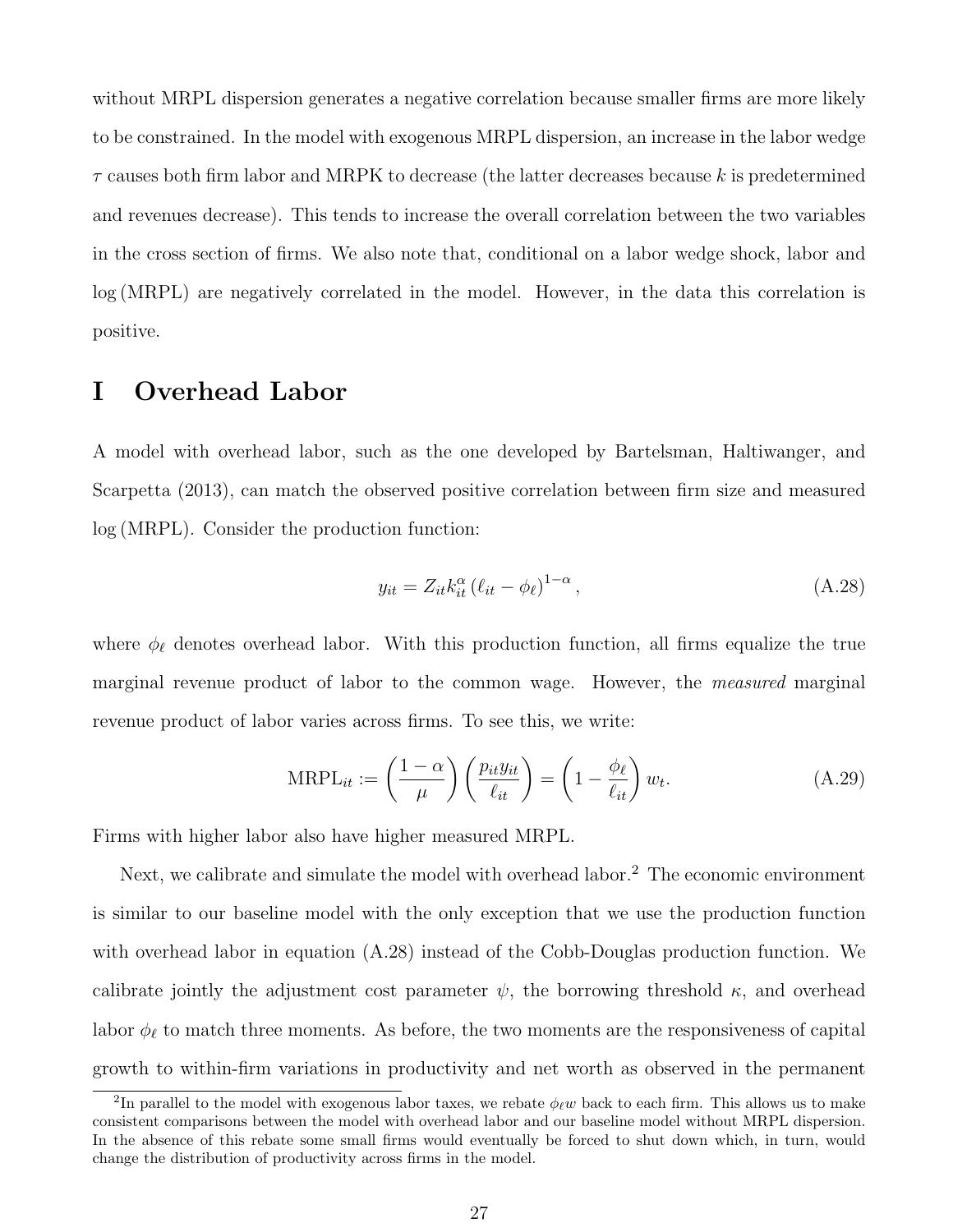

Figure A.12: Decline in the Real Interest Rate: Model With Overhead Labor

sample of firms in Table [4.](#page-27-0) The third moment is the standard deviation of log (MRPL) which in the data equals 0.30. We find that  $\psi = 3.0$ ,  $\kappa = 4.3$ , and  $\phi_{\ell} = 0.11$ . All other parameters are fixed to the values shown in Table [3](#page-23-0) for the baseline model.

In Figure [A.12](#page-38-0) we present impulses in response to a decline in the real interest rate in the model with overhead labor. We note that the impulses are almost identical to those in the baseline model presented in Figure [11.](#page-37-0) [3](#page-90-0) This is not surprising because our calibrated values of  $\psi = 3.0$  and  $\kappa = 4.3$  are very close to the calibrated values  $\psi = 3.1$  and  $\kappa = 4.2$  in the baseline model. Overhead labor does not interact in an important quantitative way with firm investment and debt decisions as captured by the regressions that use within-firm variation in Table [4.](#page-27-0)

In Table [A.7](#page-53-0) we compare the model with overhead labor to our baseline model without MRPL dispersion and to the data with respect to various second moments. Consistent with the logic that overhead labor does not interact quantitatively with investment and debt decisions, various moments related to leverage, net worth, capital, and MRPK are similar between the model with overhead labor and the baseline model without MRPL dispersion. While the model with

<span id="page-90-0"></span><sup>&</sup>lt;sup>3</sup>We define aggregate total factor productivity as  $\text{TFP}_t := Y_t / \left( K_t^{\alpha} \left( L_t - \phi_{\ell} N_t \right)^{1-\alpha} \right)$ , where  $\phi_{\ell} N_t$  denotes total overhead labor in the economy. That is, we do not allow overhead labor to artificially bias measured TFP in the model.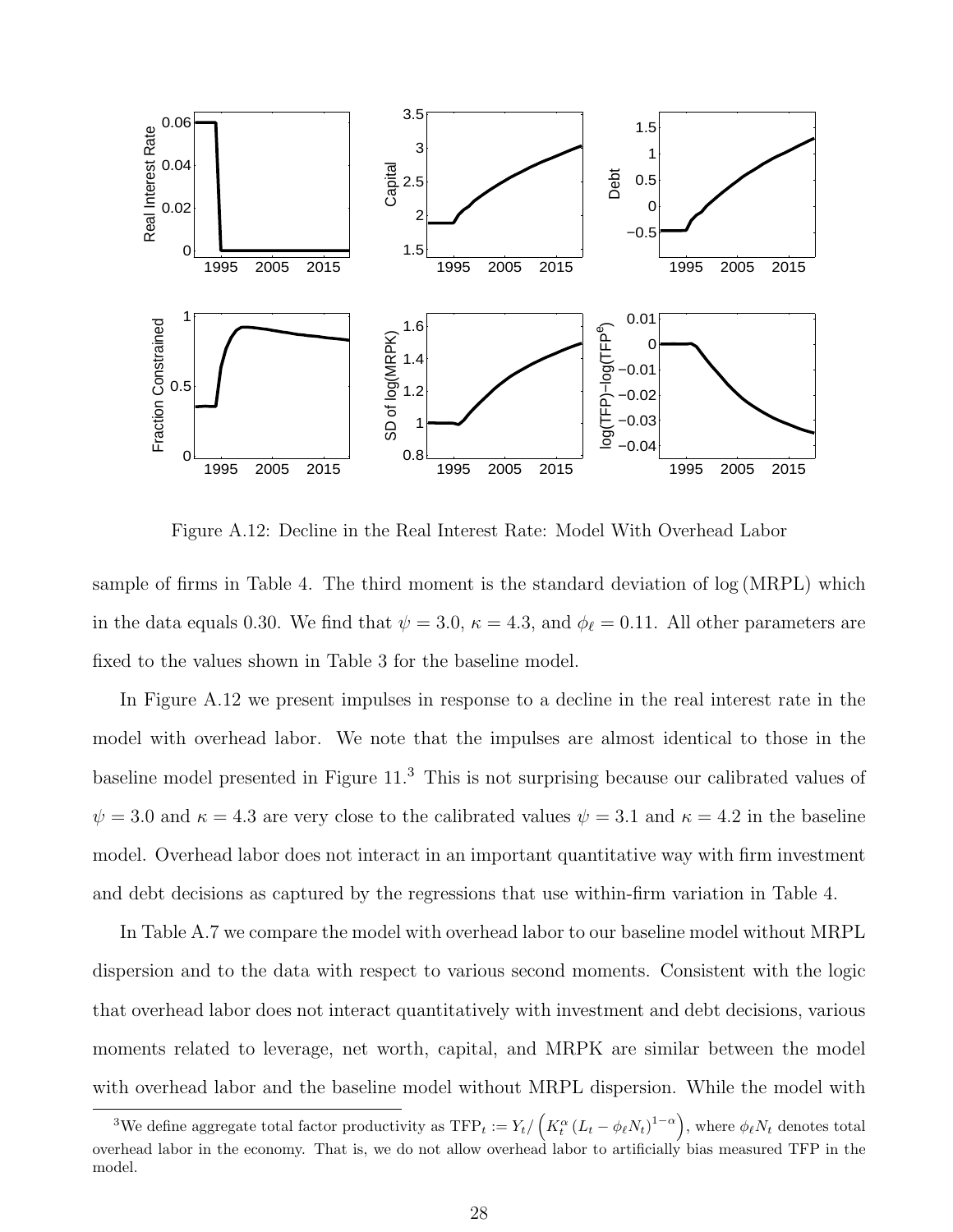|              |                                        | Model           |                | Sample    |          |
|--------------|----------------------------------------|-----------------|----------------|-----------|----------|
|              | Statistic                              | <b>Baseline</b> | Overhead Labor | Permanent | Full     |
| Dispersion   | Std ( $\log \ell$ )                    | 0.78            | 0.49           | 1.13      | 1.21     |
|              | Std (log MRPL)                         | 0.00            | 0.30           | 0.30      | 0.33     |
|              | Std $(\log k)$                         | 0.87            | 0.87           | 1.52      | 1.70     |
|              | Std (log MRPK)                         | $0.30\,$        | 0.29           | 0.88      | 1.12     |
|              | Std (log TFPR)                         | $0.10\,$        | 0.21           | 0.35      | 0.42     |
| Productivity | Corr (log Z, log TFPR)                 | 0.13            | $0.95\,$       | 0.46      | 0.43     |
|              | Corr (log Z, log MRPK)                 | 0.13            | $0.12\,$       | 0.03      | $0.05\,$ |
|              | Corr ( $\log Z, \log \ell$ )           | $0.96\,$        | $0.95\,$       | $0.65\,$  | $0.58\,$ |
|              | Corr (log $Z, \ell/L$ )                | $0.91\,$        | 0.91           | $0.54\,$  | 0.48     |
|              | Corr ( $\log Z$ , $\log k$ )           | $0.82\,$        | 0.82           | $0.62\,$  | $0.52\,$ |
|              | Corr $(\log Z, k/K)$                   | 0.66            | 0.66           | 0.53      | 0.44     |
|              | Corr $(\log Z, \log (k/\ell))$         | $-0.13$         | 0.57           | 0.22      | $0.16\,$ |
| <b>TFPR</b>  | Corr ( $\log \text{TFPR}, \log \ell$ ) | $-0.13$         | 0.81           | 0.02      | $-0.01$  |
|              | Corr (log TFPR, $\ell/L$ )             | $-0.19$         | 0.74           | $0.01\,$  | 0.01     |
|              | Corr ( $\log \text{TFPR}, \log k$ )    | $-0.46$         | 0.61           | $-0.38$   | $-0.50$  |
|              | Corr (log TFPR, $k/K$ )                | $-0.57$         | $0.42\,$       | $-0.14$   | $-0.16$  |
|              | Corr (log TFPR, $log (k/\ell)$ )       | $-1.00$         | $0.32\,$       | $-0.60$   | $-0.69$  |
| <b>MRPK</b>  | Corr (log MRPK, $log \ell$ )           | $-0.13$         | $-0.17$        | $-0.03$   | $0.01\,$ |
|              | Corr (log MRPK, $\ell/L$ )             | $-0.19$         | $-0.19$        | $-0.05$   | $-0.03$  |
|              | Corr ( $\log \text{MRPK}, \log k$ )    | $-0.46$         | $-0.46$        | $-0.62$   | $-0.68$  |
|              | Corr (log MRPK, $k/K$ )                | $-0.57$         | $-0.56$        | $-0.31$   | $-0.28$  |
|              | Corr (log MRPK, log $(k/\ell)$ )       | $-1.00$         | $-0.74$        | $-0.95$   | $-0.96$  |
| <b>MRPL</b>  | Corr (log MRPL, $\log \ell$ )          |                 | $0.97\,$       | $0.31\,$  | 0.34     |
|              | Corr (log MRPL, $\ell/L$ )             |                 | 0.91           | 0.20      | 0.22     |
|              | Corr (log MRPL, $log k$ )              |                 | 0.92           | 0.33      | 0.34     |
|              | Corr (log MRPL, $k/K$ )                |                 | 0.76           | 0.22      | $0.22\,$ |
|              | Corr (log MRPL, log $(k/\ell)$ )       |                 | 0.74           | 0.18      | $0.15\,$ |
| Financial    | Corr ( $\log Z$ , $\log a$ )           | 0.81            | 0.81           | 0.75      | $0.65\,$ |
|              | Corr ( $log TFPR, log a$ )             | $-0.20$         | 0.69           | 0.07      | $0.00\,$ |
|              | Corr ( $log$ MRPK, $log a$ )           | $-0.20$         | $-0.23$        | $-0.14$   | $-0.14$  |
|              | Corr ( $log MRPL, log a$ )             |                 | 0.86           | 0.45      | 0.44     |
|              | Coefficient of $b/k$ on $\log k$       | 0.14            | 0.13           | $0.15\,$  | 0.23     |

Table A.7: Summary Statistics in the Cross Section of Firms (1999-2007)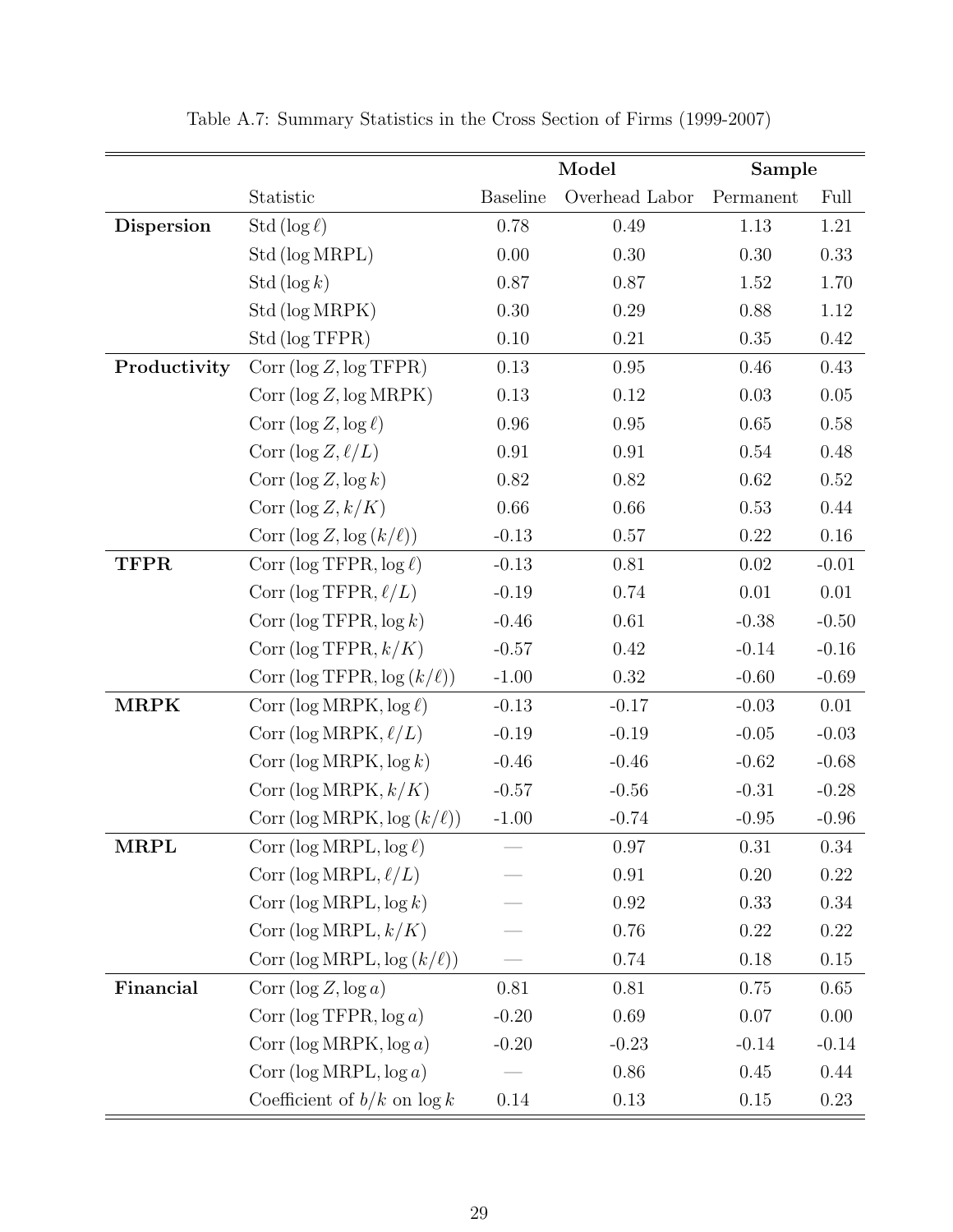overhead labor generates a positive correlation between log (MRPL) and size in the cross section of firms, there are two important discrepancies relative to the data. First, overhead labor reduces the log labor dispersion across firms. This happens because less productive firms that would otherwise optimally choose to be small are forced to hire more labor than the overhead. Second, the model with overhead labor generates a strong positive correlation between log (TFPR) and firm size as measured either by labor or capital. In our data for Spain, however, this correlation is close to zero or negative.

## J Unmeasured Inputs and Higher MRPK Dispersion

In our baseline model we obtained a lower level of cross-sectional dispersion of capital and especially of MRPK relative to the data. In this appendix we describe a model with an unmeasured input that allows us to rationalize a higher level of capital and MRPK dispersion. We argue that such a modification does not change significantly our main results.

Consider the production function:

<span id="page-92-0"></span>
$$
y_{it} = Z_{it} \left( k_{it} + \phi_k \right)^{\alpha} \ell_{it}^{1-\alpha}, \tag{A.30}
$$

where  $\phi_k$  denotes some unmeasured input that enters additively with capital in production. This input could represent some form of intangible capital that is not well measured in the data. Note that the production function  $(A.30)$  is similar to the production function in equation  $(A.28)$  in the model with overhead labor, with the difference being that in the former we add  $\phi_k$  to capital whereas in the latter we subtract  $\phi_{\ell}$  from labor.<sup>[4](#page-92-1)</sup> Similarly to our baseline model, we calibrate values of  $\psi = 3.2$ ,  $\kappa = 3.7$ , and  $\phi_k = 0.30$  to match the responsiveness of capital growth to productivity and net worth using within-firm variation. All other parameters are set at their baseline values shown in Table [3.](#page-23-0)

Table [A.8](#page-54-0) repeats the analysis underlying Table [5](#page-31-0) in the main text and compares the model with the unmeasured input to our baseline model and to the data along various second moments

<span id="page-92-1"></span><sup>&</sup>lt;sup>4</sup>Similarly to the model with overhead labor, we tax lump-sum each firm an amount equal to  $(r_t + \delta)\phi_k$ . Also, we define aggregate total factor productivity as  $TFP_t := Y_t / ((K_t + \phi_k N_t)^{\alpha} L_t^{1-\alpha})$ , where  $\phi_k N_t$  denotes the total unmeasured input in the economy. That is, we do not allow this input to artificially bias measured TFP in the model.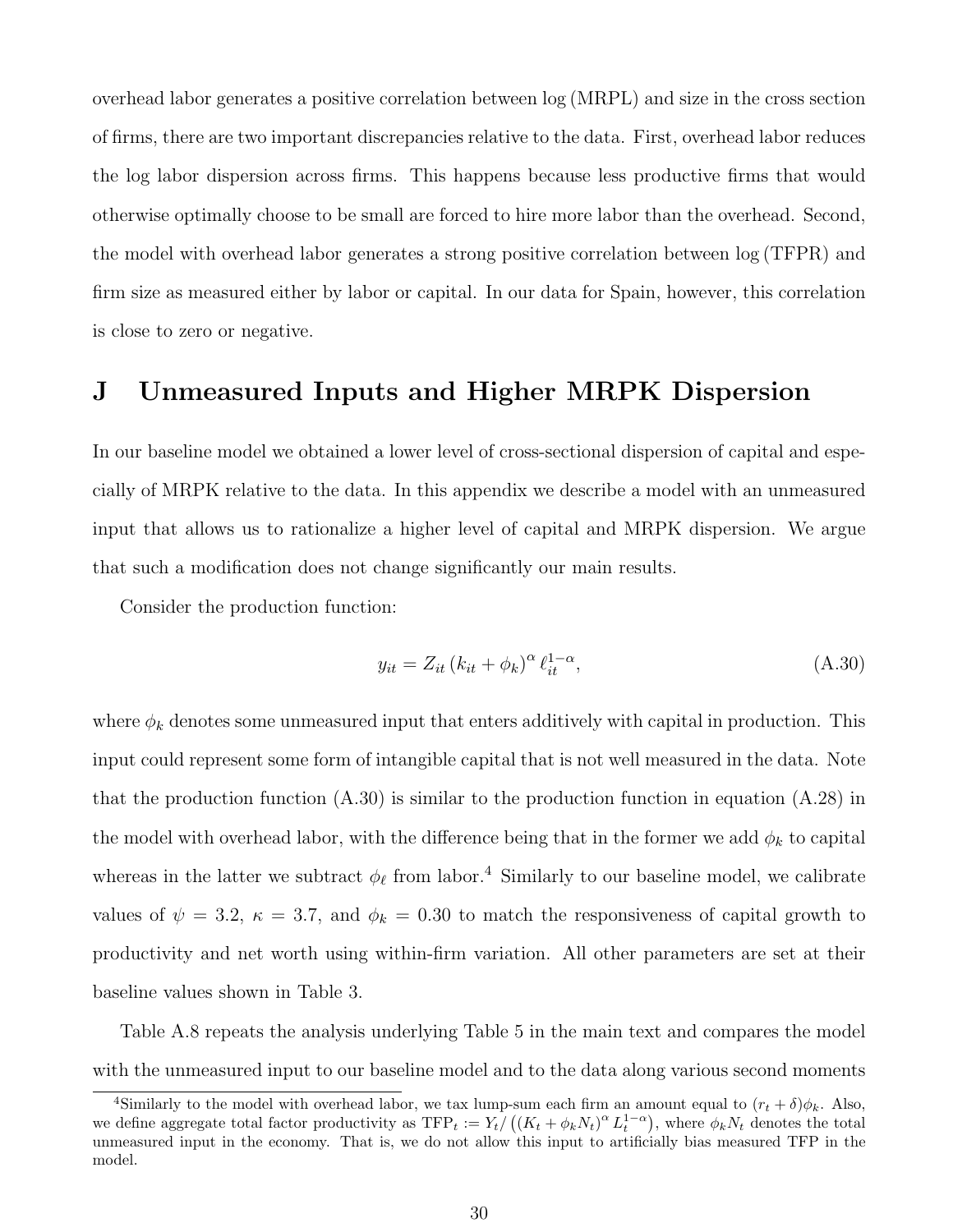|                   |                                        | Model           |                  | Sample    |          |
|-------------------|----------------------------------------|-----------------|------------------|-----------|----------|
|                   | Statistic                              | <b>Baseline</b> | Unmeasured Input | Permanent | Full     |
| <b>Dispersion</b> | Std ( $\log \ell$ )                    | 0.78            | 0.74             | 1.13      | 1.21     |
|                   | Std $(\log k)$                         | 0.87            | 1.37             | 1.52      | 1.70     |
|                   | Std (log MRPK)                         | 0.30            | 0.71             | 0.88      | 1.12     |
| Productivity      | Corr (log Z, log MRPK)                 | 0.13            | $-0.63$          | 0.03      | $0.05\,$ |
|                   | Corr ( $\log Z, \log \ell$ )           | $0.96\,$        | 0.97             | 0.65      | 0.58     |
|                   | Corr (log $Z, \ell/L$ )                | 0.91            | 0.92             | 0.54      | 0.48     |
|                   | Corr ( $\log Z$ , $\log k$ )           | 0.82            | 0.85             | 0.62      | $0.52\,$ |
|                   | Corr (log $Z, k/K$ )                   | 0.66            | 0.68             | 0.53      | 0.44     |
|                   | Corr $(\log Z, \log (k/\ell))$         | $-0.13$         | 0.63             | 0.22      | 0.16     |
| MRPK              | Corr (log MRPK, $log \ell$ )           | $-0.13$         | $-0.79$          | $-0.03$   | 0.01     |
|                   | Corr (log MRPK, $\ell/L$ )             | $-0.19$         | $-0.77$          | $-0.05$   | $-0.03$  |
|                   | Corr ( $\log \text{MRPK}$ , $\log k$ ) | $-0.46$         | $-0.94$          | $-0.62$   | $-0.68$  |
|                   | Corr (log MRPK, $k/K$ )                | $-0.57$         | $-0.85$          | $-0.31$   | $-0.28$  |
|                   | Corr (log MRPK, log $(k/\ell)$ )       | $-1.00$         | $-1.00$          | $-0.95$   | $-0.96$  |
| Financial         | Corr ( $\log Z$ , $\log a$ )           | 0.81            | 0.82             | 0.75      | 0.65     |
|                   | Corr ( $log$ MRPK, $log a$ )           | $-0.20$         | $-0.79$          | $-0.14$   | $-0.14$  |
|                   | Coefficient of $b/k$ on $\log k$       | 0.14            | 0.43             | 0.15      | 0.23     |

Table A.8: Summary Statistics in the Cross Section of Firms (1999-2007)

in the cross section of firms. There are two key differences between the two models. First, as shown in the first panel of the table, the model with the unmeasured input comes much closer than the baseline model in matching the level of capital and MRPK dispersion observed in the data.

The second important difference between the two models is that the model with the unmeasured input generates a more negative correlation between MRPK and measures of size or productivity across firms. To understand this point, we write the true MRPK as:

$$
\overline{\text{MRPK}}_{it} := \left(\frac{\alpha}{\mu}\right) \left(\frac{p_{it}y_{it}}{k_{it} + \phi_k}\right) = \left(1 + \tau_{it}^k\right) (r_t + \delta). \tag{A.31}
$$

where  $\tau_{it}^{k}$  denotes the percent deviation of the true MRPK from the frictionless cost of capital  $r_t + \delta$ . As in our baseline analysis, the wedge  $\tau_{it}^k$  arises because of a binding borrowing constraint,